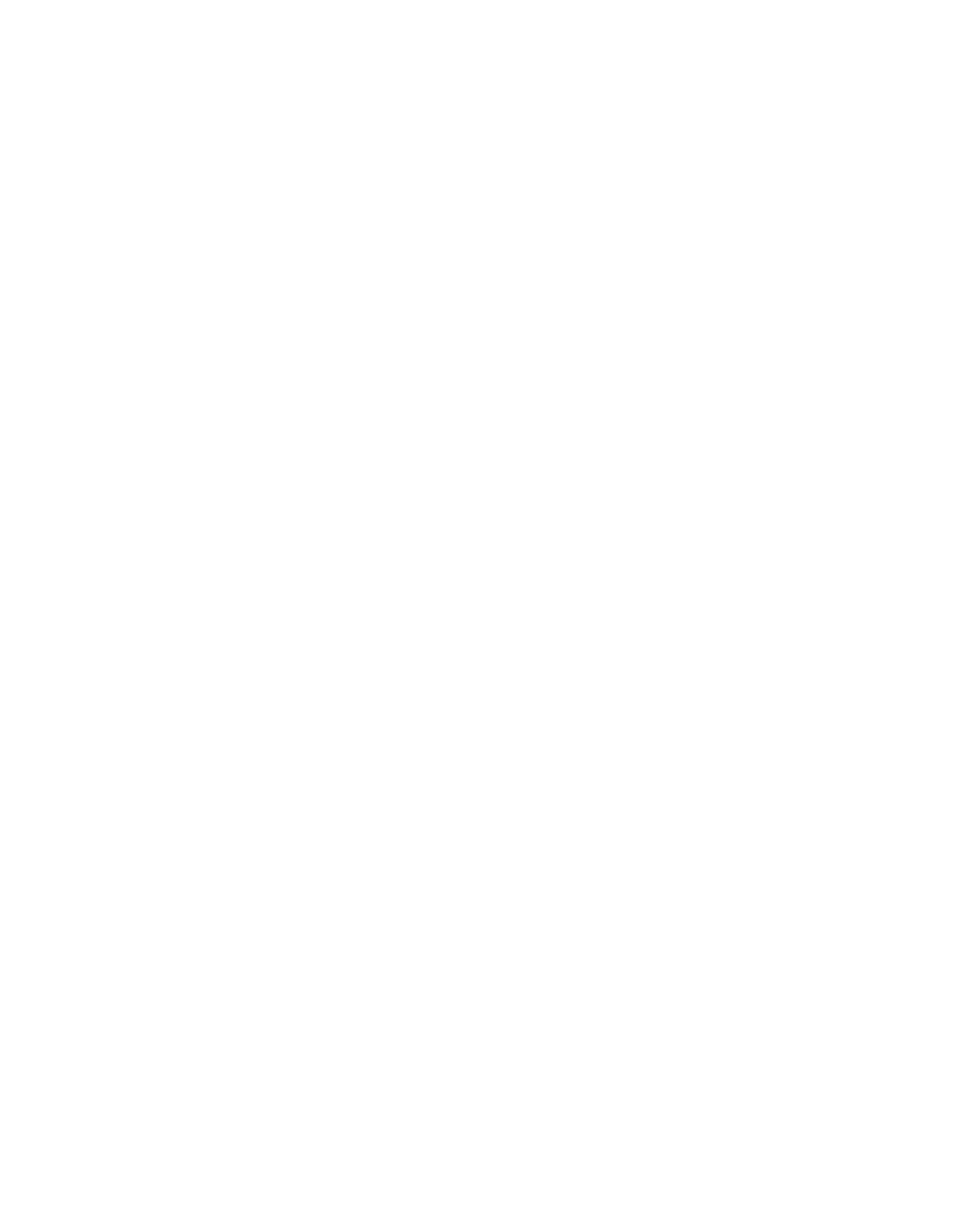## **Table of Contents**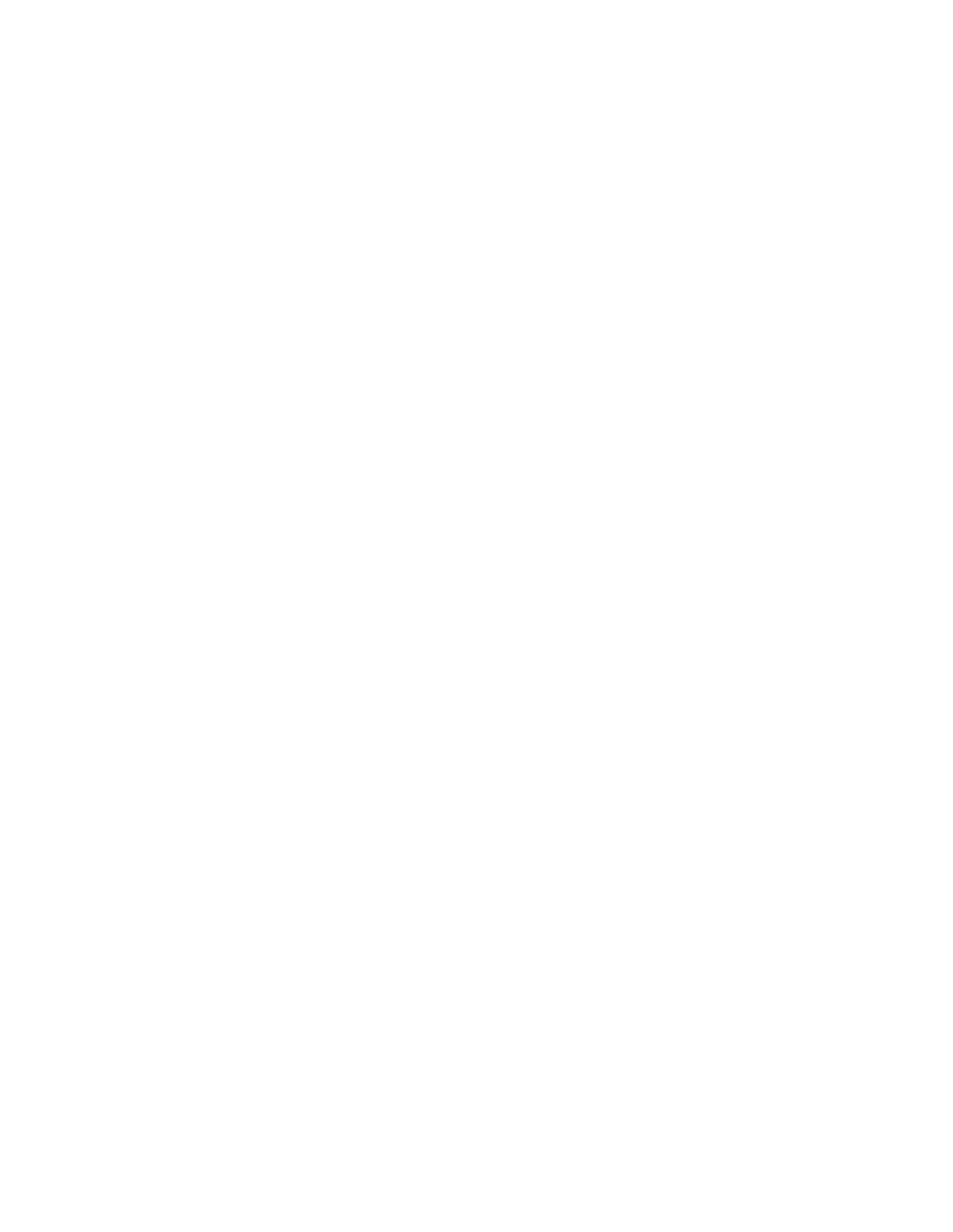## **Table of Contents**

|                                                                                       | Page |
|---------------------------------------------------------------------------------------|------|
| <b>FINANCIAL SECTION</b>                                                              |      |
|                                                                                       |      |
| Management's Discussion and Analysis (Required Supplementary Information - Unaudited) |      |
| <b>Basic Financial Statements:</b>                                                    |      |
| <b>Government-Wide Financial Statements:</b>                                          |      |
|                                                                                       |      |
|                                                                                       |      |
| <b>Fund Financial Statements:</b>                                                     |      |
| <b>Governmental Fund Financial Statements:</b>                                        |      |
| Reconciliation of the Governmental Funds Balance Sheet                                |      |
|                                                                                       |      |
|                                                                                       |      |
| Reconciliation of the Governmental Funds Statement of Revenues, Expenditures,         |      |
| and Changes in Fund Balance to the Government-Wide Statement of Activities 36         |      |
| <b>Proprietary Fund Financial Statements:</b>                                         |      |
|                                                                                       |      |
|                                                                                       |      |
|                                                                                       |      |
| <b>Fiduciary Fund Financial Statements:</b>                                           |      |
|                                                                                       |      |
|                                                                                       |      |
|                                                                                       |      |
| <b>Required Supplementary Information (Unaudited):</b>                                |      |

| Budgetary Comparison Schedule – Community Facilities Districts (CFD) Special Revenue Fund111 |  |
|----------------------------------------------------------------------------------------------|--|
|                                                                                              |  |
|                                                                                              |  |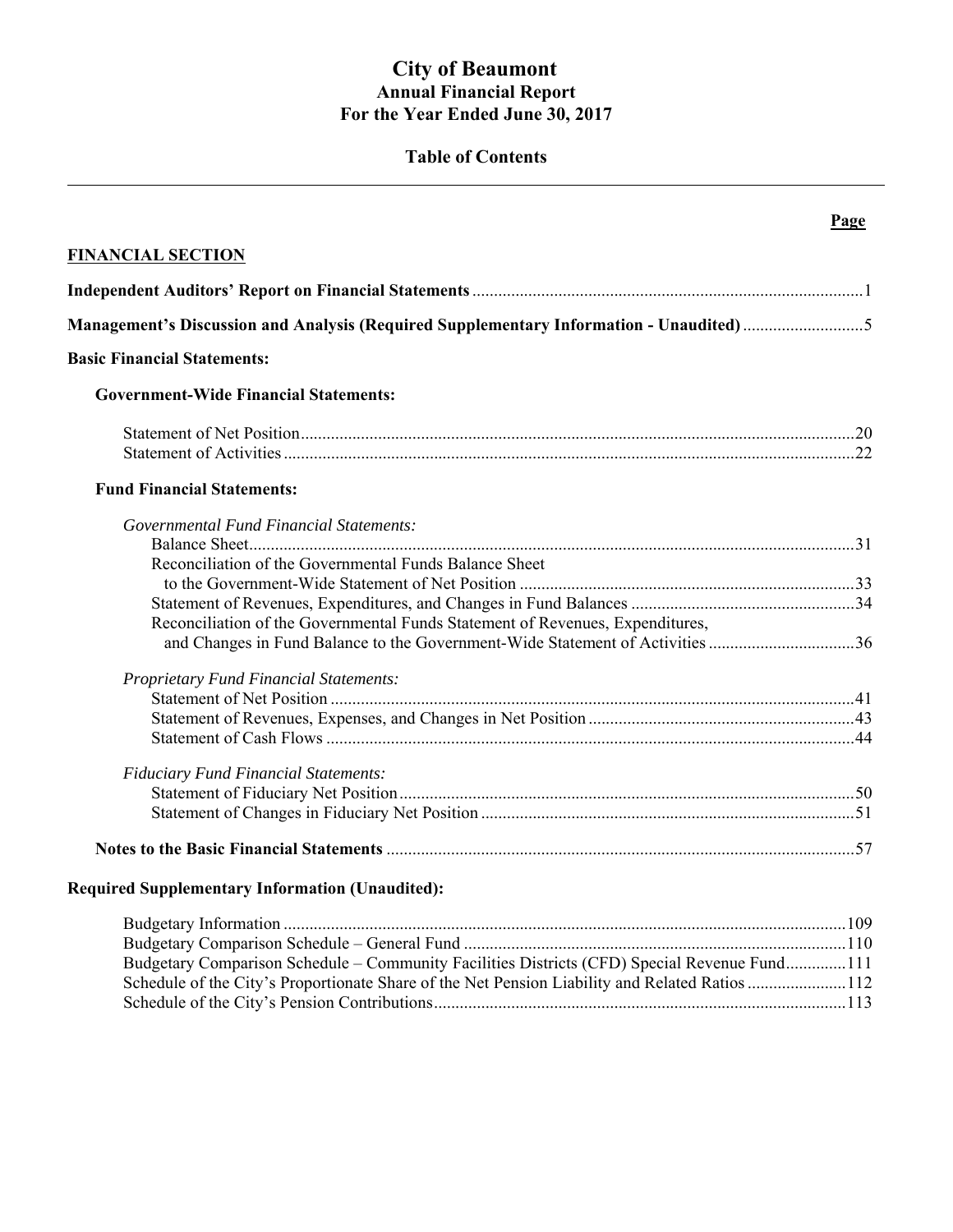## **Table of Contents (Continued)**

### **FINANCIAL SECTION**

### **Supplementary Information:**

| <b>Non-Major Governmental Funds:</b>                                                 |  |
|--------------------------------------------------------------------------------------|--|
|                                                                                      |  |
|                                                                                      |  |
| Schedule of Revenues, Expenditures, and Changes in Fund Balance – Budget and Actual: |  |
|                                                                                      |  |
|                                                                                      |  |
|                                                                                      |  |
|                                                                                      |  |
|                                                                                      |  |
|                                                                                      |  |
|                                                                                      |  |
| <b>Non-Major Fiduciary Funds:</b>                                                    |  |
|                                                                                      |  |
|                                                                                      |  |

### **Page**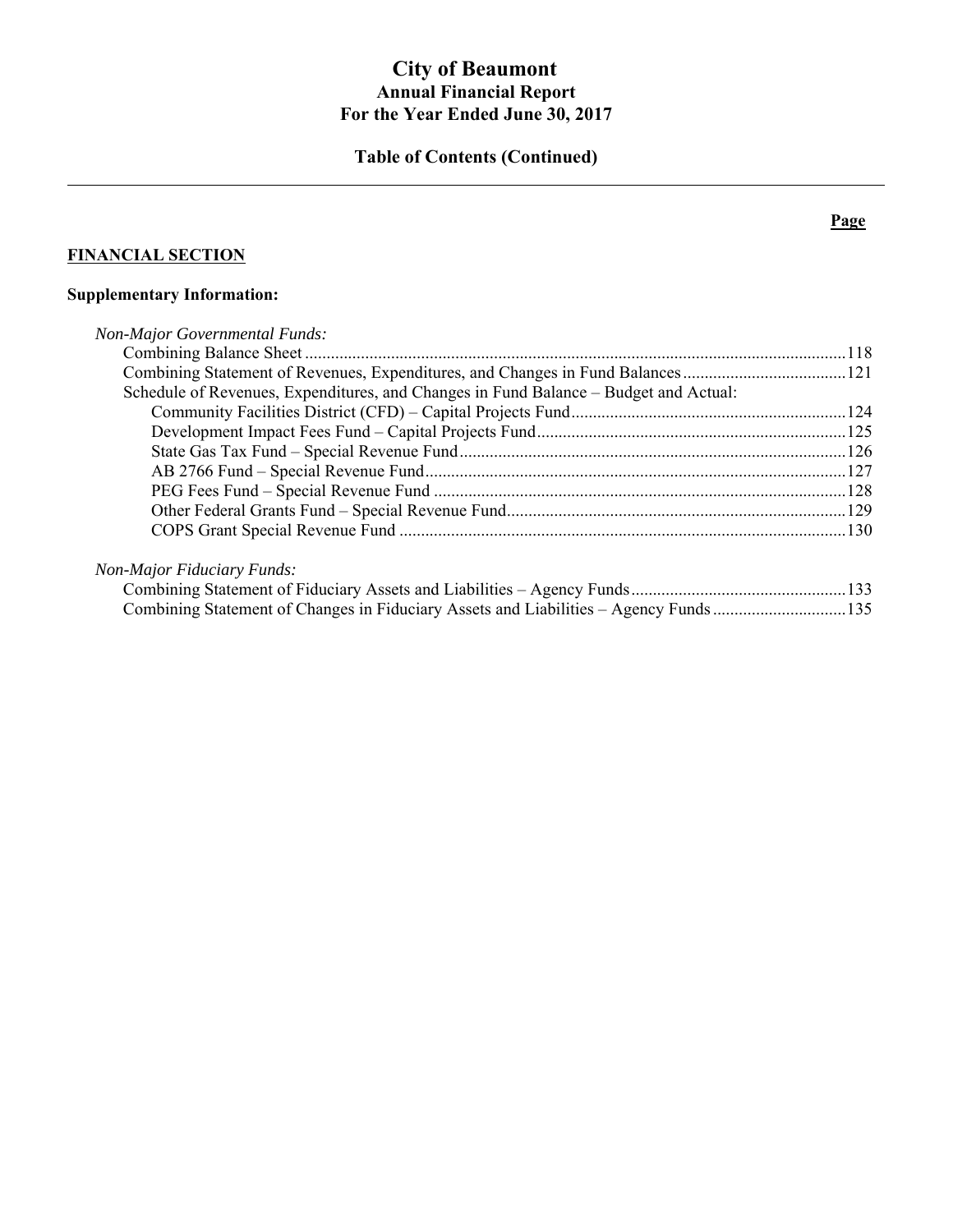

#### **INDEPENDENT AUDITORS' REPORT**

To the Honorable Mayor and Members of the City Council of the City of Beaumont Beaumont, California

#### **Report on Financial Statements**

We have audited the accompanying financial statements of the governmental activities, the business-type activities, each major fund, and the aggregate remaining fund information of the City of Beaumont, California (the "City"), as of and for the year ended June 30, 2017, and the related notes to the basic financial statements, which collectively comprise the City's basic financial statements as listed in the table of contents.

#### *Management's Responsibility for the Financial Statements*

Management is responsible for the preparation and fair presentation of these financial statements in accordance with accounting principles generally accepted in the United States of America; this includes the design, implementation, and maintenance of internal control relevant to the preparation and fair presentation of financial statements that are free from material misstatement, whether due to fraud or error.

#### *Auditor's Responsibility*

Our responsibility is to express opinions on these financial statements based on our audit. We conducted our audit in accordance with auditing standards generally accepted in the United States of America and the standards applicable to financial audits contained in *Government Auditing Standards* issued by the Comptroller General of the United States. Those standards require that we plan and perform the audit to obtain reasonable assurance about whether the basic financial statements are free of material misstatement.

An audit involves performing procedures to obtain audit evidence about the amounts and disclosures in the financial statements. The procedures selected depend on the auditor's judgment, including the assessment of the risks of material misstatement of the financial statements, whether due to fraud or error. In making those risk assessments, the auditor considers internal control relevant to the City's preparation and fair presentation of the financial statements in order to design audit procedures that are appropriate in the circumstances, but not for the purpose of expressing an opinion on the effectiveness of the City's internal control. Accordingly, we express no such opinion. An audit also includes evaluating the appropriateness of accounting policies used and the reasonableness of significant accounting estimates made by management, as well as evaluating the overall presentation of the financial statements.

We believe that the audit evidence we have obtained is sufficient and appropriate to provide a basis for our audit opinions.

#### *Opinions*

In our opinion, the financial statements referred to previously present fairly, in all material respects, the respective financial position of the governmental activities, the business-type activities, each major fund, and the aggregate remaining fund information of the City, as of June 30, 2017, and the respective changes in financial position, and where applicable, cash flows thereof for the year then ended in accordance with accounting principles generally accepted in the United States of America.

> **200 East Sandpointe Avenue, Suite 600, Santa Ana, California 92707 Tel: 949-777-8800 • Fax: 949-777-8850 www.pungroup.com**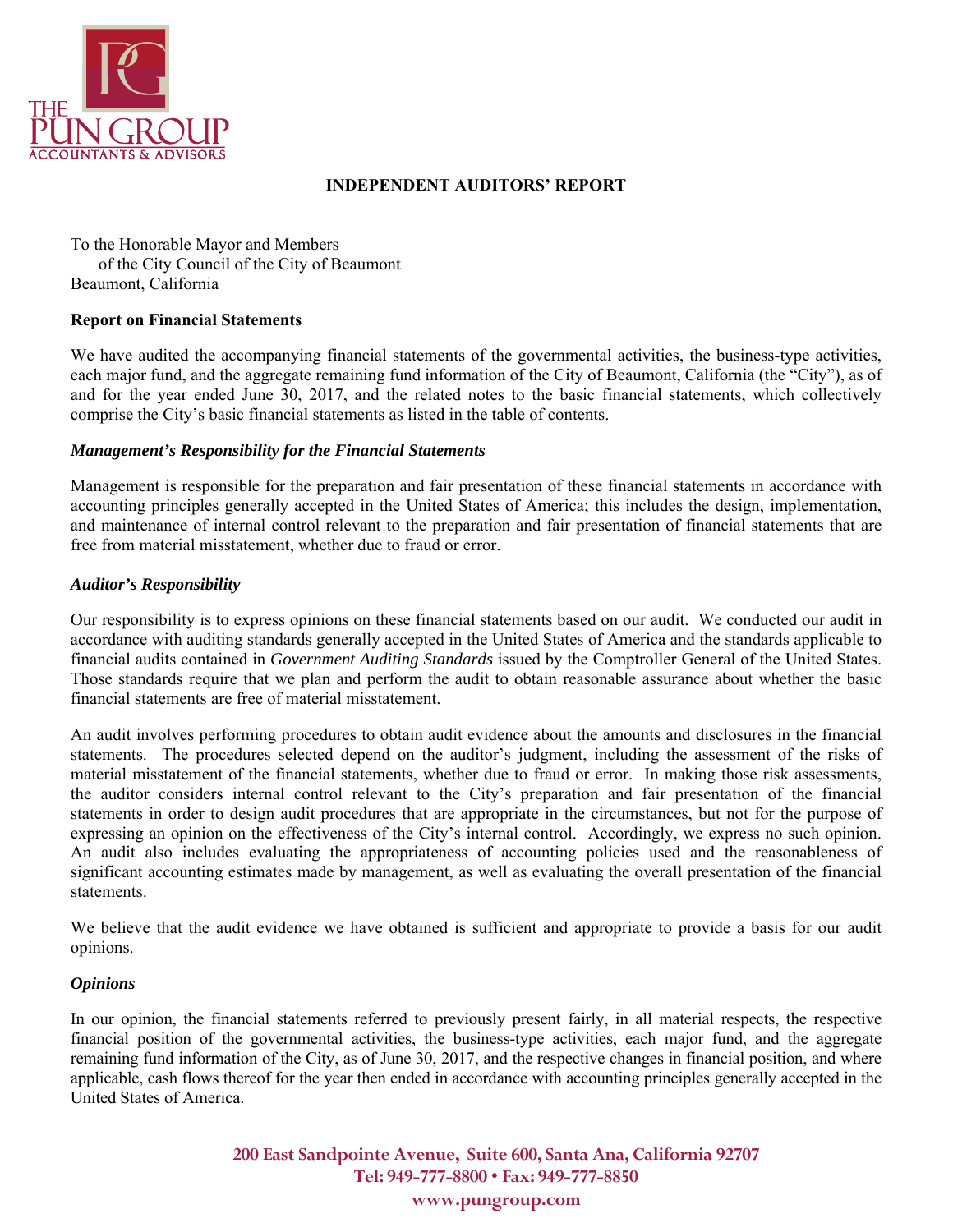To the Honorable Mayor and Members of the City Council of the City of Beaumont Beaumont, California Page 2

#### **Emphasis of Matters**

#### *Change in CalPERS Discount Rate*

As discussed in Note 10, on December 21, 2017, the CalPERS Board of Administration approved lowering the CalPERS discount rate assumption, the long-term rate of return, from 7.50 percent to 7.00 percent over the next three years. Lowering the discount rate means plans will see increases in normal costs and the accrued liabilities, which will result in higher required contributions. The actual impact cannot be determined at this time, but is expected to be significant. Our opinion is not modified with respect to this matter.

#### *Asset and Infrastructure Capitalization*

As discussed in Note 13, the City has restated its beginning net position of the government-wide governmental and business-type activities, and its enterprise funds in order correct the capital assets balances that were omitted in the previously reported financial statements and to comply with the GASB Statement No. 34. Our opinions are not modified with respect to this matter.

#### **Other Matters**

#### *Required Supplementary Information*

Accounting principles generally accepted in the United States of America require that the Management's Discussion, Analysis, the Budgetary Comparison Schedule, the Schedule of Proportionate Share of the Net Pension Liability and Related Ratios, Schedule of Contributions - Pension Plan, as identified in the accompanying table of contents be presented to supplement the financial statements. Such information, although not a part of the financial statements, is required by the Governmental Accounting Standards Board, who considers it to be an essential part of financial reporting for placing the financial statements in an appropriate operational, economic, or historical context. We have applied certain limited procedures to the required supplementary information in accordance with auditing standards generally accepted in the United States of America, which consisted of inquiries of management about the methods of preparing the information and comparing the information for consistency with management's responses to our inquiries, the financial statements, and other knowledge we obtained during our audit of the financial statements. We do not express an opinion or provide any assurance on the information because the limited procedures do not provide us with sufficient evidence to express an opinion or provide any assurance.

#### *Other Information*

Our audit was conducted for the purpose of forming opinions on the financial statements that collectively comprise the City's basic financial statements. The introductory section and supplementary schedules are presented for purposes of additional analysis and are not a required part of the basic financial statements.

The supplementary information are the responsibility of management and were derived from and related directly to the underlying accounting and other records used to prepare the basic financial statements. Such information has been subjected to the auditing procedures applied in the audit of the basic financial statements and certain additional procedures, including comparing and reconciling such information directly to the underlying accounting and other records used to prepare the basic financial statements or to the basic financial statements themselves, and other additional procedures in accordance with auditing standards generally accepted in the United States of America. In our opinion, the supplementary information are fairly stated in all material respects in relation to the basic financial statements as a whole.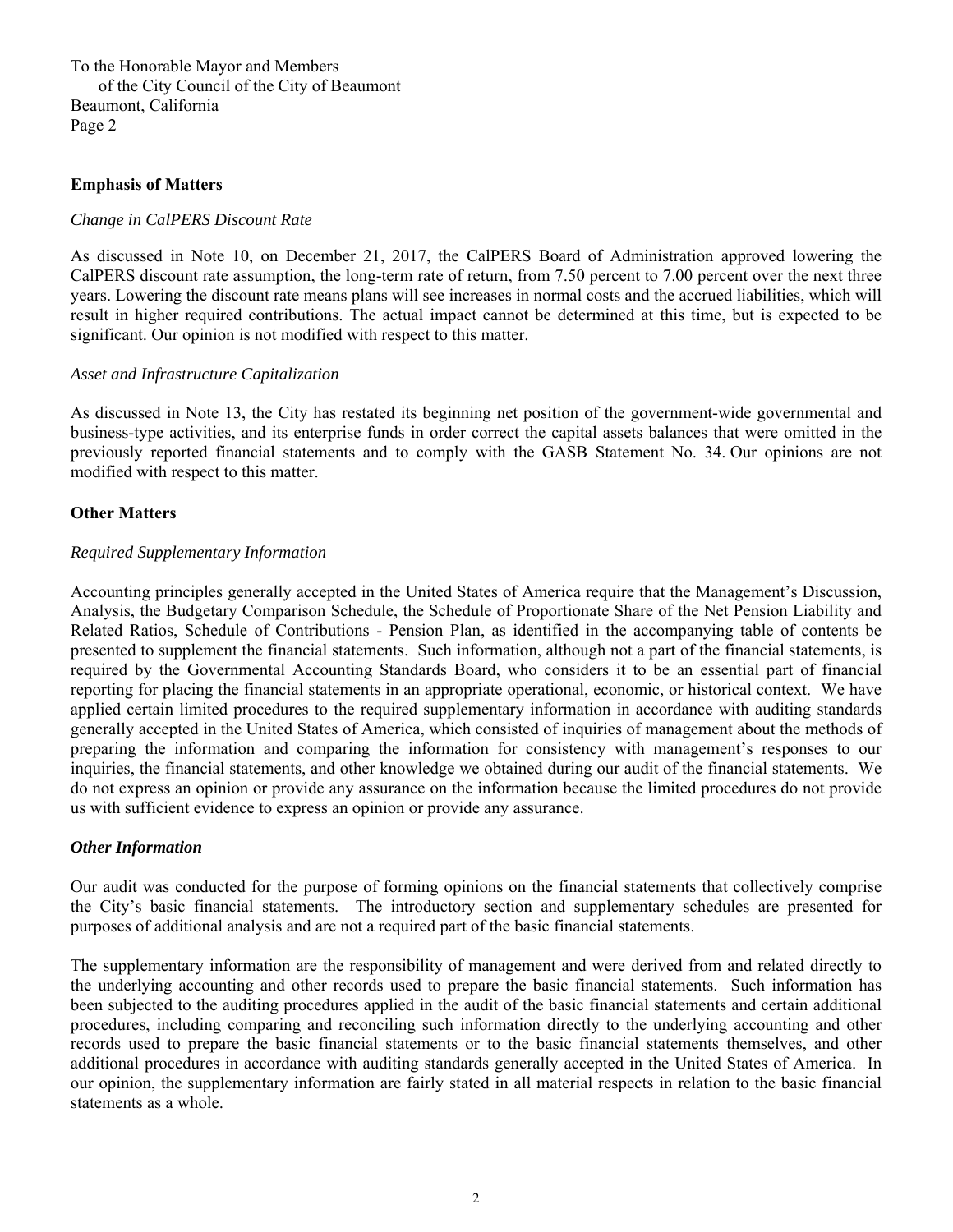To the Honorable Mayor and Members of the City Council of the City of Beaumont Beaumont, California Page 3

The introductory section and statistical section have not been subjected to the auditing procedures applied in the audit of the basic financial statements, and accordingly, we do not express an opinion or provide any assurance on them.

#### **Other Reporting Required by** *Government Auditing Standards*

In accordance with *Government Auditing Standards*, we have also issued a report dated June 15, 2018 on our consideration of the City's internal control over financial reporting and on our tests of its compliance with certain provisions of laws, regulations, contracts, and grant agreements and other matters. The purpose of that report is to describe the scope of our testing of internal control over financial reporting and compliance and the results of that testing, and not to provide an opinion on the internal control over financial reporting or on compliance. That report is an integral part of an audit performed in accordance with *Government Auditing Standards* in considering the City's internal control over financial reporting and compliance.

The Rue Group, LLP

Santa Ana, California June 15, 2018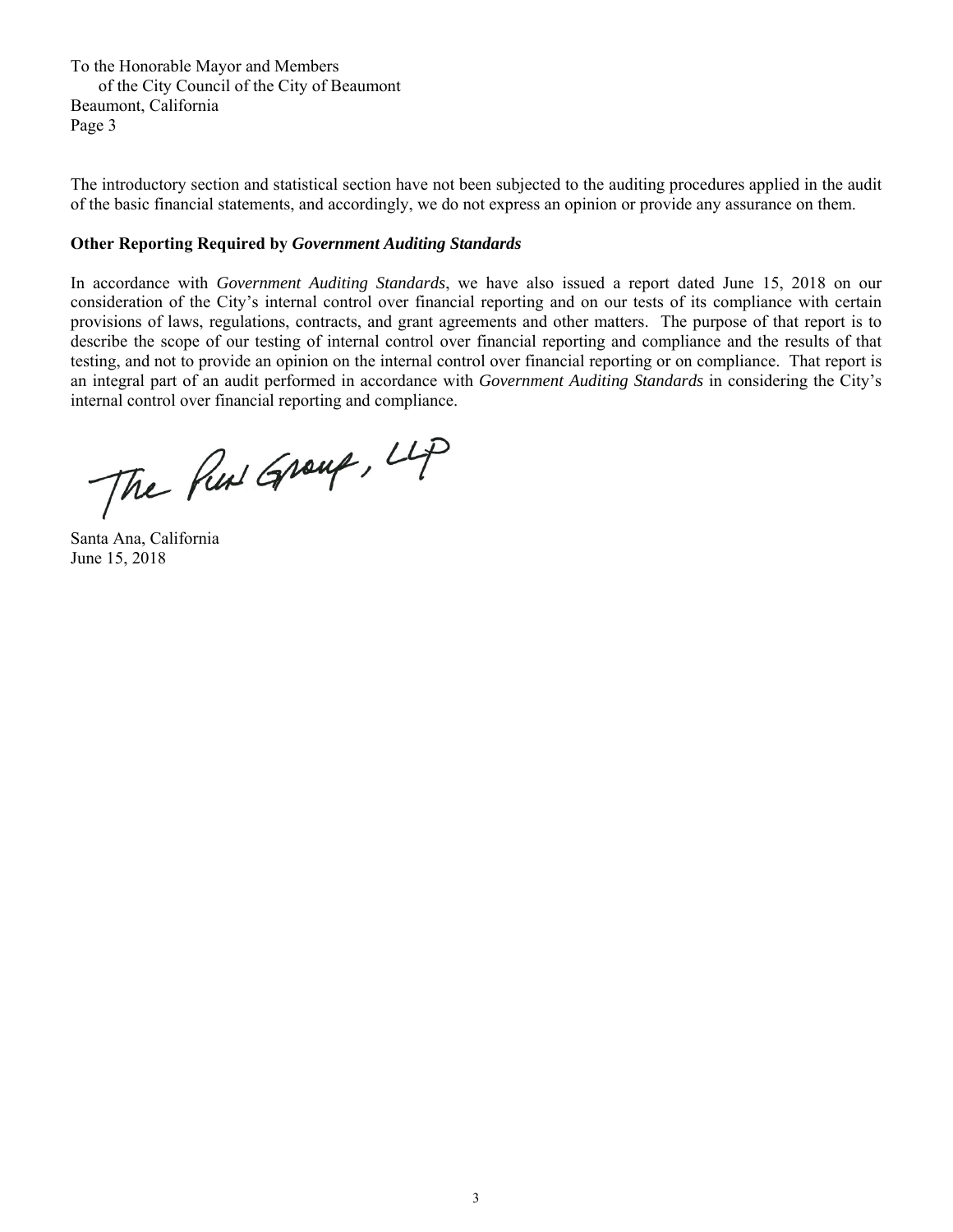## **This Page Intentionally Left Blank.**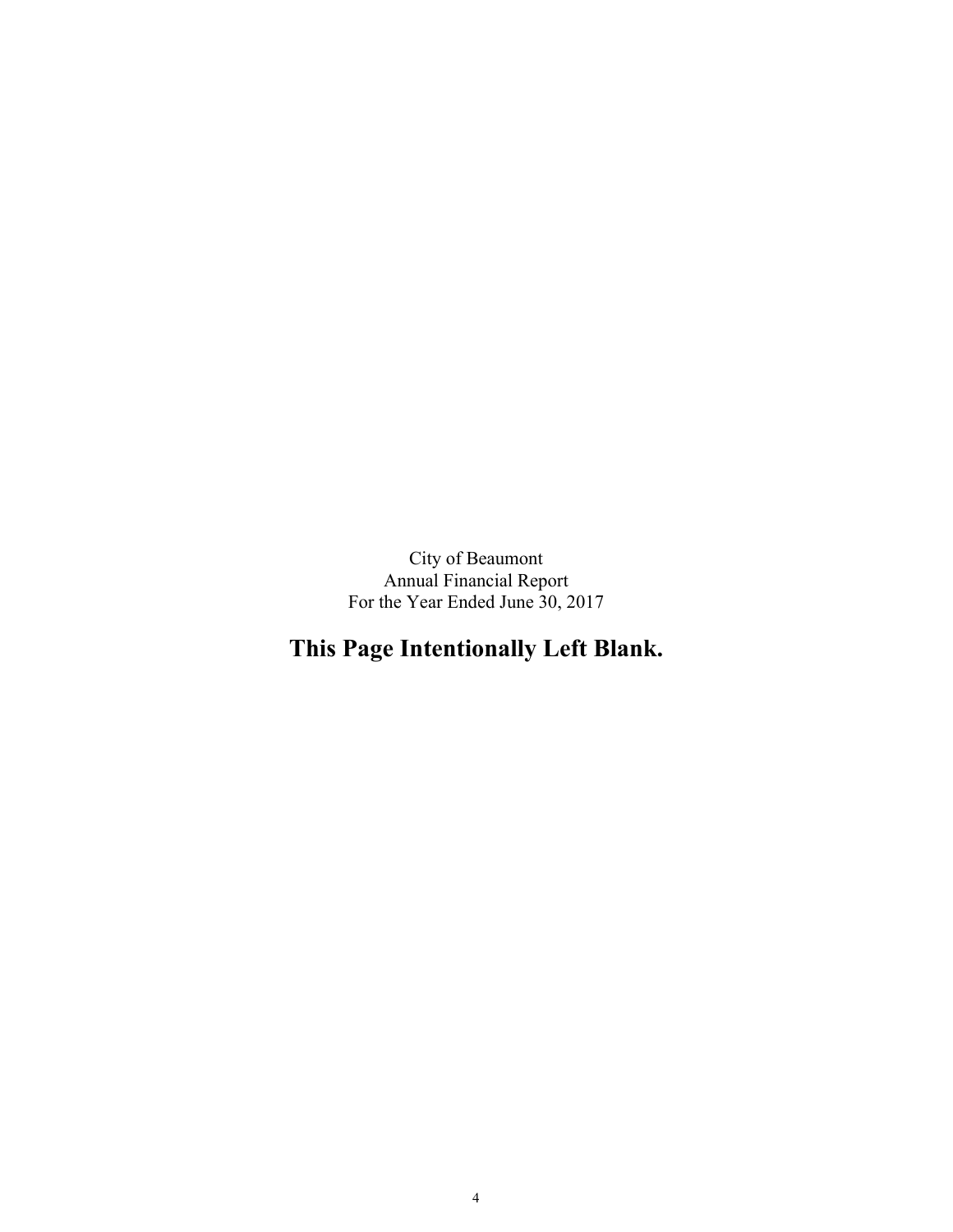This is management's discussion and analysis of the City of Beaumont's financial activities and performance for the fiscal year ended June 30, 2017 and comparison to June 30, 2016 (as audited by other auditors). Please read this in conjunction with the City's financial statements, which follow this discussion and analysis. Where June 30, 2016 amounts have been restated in the basic financial statements, the restated amounts have not been considered in our analysis on a comparative basis. All statements have been condensed for purposes of the MD&A.

### **FINANCIAL HIGHLIGHTS**

- Revenues are relatively stable, with minor increases supporting the improved economic condition of the region.
- The City was managed in compliance with the adopted budget.
- Significant subsequent events include settlement with the U.S. Securities and Exchange Commission.
- The City fully complies with all governmental reporting standards effective with this fiscal reporting year.
- Full compliance with State Controller's Office Review Report for Administrative and Internal Accounting Controls issued in November 2015

### **OVERVIEW OF THE FINANCIAL STATEMENTS**

This discussion and analysis are intended to serve as an introduction to the City's basic financial statements, which are comprised of three components: (1) government-wide; (2) fund financial statements; and (3) notes to the financial statements. This report also contains supplementary information to the basic financial statements.

#### Government-Wide Financial Statements

The government-wide financial statements are designed to provide readers with a broad overview of the City's finances in a manner similar to a private-sector business.

The Statement of Net Position presents information on all of the City's assets and liabilities, with the difference between the two reported as net position. Over time, increases or decreases in net position may serve as a useful indicator of whether the overall financial position of the City is improving or deteriorating.

The Statement of Activities presents information showing how the City's net position changed during the most recent fiscal year. All changes in net position are reported as soon as the underlying event giving rise to the change occurs, regardless of the timing of related cash flows. Thus, revenues and expenses are reported in this statement for some items that will only result in cash flows in future fiscal periods, such as revenues pertaining to uncollected taxes and expenses pertaining to earned but unused vacation and sick leave.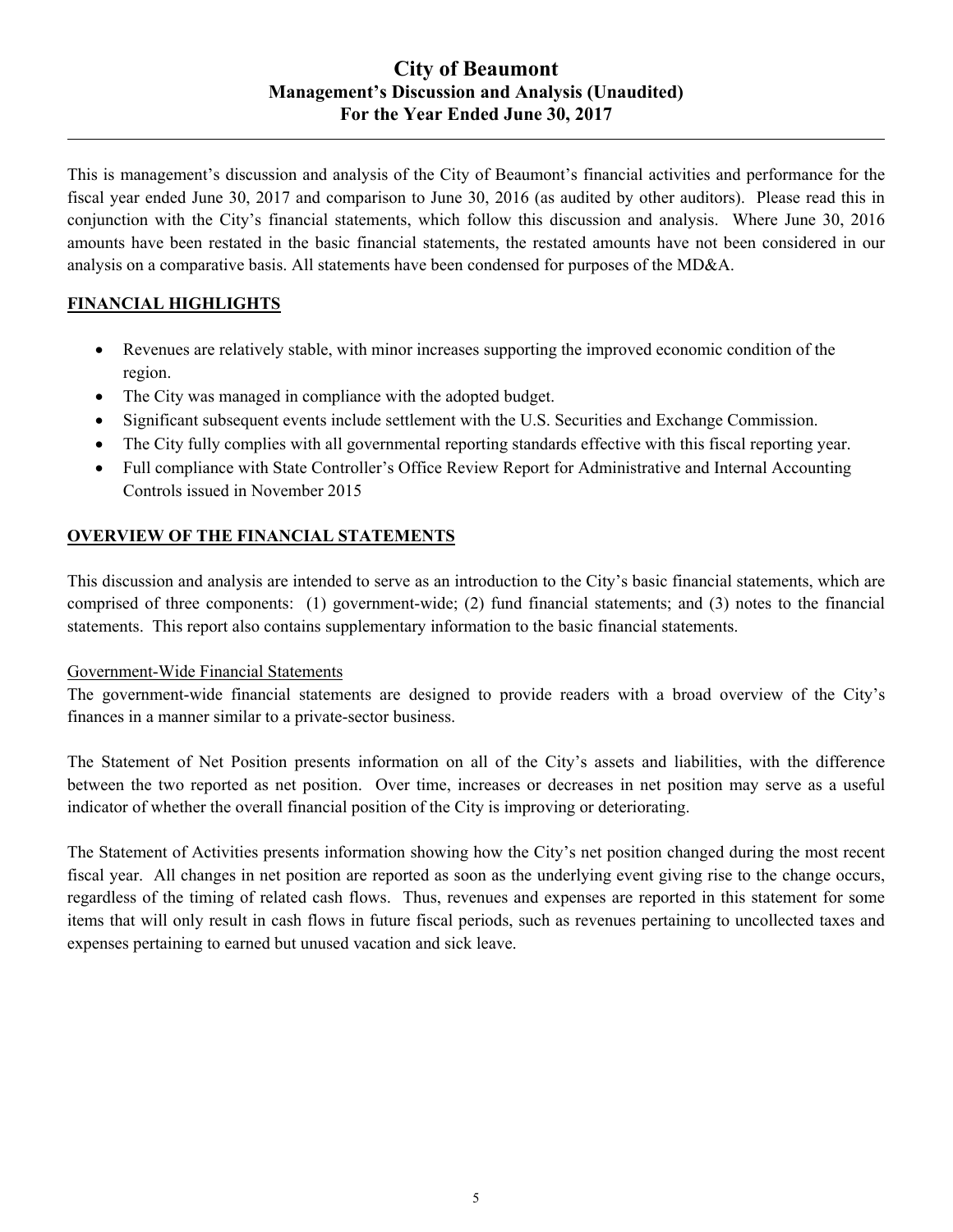Both of the government-wide financial statements distinguish functions of the city that are principally supported by taxes and intergovernmental revenues (governmental activities) from other functions that are intended to recover all or a significant portion of their costs through user fees and charges (business-type activities). The governmental activities of the City include general government, public safety, public works, community development, community services, and refuse. The business-type activities of the City include waste water and transit operations.

The government-wide financial statements include the City itself (known as the primary government) in addition to two legally separate entities for which the City is financially accountable: (1) Beaumont Utility Authority (BUA) and (2) Beaumont Financing Authority (BFA).

#### Fund Financial Statements

The fund financial statements are designed to report information about groupings of related accounts which are used to maintain control over resources that have been segregated for specific activities or objectives. The City, like other State and local governments, uses fund accounting to ensure and demonstrate compliance with finance-related legal requirements. All of the funds of the City can be divided into the following three categories: governmental funds, proprietary funds, and fiduciary funds.

Governmental Funds are used to account for essentially the same functions reported as governmental activities in the government-wide financial statements. However, unlike the government-wide financial statements, governmental fund financial statements focus on near-term inflows and outflows of spendable resources as well as on balances of spendable resources available at the end of the year. Such information may be useful in determining what financial resources are available in the near future to finance the City's programs.

Because the focus of governmental funds is narrower than that of the government-wide financial statements, it is useful to compare the information presented for governmental funds with similar information presented for governmental activities in the government-wide financial statements. By doing so, readers may better understand the long-term impact of the government's near–term financing decisions. Both the governmental fund balance sheet and the governmental fund statement of revenues, expenditures, and changes in fund balances provide a reconciliation to facilitate this comparison between governmental funds and governmental activities.

The City maintains several individual governmental funds organized according to their type (special revenue, capital projects, and debt service funds). Information is presented separately in the governmental funds Balance Sheet and in the governmental funds Statement of Revenues, Expenditures, and Changes in Fund Balances for the General Fund, Community Facilities Fund, Capital Improvements Fund, and Beaumont Financing Authority Debt Service Fund, all of which are considered to be major funds. Data from the remaining governmental funds are combined into a single, aggregated presentation. Individual fund data for each of these nonmajor governmental funds is provided in the form of combining statements reported as supplementary information.

The City adopts an annual appropriated budget for its major funds except the General Capital Projects Fund, which is budgeted on a project basis. Budgetary comparison statements have been provided for these funds to demonstrate compliance with budgets.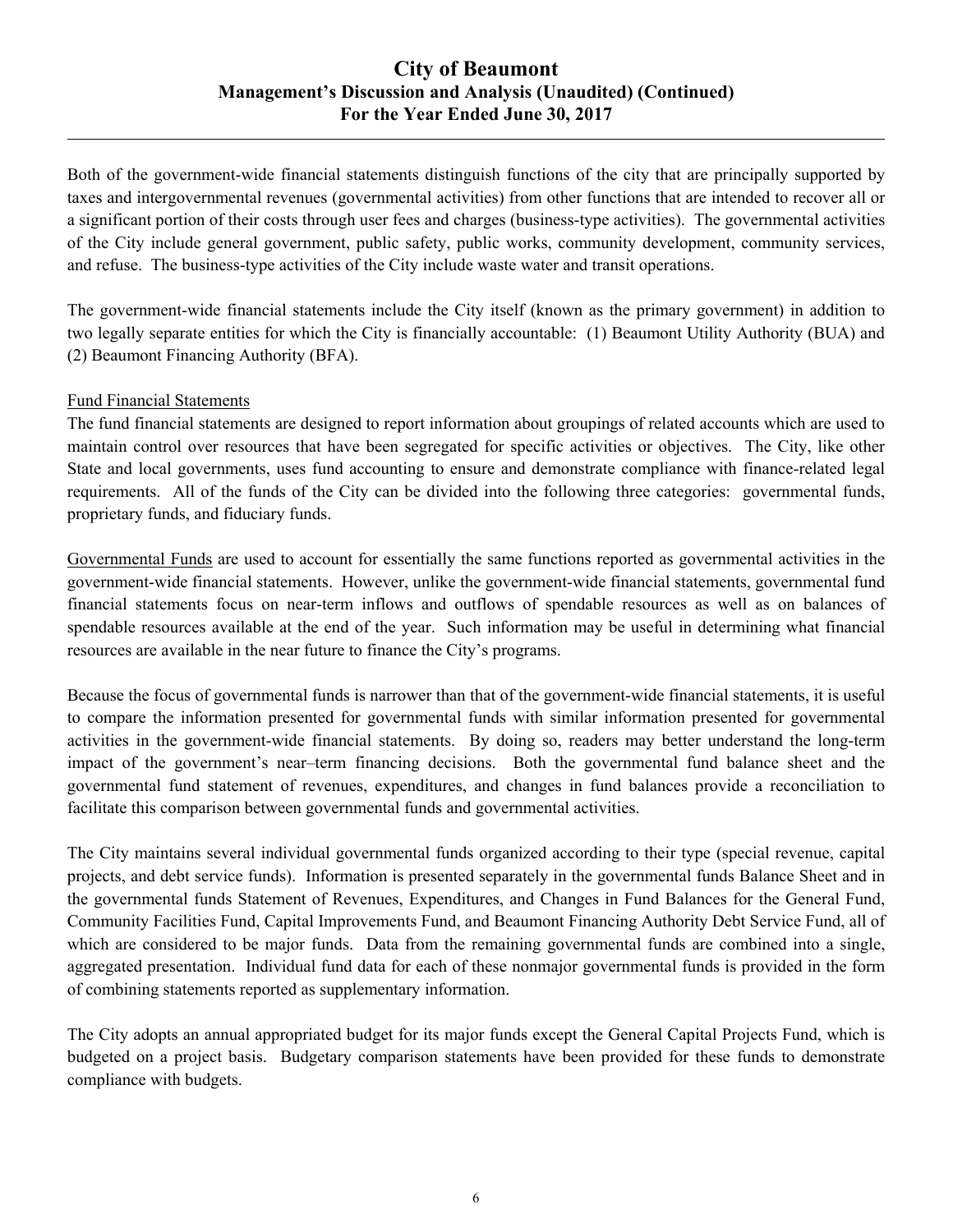Proprietary funds are generally used to account for services for which the City charges customers – either external customers or internal customers or departments of the City. Proprietary funds provide the same type of information as shown in the government-wide financial statements, only in more detail. The City maintains two proprietary funds.

*Enterprise funds* are used to report the same functions presented as business-type activities in the government-wide financial statements. The City uses enterprise funds to account for its waste water and transit operations, both of which are considered to be major funds of the City.

Fiduciary funds are used to account for resources held for the benefit of parties outside of the City. Since the resources of these funds are not available to support the City's own programs, they are not reflected in the government-wide financial statements. The accounting used for private-purpose trust fiduciary funds is much like that used for proprietary funds.

#### Notes to the Financial Statements

The notes provide additional information that is essential to a full understanding of the data provided in the government-wide and fund financial statements.

Required Supplementary Information includes schedules required to be presented showing information related to the City's pension plan, and a budgetary comparison schedule for the general fund and the Community Facilities Capital Projects Fund.

Supplementary Information includes the Budgetary Comparison Schedules and the Combining statements and Schedules of the non-major governmental funds, and agency funds.

#### **GOVERNMENT WIDE FINANCIAL ANALYSIS**

The City presents its financial statements under the reporting model required by the Governmental Accounting Standards Board (GASB) Statement No. 34, *Basic Financial statements – and Management's Discussion and Analysis – for State and Local Governments* for the fiscal year ending June 30, 2017.

#### Analysis of Net Position

As noted earlier, net position may serve as a useful indicator of a government's overall financial position. For the City, assets, including deferred outflows of resources, exceeded liabilities, including deferred inflows of resources by \$410.7 million at the end of the fiscal year.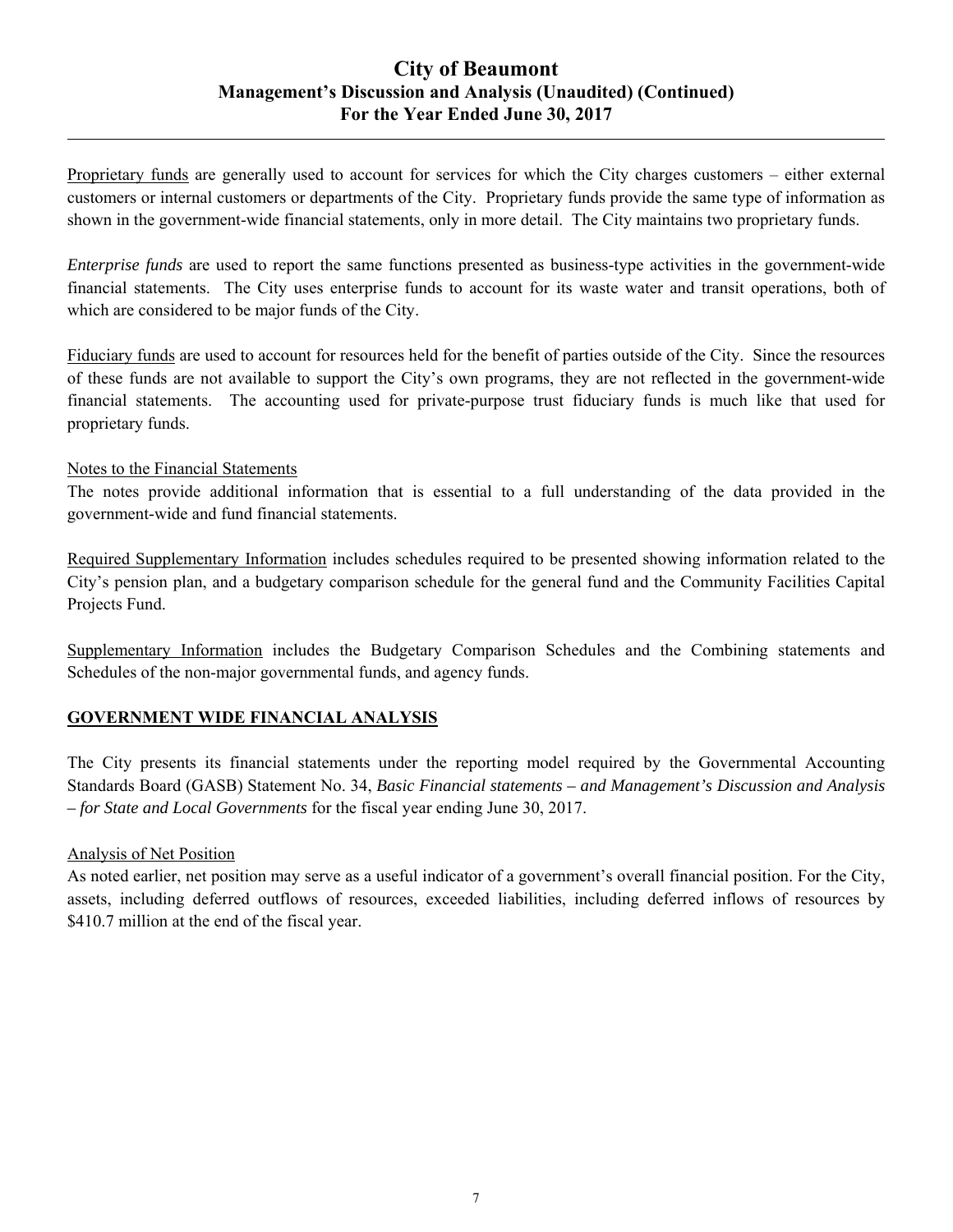The following is a condensed summary of the City's net position for governmental and business-type activities:

|                               |           |                                                   | <b>Statement of Net Position</b> |                                  |           |             |
|-------------------------------|-----------|---------------------------------------------------|----------------------------------|----------------------------------|-----------|-------------|
|                               |           | (Dollars in Thousands)<br>Governmental Activities |                                  | Total                            |           |             |
|                               | 2017      | 2016                                              | 2017                             | Business-type Activities<br>2016 | 2017      | 2016        |
| Assets:                       |           |                                                   |                                  |                                  |           |             |
| Current and other assets      | \$295,529 | \$<br>48,226                                      | \$<br>3,729                      | \$<br>2,038                      | \$299,258 | 50,264<br>S |
| Capital Assets                | 235,260   |                                                   | 127,029                          | 50,743                           | 362,289   | 50,743      |
| <b>Total Assets</b>           | 530,789   | 48,226                                            | 130,758                          | 52,781                           | 661,547   | 101,007     |
| Deferred outlfows:            |           |                                                   |                                  |                                  |           |             |
| Defered outflows related to   |           |                                                   |                                  |                                  |           |             |
| pension                       | 6,347     | 4,535                                             | 461                              | 305                              | 6,808     | 4,840       |
| <b>Liabilities:</b>           |           |                                                   |                                  |                                  |           |             |
| Current and other liabilities | 31,674    | 5,242                                             | 701                              | 401                              | 32,375    | 5,643       |
| Noncurrent liabilities        | 222,703   | 19,363                                            | 1,242                            | 908                              | 223,945   | 20,271      |
| <b>Total</b> liabilities      | 254,377   | 24,605                                            | 1,944                            | 1,309                            | 256,320   | 25,914      |
| Deferred inflows:             |           |                                                   |                                  |                                  |           |             |
| Deferred inflows related to   |           |                                                   |                                  |                                  |           |             |
| pension                       | 1,368     | 2,154                                             |                                  | 137                              | 1,368     | 2,291       |
| Net position:                 |           |                                                   |                                  |                                  |           |             |
| Net investment in capital     |           |                                                   |                                  |                                  |           |             |
| assets                        | 41,036    |                                                   | 127,029                          | 50,743                           | 168,065   | 50,743      |
| Restricted                    | 253,985   | 48,233                                            |                                  |                                  | 253,985   | 48,233      |
| Unrestricted                  | (13,630)  | (22, 231)                                         | 2,246                            | 897                              | (11, 384) | (21, 334)   |
| Total net position            | \$281,391 | \$<br>26,002                                      | \$129,275                        | \$51,640                         | \$410,666 | \$ 77,642   |

The largest asset classification is capital assets which are utilized to provide services to citizens and, therefore, these assets are not available for future spending. The City's net position reflects the investment in its capital assets, net of related debt. It should be noted that the balance of related debt at June 30, 2017, is comprised of vehicle lease payable of \$79 thousand and Community Facilities Debt issuances (CFD) of \$205.7 million.

The portion of the City's net position of \$253.9 million represents resources that are subject to external restrictions on how they may be used. The restrictions include CFD Projects, Capital Projects, Street Projects, Public Safety, Publicaccess Television and amounts held for future debt service.

The last portion of the City's net position is a deficit, caused by Noncurrent Liabilities. Noncurrent liabilities are comprised of balances related to staff compensated absence calculations, capital lease liability, the AB1484 Due Diligence Review payable to the State, claims payable for incurred but not reported claims as well as processed claims outstanding at year end, and the net pension liability calculation.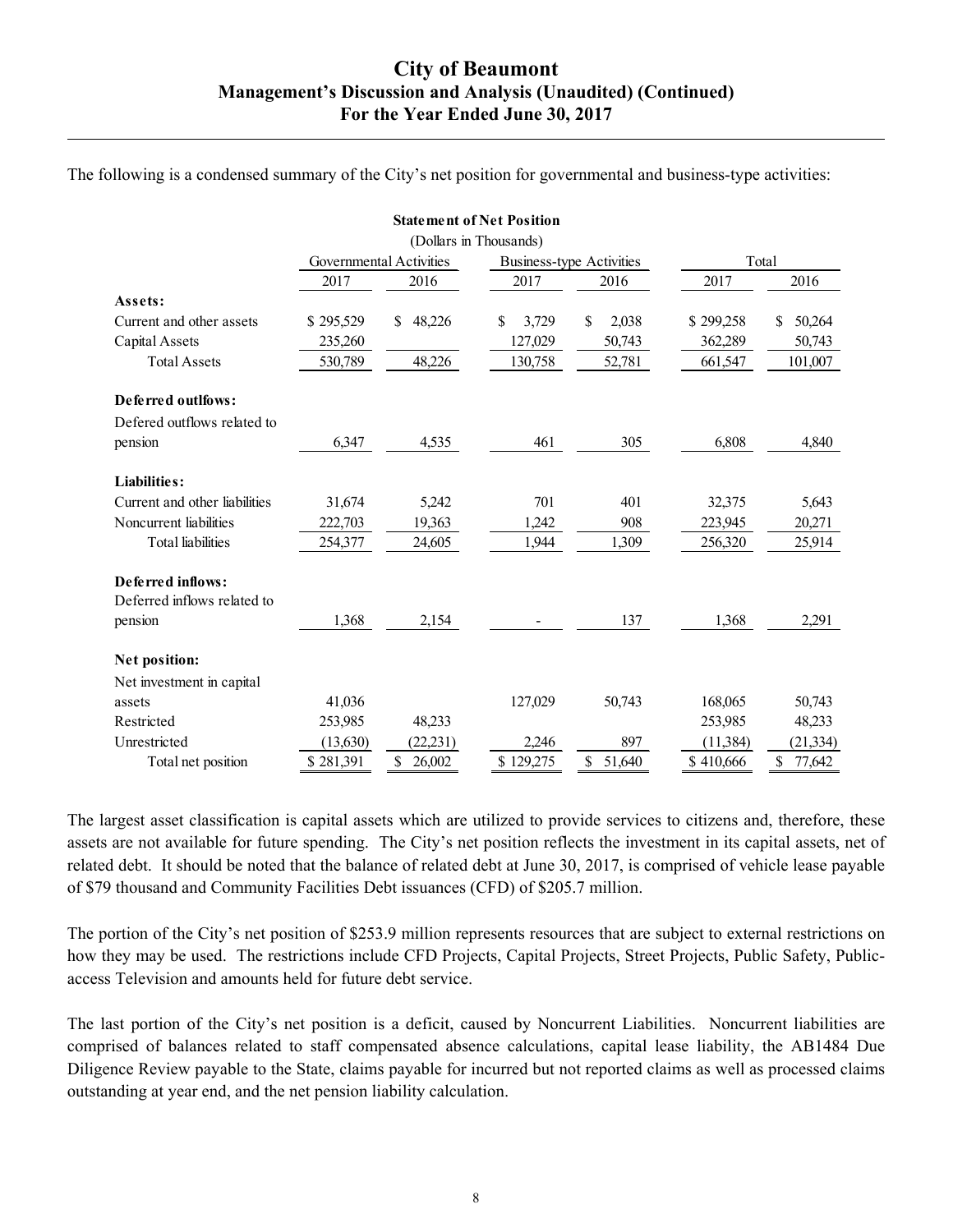#### **Net Position** (Dollars in thousands)

|                                          | Business-type<br>Government<br>Activities<br>Activities |    |         | Totals |         |
|------------------------------------------|---------------------------------------------------------|----|---------|--------|---------|
| Net Position, Beginning of Year          | \$<br>26,002                                            | \$ | 51,640  | \$     | 77,642  |
| <b>Restatements of Net Position</b>      | 243,592                                                 |    | 81,433  |        | 325,025 |
| Net Position, Restated Beginning of Year | 269,594                                                 |    | 133,073 |        | 402,667 |
| Change in Net Position                   | 11,797                                                  |    | (3,798) |        | 7,999   |
| Net Position, End of Year                | 281,391                                                 | \$ | 129,275 | S      | 410,666 |

Net assets have a significant adjustment to the beginning balance related to an adjustment to record the GASB 68 pension related liability accruals and the recognition of capital and infrastructure assets in the governmental and business type and proprietary activities in accordance with GASB 34. Restatement adjustments are addressed in Note 13.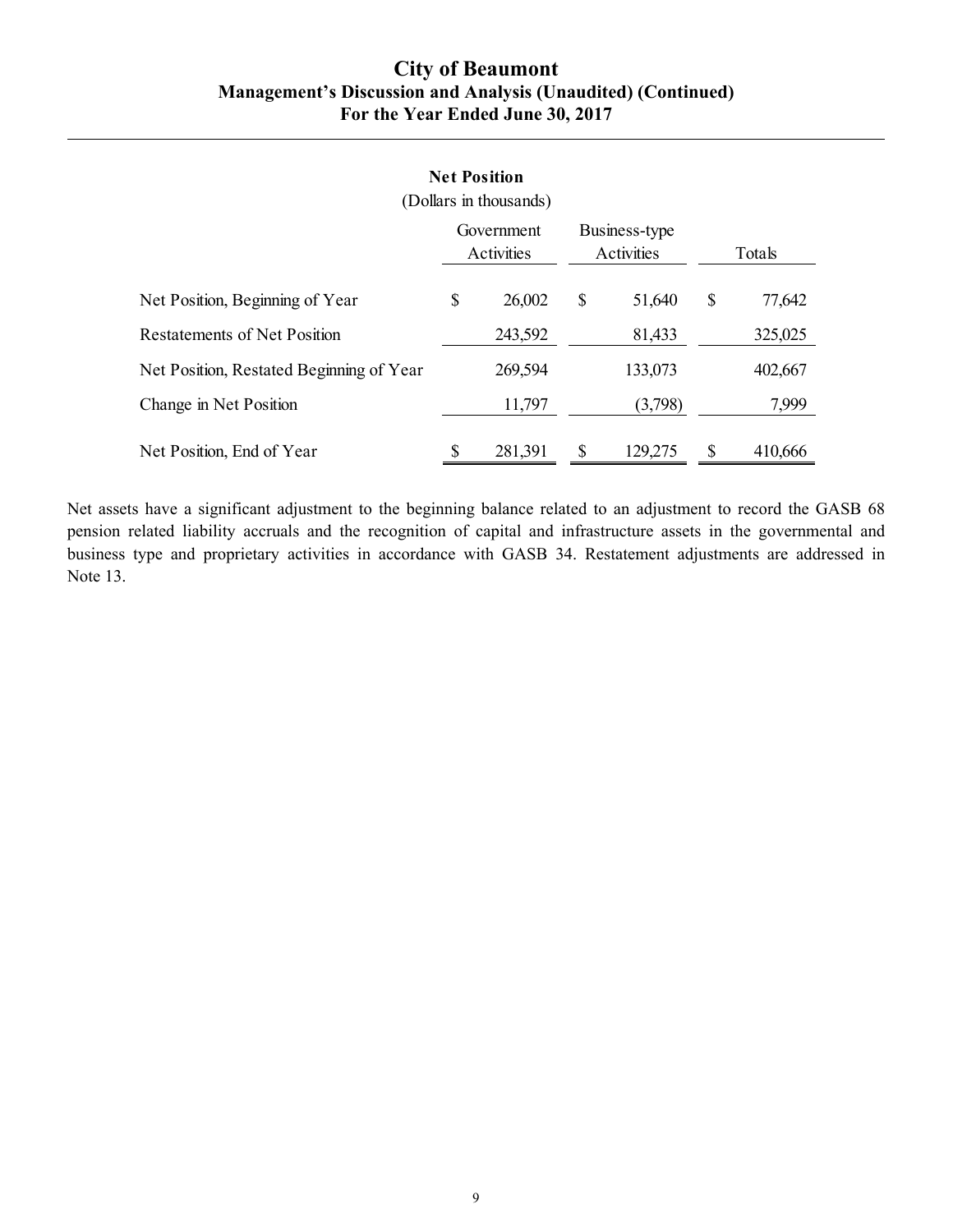## Analysis of Statement of Activities

The following table indicates the changes in net position for governmental and business-type activities:

|                                       |          | <b>Statement of Activities</b> |                                 |                       |                       |                |
|---------------------------------------|----------|--------------------------------|---------------------------------|-----------------------|-----------------------|----------------|
|                                       |          | (Dollars in Thousands)         |                                 |                       |                       |                |
|                                       |          | Governmental Activities        | <b>Business-type Activities</b> |                       |                       | Total          |
|                                       | 2017     | 2016                           | 2017                            | 2016                  | 2017                  | 2016           |
| Revenues:                             |          |                                |                                 |                       |                       |                |
| Program Revenues:                     |          |                                |                                 |                       |                       |                |
| Charges for services                  | \$15,940 | 9,561<br>\$                    | \$<br>7,644                     | 7,363<br>\$           | \$23,584              | \$16,924       |
| Operating grants                      | 286      | 9,449                          | 2,262                           | 2,063                 | 2,548                 | 11,512         |
| Capital grants                        | 12,450   | 5,305                          | 474                             | 1,480                 | 12,924                | 6,785          |
| General Revenues:                     |          |                                |                                 |                       |                       |                |
| Property taxes                        | 4,852    | 3,762                          |                                 |                       | 4,852                 | 3,762          |
| Sales taxes                           | 4,853    | 4,967                          |                                 |                       | 4,853                 | 4,967          |
| Franchise taxes                       | 805      | 929                            |                                 |                       | 805                   | 929            |
| Utility users tax                     | 1,546    | 1,804                          |                                 |                       | 1,546                 | 1,804          |
| Transient occupancy taxes             | 326      | 284                            |                                 |                       | 326                   | 284            |
| Other taxes                           | 880      | 77                             |                                 |                       | 880                   | 77             |
| <b>Business licenses</b>              | 232      | 196                            |                                 |                       | 232                   | 196            |
| Motor Vehicle in Lieu taxes           | 3,768    | 3,507                          |                                 |                       | 3,768                 | 3,507          |
| Investment earnings                   | 10,490   | 13                             | 5                               | 3                     | 10,495                | 16             |
| Miscellaneous                         | 98       | 360                            |                                 |                       | 98                    | 360            |
| Total revenues                        | 56,526   | 40,214                         | 10,385                          | 10,909                | 66,911                | 51,123         |
| Expenses:                             |          |                                |                                 |                       |                       |                |
| General government                    | 7,593    | 3,397                          |                                 |                       | 7,593                 | 3,397          |
| Public safety                         | 13,526   | 11,237                         |                                 |                       | 13,526                | 11,237         |
| Public works                          | 5,031    | 1,976                          |                                 |                       | 5,031                 | 1,976          |
| Community development                 | 4,442    | 1,368                          |                                 |                       | 4,442                 | 1,368          |
| Community services                    | 2,529    | 3,051                          |                                 |                       | 2,529                 | 3,051          |
| Refuse                                | 4,239    | 4,138                          |                                 |                       | 4,239                 | 4,138          |
| Interest on long term liabilities     | 10,369   | $\blacksquare$                 |                                 |                       | 10,369                |                |
| Waste water                           |          |                                | 11,193                          | 6,044                 | 11,193                | 6,044          |
| Transit                               |          |                                | 2,990                           | 2,479                 | 2,990                 | 2,479          |
| Total expenses                        | 47,729   | 25,167                         | 14,183                          | 8,523                 | 61,912                | 33,690         |
| <b>Extraordinary / Special Items:</b> |          |                                |                                 |                       |                       |                |
| Successor Agency debt reversal        |          | 4,235                          |                                 |                       |                       | 4,235          |
| WRCOG judgment settlement             |          | 58,099                         |                                 |                       |                       | 58,099         |
| Settlement                            | 3,000    | $\qquad \qquad \blacksquare$   |                                 |                       | 3,000                 | $\blacksquare$ |
| Change in net position                | \$11,797 | \$77,381                       | \$ (3,798)                      | $\mathbb{S}$<br>2,386 | $\mathbb{S}$<br>7,999 | \$79,767       |

The City's overall net position increased by approximately \$8.0 million during the current fiscal year. This increase is due to proper budgeting and management of City business and activities, discussed in Note 10.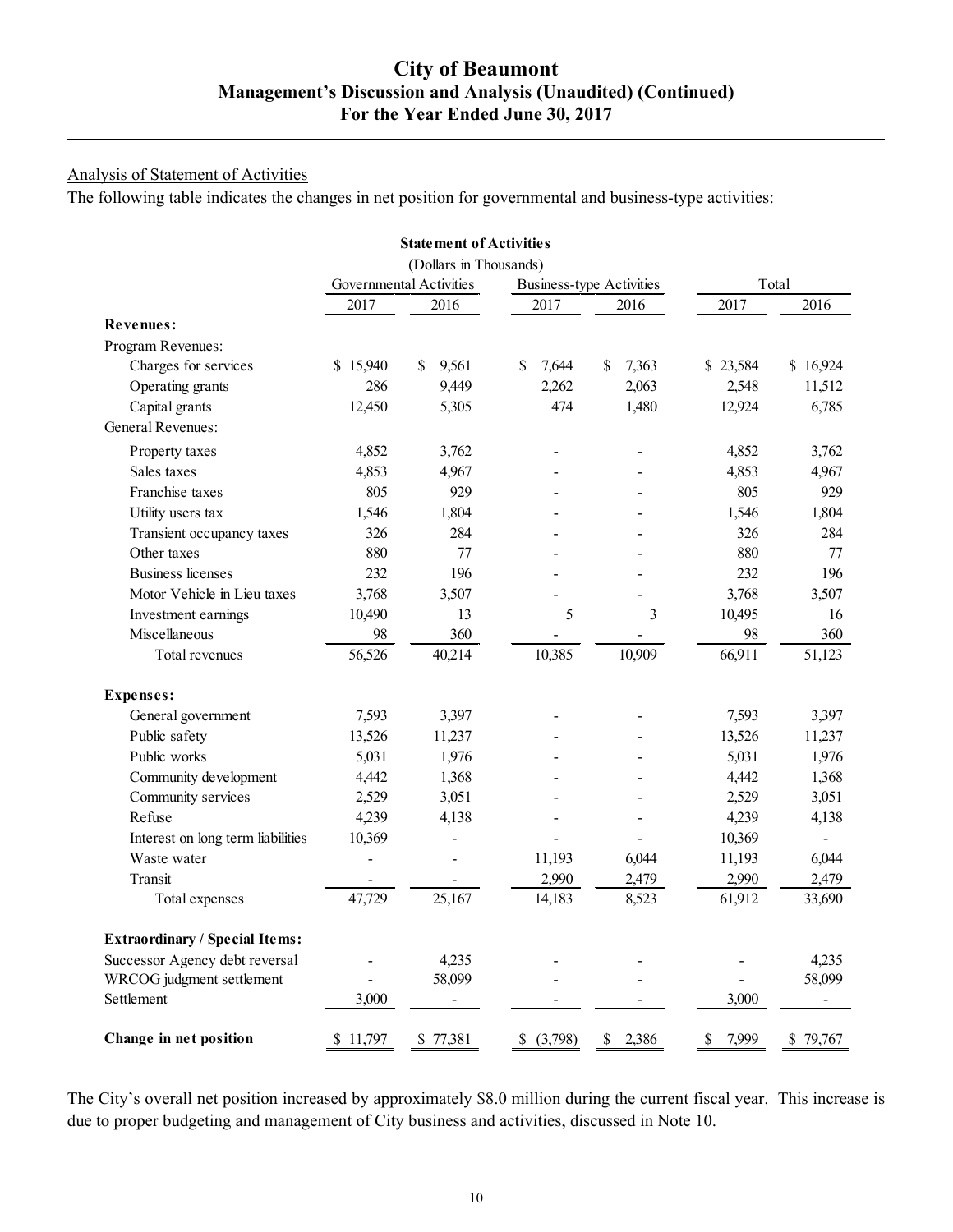Analysis of total revenues indicates that the largest revenue source is from charges for services, primarily related to CFDs.



Analysis of total expense indicates that the largest functional cost is for public safety services.

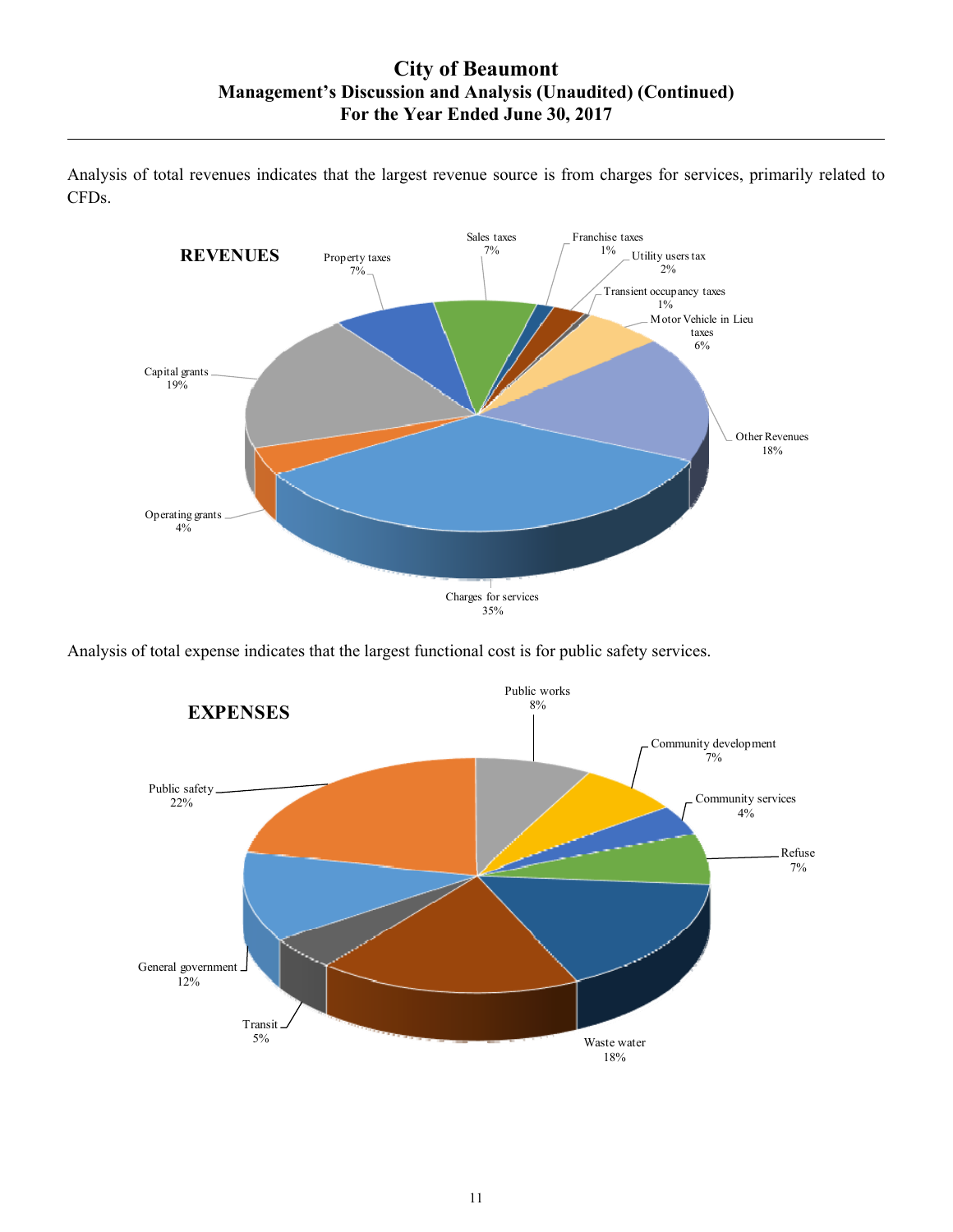Comparison of revenue and expense groupings from fiscal year 2016 to 2017 has been charted below:



## **REVENUES**

**EXPENSES**

 $2016 - 2017$ 

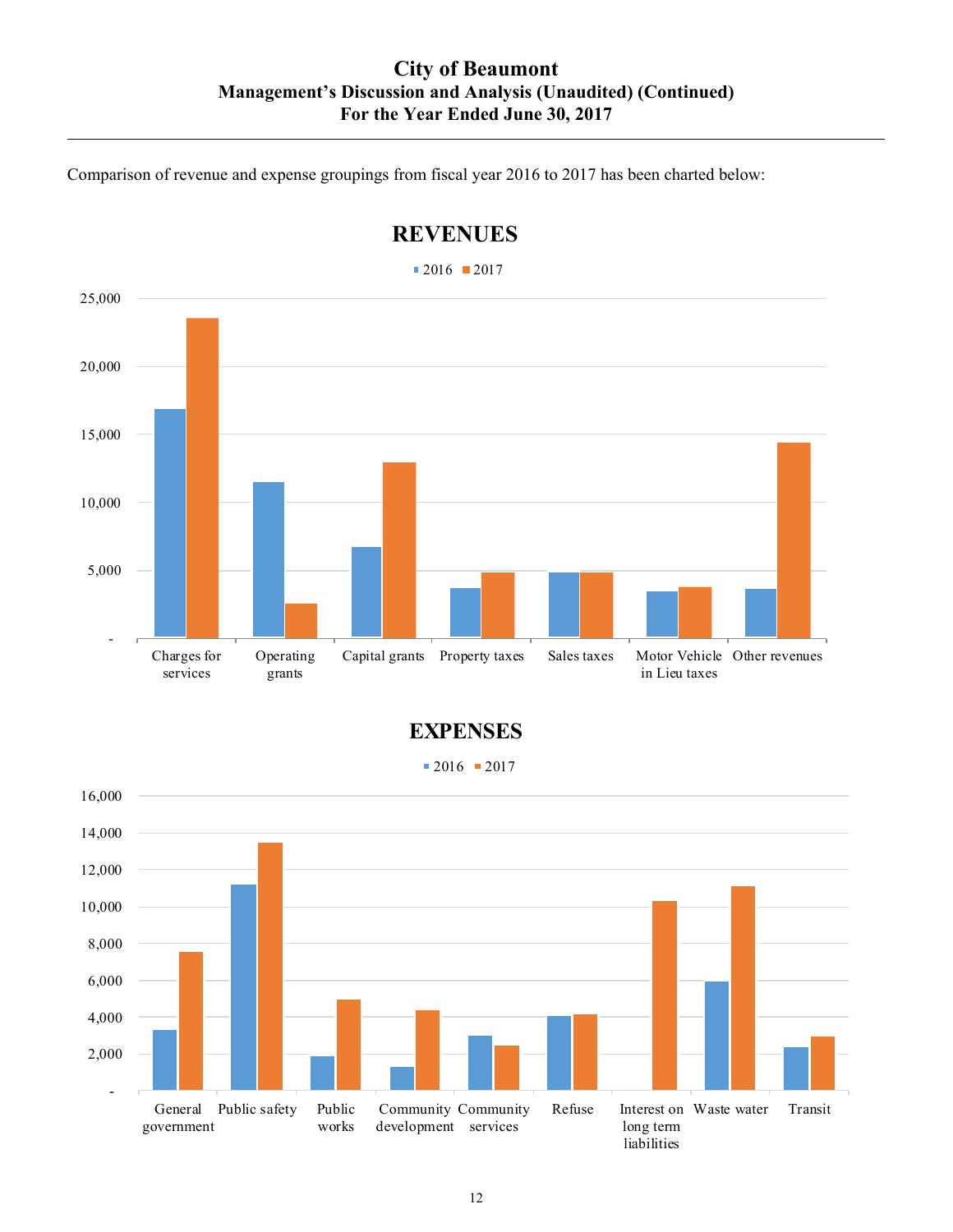Governmental activities increased the City's net position by \$11.8 million. The key factor relates to an increase in construction activity in the city resulting in a significant increase in fees.

Total revenues have increased by \$16.3 million due to the recognition of assessments for administration and maintenance, charges for services, capital contributions revenues and increases in development related permits and fees.

Total expenses increased by \$22.5 million, with dramatic effects in various areas. General government costs increased by \$4.2 million, public safety increased by \$2.3 million, public works increased by \$3 million, and community development increased by \$3 million. Costs were cut drastically in the previous fiscal year while the financial status of the City was fully investigated and a plan for financial recovery was established. Fiscal year  $2016 - 17$  is the first year reflecting effective budgeting, fiscal responsibility and revitalization of public maintenance and services.

Business-type activities decreased the City's net position by \$3.8 million. Revenues were steady, but costs incurred in 2017 for the proactive maintenance and correction of wastewater management cost \$4.6 million more than the minimum level of operations in year 2016.

### **FINANCIAL ANALYSIS OF THE CITY'S FUNDS**

As noted earlier, the City uses fund accounting to ensure and demonstrate compliance with finance-related legal requirements.

Governmental Funds – The focus of the City's governmental funds is to provide information on near-term inflows, outflows, and balances of resources that are available for spending. Such information is useful in assessing the City's financing requirements. In particular, unassigned fund balance, may serve as a useful measure of a government's net resources available for spending at the end of the fiscal year. Types of governmental funds reported by the City include the General Fund, Special Revenue Funds, Debt Service Funds, and Capital Project funds.

#### **GENERAL FUND BUDGETARY HIGHLIGHTS**

The general fund budget was amended during fiscal year 2017. The budget was established as revenue neutral, and no extraordinary items were taken into consideration.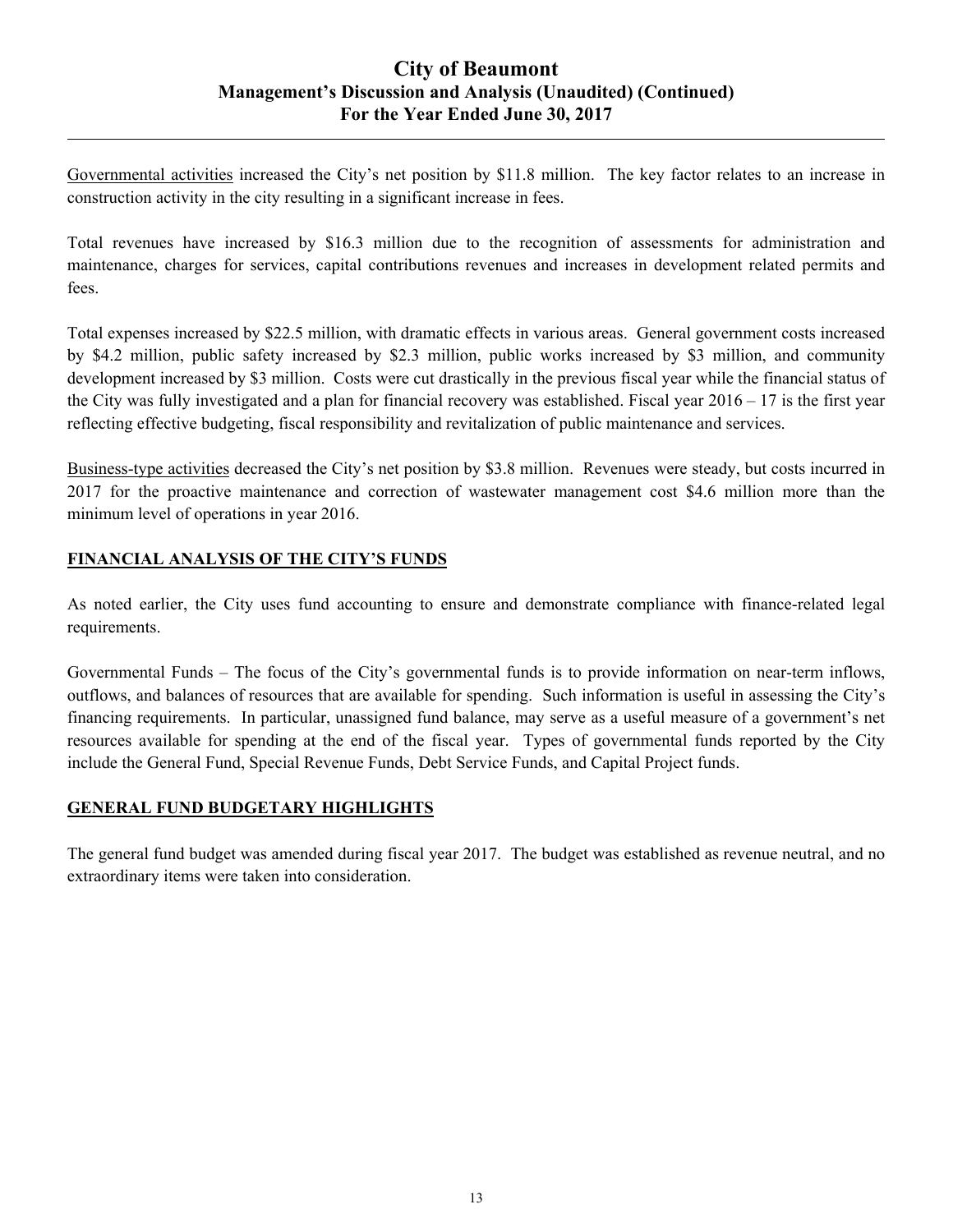#### **CAPITAL ASSETS AND DEBT ADMINISTRATION**

#### Capital Assets

With fiscal year 2017, the City fully conformed to GASB 34 related to the recognition and reporting of governmental and business-type activities capital assets and infrastructure assets. The lack of compliance in prior years was viewed as a serious shortcoming and has been fully addressed by management. While not fully comparable, as prior years have not been restated, a summary and comparison of all capital assets have been included in the table below:

|                               | <b>Governmental Activities</b> |             |      | <b>Business-type Activities</b> |               |           | Total        |               |           |
|-------------------------------|--------------------------------|-------------|------|---------------------------------|---------------|-----------|--------------|---------------|-----------|
|                               | 2017                           |             | 2016 | 2017                            |               | 2016      | 2017         |               | 2016      |
| <b>GOVERNMENT</b>             |                                |             |      |                                 |               |           |              |               |           |
| Land                          | \$<br>11,941                   | \$          |      | \$                              | \$            |           | \$<br>11,941 | \$            |           |
| Infrastructure                | 414,959                        |             |      |                                 |               |           | 414,959      |               |           |
| <b>Buildings</b>              | 16,395                         |             |      |                                 |               |           | 16,395       |               |           |
| Machinery and equipment       | 6,385                          |             |      |                                 |               |           | 6,385        |               |           |
| Vehicles                      | 2,671                          |             |      |                                 |               |           | 2,671        |               |           |
| Less accumulated depreciation | (217,091)                      |             |      |                                 |               |           | (217,091)    |               |           |
|                               | \$235,260                      | $\mathbb S$ |      | \$<br>$\blacksquare$            | $\mathsf{\$}$ |           | \$235,260    | $\mathbb{S}$  |           |
| <b>WASTE WATER FUND</b>       |                                |             |      |                                 |               |           |              |               |           |
| Construction in Progress      | \$                             | \$          |      | \$<br>1,041                     | \$            |           | \$<br>1,041  | \$            |           |
| Land                          |                                |             |      | 503                             |               | 503       | 503          |               | 503       |
| Infrastructure                |                                |             |      | 133,023                         |               |           | 133,023      |               |           |
| <b>Buildings</b>              |                                |             |      | 83                              |               | 83        | 83           |               | 83        |
| Machinery and equipment       |                                |             |      | 87,810                          |               | 76,159    | 87,810       |               | 76,159    |
| Vehicles                      |                                |             |      | 124                             |               | 124       | 124          |               | 124       |
| Less accumulated depreciation |                                |             |      | (97, 341)                       |               | (27, 979) | (97, 341)    |               | (27, 979) |
|                               | \$                             | \$          |      | \$125,243                       |               | \$48,890  | \$125,243    | $\mathbb S$   | 48,890    |
| <b>TRANSIT FUND</b>           |                                |             |      |                                 |               |           |              |               |           |
| Construction in Progress      | \$                             | \$          |      | \$<br>14                        | \$            | 3         | \$<br>14     | $\mathcal{S}$ | 3         |
| <b>Buildings</b>              |                                |             |      | 538                             |               | 525       | 538          |               | 525       |
| Machinery and equipment       |                                |             |      | 689                             |               | 477       | 689          |               | 477       |
| Vehicles                      |                                |             |      | 3,754                           |               | 3,474     | 3,754        |               | 3,474     |
| Less accumulated depreciation |                                |             |      | (3,210)                         |               | (2,627)   | (3,210)      |               | (2,627)   |
|                               | $\overline{\phantom{a}}$       |             | -    | 1,785                           |               | 1,852     | 1,785        |               | 1,852     |
| Total                         | \$235,260                      | \$          |      | \$127,028                       |               | \$50,742  | \$362,288    | \$            | 50,742    |

#### **Capital Assets** (Dollars in thousands)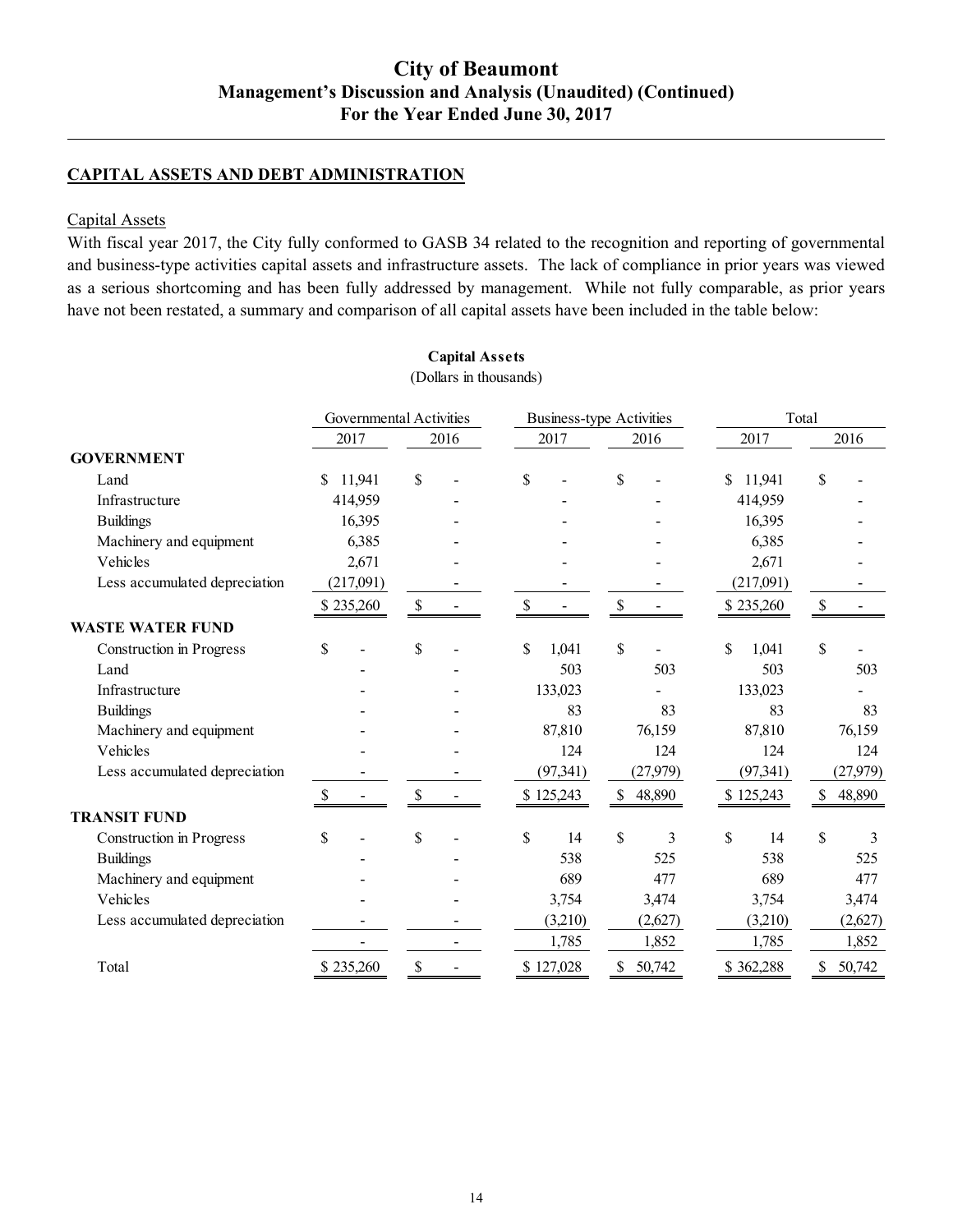Debt Administration

As of June 30, 2017, the City had \$228.7 million of outstanding obligations related to governmental activities and \$1.3 million related to business-type activities, for a total of \$230 million. Debt outstanding as of June 30, 2017 with a comparison to prior year and the net change follows:

|                                     |    | <b>Debt Outstanding</b><br>(Dollars in thousands) |              |            |
|-------------------------------------|----|---------------------------------------------------|--------------|------------|
|                                     |    | 2017                                              | 2016         | Net Change |
| <b>Governmental Activities</b>      |    |                                                   |              |            |
| Claims payable                      | \$ | 2,331                                             | \$<br>1,523  | \$<br>808  |
| Net pension liability               |    | 13,791                                            | 11,078       | 2,713      |
| Compensated absences                |    | 1,869                                             | 1,807        | 62         |
| AB1484 Due Diligence Review         |    | 1,976                                             | 2,276        | (300)      |
| Capital lease                       |    | 79                                                |              | 79         |
| <b>WRCOG TUMF Settlement</b>        |    | 4,100                                             | 4,100        |            |
| <b>Beaumont Financing Authority</b> |    | 205,669                                           |              | 205,669    |
|                                     | S  | 229,815                                           | \$<br>20,784 | 209,031    |
| <b>Business-type Activities</b>     |    |                                                   |              |            |
| Net pension liability               | \$ | 1,030                                             | \$<br>690    | \$<br>340  |
| Compensated absences                |    | 236                                               | 240          | (4)        |
|                                     | \$ | 1,266                                             | \$<br>930    | 336        |

The most significant change in the governmental activities debt is related to the reclassification and inclusion of the Beaumont Public Financing Authority component unit (BFA) in the governmental activities. The BFA debt of \$205.7 million is directly related to CFD debts and is discussed in Note 7. Additional increases were recognized in claims payable and the net pension liability.

Additional information regarding the City's long-term obligations is discussed in Note 6 to the financial statements.

#### **ECONOMIC FACTORS AND NEXT YEAR'S BUDGET AND RATES**

The Riverside District Attorney's office and the FBI's joint investigation resulted in the arrest and indictment of seven including former members of City management, former City Manager, and the former City Finance Director for embezzlement of public funds and conspiracy. The former City Attorney and several former City consultants were also arrested on related charges. The City learned of the criminal investigation on April 22, 2015, when the authorities executed a search warrant at City Hall and seized numerous computers and significant documentation.

The City conducted an internal investigation, which includes numerous accounting reconciliation efforts, in order to ascertain the extent of the concealment and damage inflicted by the former City management. The City has also adopted enhanced internal controls, including policies and procedures to ensure that financial transactions are monitored and that duties are segregated.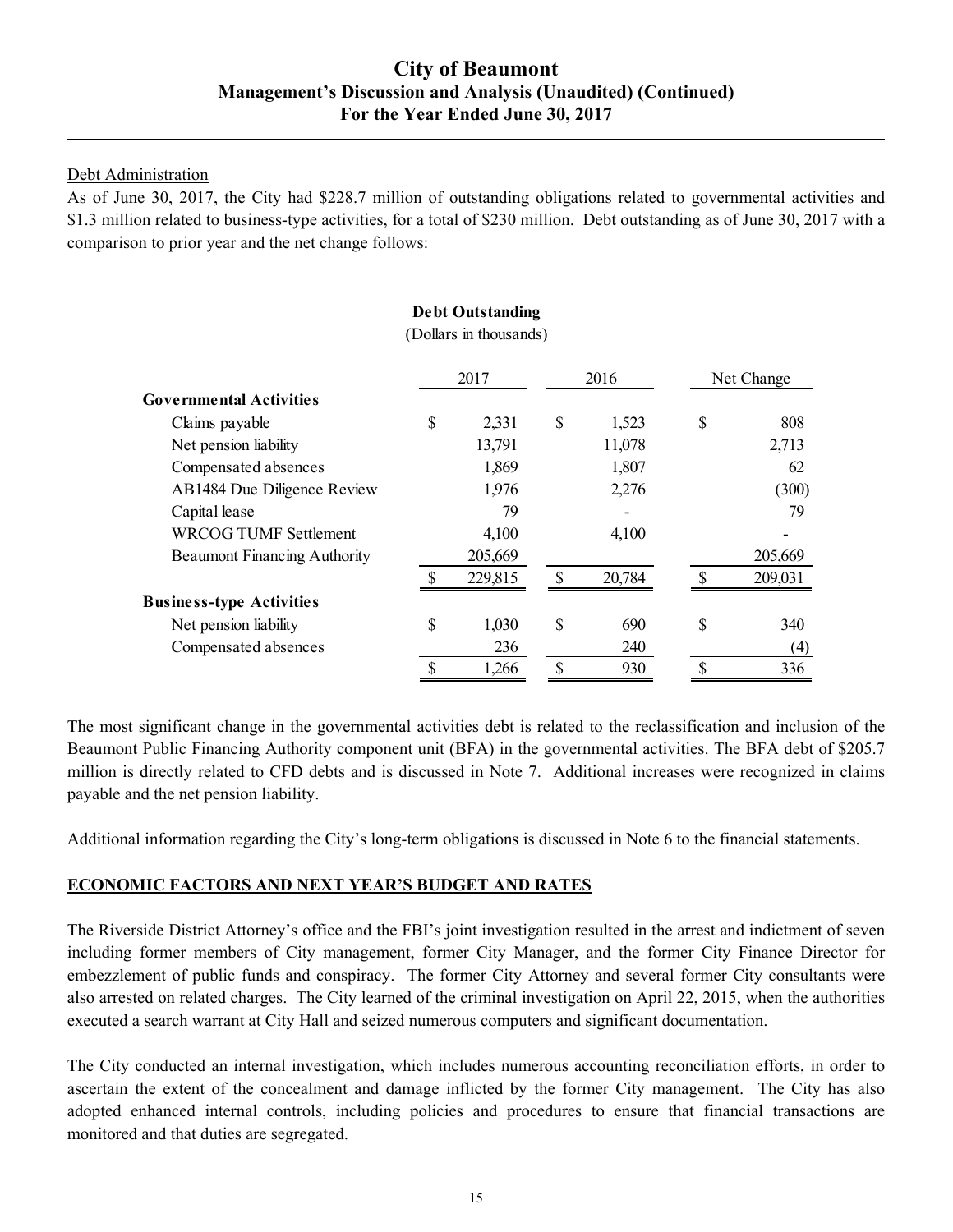Moreover, the City's cost cutting strategies, including re-negotiation of employment agreements, limitations on supplies, and the suspension and review of large-scale projects, resulted in the significant savings. With a fresh focus on the future, progress is being made on fiscally sound footing to invest in projects that can have a benefit to the City as a whole.

The following items summarize additional factors which are significant for the City:

- The City continues to prioritize management of its budget and financial controls.
- The settlement of numerous litigation matters against the City has provided relief and encouragement for the City's financial future. However, the City will continue to defend itself against those matters which it believes are unwarranted.
- Significant subsequent events are disclosed in Note 16.

The City of Beaumont has made significant strides to bring its financial reporting into full compliance with GASB standards. Accounting and reporting systems have been fully implemented to ensure accuracy and transparency.

### **REQUEST FOR INFORMATION**

These financial statements are intended to provide citizens, taxpayers, investors, and creditors with a general overview of the City's finances. Questions concerning any of the information provided in this report or requests for additional financial information should be directed to the Finance and Administrative Services Department, 550 E.  $6<sup>th</sup>$  Street, Beaumont, California, 92223, or finance@beaumontcares.com, or finance@ci.beaumont.ca.us .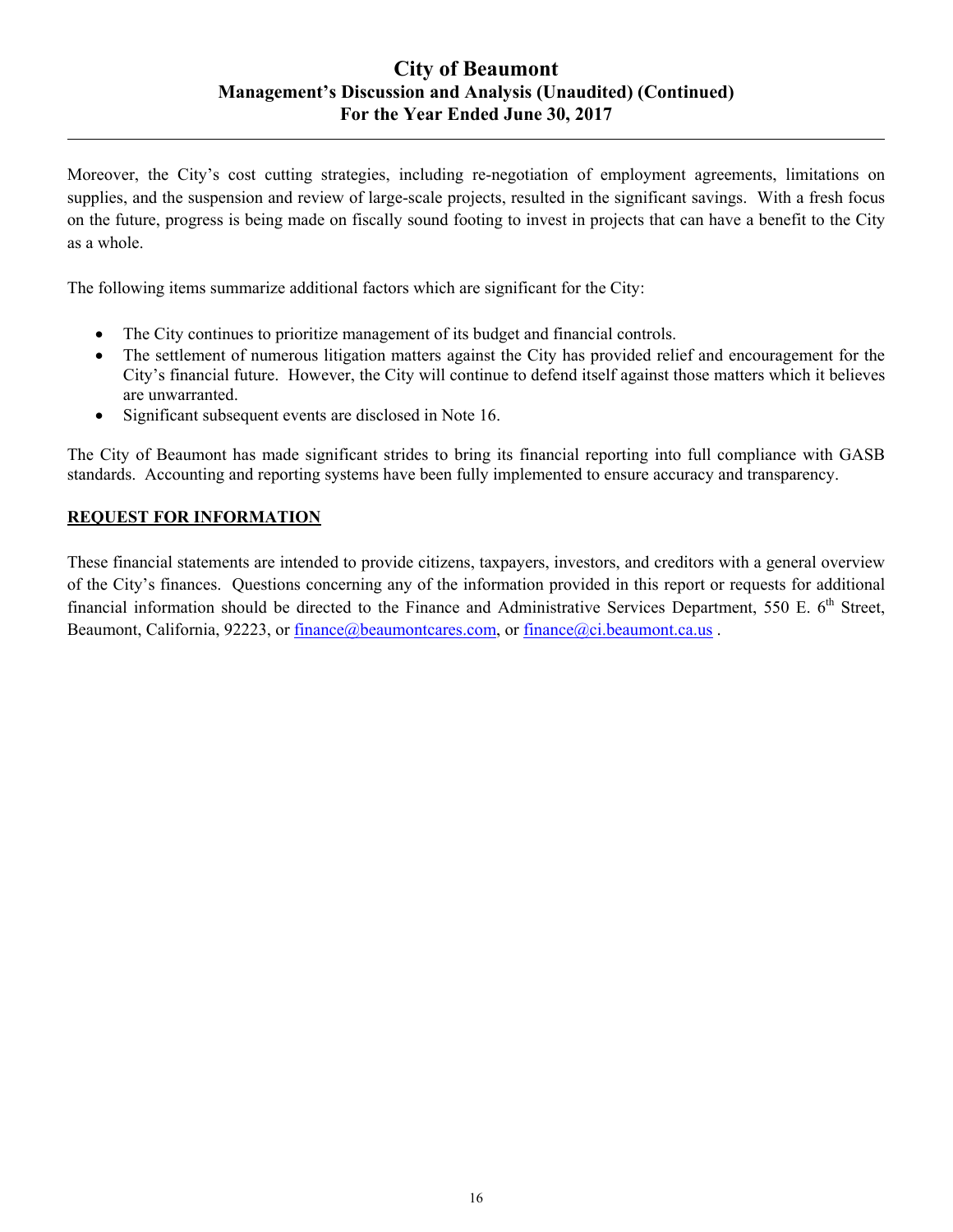## **Basic Financial Statements**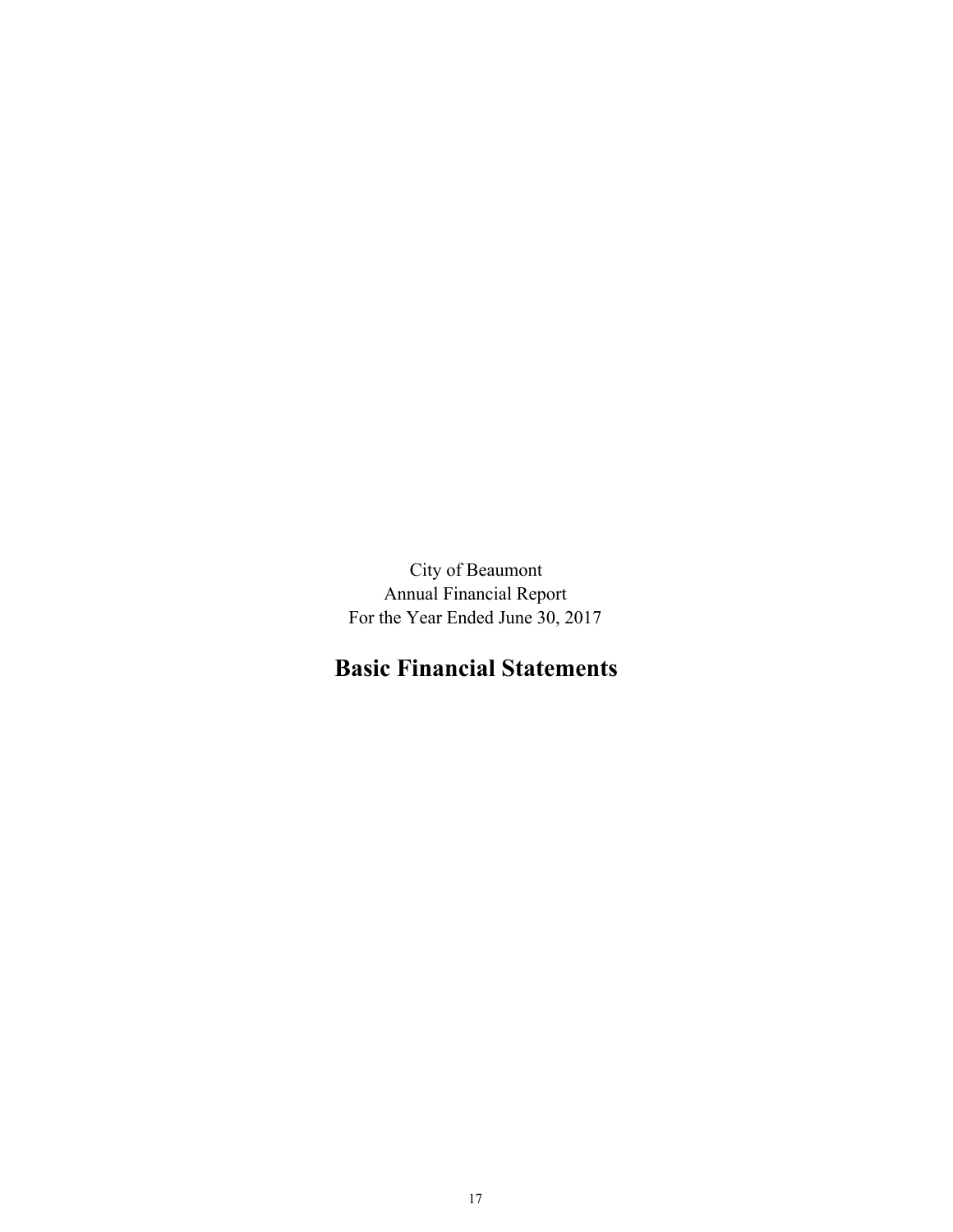## **This Page Intentionally Left Blank.**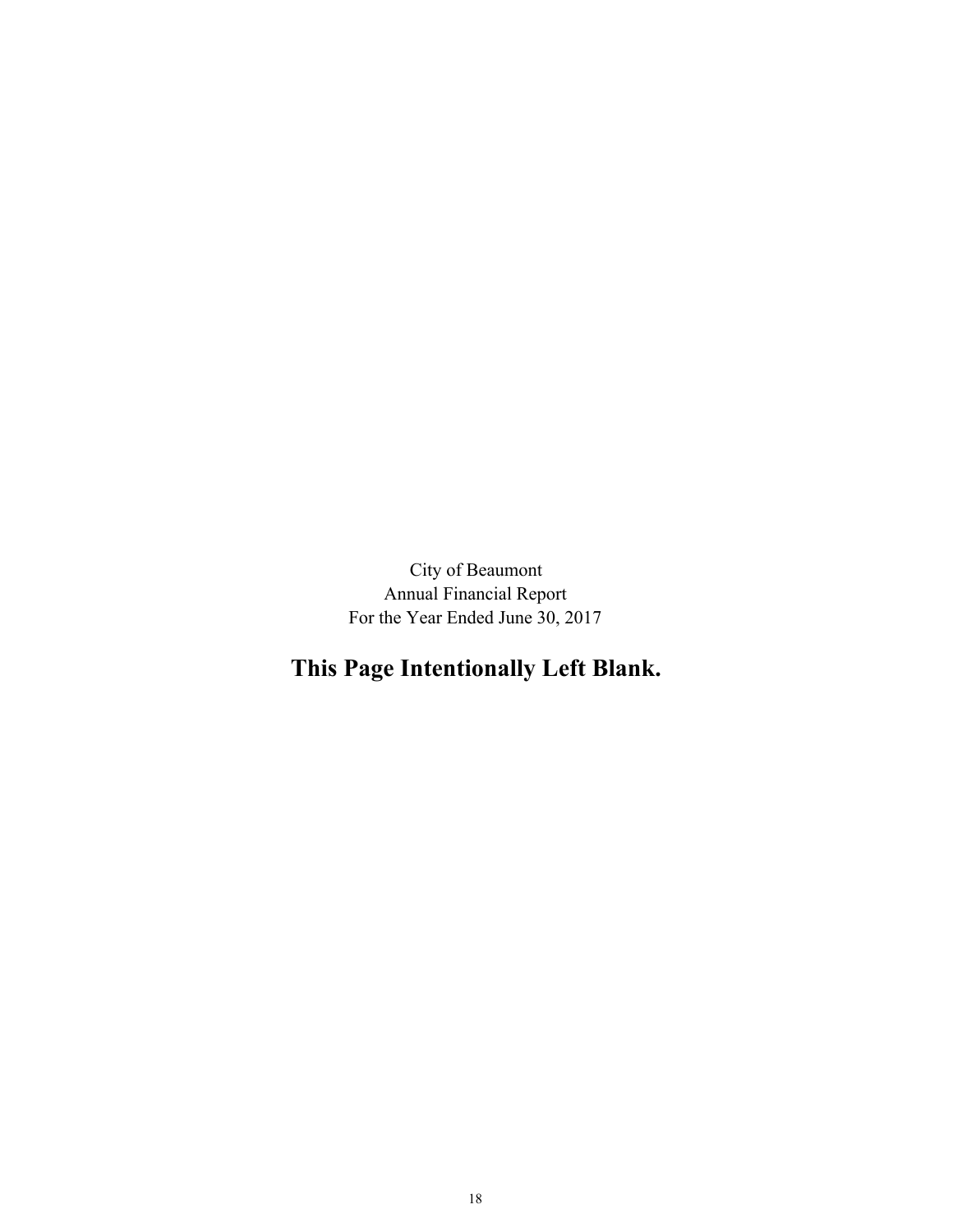## **Government-Wide Financial Statements**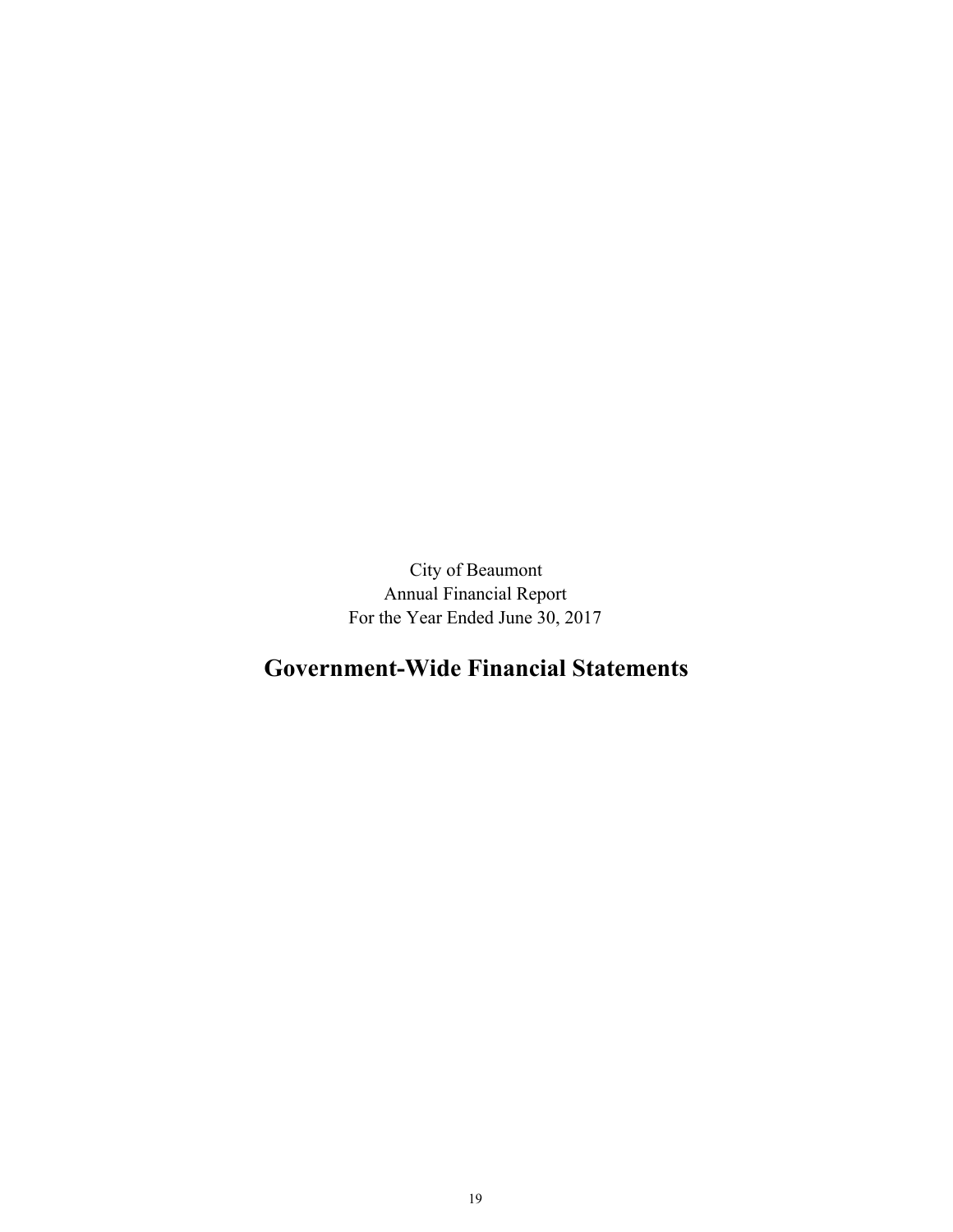### **City of Beaumont Statement of Net Position June 30, 2017**

|                                             | Governmental | Business-Type |                 |    |               |
|---------------------------------------------|--------------|---------------|-----------------|----|---------------|
|                                             |              | Activities    | Activities      |    | Total         |
| <b>ASSETS</b>                               |              |               |                 |    |               |
| Current assets:                             |              |               |                 |    |               |
| Cash and investments                        | \$           | 55,013,816    | \$<br>2,921,853 | \$ | 57,935,669    |
| Restricted cash and investments             |              |               | 142,708         |    | 142,708       |
| Receivables:                                |              |               |                 |    |               |
| Accounts                                    |              | 2,997,850     |                 |    | 2,997,850     |
| Interest                                    |              | 83,180        |                 |    | 83,180        |
| Intergovernmental                           |              | 2,249,712     | 594,669         |    | 2,844,381     |
| Internal balances                           |              | (69, 568)     | 69,568          |    |               |
| Total current assets                        |              | 60,274,990    | 3,728,798       |    | 64,003,788    |
| Noncurrent assets:                          |              |               |                 |    |               |
| Cash and investments with fiscal agent      |              | 29,371,451    |                 |    | 29,371,451    |
| Investment in CFDs                          |              | 205,668,880   |                 |    | 205,668,880   |
| Loans receivable                            |              | 213,399       |                 |    | 213,399       |
| Capital assets:                             |              |               |                 |    |               |
| Nondepreciable                              |              | 11,940,820    | 1,557,295       |    | 13,498,115    |
| Depreciable, net                            |              | 223,318,767   | 125,471,386     |    | 348,790,153   |
| Total capital assets, net                   |              | 235,259,587   | 127,028,681     |    | 362,288,268   |
| Total noncurrent assets                     |              | 470,513,317   | 127,028,681     |    | 597,541,998   |
| <b>Total assets</b>                         |              | 530,788,307   | 130,757,479     |    | 661, 545, 786 |
| DEFERRED OUTFLOWS OF RESOURCES              |              |               |                 |    |               |
| Pension related deferred outflows           |              | 6,347,237     | 461,331         |    | 6,808,568     |
| <b>Total deferred outflows of resources</b> |              | 6,347,237     | 461,331         |    | 6,808,568     |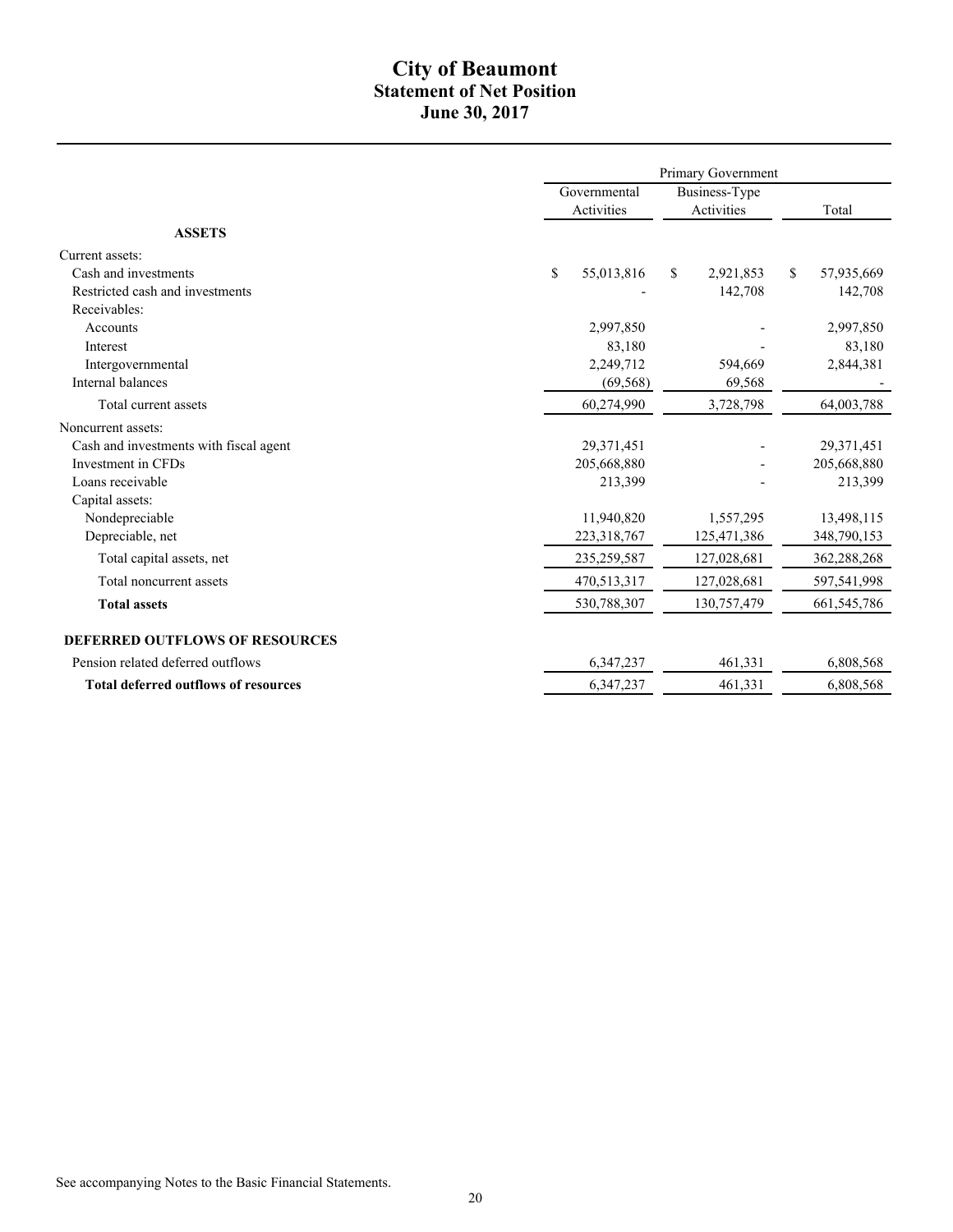### **City of Beaumont Statement of Net Position (Continued) June 30, 2017**

|                                                  | Primary Government         |                             |                   |  |  |  |
|--------------------------------------------------|----------------------------|-----------------------------|-------------------|--|--|--|
|                                                  | Governmental<br>Activities | Business-Type<br>Activities | Total             |  |  |  |
| <b>LIABILITIES</b>                               |                            |                             |                   |  |  |  |
| Current liabilities:                             |                            |                             |                   |  |  |  |
| Accounts payable and accrued liabilities         | 3,869,367                  | 486,137                     | 4,355,504         |  |  |  |
| Salaries payable and related liabilities         | 878,924                    | 48,952                      | 927,876           |  |  |  |
| Due to Agency Fund                               | 28,677                     |                             | 28,677            |  |  |  |
| Deposits payable                                 | 278,887                    |                             | 278,887           |  |  |  |
| Unearned revenue                                 | 19,506,248                 | 142,707                     | 19,648,955        |  |  |  |
| Compensated absences - due within one year       | 1,121,118                  | 23,563                      | 1,144,681         |  |  |  |
| Claims payable - due within one year             | 1,567,484                  |                             | 1,567,484         |  |  |  |
| Long-term debt - due within one year             | 10,639,626                 |                             | 10,639,626        |  |  |  |
| Total current liabilities                        | 37,890,331                 | 701,359                     | 38,591,690        |  |  |  |
| Long-term liabilities:                           |                            |                             |                   |  |  |  |
| Compensated absences - due in more than one year | 747,412                    | 212,070                     | 959,482           |  |  |  |
| Claims payable - due in more than one year       | 763,707                    |                             | 763,707           |  |  |  |
| Long-term debt - due in more than one year       | 201,184,489                |                             | 201,184,489       |  |  |  |
| Aggregate net pension liability                  | 13,790,602                 | 1,030,174                   | 14,820,776        |  |  |  |
| Total long-term liabilities                      | 216,486,210                | 1,242,244                   | 217,728,454       |  |  |  |
| <b>Total liabilities</b>                         | 254,376,541                | 1,943,603                   | 256,320,144       |  |  |  |
| <b>DEFERRED INFLOWS OF RESOURCES</b>             |                            |                             |                   |  |  |  |
| Pension related deferred inflows                 | 1,368,187                  |                             | 1,368,187         |  |  |  |
| <b>Total deferred inflows of resources</b>       | 1,368,187                  |                             | 1,368,187         |  |  |  |
| <b>NET POSITION</b>                              |                            |                             |                   |  |  |  |
| Net investment in capital assets                 | 41,036,317                 | 127,028,681                 | 168,064,998       |  |  |  |
| Restricted for:                                  |                            |                             |                   |  |  |  |
| Special projects                                 | 9,997,459                  |                             | 9,997,459         |  |  |  |
| Debt service                                     | 223,515,398                |                             | 223,515,398       |  |  |  |
| Capital projects                                 | 20,471,944                 |                             | 20,471,944        |  |  |  |
| Total restricted                                 | 253,984,801                |                             | 253,984,801       |  |  |  |
| Unrestricted (deficit)                           | (13,630,302)               | 2,246,526                   | (11, 383, 776)    |  |  |  |
| <b>Total net position</b>                        | 281,390,816<br>\$          | 129,275,207<br>\$           | \$<br>410,666,023 |  |  |  |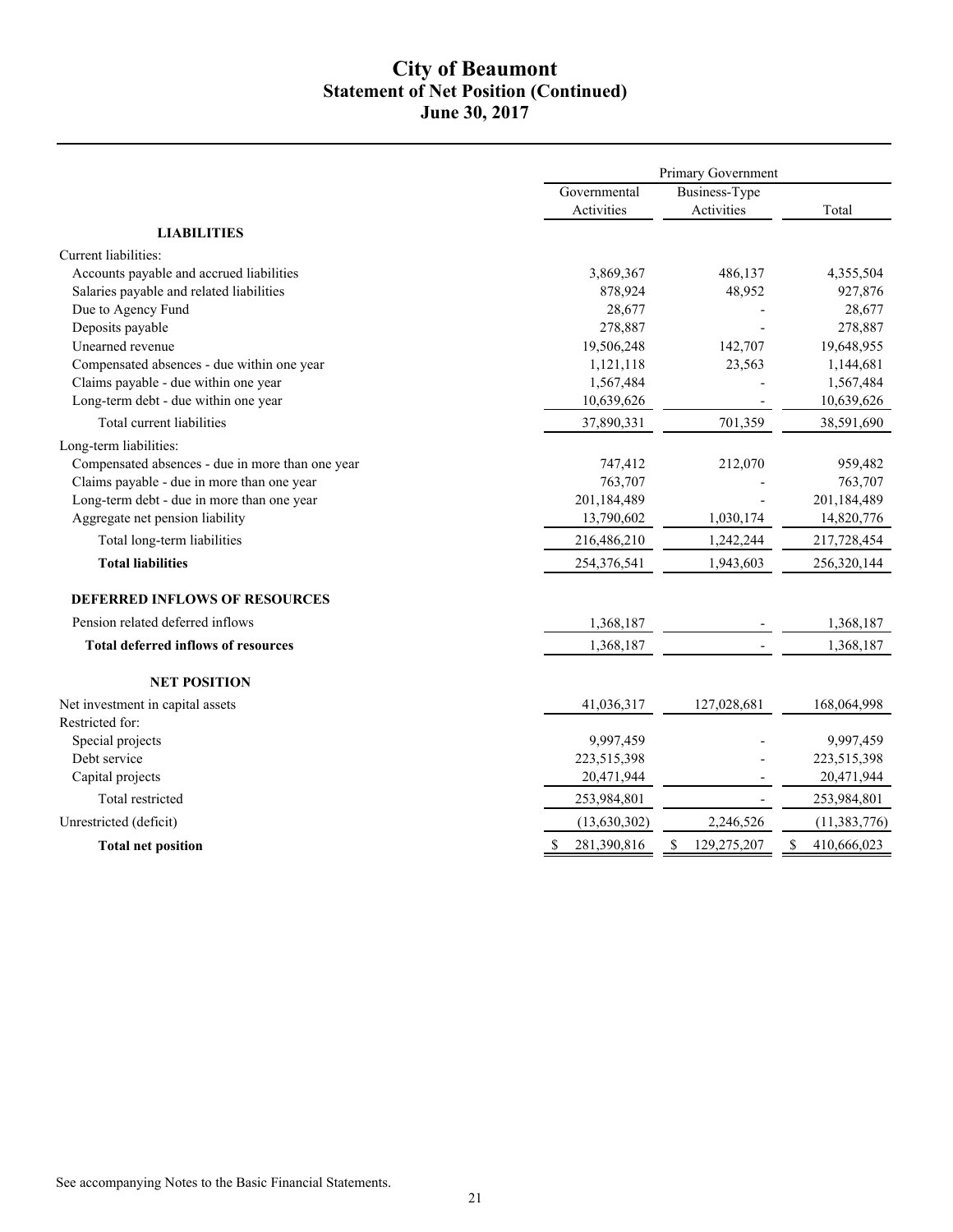### **City of Beaumont Statement of Activities For the Year Ended June 30, 2017**

|                                       |    |            | Program Revenues |                                |               |                                          |   |                                        |    |            |
|---------------------------------------|----|------------|------------------|--------------------------------|---------------|------------------------------------------|---|----------------------------------------|----|------------|
| <b>Functions/Programs</b>             |    | Expenses   |                  | Charges for<br><b>Services</b> |               | Operating<br>Grants and<br>Contributions |   | Capital<br>Grants and<br>Contributions |    | Total      |
| <b>Primary government:</b>            |    |            |                  |                                |               |                                          |   |                                        |    |            |
| <b>Governmental activities:</b>       |    |            |                  |                                |               |                                          |   |                                        |    |            |
| General government                    | \$ | 7,593,312  | \$.              | 373,351                        | <sup>\$</sup> |                                          | S |                                        | \$ | 373,351    |
| Public safety                         |    | 13,526,022 |                  | 1,017,570                      |               | 60,854                                   |   | 100,000                                |    | 1,178,424  |
| Public works                          |    | 5,030,993  |                  | 6,334,949                      |               |                                          |   | 12,350,382                             |    | 18,685,331 |
| Community development                 |    | 4,441,655  |                  | 2,230,707                      |               | 225,514                                  |   |                                        |    | 2,456,221  |
| Community services                    |    | 2,528,668  |                  | 173,522                        |               |                                          |   |                                        |    | 173,522    |
| Refuse                                |    | 4,239,048  |                  | 5,809,411                      |               |                                          |   |                                        |    | 5,809,411  |
| Interest and fiscal charges           |    | 10,369,211 |                  |                                |               |                                          |   |                                        |    |            |
| <b>Total governmental activities</b>  |    | 47,728,909 |                  | 15,939,510                     |               | 286,368                                  |   | 12,450,382                             |    | 28,676,260 |
| <b>Business-Type activities:</b>      |    |            |                  |                                |               |                                          |   |                                        |    |            |
| Sewer                                 |    | 11,192,584 |                  | 7,424,915                      |               |                                          |   |                                        |    | 7,424,915  |
| Transit                               |    | 2,990,218  |                  | 219,492                        |               | 2,262,277                                |   | 473,715                                |    | 2,955,484  |
| <b>Total business-type activities</b> |    | 14,182,802 |                  | 7,644,407                      |               | 2,262,277                                |   | 473,715                                |    | 10,380,399 |
| Total primary government              |    | 61,911,711 |                  | 23,583,917                     |               | 2,548,645                                |   | 12,924,097                             |    | 39,056,659 |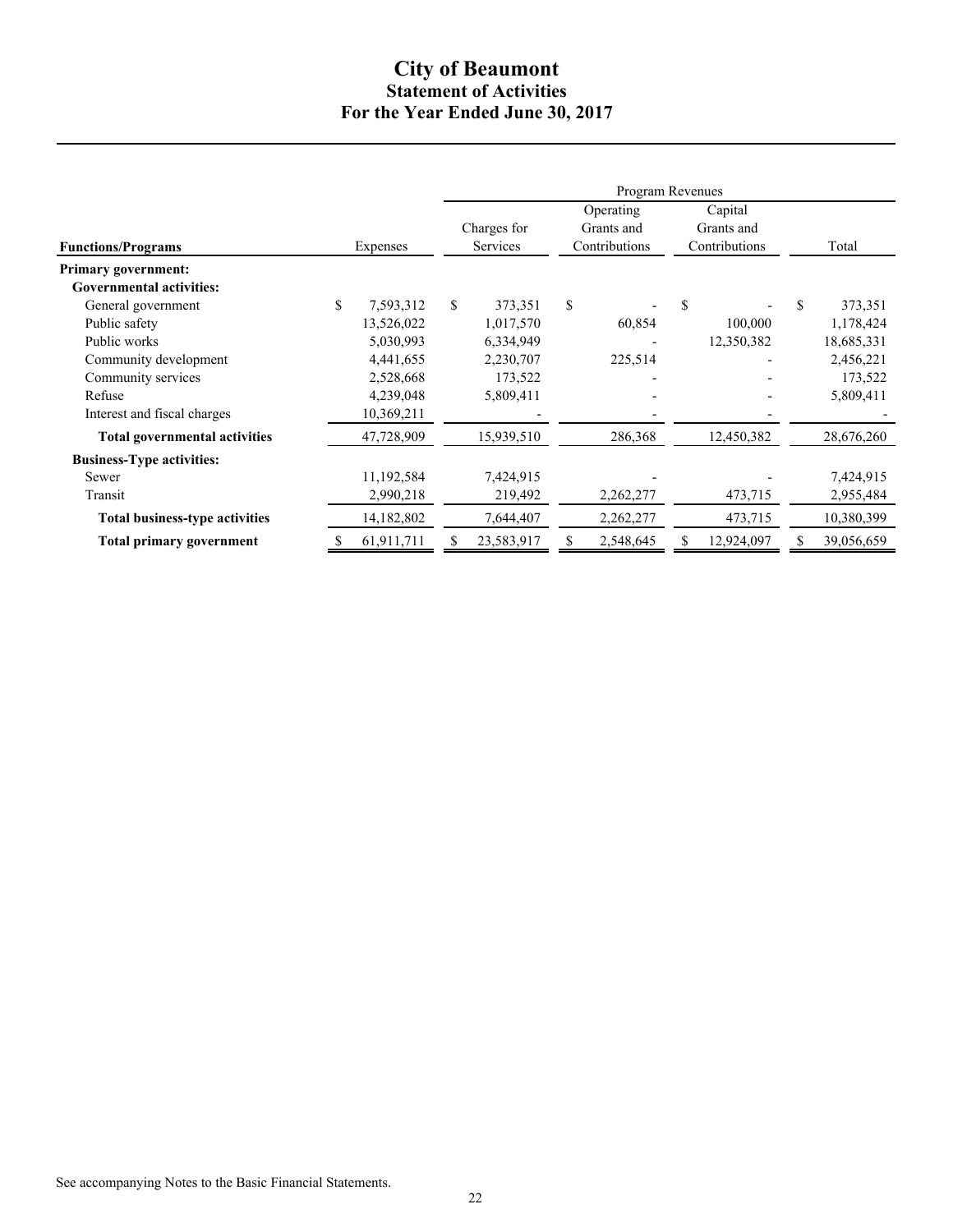### **City of Beaumont Statement of Activities (Continued) For the Year Ended June 30, 2017**

|                                                         | Net (Expense) Revenue<br>and Changes in Net Position |                             |                        |  |  |  |  |
|---------------------------------------------------------|------------------------------------------------------|-----------------------------|------------------------|--|--|--|--|
| <b>Functions/Programs</b>                               | Governmental<br>Activities                           | Business-Type<br>Activities | Total                  |  |  |  |  |
| <b>Primary government:</b>                              |                                                      |                             |                        |  |  |  |  |
| <b>Governmental activities:</b>                         |                                                      |                             |                        |  |  |  |  |
| General government                                      | \$<br>(7,219,961)                                    | \$                          | \$<br>(7,219,961)      |  |  |  |  |
| Public safety                                           | (12, 347, 598)                                       |                             | (12, 347, 598)         |  |  |  |  |
| Public works                                            | 13,654,338                                           |                             | 13,654,338             |  |  |  |  |
| Community development                                   | (1,985,434)                                          |                             | (1,985,434)            |  |  |  |  |
| Community services                                      | (2,355,146)                                          |                             | (2,355,146)            |  |  |  |  |
| Refuse                                                  | 1,570,363                                            |                             | 1,570,363              |  |  |  |  |
| Interest and fiscal charges                             | (10, 369, 211)                                       |                             | (10, 369, 211)         |  |  |  |  |
| <b>Total governmental activities</b>                    | (19,052,649)                                         |                             | (19,052,649)           |  |  |  |  |
| <b>Business-Type activities:</b>                        |                                                      |                             |                        |  |  |  |  |
| Sewer                                                   |                                                      | (3,767,669)                 | (3,767,669)            |  |  |  |  |
| Transit                                                 |                                                      | (34, 734)                   | (34, 734)              |  |  |  |  |
| <b>Total business-type activities</b>                   |                                                      | (3,802,403)                 | (3,802,403)            |  |  |  |  |
| <b>Total primary government</b>                         | (19,052,649)                                         | (3,802,403)                 | (22, 855, 052)         |  |  |  |  |
| <b>General revenues:</b>                                |                                                      |                             |                        |  |  |  |  |
| Taxes:                                                  |                                                      |                             |                        |  |  |  |  |
| Property taxes                                          | 4,852,263                                            |                             | 4,852,263              |  |  |  |  |
| Sales taxes<br>Vehicle in lieu tax                      | 4,851,947                                            |                             | 4,851,947              |  |  |  |  |
| Utility users tax                                       | 3,768,042<br>1,545,893                               |                             | 3,768,042<br>1,545,893 |  |  |  |  |
| Franchise tax                                           | 805,244                                              |                             | 805,244                |  |  |  |  |
| Transient occupancy tax                                 | 325,874                                              |                             | 325,874                |  |  |  |  |
| Other taxes                                             | 880,255                                              |                             | 880,255                |  |  |  |  |
| Total taxes                                             | 17,029,518                                           |                             | 17,029,518             |  |  |  |  |
| <b>Business licenses</b>                                | 231,688                                              |                             | 231,688                |  |  |  |  |
| Investment earnings                                     | 10,490,307                                           | 4,475                       | 10,494,782             |  |  |  |  |
| Miscellaneous                                           | 55,710                                               | 30                          | 55,740                 |  |  |  |  |
| Gain on sale of assets                                  | 42,237                                               |                             | 42,237                 |  |  |  |  |
| Total general revenues and transfers                    | 27,849,460                                           | 4,505                       | 27,853,965             |  |  |  |  |
| <b>Special Item:</b>                                    |                                                      |                             |                        |  |  |  |  |
| Settlement                                              | 3,000,000                                            |                             | 3,000,000              |  |  |  |  |
| <b>Total special item</b>                               | 3,000,000                                            |                             | 3,000,000              |  |  |  |  |
| Change in net position                                  | 11,796,811                                           | (3,797,898)                 | 7,998,913              |  |  |  |  |
| Net position - beginning of year, as restated (Note 13) | 269,594,005                                          | 133,073,105                 | 402,667,110            |  |  |  |  |
| Net position - end of year                              | 281,390,816                                          | 129,275,207                 | 410,666,023<br>\$      |  |  |  |  |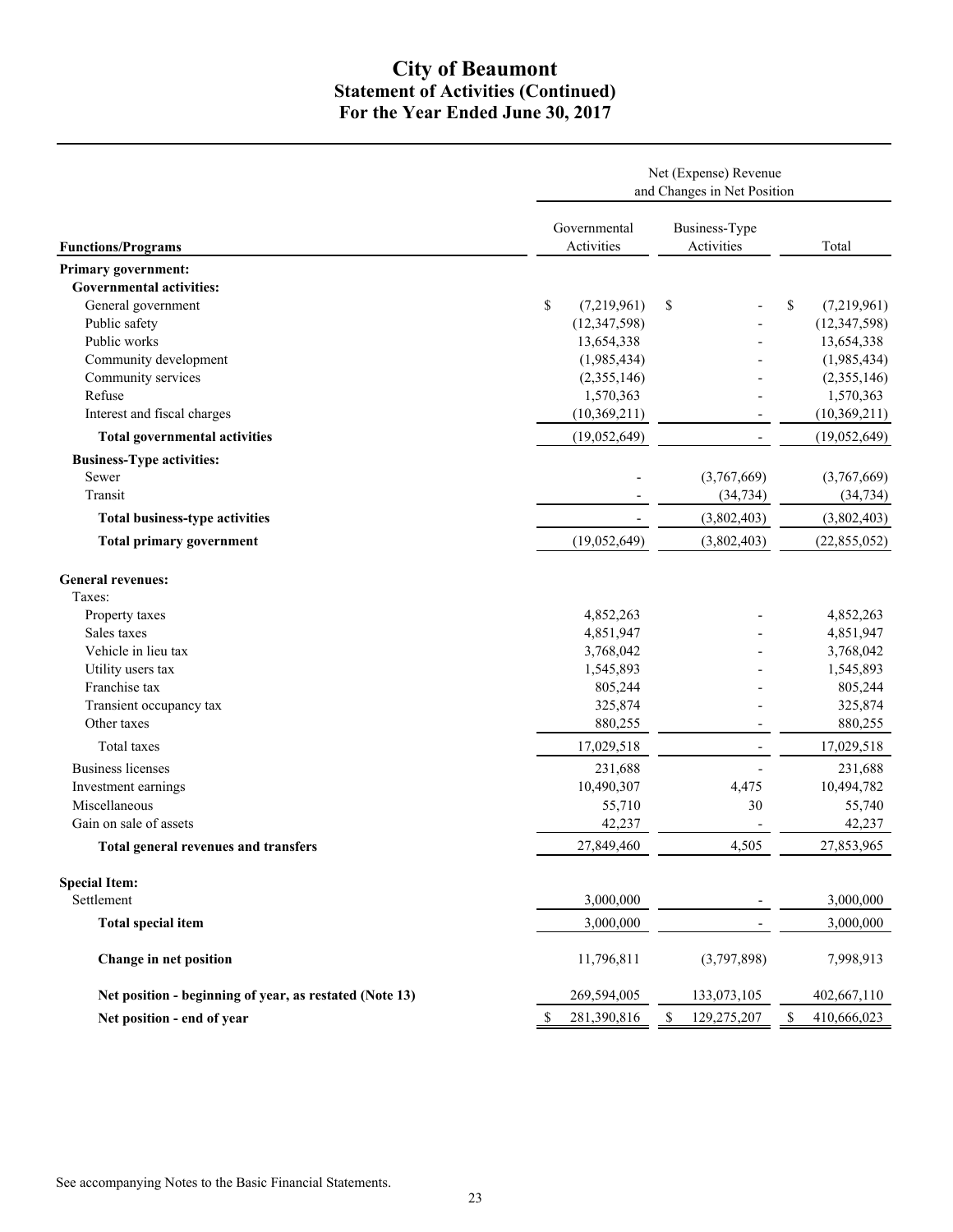## **This Page Intentionally Left Blank.**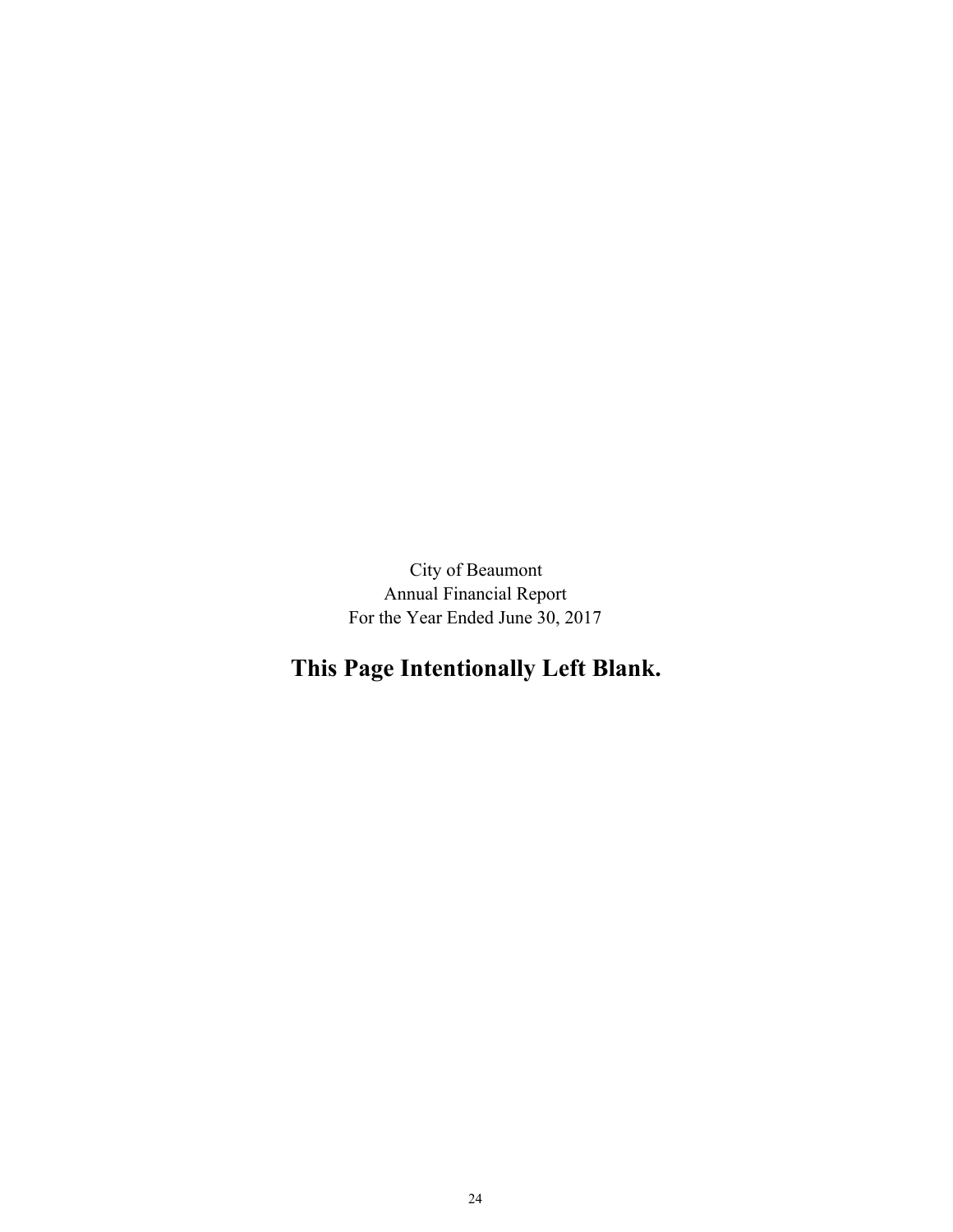## **Fund Financial Statements**

Fiduciary Fund Financial Statements Governmental Fund Financial Statements Proprietary Fund Financial Statements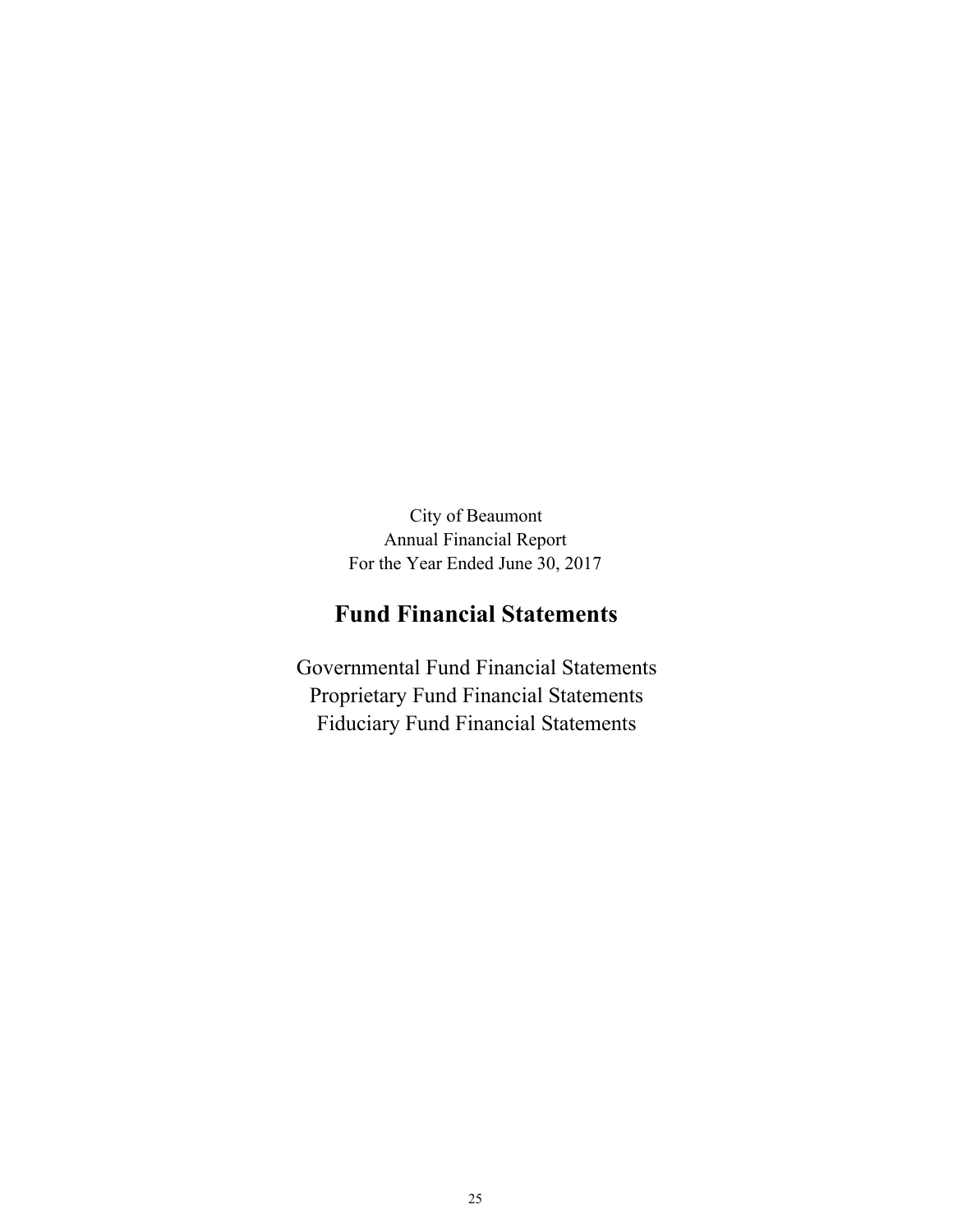## **This Page Intentionally Left Blank.**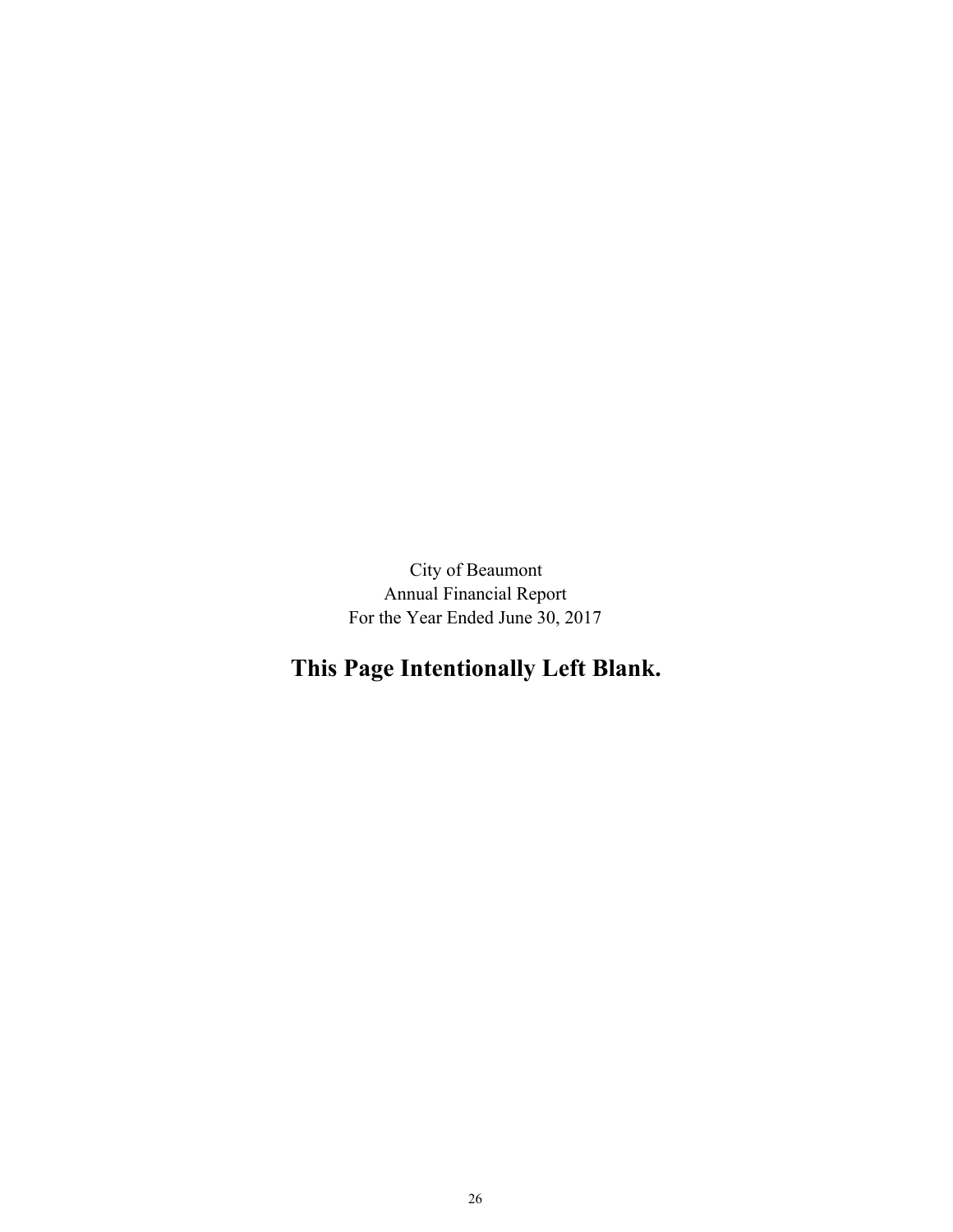## **Governmental Fund Financial Statements**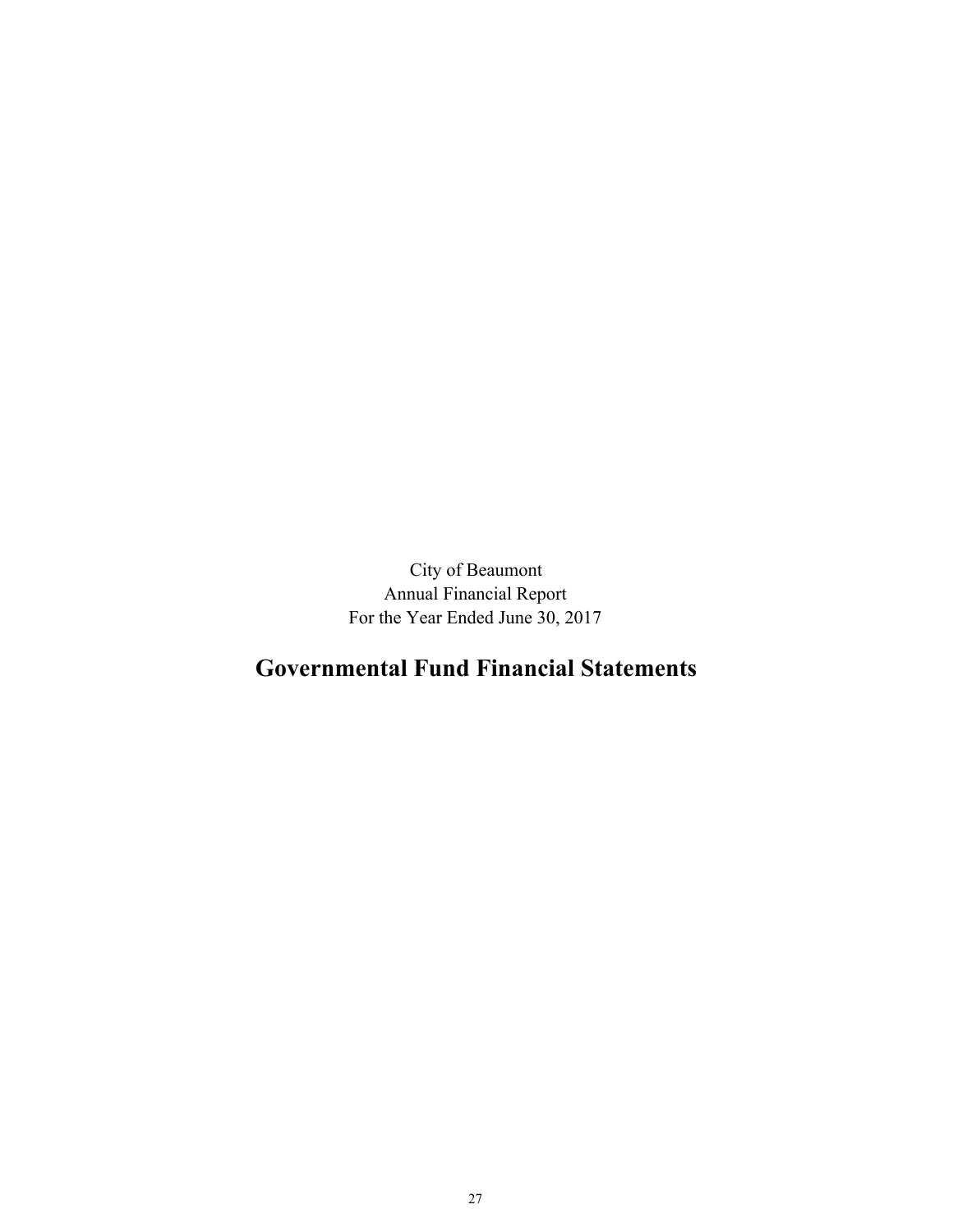## **This Page Intentionally Left Blank.**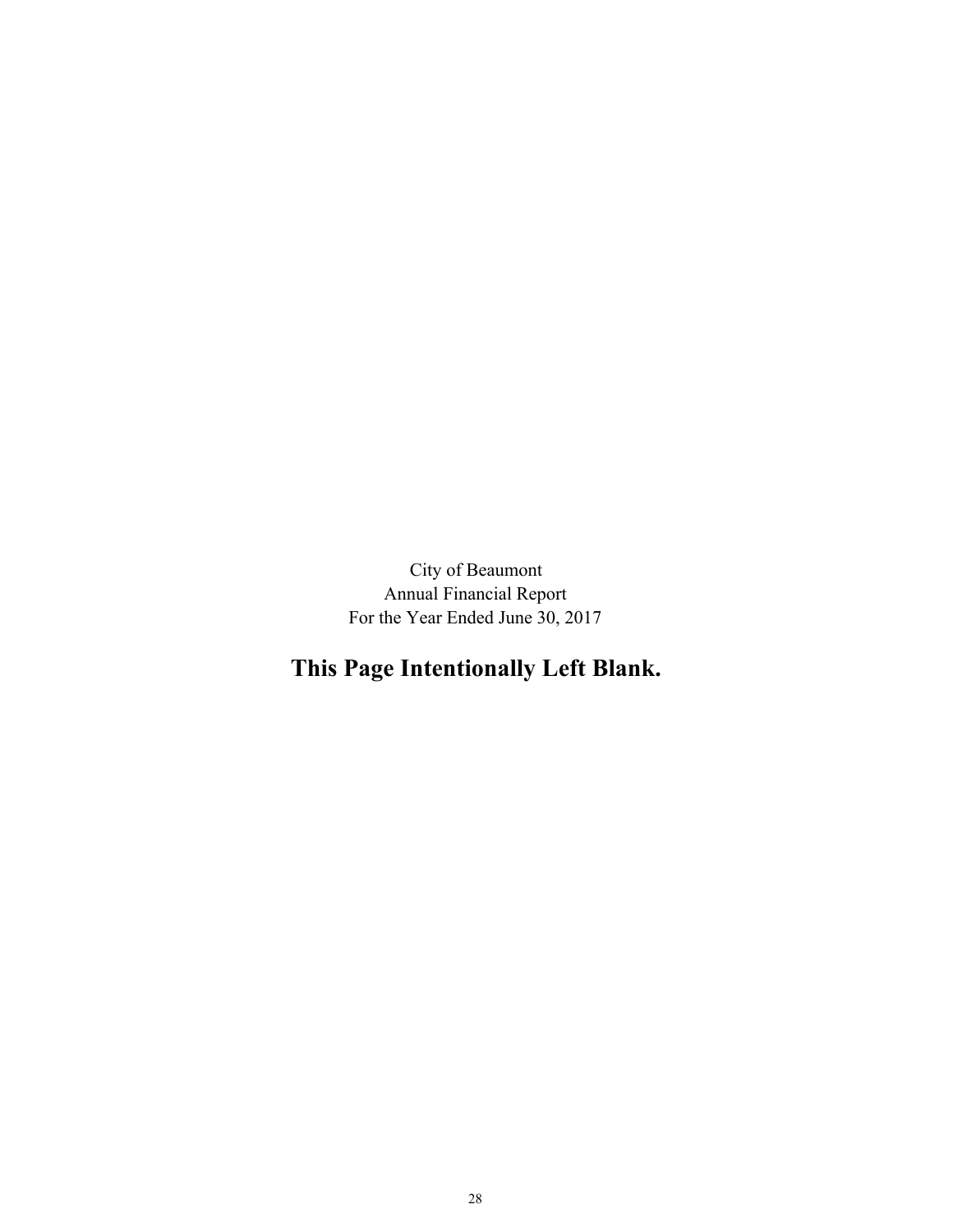### **GOVERNMENTAL FUND FINANCIAL STATEMENTS**

Governmental Funds of the City are outlined below:

*General Fund* - This fund accounts for all revenues and expenditures used to finance the traditional services associated with a municipal government which are not accounted for in the other funds. In Beaumont, these services include general government, public safety, public works, community development, community service, and refuse.

*Community Facilities Districts (CFD) Special Revenue Fund* - This fund is is used to account for bond and annual tax assessments proceeds to be used for the construction and implementation of off-site infrastructure improvements. In addition, the Fund accounts for services and administration assessments received annually.

*Community Facilities Districts (CFD) Capital Projects Fund* - This fund is is used to account for bond and annual tax assessments proceeds to be used for the construction and implementation of off-site infrastructure improvements. In addition, the Fund accounts for services and administration assessments received annually.

*General Capital Projects Fund* - This fund is used to account for financial resources to be used for acquisition, construction and improvement of the city's major capital facilities.

*Development Impact Fees Capital Projects Fund* - This fund is used to account for the receipt and expenditure of mitigation fees on specified capital projects.

*Beaumont Financing Authority Debt Service Fund -* This fund is authorized to borrow money for the purpose of financing the acquisition of bonds, notes and other obligations of, or for the purpose of making loans to the City and/or to refinance outstanding obligations of the City.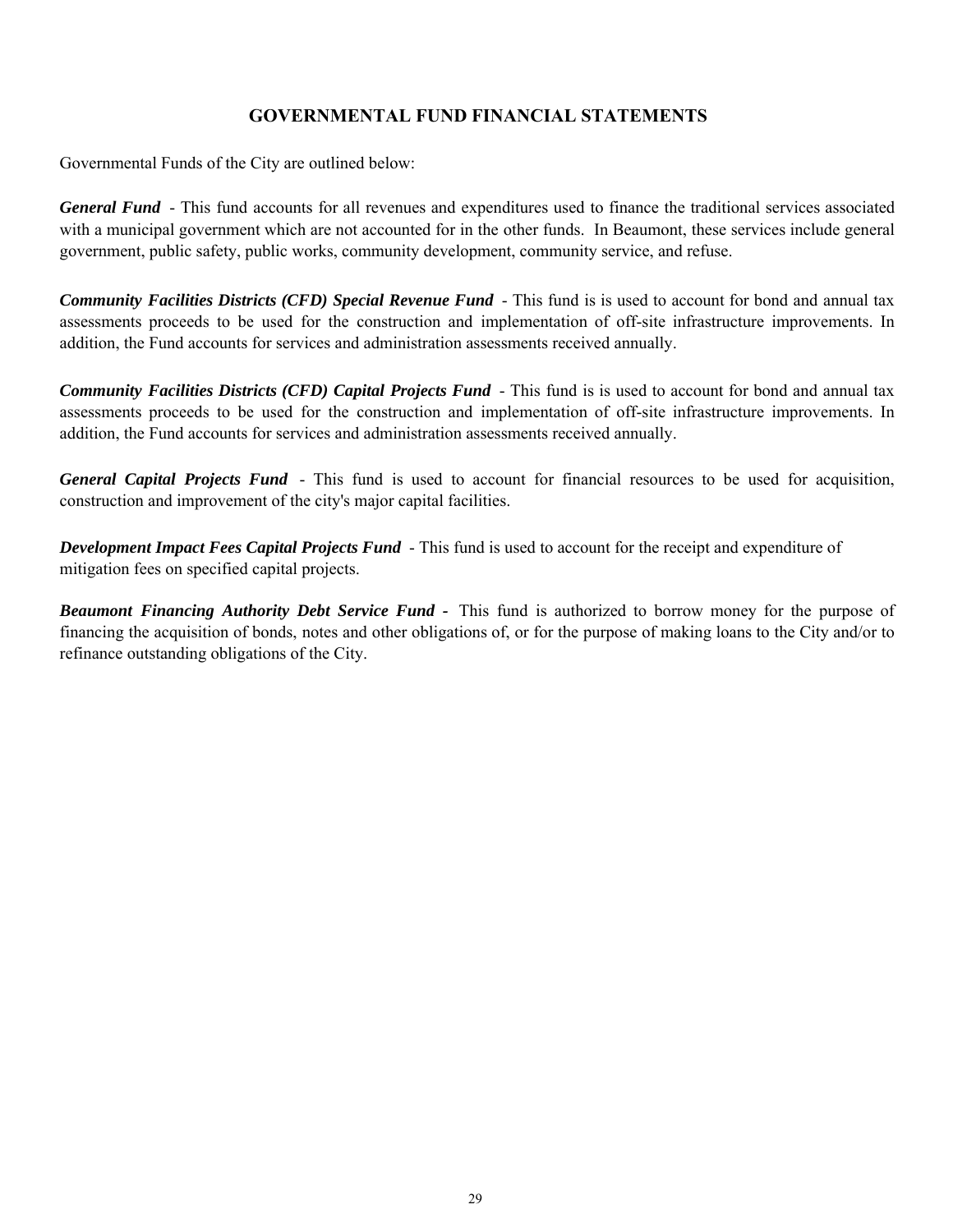## **This Page Intentionally Left Blank.**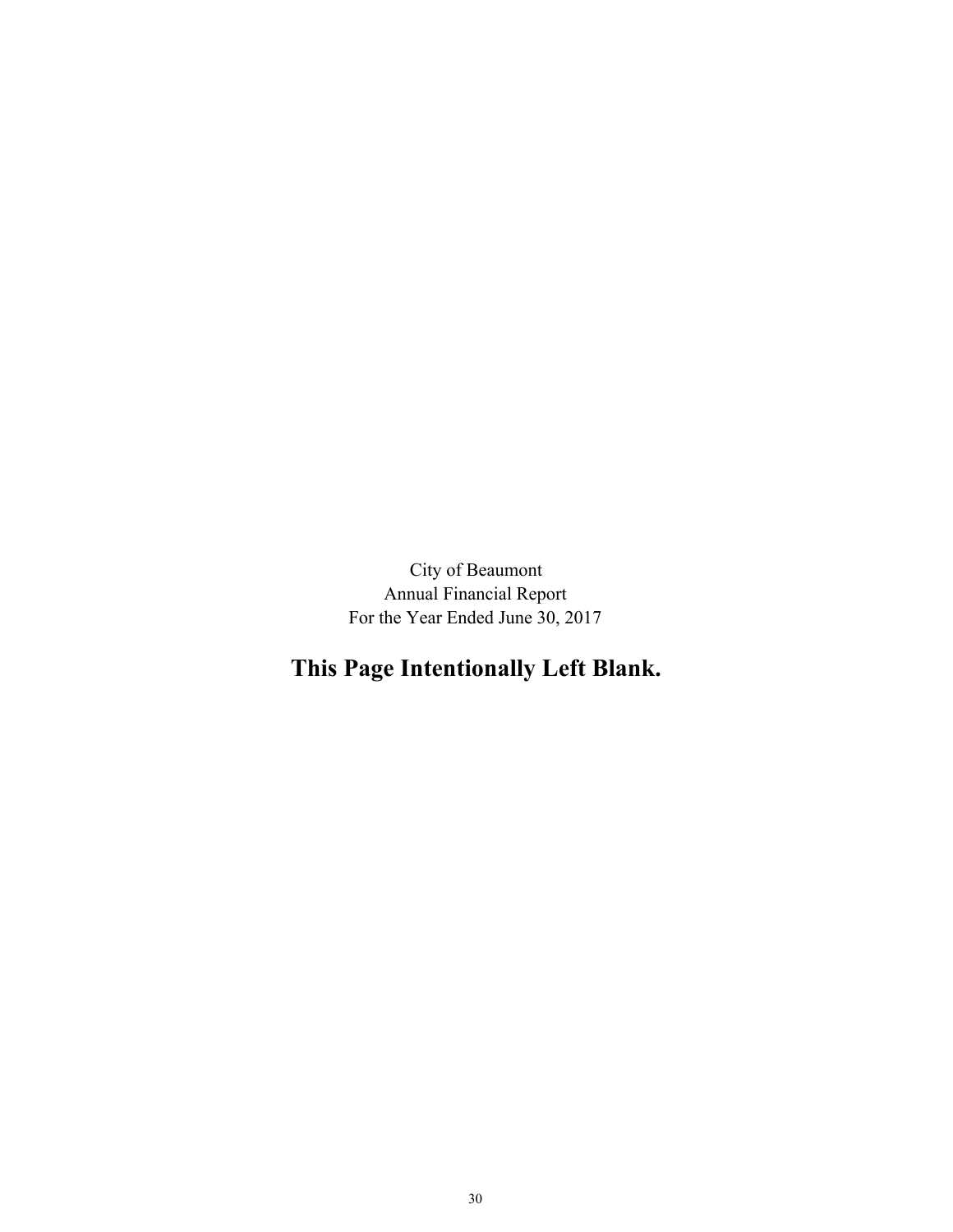## **June 30, 2017 Governmental Funds Balance Sheet City of Beaumont**

|                                                                                                         |    |                 |    |                                                                          | Major Funds |                                                                    |              |                                     |
|---------------------------------------------------------------------------------------------------------|----|-----------------|----|--------------------------------------------------------------------------|-------------|--------------------------------------------------------------------|--------------|-------------------------------------|
|                                                                                                         |    | General<br>Fund |    | <b>Community Facilities</b><br>District (CFD)<br>Special Revenue<br>Fund |             | Community Facilities<br>District (CFD)<br>Capital Projects<br>Fund |              | General<br>Capital Projects<br>Fund |
| <b>ASSETS</b>                                                                                           |    |                 |    |                                                                          |             |                                                                    |              |                                     |
| Cash and investments<br>Cash and investments with fiscal agent<br>Investment in CFDs                    | \$ | 3,996,907       | \$ | 8,487,044                                                                | \$          | 13,875,363<br>11,524,933                                           | \$           | 6,746,625                           |
| Receivables:                                                                                            |    |                 |    |                                                                          |             |                                                                    |              |                                     |
| Accounts                                                                                                |    | 2,985,941       |    |                                                                          |             |                                                                    |              |                                     |
| Interest                                                                                                |    | 83,180          |    |                                                                          |             |                                                                    |              |                                     |
| Due from other governments                                                                              |    | 1,340,268       |    | 236,708                                                                  |             |                                                                    |              | 204,000                             |
| Loans                                                                                                   |    | 213,399         |    |                                                                          |             |                                                                    |              |                                     |
| Due from other funds                                                                                    |    | 373,221         |    |                                                                          |             |                                                                    |              |                                     |
| <b>Total assets</b>                                                                                     | \$ | 8,992,916       | \$ | 8,723,752                                                                | \$          | 25,400,296                                                         | $\mathbb{S}$ | 6,950,625                           |
| <b>LIABILITIES, DEFERRED INFLOWS</b><br>OF RESOURCES AND<br><b>FUND BALANCES</b><br><b>Liabilities:</b> |    |                 |    |                                                                          |             |                                                                    |              |                                     |
| Accounts payable and accrued liabilities                                                                | \$ | 2,569,203       | \$ | 98,473                                                                   | \$          | 242,694                                                            | \$           | 111,350                             |
| Accrued payroll and related liabilities                                                                 |    | 878,924         |    |                                                                          |             |                                                                    |              |                                     |
| Due to other funds                                                                                      |    | 69,568          |    |                                                                          |             |                                                                    |              |                                     |
| Due to Agency fund                                                                                      |    | 28,677          |    |                                                                          |             |                                                                    |              |                                     |
| Deposits payable                                                                                        |    | 29,077          |    | 200,887                                                                  |             |                                                                    |              |                                     |
| Unearned revenue                                                                                        |    |                 |    |                                                                          |             |                                                                    |              |                                     |
| <b>Total liabilities</b>                                                                                |    | 3,575,449       |    | 299,360                                                                  |             | 242,694                                                            |              | 111,350                             |
| <b>Deferred Inflows of Resources:</b>                                                                   |    |                 |    |                                                                          |             |                                                                    |              |                                     |
| Unavailable revenue                                                                                     |    | 169,927         |    |                                                                          |             |                                                                    |              |                                     |
| <b>Total deferred inflows of resources</b>                                                              |    | 169,927         |    |                                                                          |             |                                                                    |              |                                     |
| <b>Fund Balances:</b>                                                                                   |    |                 |    |                                                                          |             |                                                                    |              |                                     |
| Nonspendable                                                                                            |    | 213,399         |    |                                                                          |             |                                                                    |              |                                     |
| Restricted                                                                                              |    |                 |    | 8,424,392                                                                |             | 25,157,602                                                         |              |                                     |
| Committed                                                                                               |    |                 |    |                                                                          |             |                                                                    |              | 6,839,275                           |
| Unassigned                                                                                              |    | 5,034,141       |    |                                                                          |             |                                                                    |              |                                     |
| <b>Total fund balances</b>                                                                              |    | 5,247,540       |    | 8,424,392                                                                |             | 25,157,602                                                         |              | 6,839,275                           |
| Total liabilities, deferred inflows<br>of resources and fund balances                                   | S  | 8,992,916       | S  | 8,723,752                                                                | S           | 25,400,296                                                         | \$           | 6,950,625                           |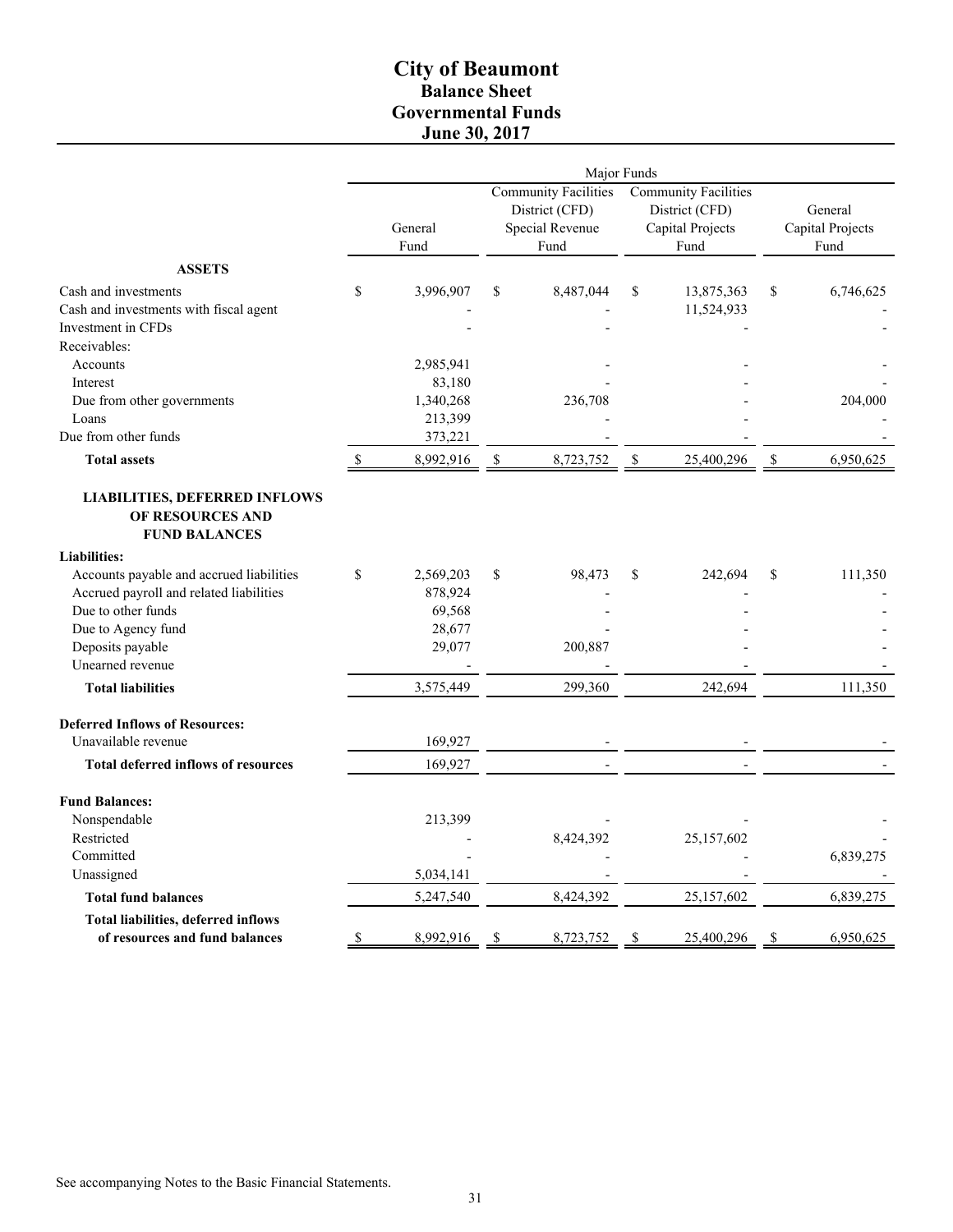## **June 30, 2017 Governmental Funds Balance Sheet (Continued) City of Beaumont**

|                                                                                                         |                                                              | Major Fund |                                                         |    |                                |    |                                         |
|---------------------------------------------------------------------------------------------------------|--------------------------------------------------------------|------------|---------------------------------------------------------|----|--------------------------------|----|-----------------------------------------|
|                                                                                                         | Development<br>Impact Fees (DIF)<br>Capital Projects<br>Fund |            | Beaumont<br>Financing Authority<br>Debt Service<br>Fund |    | Other<br>Governmental<br>Funds |    | Total<br>Governmental<br>Funds          |
| <b>ASSETS</b>                                                                                           |                                                              |            |                                                         |    |                                |    |                                         |
| Cash and investments<br>Cash and investments with fiscal agent<br>Investment in CFDs<br>Receivables:    | \$<br>20,246,668                                             | \$         | 17,846,518<br>205,668,880                               | \$ | 1,661,209                      | \$ | 55,013,816<br>29,371,451<br>205,668,880 |
| Accounts<br>Interest                                                                                    |                                                              |            |                                                         |    | 11,909                         |    | 2,997,850<br>83,180                     |
| Due from other governments<br>Loans                                                                     |                                                              |            |                                                         |    | 468,736                        |    | 2,249,712<br>213,399                    |
| Due from other funds                                                                                    |                                                              |            |                                                         |    |                                |    | 373,221                                 |
| <b>Total assets</b>                                                                                     | \$<br>20,246,668                                             | \$         | 223,515,398                                             | \$ | 2,141,854                      | \$ | 295,971,509                             |
| <b>LIABILITIES, DEFERRED INFLOWS</b><br>OF RESOURCES AND<br><b>FUND BALANCES</b><br><b>Liabilities:</b> |                                                              |            |                                                         |    |                                |    |                                         |
| Accounts payable and accrued liabilities<br>Accrued payroll and related liabilities                     | \$<br>802,621                                                | \$         |                                                         | \$ | 45,026                         | \$ | 3,869,367<br>878,924                    |
| Due to other funds                                                                                      |                                                              |            |                                                         |    | 373,221                        |    | 442,789                                 |
| Due to Agency fund                                                                                      |                                                              |            |                                                         |    |                                |    | 28,677                                  |
| Deposits payable                                                                                        | 6,997                                                        |            |                                                         |    | 41,926                         |    | 278,887                                 |
| Unearned revenue                                                                                        | 19,437,050                                                   |            |                                                         |    | 69,198                         |    | 19,506,248                              |
| <b>Total liabilities</b>                                                                                | 20,246,668                                                   |            |                                                         |    | 529,371                        |    | 25,004,892                              |
| <b>Deferred Inflows of Resources:</b><br>Unavailable revenue                                            |                                                              |            |                                                         |    | 39,416                         |    | 209,343                                 |
| <b>Total deferred inflows of resources</b>                                                              |                                                              |            |                                                         |    | 39,416                         |    | 209,343                                 |
|                                                                                                         |                                                              |            |                                                         |    |                                |    |                                         |
| <b>Fund Balances:</b><br>Nonspendable                                                                   |                                                              |            |                                                         |    |                                |    | 213,399                                 |
| Restricted                                                                                              |                                                              |            | 223,515,398                                             |    | 1,573,067                      |    | 258,670,459                             |
| Committed                                                                                               |                                                              |            |                                                         |    |                                |    | 6,839,275                               |
| Unassigned                                                                                              |                                                              |            |                                                         |    |                                |    | 5,034,141                               |
| <b>Total fund balances</b>                                                                              |                                                              |            | 223,515,398                                             |    | 1,573,067                      |    | 270,757,274                             |
| Total liabilities, deferred inflows<br>of resources and fund balances                                   | \$<br>20,246,668                                             | S          | 223,515,398                                             | S  | 2,141,854                      | S  | 295,971,509                             |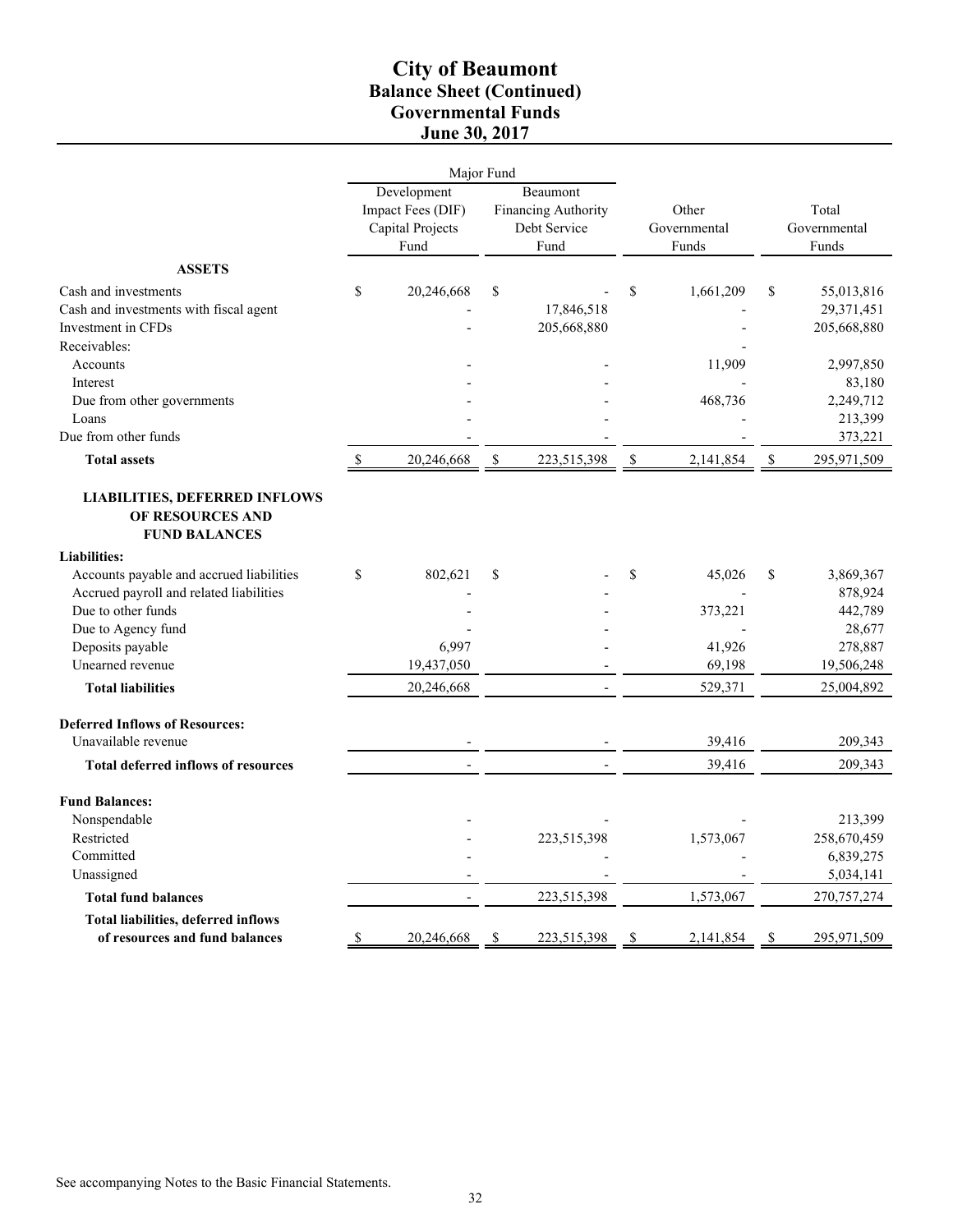## **City of Beaumont Reconciliation of the Governmental Funds Balance Sheet to the Government-Wide Statement of Net Position June 30, 2017**

| <b>Total Fund Balances - Total Governmental Funds</b>                                                                                                                                                                                    | S  | 270,757,274     |
|------------------------------------------------------------------------------------------------------------------------------------------------------------------------------------------------------------------------------------------|----|-----------------|
| Capital assets used in governmental activities were not financial resources and therefore were not reported in<br>governmental funds.                                                                                                    |    |                 |
| Capital assets, nondepreciable                                                                                                                                                                                                           |    | 11,940,820      |
| Capital assets, depreciable                                                                                                                                                                                                              |    | 223,318,767     |
|                                                                                                                                                                                                                                          |    | 235,259,587     |
| Long-term liabilities were not due and payable in the current period and therefore were not reported in the<br>governmental funds.                                                                                                       |    |                 |
| Compensated absences - due within one year                                                                                                                                                                                               |    | (1,121,118)     |
| Compensated absences - due in more than one year                                                                                                                                                                                         |    | (747, 412)      |
| Claims payable - due within one year                                                                                                                                                                                                     |    | (1, 567, 484)   |
| Claims payable - due in more than one year                                                                                                                                                                                               |    | (763, 707)      |
| Long-term debt - due within one year                                                                                                                                                                                                     |    | (10,639,626)    |
| Long-term debt - due in more than one year                                                                                                                                                                                               |    | (201, 184, 489) |
|                                                                                                                                                                                                                                          |    | (216, 023, 836) |
| Aggregate net pension liability is not due and payable in the current period and therefore is not required to be reported                                                                                                                |    |                 |
| in the governmental funds.                                                                                                                                                                                                               |    | (13,790,602)    |
| Actuarially determined pension deferred outflows of resources are reported in the government-wide statements:                                                                                                                            |    |                 |
| Pension contributions made after the measurement date                                                                                                                                                                                    |    | 1,947,311       |
| Difference between projected and actual earnings on pension plan investments                                                                                                                                                             |    | 3,045,396       |
| Difference between expected and actual experience                                                                                                                                                                                        |    | 16,489          |
| Difference between employer contributions and proportionate share of contributions                                                                                                                                                       |    | 520,974         |
| Deferred change in pension plan proportion                                                                                                                                                                                               |    | 817,067         |
|                                                                                                                                                                                                                                          |    | 6,347,237       |
| Actuarially determined pension deferred inflows of resources are reported in the government-wide statements:                                                                                                                             |    |                 |
| Difference between expected and actual experience                                                                                                                                                                                        |    | (93,000)        |
| Changes in actuarial assumptions                                                                                                                                                                                                         |    | (664, 519)      |
| Deferred change in pension plan proportion                                                                                                                                                                                               |    | (610, 668)      |
|                                                                                                                                                                                                                                          |    | (1,368,187)     |
|                                                                                                                                                                                                                                          |    |                 |
| Unavailable revenues recorded in governmental fund financial statements resulting from activities in which revenues<br>were earned but funds were not available were recognized as revenues in the Government-Wide Financial Statements. |    | 209,343         |
| <b>Net Position of Governmental Activities</b>                                                                                                                                                                                           | \$ | 281,390,816     |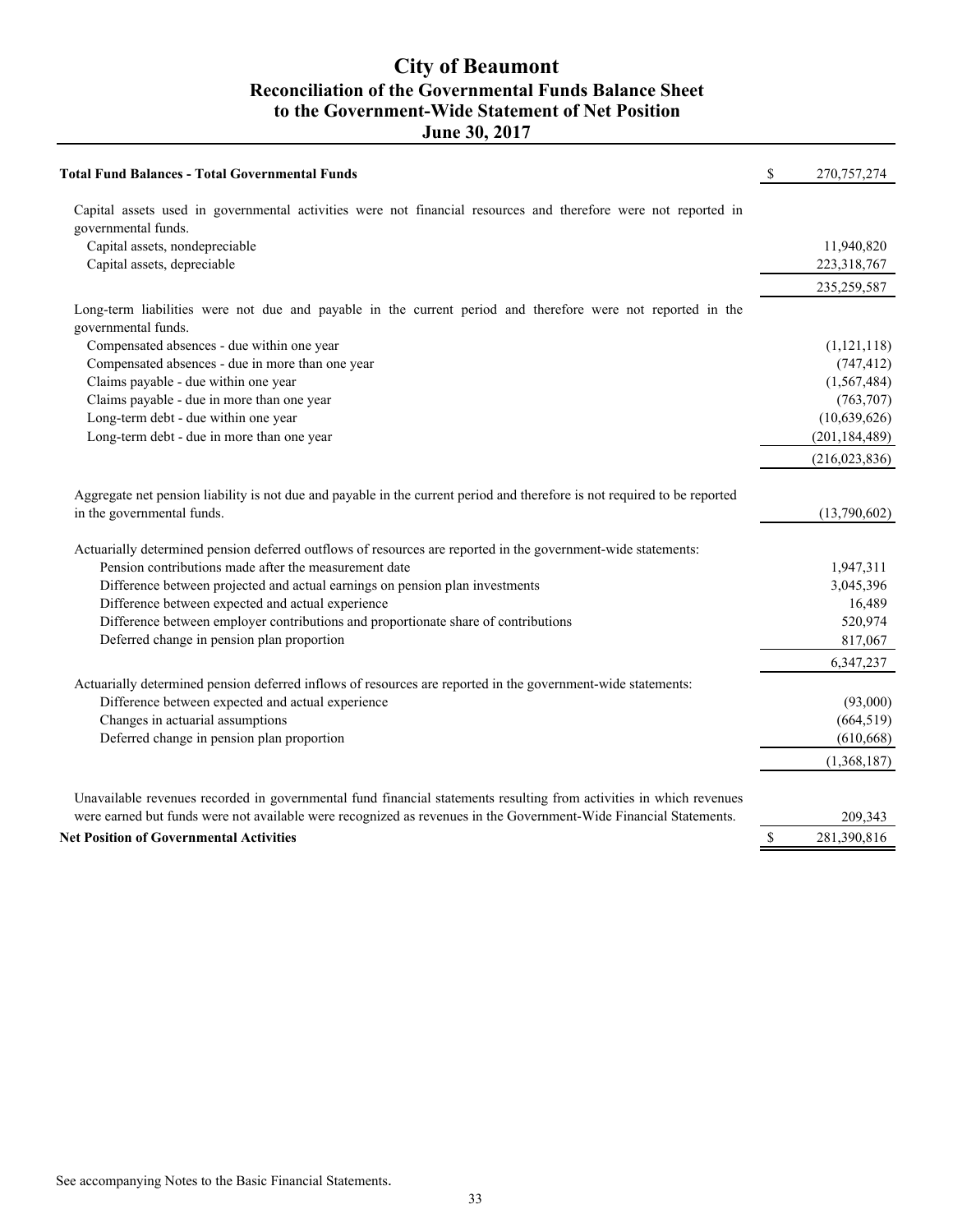## **City of Beaumont Statement of Revenues, Expenditures, and Changes in Fund Balances Governmental Funds For the Year Ended June 30, 2017**

|                                          |    |               |    | Major Funds                               |                  |     |                  |
|------------------------------------------|----|---------------|----|-------------------------------------------|------------------|-----|------------------|
|                                          |    |               |    | Community Facilities Community Facilities |                  |     |                  |
|                                          |    |               |    | Districts (CFD)                           | District (CFD)   |     | General          |
|                                          |    | General       |    | Special Revenue                           | Capital Projects |     | Capital Projects |
|                                          |    | Fund          |    | Fund                                      | Fund             |     | Fund             |
| <b>REVENUES:</b>                         |    |               |    |                                           |                  |     |                  |
| Taxes                                    | \$ | 11,027,239    | \$ |                                           | \$               | \$  |                  |
| Intergovernmental                        |    | 3,809,768     |    |                                           |                  |     | 204,000          |
| License and permits                      |    | 3,531,480     |    |                                           |                  |     |                  |
| Fines and forfeitures                    |    | 265,831       |    |                                           |                  |     |                  |
| Assessment levied                        |    | 548,738       |    | 4,358,002                                 | 4,402,815        |     |                  |
| Use of money and property                |    | 142,532       |    |                                           | 37,023           |     |                  |
| Charges for services                     |    | 8,355,018     |    |                                           |                  |     |                  |
| Other revenues                           |    | 375,369       |    |                                           |                  |     | 1,000            |
| <b>Total revenues</b>                    |    | 28,055,975    |    | 4,358,002                                 | 4,439,838        |     | 205,000          |
| <b>EXPENDITURES:</b>                     |    |               |    |                                           |                  |     |                  |
| Current:                                 |    |               |    |                                           |                  |     |                  |
| General government                       |    | 5,464,863     |    |                                           |                  |     |                  |
| Public safety                            |    | 12,503,812    |    |                                           |                  |     |                  |
| Public works                             |    | 2,902,986     |    |                                           |                  |     |                  |
| Community development                    |    | 1,218,594     |    | 266,226                                   | 698,447          |     | 1,371,281        |
| Community services                       |    | 2,396,166     |    |                                           |                  |     |                  |
| Refuse                                   |    | 4,239,048     |    |                                           |                  |     |                  |
| Capital outlay                           |    | 188,738       |    |                                           |                  |     |                  |
| Debt service:                            |    |               |    |                                           |                  |     |                  |
| Principal                                |    | 316,834       |    |                                           |                  |     |                  |
| Interest and fiscal charges              |    | 3,182         |    |                                           |                  |     |                  |
| <b>Total expenditures</b>                |    | 29,234,223    |    | 266,226                                   | 698,447          |     | 1,371,281        |
| <b>REVENUES OVER</b>                     |    |               |    |                                           |                  |     |                  |
| (UNDER) EXPENDITURES                     |    | (1, 178, 248) |    | 4,091,776                                 | 3,741,391        |     | (1,166,281)      |
| OTHER FINANCING SOURCES (USES):          |    |               |    |                                           |                  |     |                  |
| Obligations incurred on capital leases   |    | 96,158        |    |                                           |                  |     |                  |
| Sales of property                        |    | 42,237        |    |                                           |                  |     |                  |
| Transfers in                             |    | 7,617,785     |    | 6,382,866                                 |                  |     | 8,005,556        |
| Transfers out                            |    | (259, 756)    |    | (2,050,250)                               | (11, 451, 534)   |     |                  |
| Total other financing sources (uses)     |    | 7,496,424     |    | 4,332,616                                 | (11, 451, 534)   |     | 8,005,556        |
| <b>SPECIAL ITEM:</b>                     |    |               |    |                                           |                  |     |                  |
| Settlement (Note 14)                     |    | 3,000,000     |    |                                           |                  |     |                  |
| <b>Total special item</b>                |    | 3,000,000     |    |                                           |                  |     |                  |
| Net changes in fund balances             |    | 9,318,176     |    | 8,424,392                                 | (7,710,143)      |     | 6,839,275        |
| <b>FUND BALANCES:</b>                    |    |               |    |                                           |                  |     |                  |
| Beginning of year, as restated (Note 13) |    | (4,070,636)   |    |                                           | 32,867,745       |     |                  |
| End of year                              | S. | 5,247,540     | S  | 8,424,392                                 | \$<br>25,157,602 | \$. | 6,839,275        |
|                                          |    |               |    |                                           |                  |     |                  |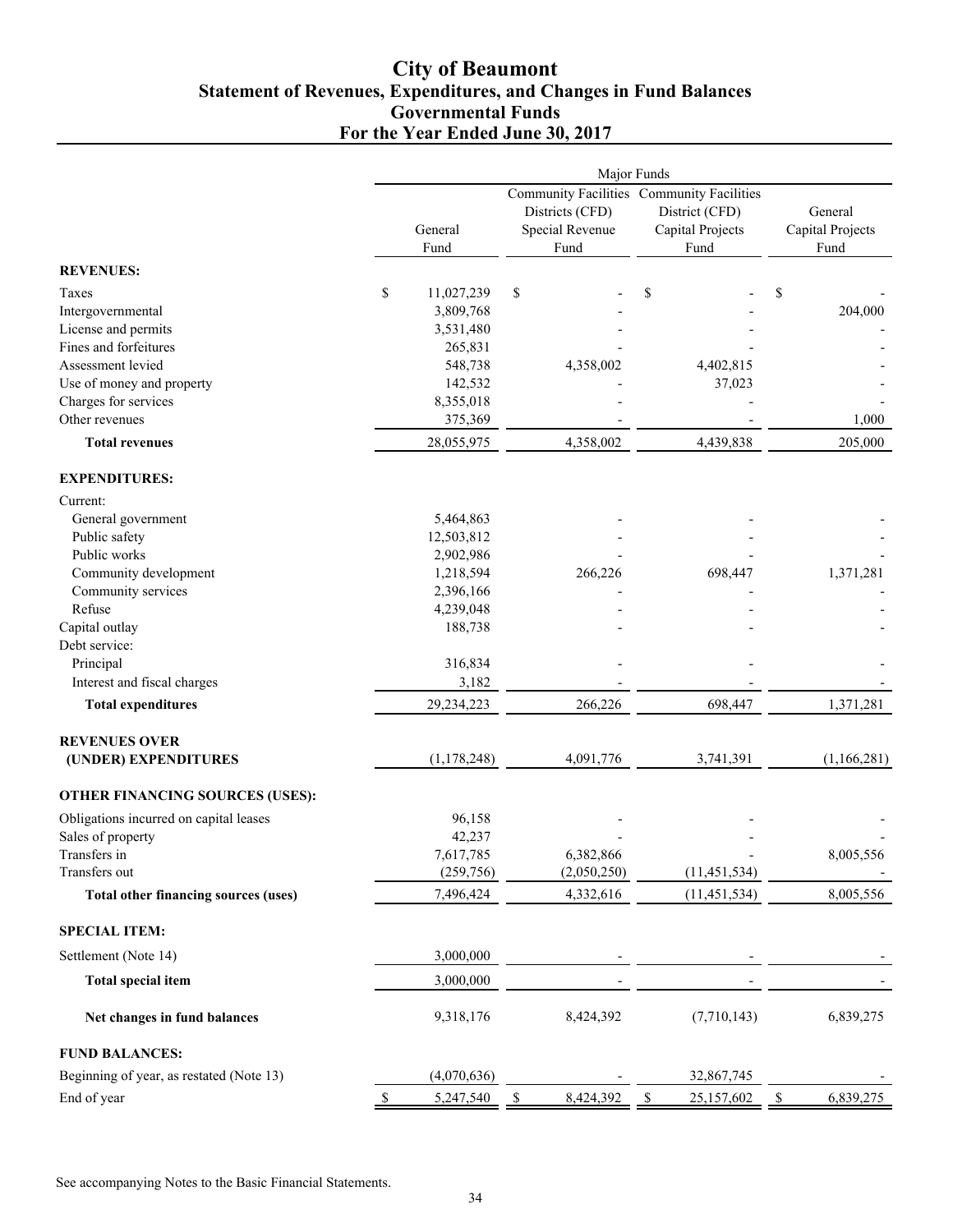## **City of Beaumont For the Year Ended June 30, 2017 Governmental Funds (Continued) Statement of Revenues, Expenditures, and Changes in Fund Balances**

|                                          |                                                              | Major Funds                                             |                 |                                         |
|------------------------------------------|--------------------------------------------------------------|---------------------------------------------------------|-----------------|-----------------------------------------|
|                                          | Development<br>Impact Fees (DIF)<br>Capital Projects<br>Fund | Beaumont<br>Financing Authority<br>Debt Service<br>Fund |                 | Total<br>Governmental<br>Funds          |
| <b>REVENUES:</b>                         |                                                              |                                                         |                 |                                         |
| Taxes                                    | \$                                                           | \$                                                      | \$              | \$<br>11,027,239                        |
| Intergovernmental                        |                                                              |                                                         | 1,773,512       | 5,787,280                               |
| License and permits                      | 7,206,765                                                    |                                                         | 42,907          | 10,781,152                              |
| Fines and forfeitures                    |                                                              |                                                         |                 | 265,831                                 |
| Assessment levied                        |                                                              |                                                         |                 | 9,309,555                               |
| Use of money and property                |                                                              | 10,276,048                                              | 157,412         | 10,613,015                              |
| Charges for services                     |                                                              |                                                         |                 | 8,355,018                               |
| Other revenues                           |                                                              |                                                         | 733             | 377,102                                 |
| <b>Total revenues</b>                    | 7,206,765                                                    | 10,276,048                                              | 1,974,564       | 56,516,192                              |
| <b>EXPENDITURES:</b>                     |                                                              |                                                         |                 |                                         |
| Current:                                 |                                                              |                                                         |                 |                                         |
| General government                       |                                                              |                                                         |                 | 5,464,863                               |
| Public safety                            |                                                              |                                                         | 20,277          | 12,524,089                              |
| Public works                             |                                                              |                                                         |                 | 2,902,986                               |
| Community development                    |                                                              |                                                         | 740,802         | 4,295,350                               |
| Community services                       |                                                              |                                                         |                 | 2,396,166                               |
| Refuse                                   |                                                              |                                                         |                 | 4,239,048                               |
| Capital outlay                           |                                                              |                                                         |                 | 188,738                                 |
| Debt service:                            |                                                              |                                                         |                 |                                         |
| Principal                                |                                                              | 5,850,518                                               |                 | 6,167,352                               |
| Interest and fiscal charges              |                                                              | 10,366,029                                              |                 | 10,369,211                              |
| <b>Total expenditures</b>                |                                                              | 16,216,547                                              | 761,079         | 48,547,803                              |
| <b>REVENUES OVER</b>                     |                                                              |                                                         |                 |                                         |
| (UNDER) EXPENDITURES                     | 7,206,765                                                    | (5,940,499)                                             | 1,213,485       | 7,968,389                               |
| OTHER FINANCING SOURCES (USES):          |                                                              |                                                         |                 |                                         |
| Obligations incurred on capital leases   |                                                              |                                                         |                 | 96,158                                  |
| Sales of property                        |                                                              |                                                         |                 | 42,237                                  |
| Transfers in                             |                                                              |                                                         | 900             | 22,007,107                              |
| Transfers out                            | (7,206,765)                                                  |                                                         | (1,038,802)     | (22,007,107)                            |
| Total other financing sources (uses)     | (7,206,765)                                                  |                                                         | (1,037,902)     | 138,395                                 |
| <b>SPECIAL ITEM:</b>                     |                                                              |                                                         |                 |                                         |
| Settlement (Note 14)                     |                                                              |                                                         |                 | 3,000,000                               |
| <b>Total special item</b>                |                                                              |                                                         |                 | 3,000,000                               |
| Net changes in fund balances             |                                                              | (5,940,499)                                             | 175,583         | 11,106,784                              |
| <b>FUND BALANCES:</b>                    |                                                              |                                                         |                 |                                         |
| Beginning of year, as restated (Note 13) |                                                              | 229,455,897                                             | 1,397,484       | 259,650,490                             |
| End of year                              | -S                                                           | \$<br>223,515,398                                       | 1,573,067<br>\$ | 270, 757, 274<br>$\mathbf{\mathcal{S}}$ |

See accompanying Notes to the Basic Financial Statements.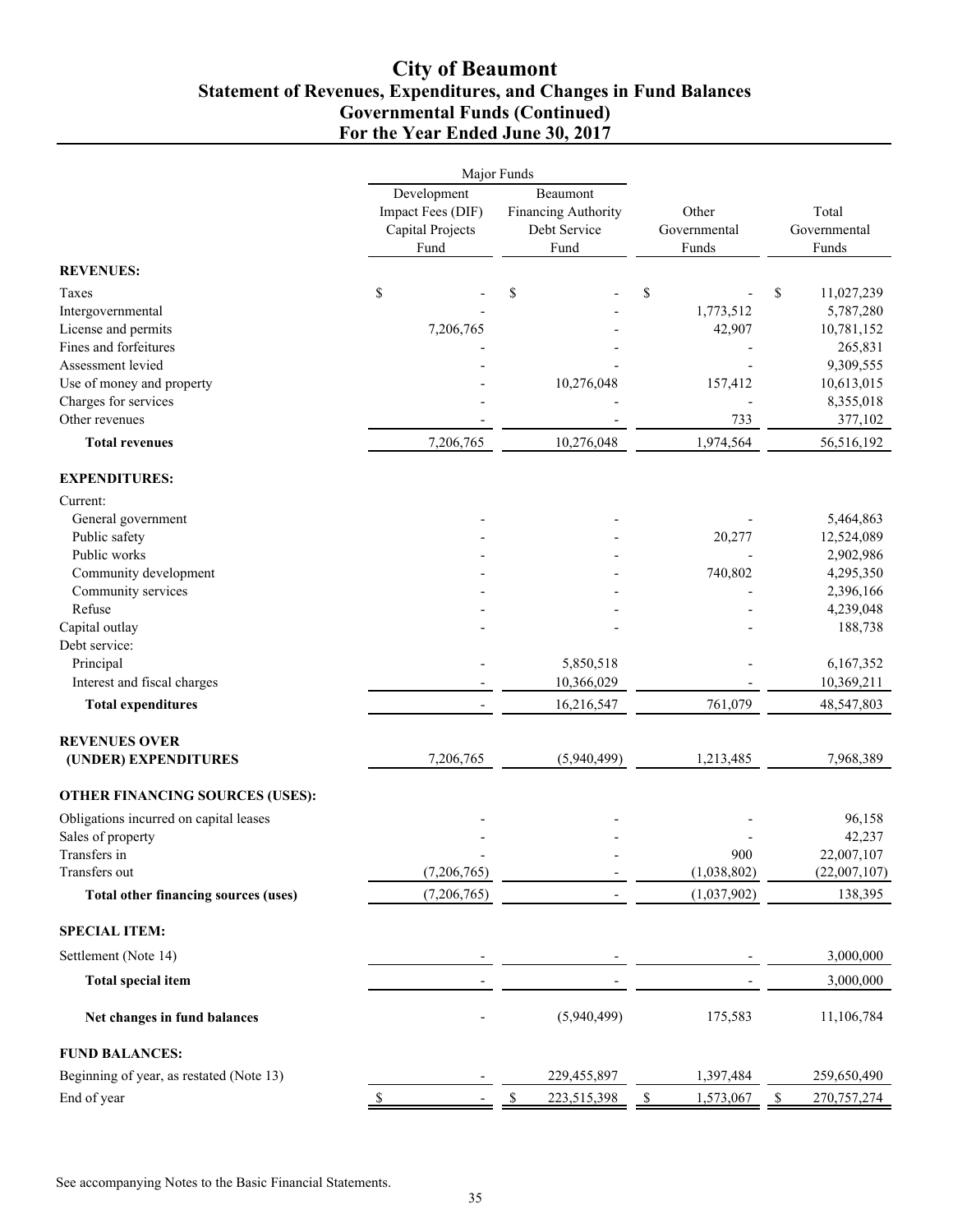## **City of Beaumont Reconciliation of the Governmental Funds Statement of Revenues, Expenditures, and Changes in Fund Balance to the Government-Wide Statement of Activities For the Year Ended June 30, 2017**

| <b>Net Change in Fund Balances - Total Governmental Funds</b>                                                                                                                                                                                                                                                                                                                                                                                          | \$<br>11,106,784        |
|--------------------------------------------------------------------------------------------------------------------------------------------------------------------------------------------------------------------------------------------------------------------------------------------------------------------------------------------------------------------------------------------------------------------------------------------------------|-------------------------|
| Governmental funds report capital outlay as expenditures. Capital outlay expenditures were included in the Statement of<br>Revenue, Expenditures, and Changes in Fund Balances through out various departments. However, in the Government-<br>Wide Statement of Activities, the cost of those assets was allocated over their estimated useful lives as depreciation<br>expense. This is the amount of capital assets recorded in the current period. | 188,738                 |
| Depreciation expense on capital assets was reported in the Government-Wide Statement of Activities, but it did not<br>require the use of current financial resources. Therefore, depreciation expense was not reported as expenditures in<br>governmental funds                                                                                                                                                                                        | (4,947,724)             |
| The issuance of long-term liabilities provided current financial resources to governmental funds, but issuing debt<br>increased long-term liabilities in the Government-Wide Statement of Net Position. Repayment of long-term liabilities<br>was an expenditure in governmental funds, but the repayment reduced long-term liabilities in the Government-Wide<br>Statement of Net Position.                                                           |                         |
| Issuance of long-term debt                                                                                                                                                                                                                                                                                                                                                                                                                             | (96, 158)               |
| The repayment of debt principal consumes the current financial resources of governmental funds; however, it has no<br>effect on net position.                                                                                                                                                                                                                                                                                                          | 6,167,352               |
| The net effect of various miscellaneous transactions involving pension plans (i.e. changes in the net pension liability,<br>deferred inflow/outflow amortization, contributions after measurement date) does not require the use of current financial<br>resources and, therefore, is not reported as an expenditure in the governmental funds.                                                                                                        | 280,315                 |
| Certain long-term assets and liabilities were reported in the Government-Wide Statement of Activities, but they did not<br>require the use of current financial resources. Therefore, long-term assets and liabilities were not reported as<br>expenditures in governmental funds. These amounts represented the changes in long-term liabilities from prior year.                                                                                     |                         |
| Changes in compensated absences<br>Changes in claims payable                                                                                                                                                                                                                                                                                                                                                                                           | (61, 585)<br>(808, 202) |
| Unavailable revenues were reported as deferred inflows of resources in the Governmental Funds but were reported as<br>revenues in the Government-Wide Statement of Statement of Activities.                                                                                                                                                                                                                                                            | (32,709)                |
| <b>Change in Net Position of Governmental Activities</b>                                                                                                                                                                                                                                                                                                                                                                                               | \$<br>11,796,811        |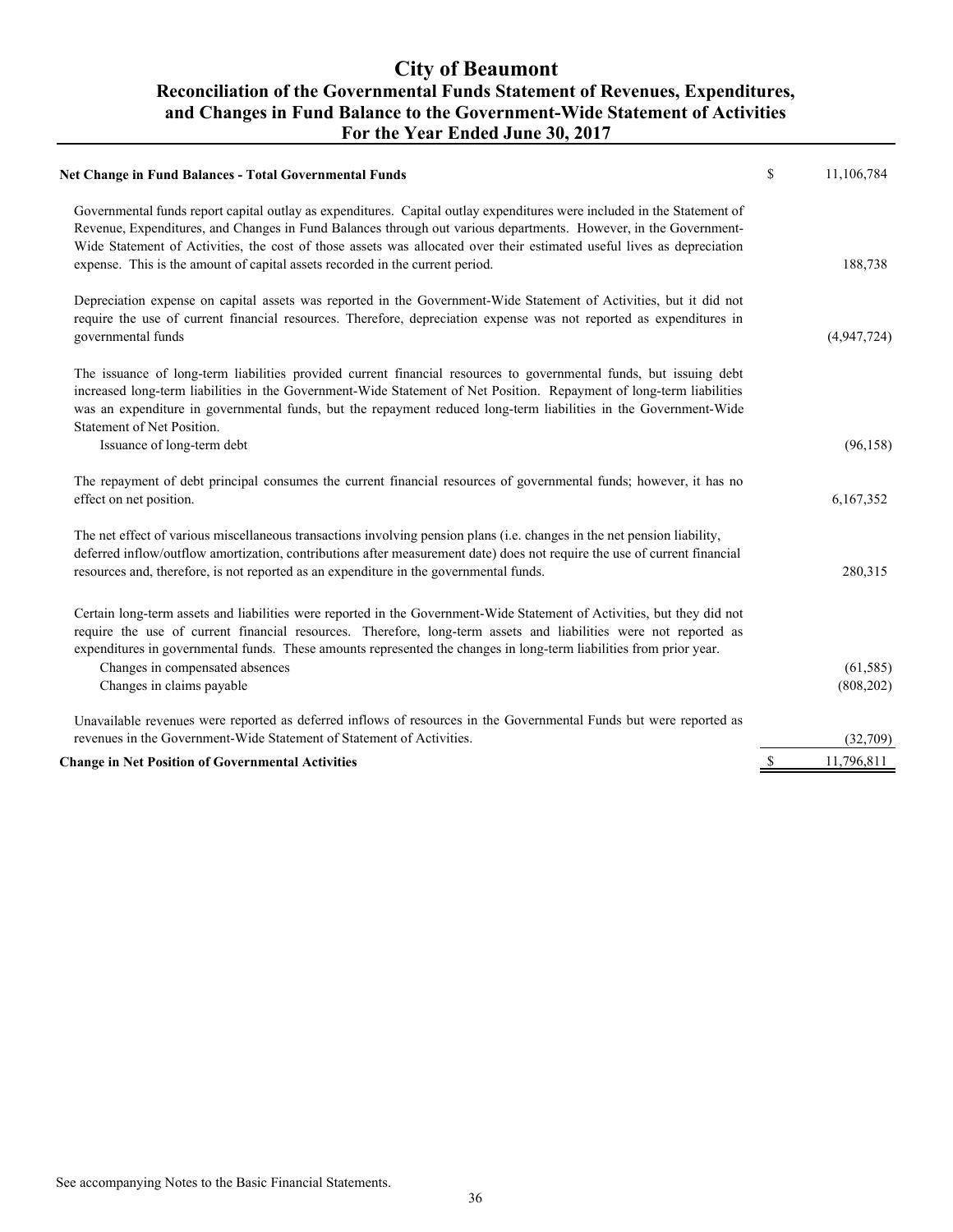# **Proprietary Fund Financial Statements**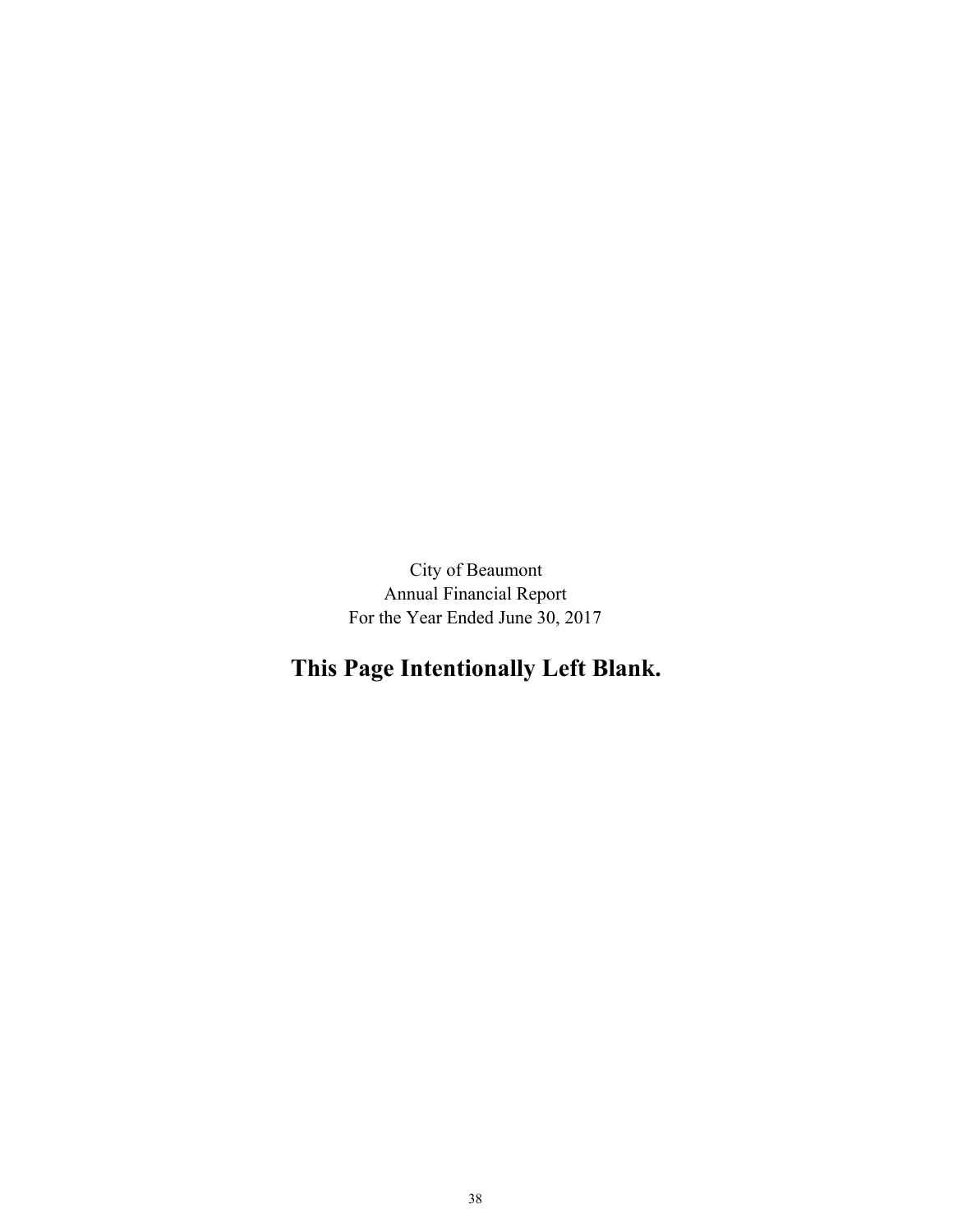#### **PROPRIETARY FUND FINANCIAL STATEMENTS**

*Sewer Fund* - This fund was established to receive and disburse funds collected through sewer services charge fees and sewer facilities charges. These funds are used for the operation and maintenance of sewer disposal facilities and the financing of construction outlet sewers.

*Transit Fund* - The Transit Fund is intended to show the financial position and the operation and maintenance of the City's fixed route and dial-a-ride transit systems.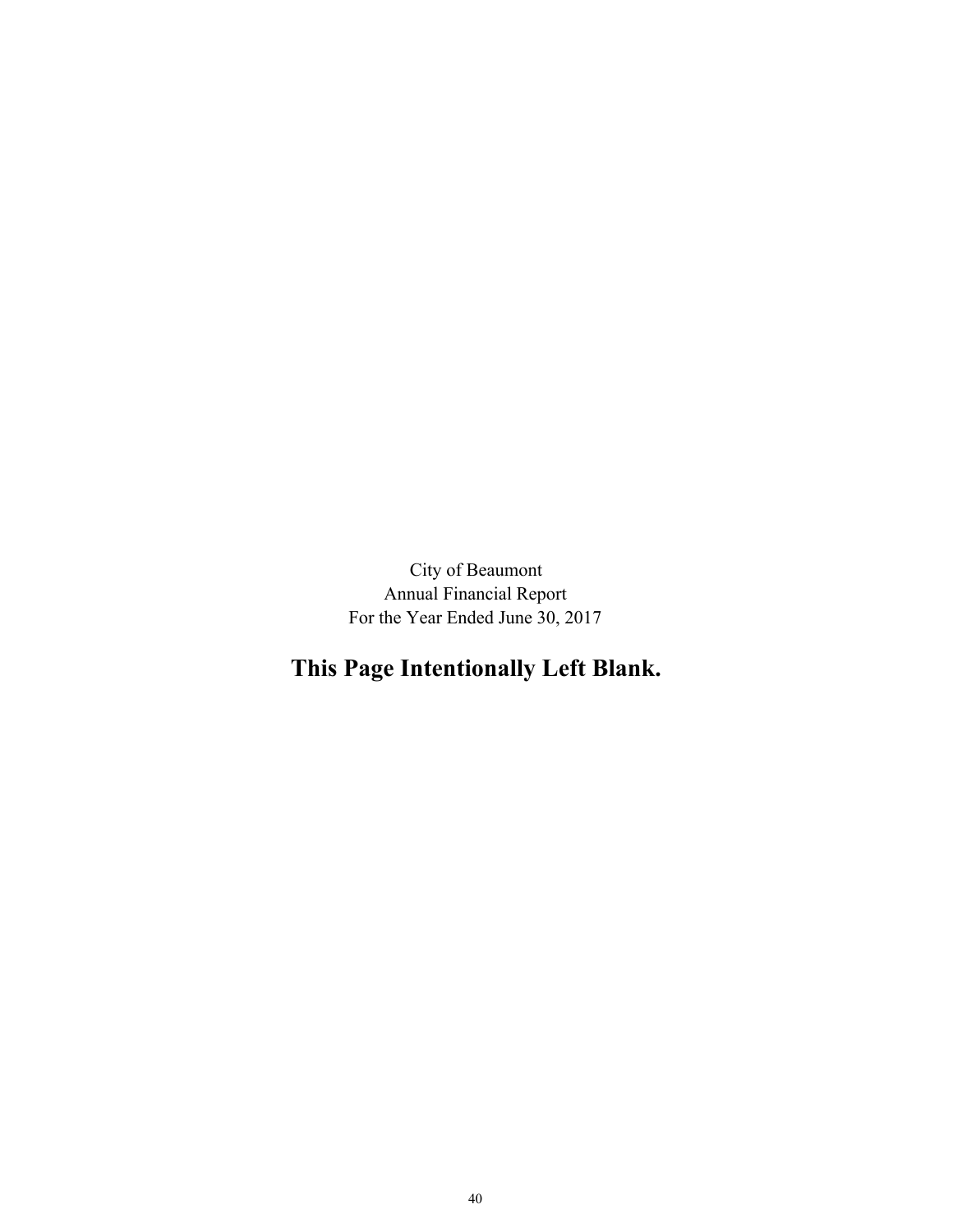## **City of Beaumont Statement of Net Position Proprietary Funds June 30, 2017**

|                                                                                                                                                                                       | Business-type Activities -<br><b>Enterprise Funds</b> |                                       |                                        |
|---------------------------------------------------------------------------------------------------------------------------------------------------------------------------------------|-------------------------------------------------------|---------------------------------------|----------------------------------------|
|                                                                                                                                                                                       | Sewer<br>Fund                                         | Transit<br>Fund                       | Total                                  |
| <b>ASSETS</b>                                                                                                                                                                         |                                                       |                                       |                                        |
| <b>Current assets:</b>                                                                                                                                                                |                                                       |                                       |                                        |
| Cash and investments<br>Restricted cash and investments<br>Receivables:                                                                                                               | \$<br>2,621,405                                       | \$<br>300,448<br>142,708              | \$<br>2,921,853<br>142,708             |
| Due from other governments<br>Due from other funds                                                                                                                                    |                                                       | 594,669<br>69,568                     | 594,669<br>69,568                      |
| <b>Total current assets</b>                                                                                                                                                           | 2,621,405                                             | 1,107,393                             | 3,728,798                              |
| <b>Noncurrent assets:</b><br>Capital assets:<br>Non-depreciable                                                                                                                       | 1,543,033                                             | 14,262                                | 1,557,295                              |
| Depreciable<br>Less: accumulated depreciation                                                                                                                                         | 221,041,280<br>(97, 340, 852)                         | 4,980,622<br>(3,209,664)              | 226,021,902<br>(100, 550, 516)         |
| Total capital assets                                                                                                                                                                  | 125,243,461                                           | 1,785,220                             | 127,028,681                            |
| <b>Total noncurrent assets</b>                                                                                                                                                        | 125,243,461                                           | 1,785,220                             | 127,028,681                            |
| <b>Total assets</b>                                                                                                                                                                   | 127,864,866                                           | 2,892,613                             | 130,757,479                            |
| <b>DEFERRED OUTFLOWS OF RESOURCES</b>                                                                                                                                                 |                                                       |                                       |                                        |
| Pension-related deferred outflows                                                                                                                                                     | 11,985                                                | 449,346                               | 461,331                                |
| <b>Total deferred outflows of resources</b>                                                                                                                                           | 11,985                                                | 449,346                               | 461,331                                |
| <b>LIABILITIES</b>                                                                                                                                                                    |                                                       |                                       |                                        |
| <b>Current liabilities:</b><br>Accounts payable and accrued liabilities<br>Salaries payable and related liabilities<br>Unearned revenue<br>Compensated absences - due within one year | 407,594<br>3,387                                      | 78,543<br>45,565<br>142,707<br>23,563 | 486,137<br>48,952<br>142,707<br>23,563 |
| <b>Total current liabilities</b>                                                                                                                                                      | 410,981                                               | 290,378                               | 701,359                                |
| <b>Noncurrent liabilities:</b><br>Compensated absences - due in more than one year<br>Aggregate net pension liability                                                                 | 12,455                                                | 212,070<br>1,017,719                  | 212,070<br>1,030,174                   |
| <b>Total noncurrent liabilities</b>                                                                                                                                                   | 12,455                                                | 1,229,789                             | 1,242,244                              |
| <b>Total liabilities</b>                                                                                                                                                              | 423,436                                               | 1,520,167                             | 1,943,603                              |
| <b>NET POSITION</b>                                                                                                                                                                   |                                                       |                                       |                                        |
| Net Investment in capital assets<br>Unrestricted (deficit)                                                                                                                            | 125,243,461<br>2,209,954                              | 1,785,220<br>36,572                   | 127,028,681<br>2,246,526               |
| <b>Total net position</b>                                                                                                                                                             | 127,453,415<br>\$                                     | 1,821,792<br>\$                       | \$<br>129,275,207                      |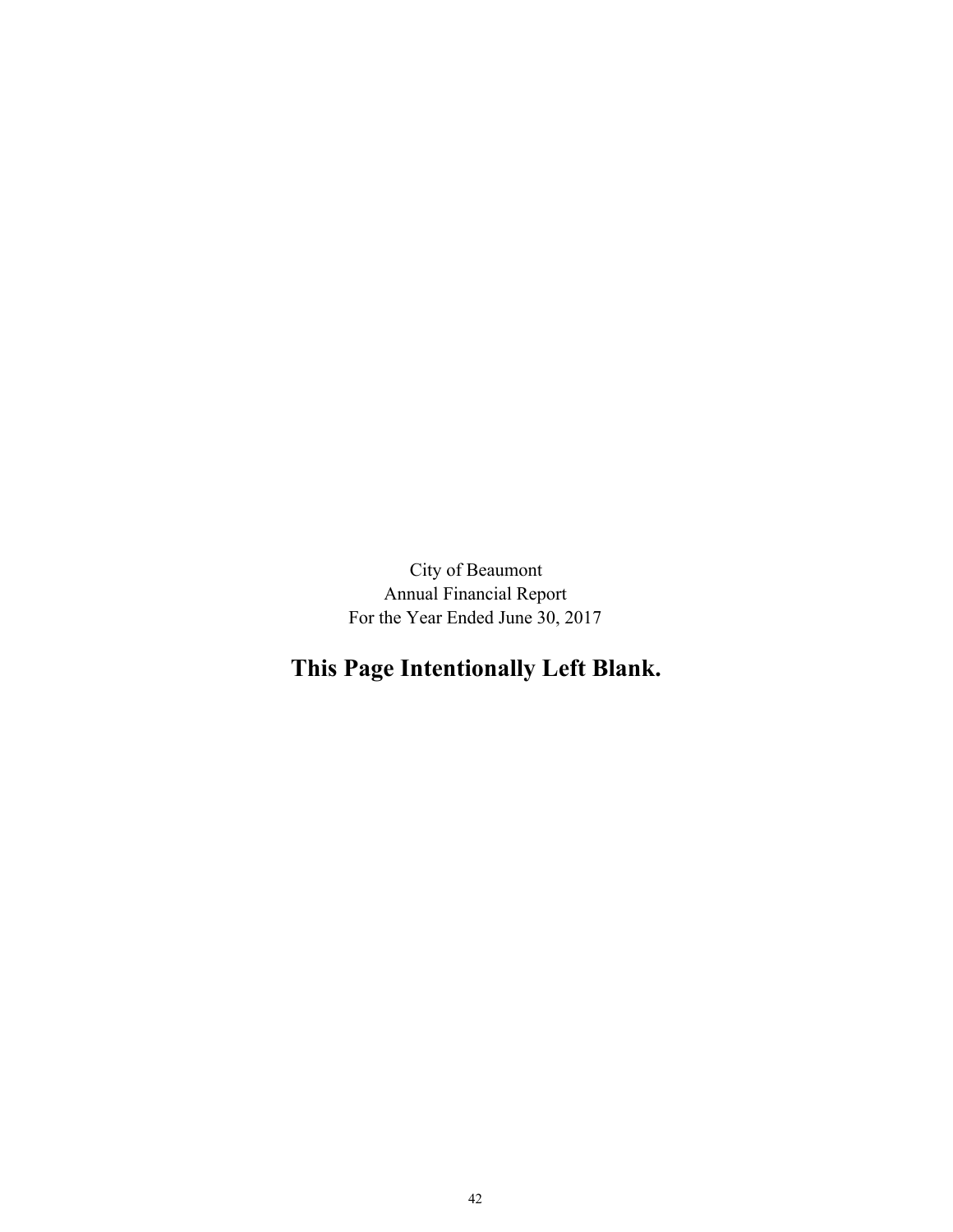## **City of Beaumont Statement of Revenues, Expenses, and Changes in Net Position Proprietary Funds For the Year Ended June 30, 2017**

|                                               |             | Business-type Activities -<br><b>Enterprise Funds</b> |    |                 |                       |
|-----------------------------------------------|-------------|-------------------------------------------------------|----|-----------------|-----------------------|
|                                               |             | Sewer<br>Fund                                         |    | Transit<br>Fund | Total                 |
|                                               |             |                                                       |    |                 |                       |
| <b>OPERATING REVENUES:</b>                    |             |                                                       |    |                 |                       |
| Charges for services<br>Other revenue         | \$          | 7,424,915                                             | \$ | 219,492<br>30   | \$<br>7,644,407<br>30 |
| <b>Total operating revenues</b>               |             | 7,424,915                                             |    | 219,522         | 7,644,437             |
|                                               |             |                                                       |    |                 |                       |
| <b>OPERATING EXPENSES:</b>                    |             |                                                       |    |                 |                       |
| <b>Salaries</b>                               |             | 46,617                                                |    | 1,254,259       | 1,300,876             |
| Fringe benefits                               |             | 21,760                                                |    | 654,978         | 676,738               |
| Administration                                |             | 638,664                                               |    | 126,530         | 765,194               |
| Contract services                             |             | 2,639,928                                             |    | 27,921          | 2,667,849             |
| Fuels, lubricants, and maintenance            |             | 478,760                                               |    | 306,606         | 785,366               |
| Supplies                                      |             | 148,984                                               |    | 9,274           | 158,258               |
| Office                                        |             | 41,183                                                |    | 4,517           | 45,700                |
| Utilities                                     |             | 718,225                                               |    | 23,413          | 741,638               |
| Depreciation                                  |             | 6,458,463                                             |    | 582,720         | 7,041,183             |
| <b>Total operating expenses</b>               |             | 11,192,584                                            |    | 2,990,218       | 14,182,802            |
| <b>OPERATING INCOME (LOSS)</b>                |             | (3,767,669)                                           |    | (2,770,696)     | (6, 538, 365)         |
| NONOPERATING REVENUES:                        |             |                                                       |    |                 |                       |
| Local transportation funds                    |             |                                                       |    | 2,226,644       | 2,226,644             |
| Intergovernmental                             |             |                                                       |    | 35,633          | 35,633                |
| Investment earnings                           |             |                                                       |    | 4,475           | 4,475                 |
| <b>Total nonoperating revenues (expenses)</b> |             |                                                       |    | 2,266,752       | 2,266,752             |
| Loss before operating                         |             |                                                       |    |                 |                       |
| transfers and capital contributions           |             | (3,767,669)                                           |    | (503, 944)      | (4,271,613)           |
| <b>TRANSFERS AND CAPITAL CONTRIBUTIONS:</b>   |             |                                                       |    |                 |                       |
| Riverside transit agency                      |             |                                                       |    | 473,715         | 473,715               |
| Total transfers and capital contributions     |             |                                                       |    | 473,715         | 473,715               |
| <b>Changes in net position</b>                |             | (3,767,669)                                           |    | (30, 229)       | (3,797,898)           |
| <b>NET POSITION:</b>                          |             |                                                       |    |                 |                       |
| Beginning of year, as restated (Note 13)      |             | 131,221,084                                           |    | 1,852,021       | 133,073,105           |
| End of year                                   | $\mathbf S$ | 127,453,415                                           | \$ | 1,821,792       | \$<br>129,275,207     |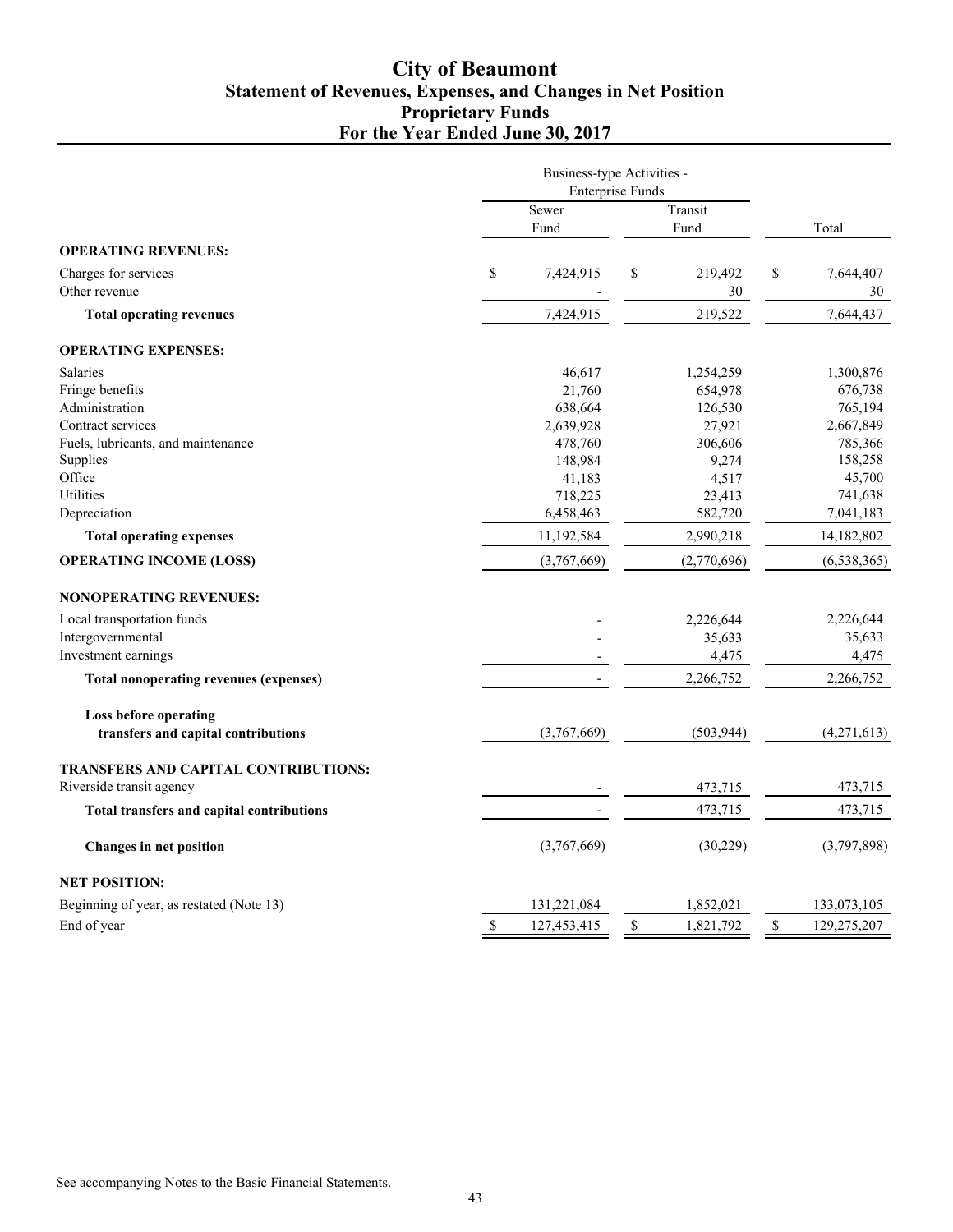## **City of Beaumont Statement of Cash Flows Proprietary Funds For the Year Ended June 30, 2017**

|                                                            | Business-type Activities - |             |    |               |    |               |
|------------------------------------------------------------|----------------------------|-------------|----|---------------|----|---------------|
|                                                            | <b>Enterprise Funds</b>    |             |    |               |    |               |
|                                                            |                            | Sewer       |    | Transit       |    |               |
|                                                            |                            | Fund        |    | Fund          |    | Total         |
| <b>CASH FLOWS FROM OPERATING ACTIVITIES:</b>               |                            |             |    |               |    |               |
| Cash received from customers and users                     | \$                         | 7,448,729   | \$ | 219,492       | \$ | 7,668,221     |
| Payments to suppliers and employees for goods and services |                            | (4,322,670) |    | (2, 279, 769) |    | (6,602,439)   |
| Others                                                     |                            |             |    | 30            |    | 30            |
| Net cash provided by (used in) operating activities        |                            | 3,126,059   |    | (2,060,247)   |    | 1,065,812     |
| <b>CASH FLOWS FROM NONCAPITAL</b>                          |                            |             |    |               |    |               |
| <b>FINANCING ACTIVITIES:</b>                               |                            |             |    |               |    |               |
| Local transportation funds                                 |                            |             |    | 2,028,584     |    | 2,028,584     |
| Short term interfund borrowing/lending                     |                            | (5,069,509) |    | (69, 568)     |    | (5, 139, 077) |
| Intergovernmental                                          |                            |             |    | (92, 607)     |    | (92, 607)     |
| Net cash provided by (used in)                             |                            |             |    |               |    |               |
| noncapital financing activities                            |                            | (5,069,509) |    | 1,866,409     |    | (3,203,100)   |
| <b>CASH FLOWS FROM CAPITAL AND</b>                         |                            |             |    |               |    |               |
| <b>RELATED FINANCING ACTIVITIES:</b>                       |                            |             |    |               |    |               |
| Acquisition of capital assets                              |                            | (1,377,934) |    | (515,919)     |    | (1,893,853)   |
| Capital grants received                                    |                            |             |    | 473,715       |    | 473,715       |
| Net cash (used in) capital and related                     |                            |             |    |               |    |               |
| financing activities                                       |                            | (1,377,934) |    | (42, 204)     |    | (1,420,138)   |
| <b>CASH FLOWS FROM INVESTING ACTIVITIES:</b>               |                            |             |    |               |    |               |
| Investment income                                          |                            |             |    | 4,475         |    | 4,475         |
| Net cash provided by investing activities                  |                            |             |    | 4,475         |    | 4,475         |
| Net change in cash and cash equivalents                    |                            | (3,321,384) |    | (231, 567)    |    | (3,552,951)   |
| <b>CASH AND CASH EQUIVALENTS:</b>                          |                            |             |    |               |    |               |
| Beginning of year                                          |                            | 5,942,789   |    | 674,723       |    | 6,617,512     |
| End of year                                                |                            | 2,621,405   | S  | 443,156       | S  | 3,064,561     |
| <b>RECONCILIATION TO STATEMENT OF NET POSITION:</b>        |                            |             |    |               |    |               |
| Cash and investments                                       | \$                         | 2,621,405   | \$ | 300,448       | S  | 2,921,853     |
| Restricted cash and investments                            |                            |             |    | 142,708       |    | 142,708       |
| Total cash and cash equivalents                            | \$                         | 2,621,405   | \$ | 443,156       | \$ | 3,064,561     |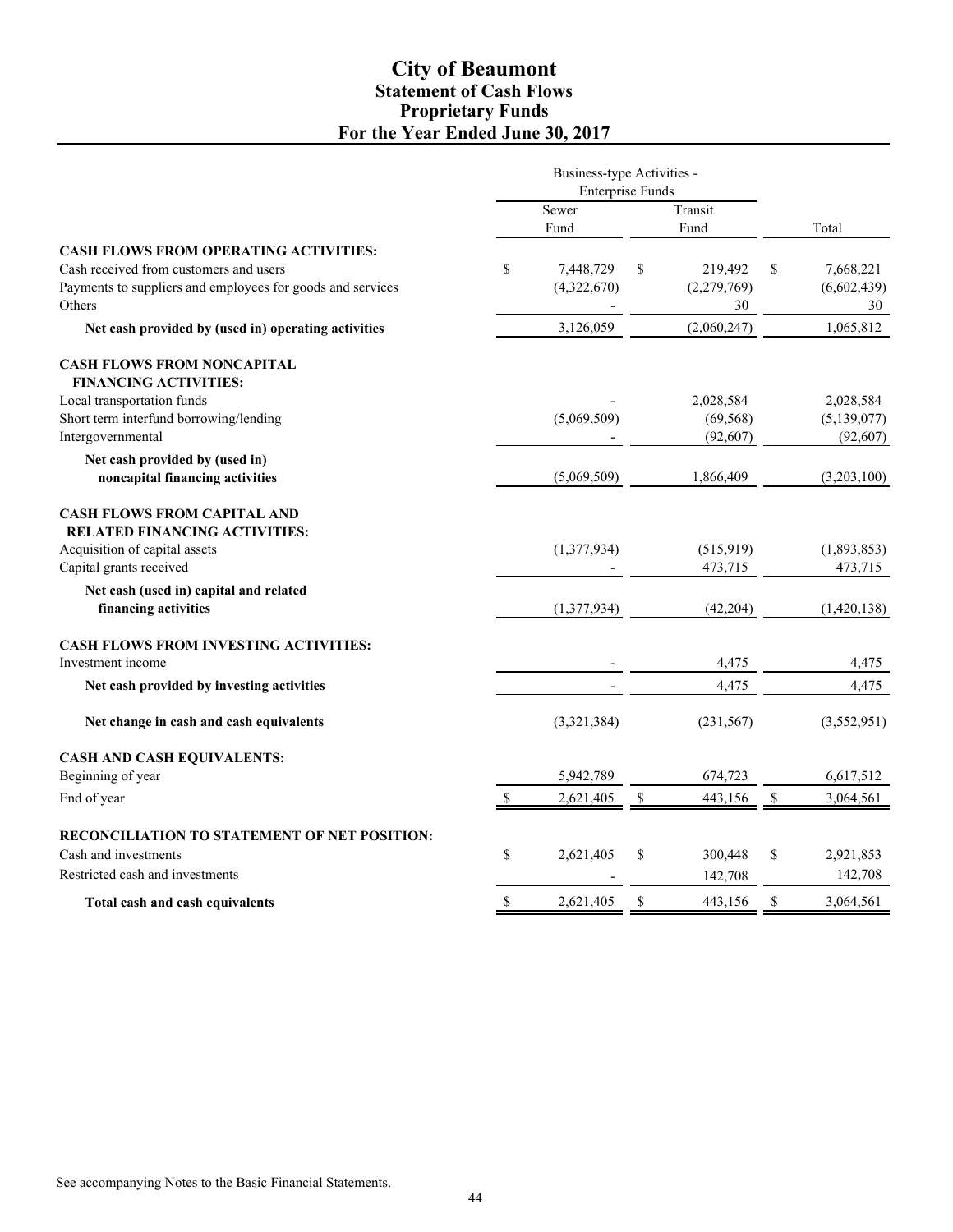## **City of Beaumont Statement of Cash Flows (Continued) Proprietary Funds For the Year Ended June 30, 2017**

|                                                                                                             | Business-type Activities -<br><b>Enterprise Funds</b> |               |    |                 |    |               |
|-------------------------------------------------------------------------------------------------------------|-------------------------------------------------------|---------------|----|-----------------|----|---------------|
|                                                                                                             |                                                       | Sewer<br>Fund |    | Transit<br>Fund |    | Total         |
| <b>RECONCILIATION OF OPERATING INCOME (LOSS)</b><br>TO NET CASH PROVIDED BY (USED IN) OPERATING ACTIVITIES: |                                                       |               |    |                 |    |               |
| Operating income (loss)                                                                                     | \$                                                    | (3,767,669)   | \$ | (2,770,696)     | \$ | (6, 538, 365) |
| Adjustments to reconcile operating income (loss) to net<br>cash provided by (used in) operating activities: |                                                       |               |    |                 |    |               |
| Depreciation                                                                                                |                                                       | 6,458,463     |    | 582,720         |    | 7,041,183     |
| Changes in current assets, deferred outflows of resources,                                                  |                                                       |               |    |                 |    |               |
| liabilities, and deferred inflows of resources:                                                             |                                                       |               |    |                 |    |               |
| Accounts receivable                                                                                         |                                                       | 23,814        |    |                 |    | 23,814        |
| Pension-related deferred outflows of resources                                                              |                                                       | (11,985)      |    | (144, 063)      |    | (156, 048)    |
| Accounts payable and accrued liabilities                                                                    |                                                       | 407,594       |    | 39,894          |    | 447,488       |
| Salaries payable and related liabilities                                                                    |                                                       | 3,387         |    | 45,565          |    | 48,952        |
| Compensated absences                                                                                        |                                                       |               |    | (4,575)         |    | (4,575)       |
| Aggregate net pension liability                                                                             |                                                       | 12,455        |    | 327,879         |    | 340,334       |
| Pension-related deferred inflows of resources                                                               |                                                       |               |    | (136, 971)      |    | (136, 971)    |
| <b>Total adjustments</b>                                                                                    |                                                       | 6,893,728     |    | 710,449         |    | 7,604,177     |
| Net cash provided by (used in) operating activities                                                         | \$                                                    | 3,126,059     | S  | (2,060,247)     | S  | 1,065,812     |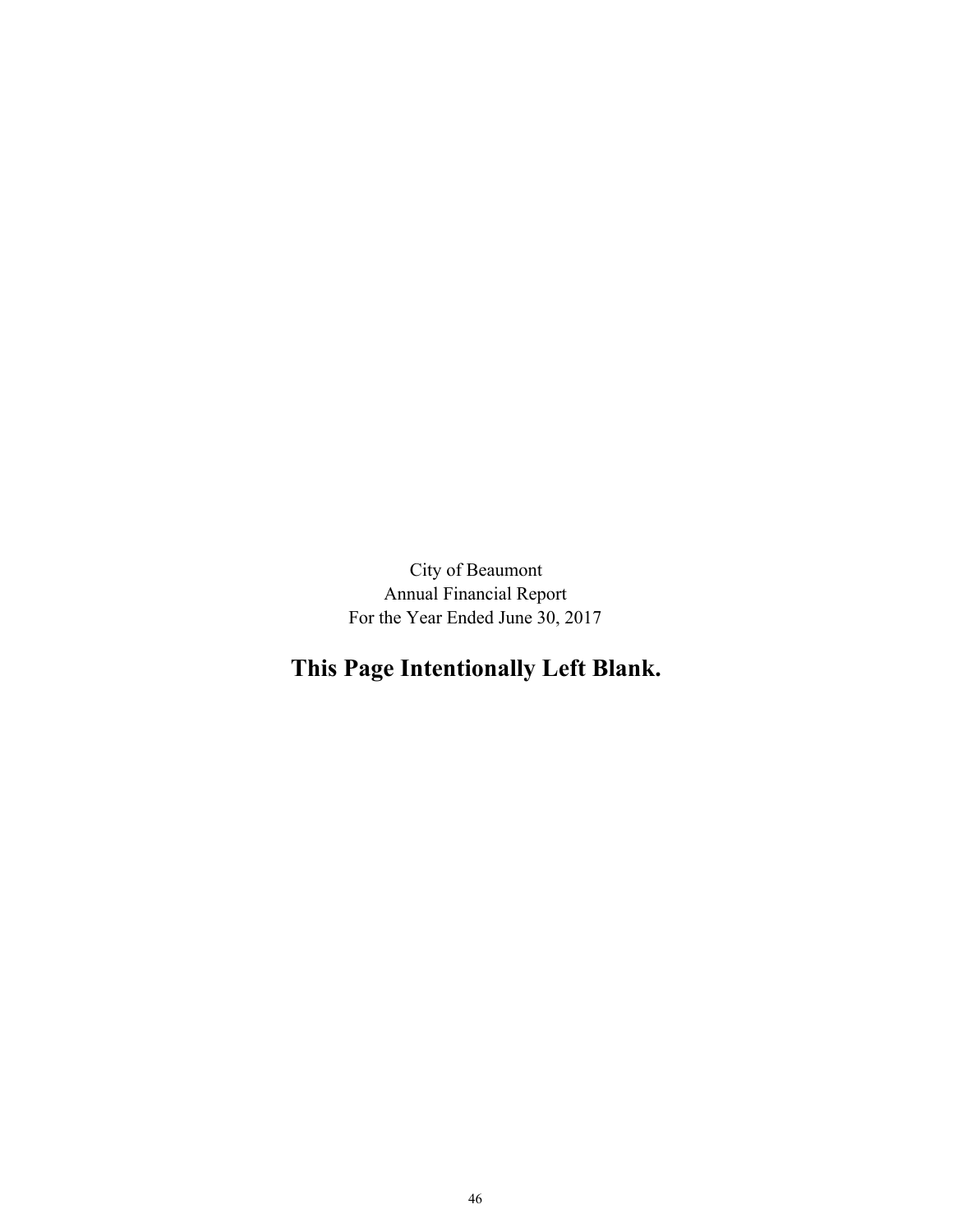# **Fiduciary Fund Financial Statements**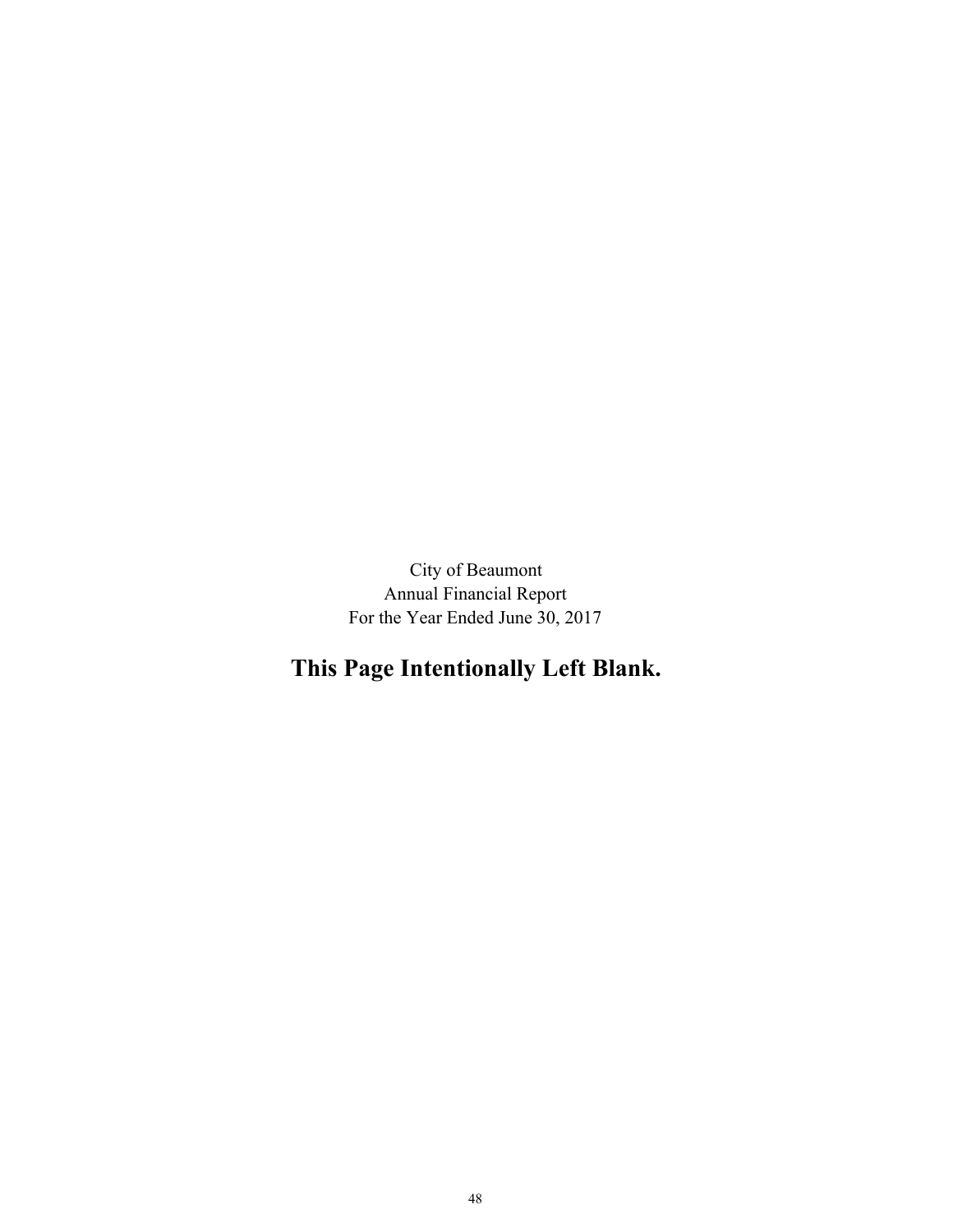#### **FIDUCIARY FUND FINANCIAL STATEMENTS**

*Agency Funds -* To account for collections received from special assessment districts and their disbursement to bondholders.

*Private Purpose Trust Funds -* To account for donations received and held by the City of Beaumont as an agent for individuals, developers, private organizations and other governmental agencies and to account for activities of the Successor Agency to the dissolved Beaumont Redevelopment Agency.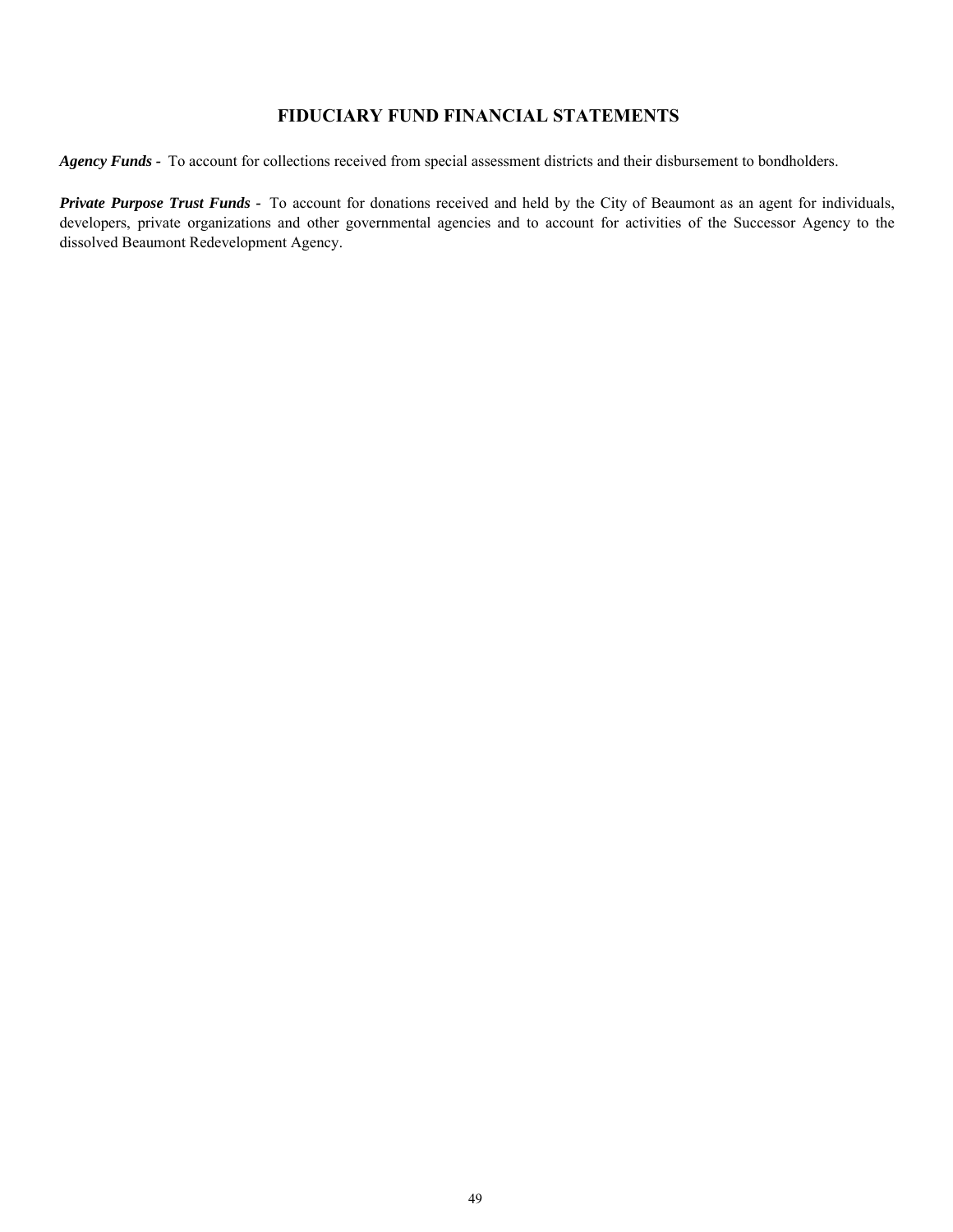## **June 30, 2017 Fiduciary Funds Statement of Fiduciary Net Position City of Beaumont**

|                                                              | Agency       |                  | <b>Successor Agency</b><br>to the Beaumont<br>Redevelopment<br>Agency |
|--------------------------------------------------------------|--------------|------------------|-----------------------------------------------------------------------|
| <b>ASSETS</b>                                                |              |                  |                                                                       |
| Cash and investments                                         | $\mathbb{S}$ | 17,626,068<br>\$ | 175                                                                   |
| Cash and investments with fiscal agent                       |              | 769,500          |                                                                       |
| Receivables:                                                 |              |                  |                                                                       |
| Loans                                                        |              |                  | 19,771                                                                |
| Due from City                                                |              | 28,677           |                                                                       |
| Capital assets                                               |              |                  | 21,827                                                                |
| <b>Total assets</b>                                          |              | 18,424,245       | 41,773                                                                |
| <b>LIABILITIES AND NET POSITION</b>                          |              |                  |                                                                       |
| <b>Liabilities:</b>                                          |              |                  |                                                                       |
| Due to bondholders                                           | $\mathbb{S}$ | 18,361,800<br>\$ |                                                                       |
| Deposits payable                                             |              | 62,445           |                                                                       |
| <b>Total liabilities</b>                                     | Y            | 18,424,245       |                                                                       |
| <b>Deferred Inflows of Resources:</b><br>Unavailable revenue |              |                  |                                                                       |
| <b>Total deferred inflows of resources</b>                   |              |                  |                                                                       |
| <b>Net Position Held in Trust for Successor Agency</b>       |              | S                | 41,773                                                                |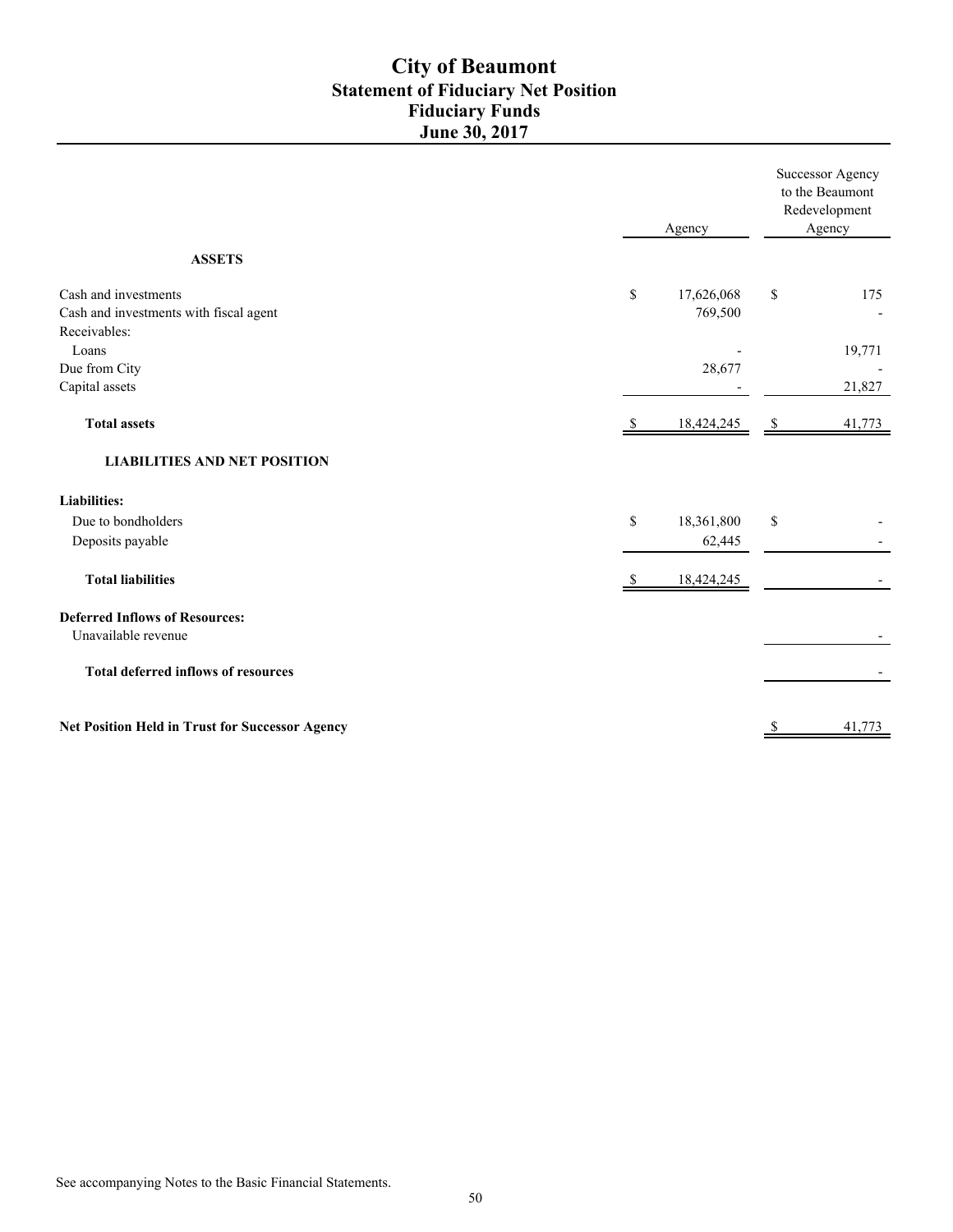|                      |          | <b>Successor Agency</b><br>to the Beaumont<br>Redevelopment<br>Agency |
|----------------------|----------|-----------------------------------------------------------------------|
| <b>NET POSITION:</b> |          |                                                                       |
| Beginning of year    |          | 41,773                                                                |
| End of year          | <b>T</b> | 41,773                                                                |
|                      |          |                                                                       |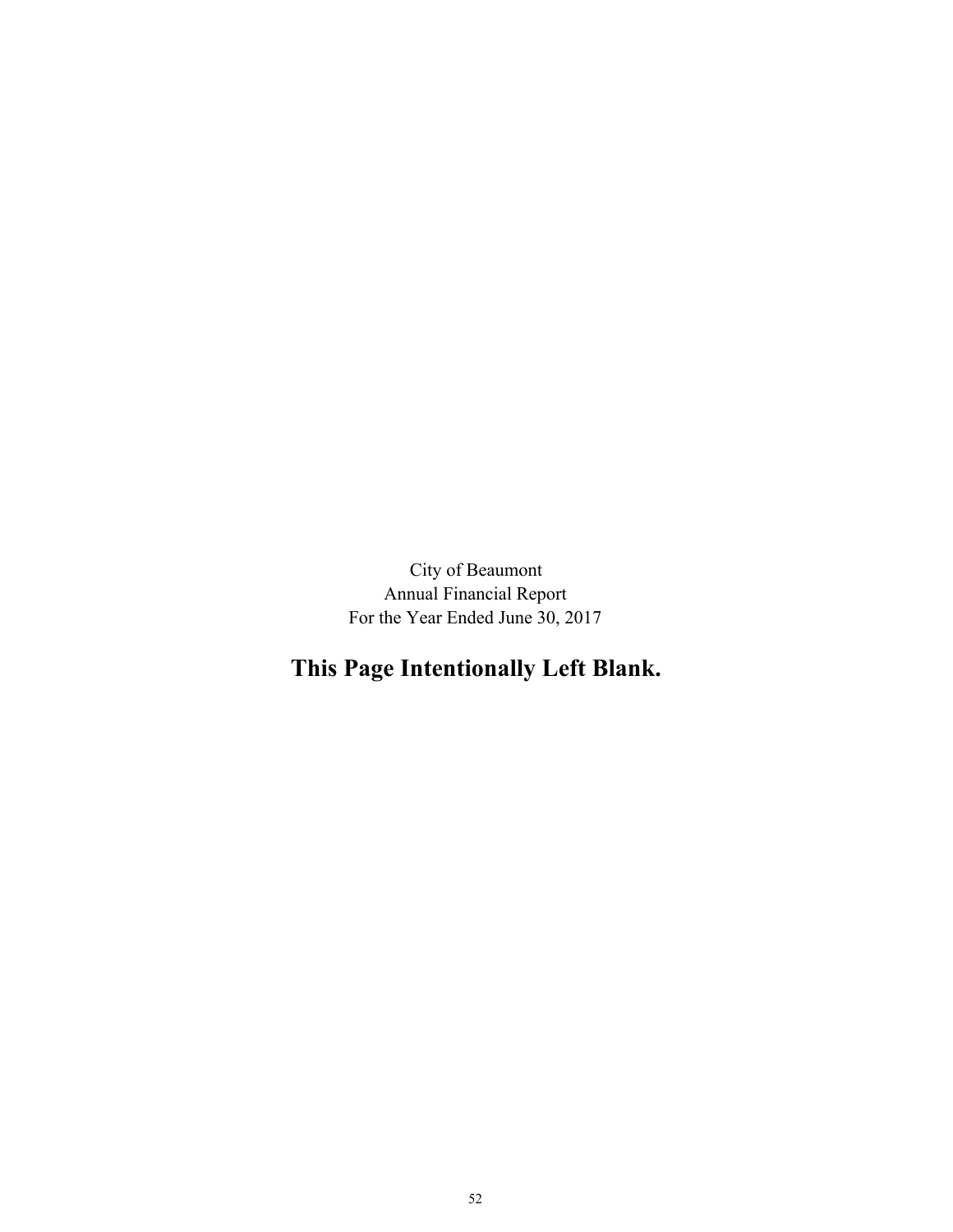## **Notes to the Basic Financial Statements**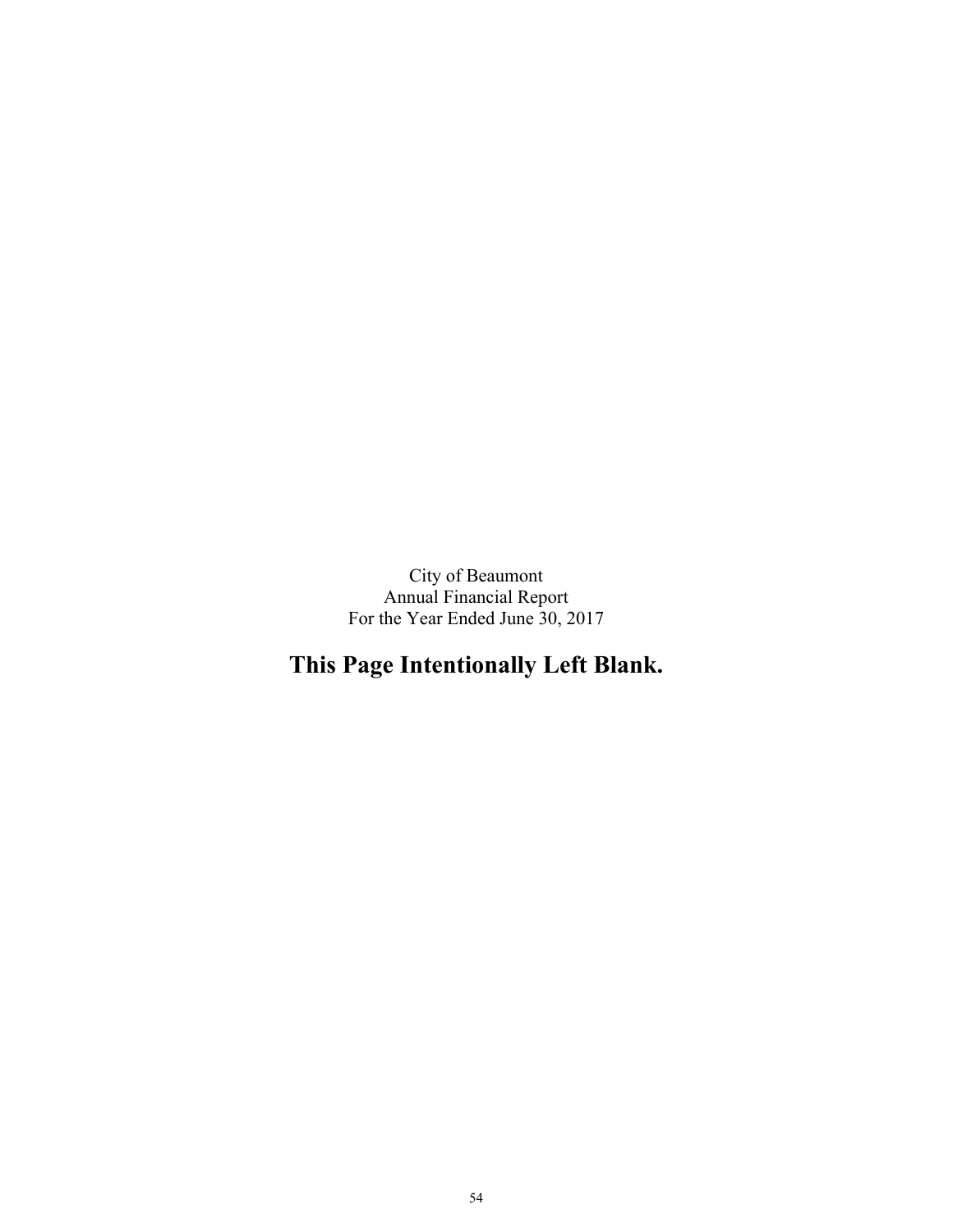# **City of Beaumont**<br>Index to the Notes to the Basic Financial Statements For the Year Ended June 30, 2017

| Е.                                                           |  |
|--------------------------------------------------------------|--|
|                                                              |  |
|                                                              |  |
|                                                              |  |
|                                                              |  |
| J                                                            |  |
|                                                              |  |
|                                                              |  |
|                                                              |  |
| N. New Governmental Accounting Standards Implemented for the |  |
|                                                              |  |
|                                                              |  |
|                                                              |  |
|                                                              |  |
|                                                              |  |
|                                                              |  |
|                                                              |  |
|                                                              |  |
|                                                              |  |
|                                                              |  |
|                                                              |  |
|                                                              |  |
|                                                              |  |
|                                                              |  |
|                                                              |  |
|                                                              |  |
|                                                              |  |
|                                                              |  |
|                                                              |  |
|                                                              |  |
|                                                              |  |
|                                                              |  |
|                                                              |  |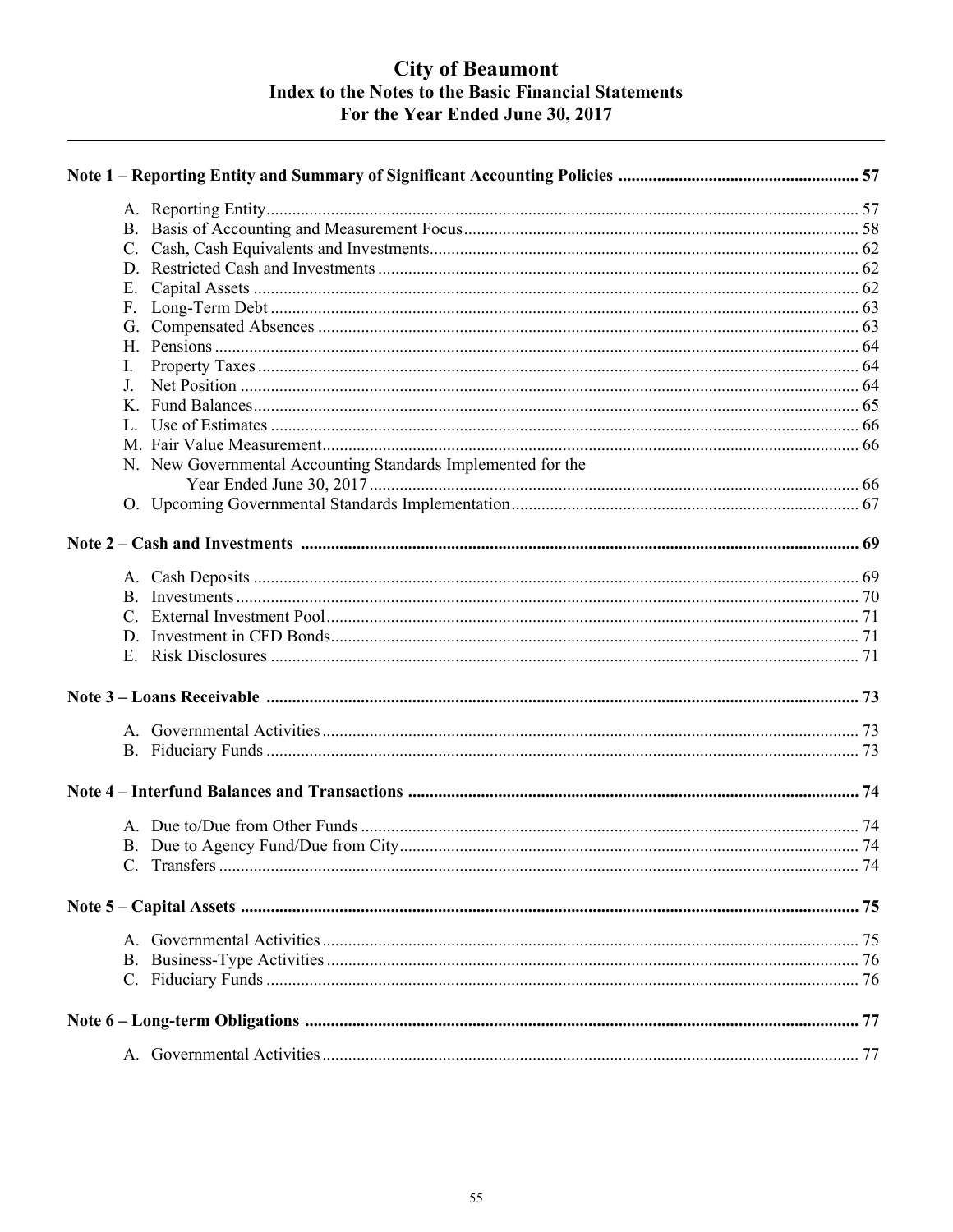# **City of Beaumont**<br>Index to the Notes to the Basic Financial Statements (Continued)<br>For the Year Ended June 30, 2017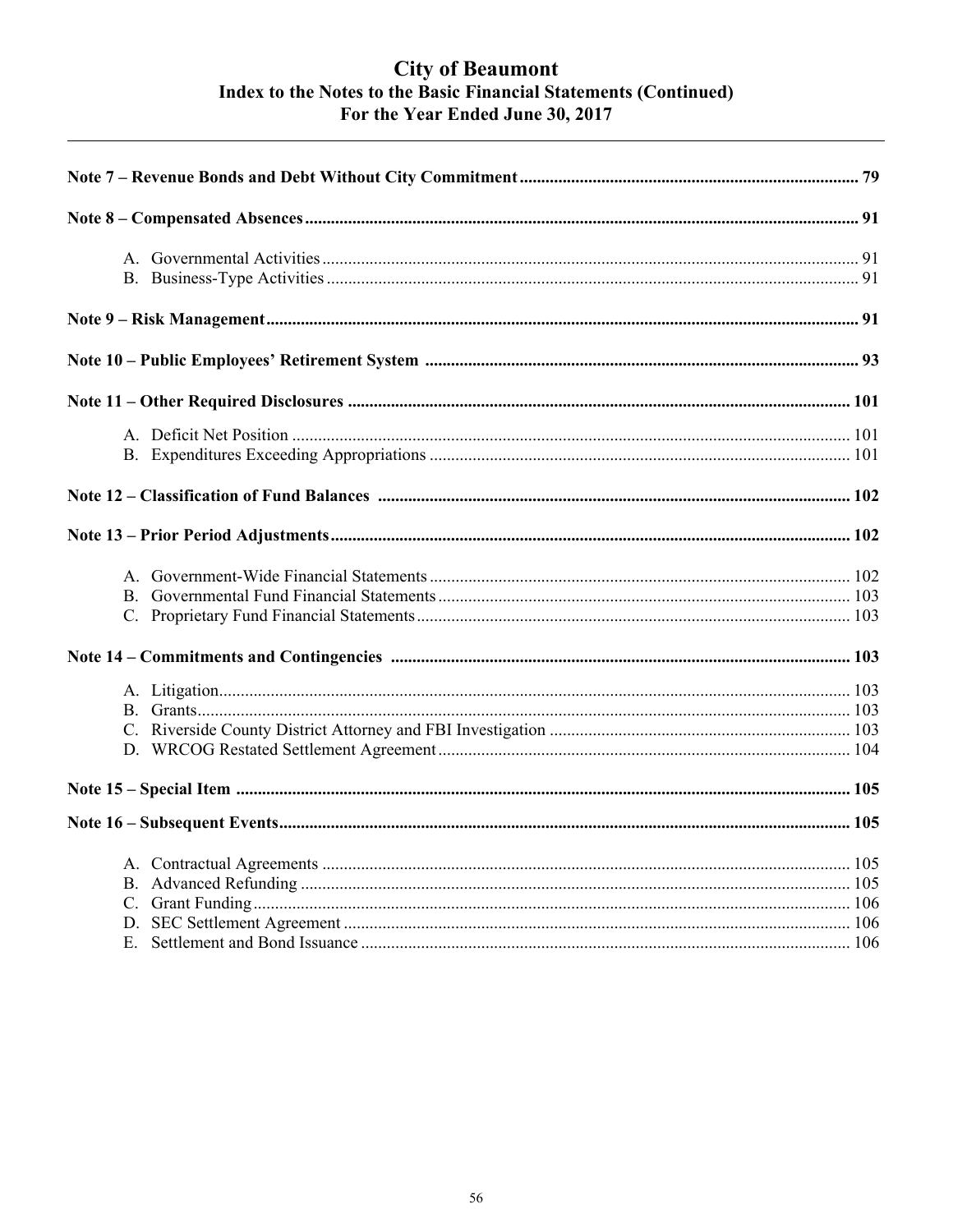The basic financial statements of the City of Beaumont, California (the "City") have been prepared in conformity with accounting principles generally accepted of the United States of America ("US GAAP") as applied to governmental agencies. The Governmental Accounting Standards Board ("GASB") is the accepted standard setting body for establishing governmental accounting and financial reporting principles. The more significant of the City's accounting policies are described below.

#### **A. Reporting Entity**

The City was incorporated November 18, 1912 under the general laws of the State of California. The City operates under a Council-Manager form of government and provides basic local governmental services including public safety (police and fire), maintenance and construction of public improvements, cultural, recreation, planning, zoning, transportation, health services and general administration.

In evaluating how to define the City for financial reporting purposes, management has considered all potential component units. The primary criteria for including a potential component unit within the reporting entity are the governing body's financial accountability and a financial benefit or burden relationship and whether it is misleading to exclude. A primary government is financially accountable and shares a financial benefit or burden relationship if it appoints a voting majority of an organization's governing body and it is able to impose its will on the organization, or if there is a potential for the organization to provide specific financial benefits to, or impose specific financial burdens on the primary government. A primary government may also be financially accountable if an organization is fiscally dependent on the primary government regardless of whether the organization has a separately elected governing board, a governing board appointed by a higher level of government, or a jointly appointed board, and there is a potential for the organization to provide specific financial benefits to, or impose specific financial burdens on the primary government.

#### *Blended Component Units*

The financial reporting entity consists of the primary government, the City, and its component units. Component units are legally separate entities for which the elected officials of the primary government are financially accountable. In addition, component units can be other organizations for which the primary government is accountable and their exclusion would cause the reporting entity's financial statements to be misleading or incomplete.

Blended component units, although legally separate entities, are, in substance part of the government's operation and so data from these units are combined with data of the primary government. Discretely presents component units, on the other hand, are reported in a separate column in the combined financial statements to emphasize that they are legally separate from the government.

Although the following are legally separate from the City, they have been "blended" as though they are part of the City because the component unit's governing body is substantially the same as the City's and there is a financial benefit or burden relationship between the City and the component unit; management of the City has operational responsibilities for the component units; and/or the component units provide services entirely, or almost entirely, to the City or otherwise exclusively, or almost exclusively, benefits the City, even though it does not provide services directly to it.

The following specific criteria were used in determining the status of these component units:

- Members of the City Council also act as the governing body of the BFA and the BUA.
- The City, the BFA, and the BUA are financially interdependent.
- The BFA and BUA are managed by employees of the City. A portion of the City's salary and overhead expenses is billed to the Authorities each year.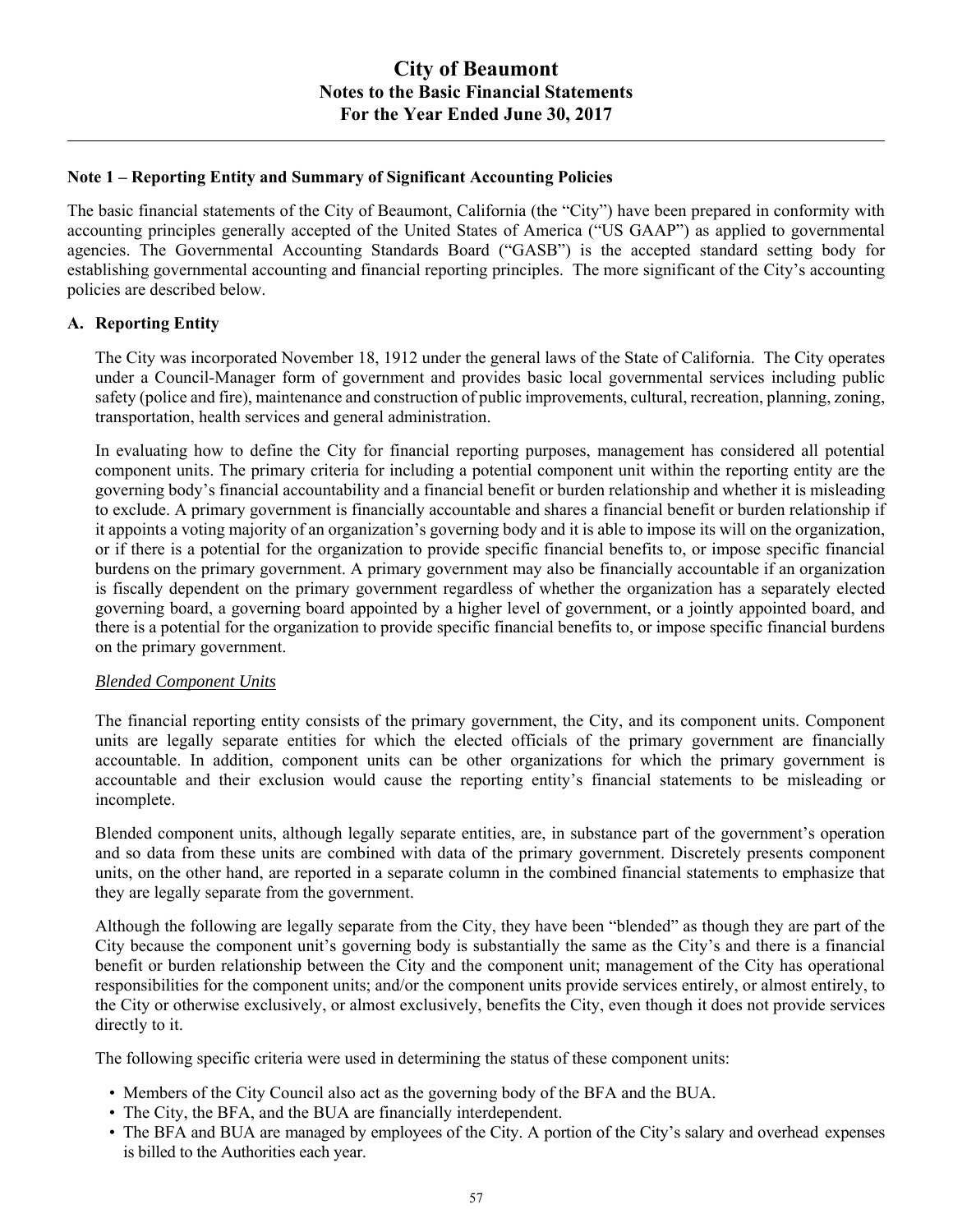#### **A. Reporting Entity (Continued)**

*Blended Component Units (Continued)* 

#### **Beaumont Financing Authority**

The Beaumont Financing Authority (the "BFA)" was founded by the execution of a joint exercise of powers agreement dated April 1, 1993, by the City of Beaumont and the Beaumont Redevelopment Agency. The BFA is authorized to issue revenue bonds to be repaid from the proceeds of public obligations and to provide financing and refinancing for public capital improvements of public entities, including the City, the Redevelopment Agency, and the Community Facilities Districts. The City Council of the City of Beaumont serves as the governing board for the BFA and the City has fiduciary responsibility for the BFA. The BFA exclusively benefits the City. Transactions are reported in the Beaumont Financing Authority Special Revenue. There are no separate financial statements available.

#### **Beaumont Utility Authority**

The Beaumont Utility Authority (the "BUA") was established on May 15, 2001 by a joint powers agreement between the City of Beaumont and the Beaumont Redevelopment Agency. The BUA was created to provide a binding framework for the relationship between the City's utility enterprise fund and the City's general fund, to address possible impacts of Proposition 218, and to provide greater fiscal strength for the City's fund. The City Council of the City of Beaumont serves as the governing board for the BUA and the City has operational responsibility for the BUA. Transactions are reported in an enterprise fund. There are no separate financial statements available.

#### **Beaumont Conservation Authority**

The Beaumont Conservation Authority was established on June 1, 2010 by a joint powers agreement between the City of Beaumont and the Beaumont Redevelopment Agency. The purpose of the Authority is to facilitate environmental and conservation matters, including facilitating fulfillment of the long-term open space goals of the City, which include (i) providing residents with open space resources, (ii) accommodating and coordinating the competing demands for open space area, including water, wildlife, plant communities, recreation and historic resources, (iii) simplifying the regulatory permitting process in the City and, (iv) establishing appropriate ownership interests and maintenance responsibilities for open space areas and erosion control in the City. There are currently no financial transactions or balances reported in this Authority, and this Authority was dissolved February 21, 2017.

#### **B. Basis of Accounting and Measurement Focus**

The accounts of the City are organized on the basis of funds, each of which is considered a separate accounting entity. The operations of each fund are accounted for with a separate set of self-balancing accounts that comprise its assets, liabilities, fund equity, revenues, and expenditures or expenses as appropriate. Government resources are allocated to and accounted for in individual funds based upon the purpose for which they are to be spent and the means by which spending activities are controlled.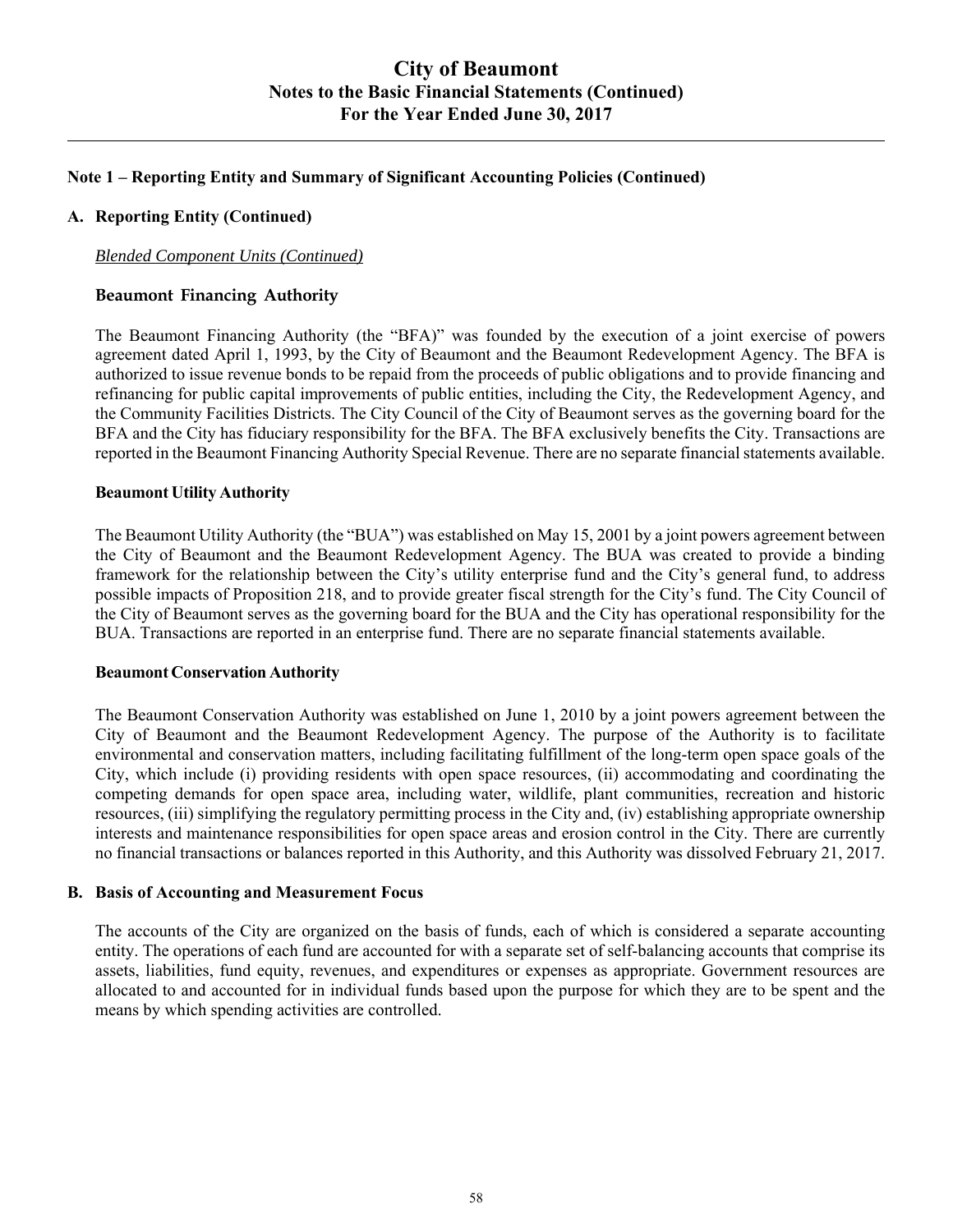#### **B. Basis of Accounting and Measurement Focus (Continued)**

The Statement of Net Position reports separate sections for Deferred Outflows of Resources, and Deferred Inflows of Resources, when applicable.

**Deferred Outflows of Resources** represent outflows of resources (consumption of net position) that apply to future periods and that, therefore, will not be recognized as an expense until that time.

**Deferred Inflows of Resources** represent inflows of resources (acquisition of net position) that apply to future periods and that, therefore, are not recognized as revenue until that time.

#### **Government–Wide Financial Statements**

The City's government-wide financial statements include a statement of net position and a statement of activities. These statements present summaries of governmental and business-type activities for the City accompanied by a total column. Fiduciary activities of the City are not included in these statements.

These financial statements are presented on an "*economic resources*" measurement focus and the accrual basis of accounting. Accordingly, all of the City's assets and liabilities, including capital assets, as well as infrastructure assets, and long-term liabilities, are included in the accompanying statement of net position. The statement of activities presents changes in net position. Under the accrual basis of accounting, revenues are recognized in the period in which they are earned while expenses are recognized in the period in which the liability is incurred.

Certain types of transactions are reported as program revenues for the City in three categories:

- $\triangleright$  Charges for services
- $\triangleright$  Operating grants and contributions
- $\triangleright$  Capital grants and contributions

Certain eliminations have been made in regards to interfund activities, payables and receivables. All internal balances in the statement of net position have been eliminated except those representing balances between the governmental activities and the business-type activities, which are presented as internal balances and eliminated in the total primary government column. (In the statement of activities, internal service fund transactions have been eliminated.) However, those transactions between governmental and business-type activities have not been eliminated. The following interfund activities have been eliminated:

- $\triangleright$  Due from/to other funds
- $\triangleright$  Transfers in/out

#### **Governmental Fund Financial Statements**

Governmental fund financial statements include a balance sheet and a statement of revenues, expenditures and changes in fund balances for all major governmental funds and non-major funds aggregated. An accompanying schedule is presented to reconcile and explain the differences in net position as presented in these statements to the net position presented in the government-wide financial statements. The City has presented all major funds that meet the applicable criteria.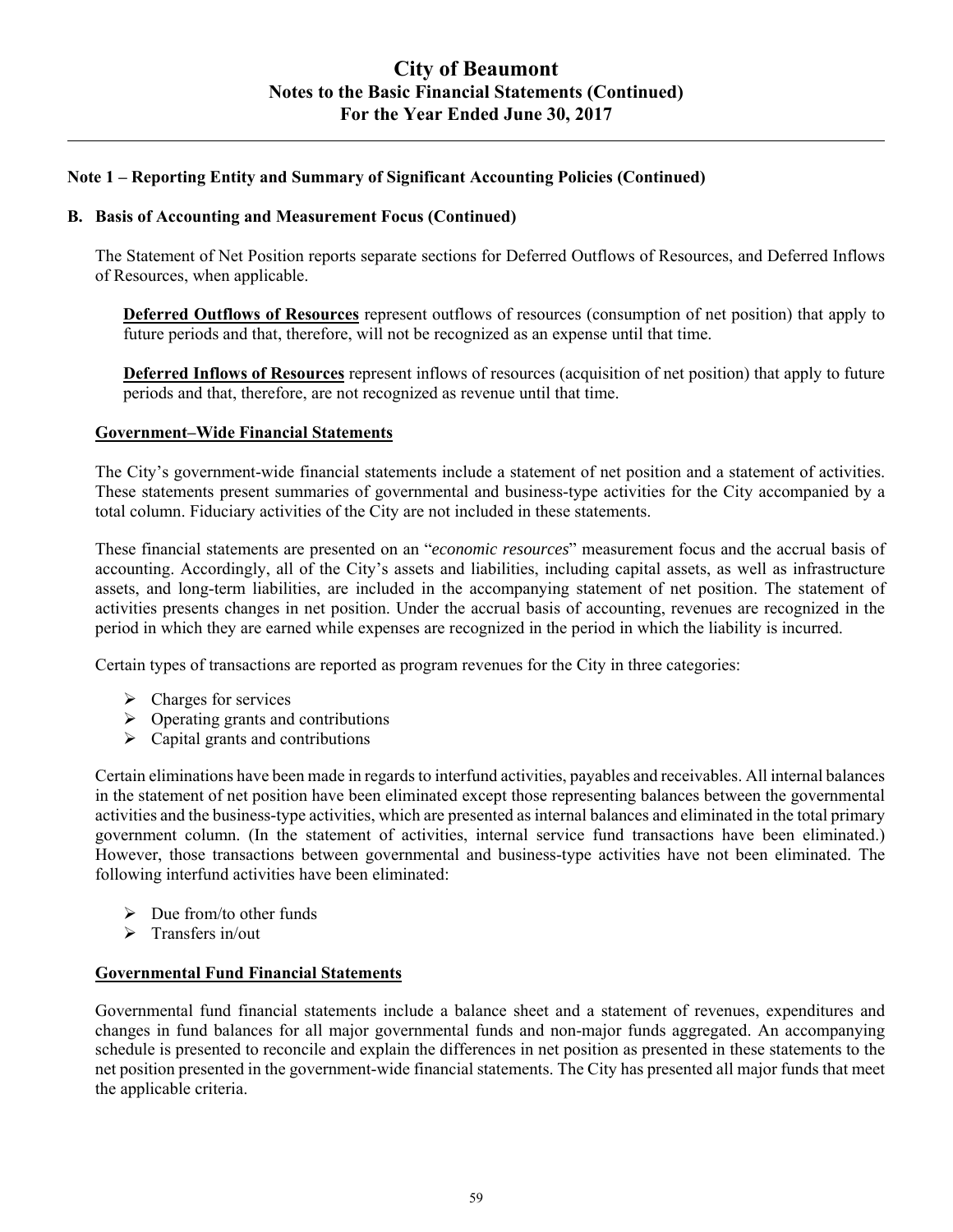#### **B. Basis of Accounting and Measurement Focus (Continued)**

#### **Governmental Fund Financial Statements (Continued)**

All governmental funds are accounted for on a spending or "*current financial resources*" measurement focus and the modified accrual basis of accounting. Accordingly, only current assets and current liabilities are included on the balance sheet. The statement of revenues, expenditures and changes in fund balances present increases (revenue and other financing sources) and decreases (expenditures and other financing uses) in fund balances. Under the modified accrual basis of accounting, revenues are recognized in the accounting period in which they become both measurable and available to finance expenditures of the current period. The primary revenue sources, which have been treated as susceptible to accrual by the City, are property tax, sales tax, intergovernmental revenues and other taxes. Expenditures are recorded in the accounting period in which the related fund liability is incurred.

Revenues are recognized as soon as they are both "measurable" and "available". Revenues are considered to be available when they are collectible within the current period as soon enough thereafter to pay liabilities of the current period. For this purpose, the City considers revenues to be available if they are collected within 60 days of the end of the current fiscal period.

The reconciliation of the fund financial statements to the government-wide financial statements is provided to explain the differences.

Governmental funds of the City are outlined below:

**General Fund** – This fund accounts for all revenues and expenditures to finance the traditional services associated with a municipal government which are not accounted for in the other funds. In the City, these services include general government, public safety, public works, community development, community service, and refuse.

**Community Facilities Districts (CFD) Special Revenue Fund -** This fund is used to account for bond and annual tax assessments proceeds to be used for the construction and implementation of off-site infrastructure improvements. In addition, the Fund accounts for services and administration assessments received annually.

**Community Facilities Districts (CFD) Capital Projects Fund -** This fund is used to account for bond and annual tax assessments proceeds to be used for the construction and implementation of off-site infrastructure improvements. In addition, the Fund accounts for services and administration assessments received annually.

**General Capital Projects Fund** - This fund is used to account for financial resources to be used for acquisition, construction and improvement of the city's major capital facilities.

**Development Impact Fees Capital Projects Fund** - This fund is used to account for the receipt and expenditure of mitigation fees on specified capital projects.

**Beaumont Financing Authority Debt Service Fund -** This fund is authorized to borrow money for the purpose of financing the acquisition of bonds, notes and other obligations of, or for the purpose of making loans to the City and/or to refinance outstanding obligations of the City.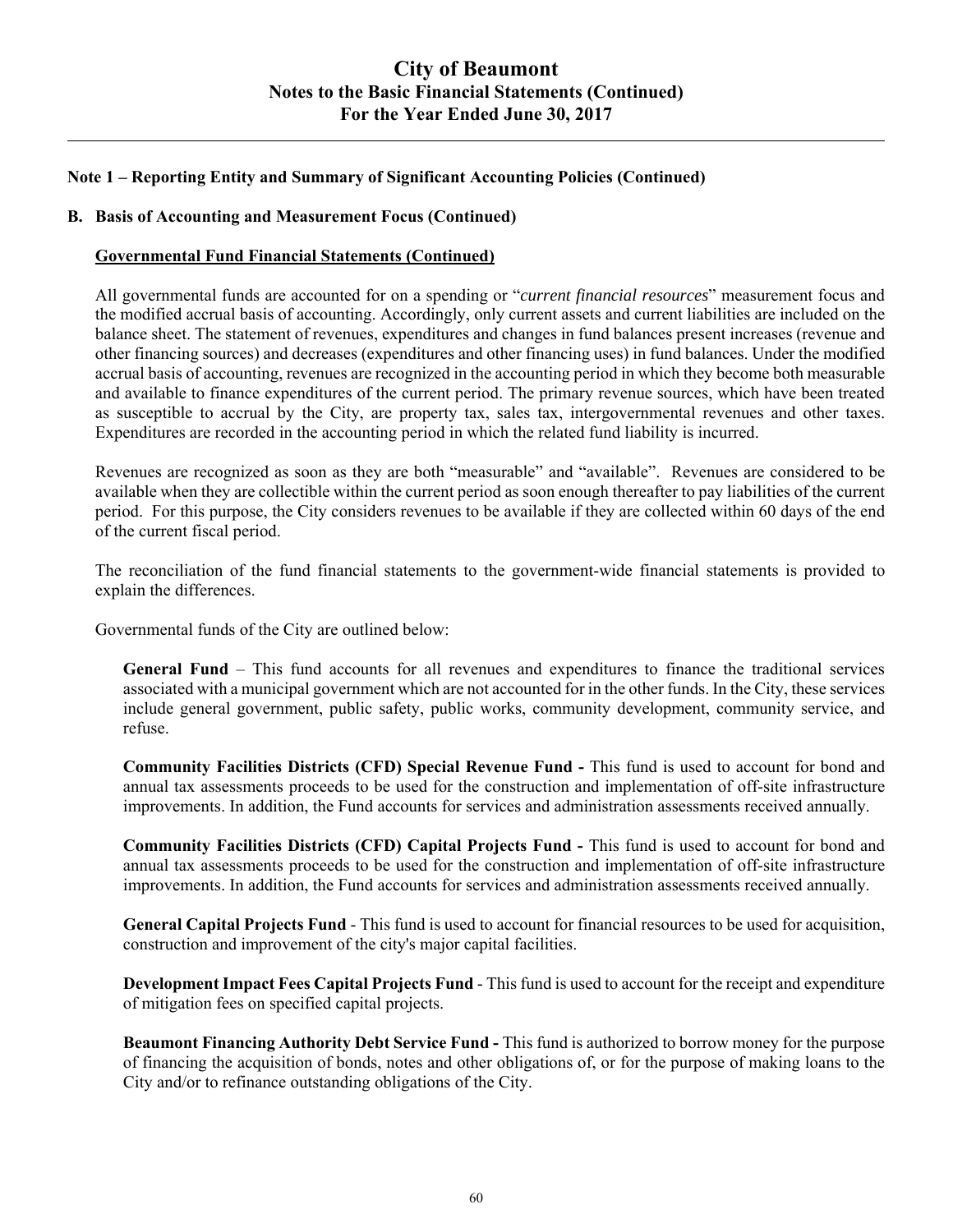#### **B. Basis of Accounting and Measurement Focus (Continued)**

#### **Governmental Fund Financial Statements (Continued)**

**Other Governmental Funds –** Other Governmental Funds is the aggregate of all the non-major governmental funds.

#### **Proprietary Fund Financial Statements**

Proprietary fund financial statements include a statement of net position, a statement of revenues, expenses and changes in net position, and a statement of cash flows for each major proprietary fund.

A separate column representing internal service funds is also presented in these statements. However, internal service balances and activities have been combined with the governmental activities in the government-wide financial statements.

Proprietary funds are accounted for using the *"economic resources"* measurement focus and the accrual basis of accounting. Accordingly, all assets and liabilities (whether current or noncurrent) are included on the statement of net position. The statement of revenues, expenses and changes in net position presents increases (revenues) and decreases (expenses) in total net position. Under the accrual basis of accounting, revenues are recognized in the period in which they are earned while expenses are recognized in the period in which the liability is incurred. In these funds, receivables have been recorded as revenue and provisions have been made for uncollectible amounts.

Operating revenues in the proprietary funds are those revenues that are generated from the primary operations of the fund. All other revenues are reported as non-operating revenues. Operating expenses are those expenses that are essential to the primary operations of the fund. All other expenses are reported as non-operating expenses.

Proprietary funds of the City are outlined below:

**Sewer Fund** – This fund was established to receive and disburse funds collected through sewer services charge fees and sewer facilities charges. These funds are used for the operation and maintenance of sewer disposal facilities and the financing of construction outlet sewers.

**Transit Fund** – The Transit Fund is intended to show the financial position and the operation and maintenance of the City's fixed route and dial-a-ride transit systems.

#### **Fiduciary Fund Financial Statements**

Fiduciary fund financial statements include a statement of fiduciary net position and a statement of changes in fiduciary net position. The City has two types of fiduciary funds. They are the private purpose trust funds and agency funds.

The private purpose trust funds account for activities of the Successor Agency to the Beaumont Redevelopment Agency (the "Successor Agency").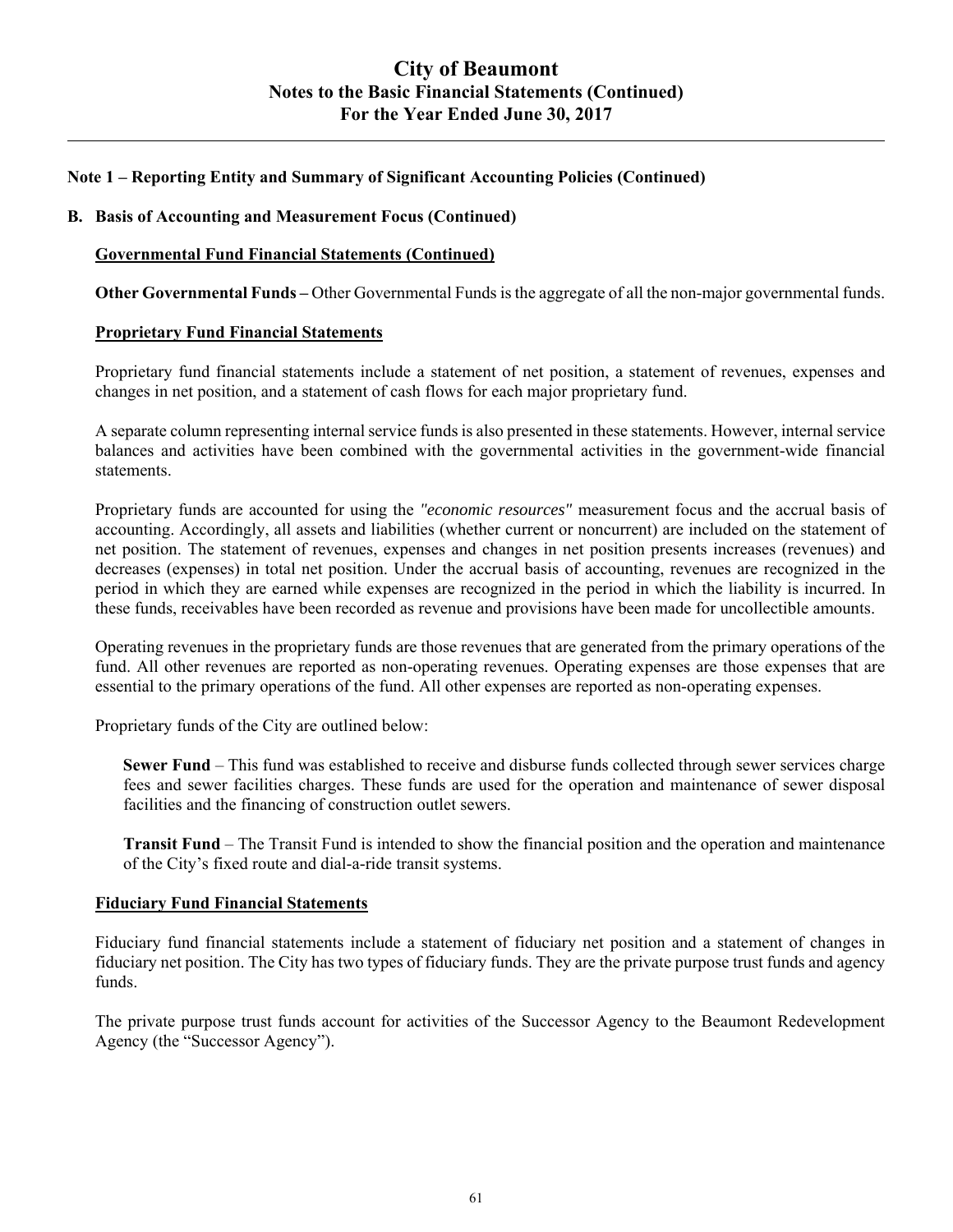#### **B. Basis of Accounting and Measurement Focus (Continued)**

The agency funds are purely custodial in nature (assets equal liabilities) and, thus, do not involve measurement of results of operations. Trust funds, such as the Successor Agency to the Redevelopment Agency, use the flow of economic resources measurement focus and the accrual basis of accounting.

#### **C. Cash, Cash Equivalents and Investments**

The City pools its available cash for investment purposes. The City's cash and cash equivalents are considered to be cash on hand, demand deposits, and short-term investments with original maturity of three months or less from the date of acquisition. Cash and cash equivalents are combined with investments and displayed as Cash and Investments.

Highly liquid market investments with maturities of one year or less at time of purchase are stated at amortized cost. All other investments are stated at fair value. Market value is used as fair value for those securities for which market quotations are readily available.

The City follows the practice of pooling cash and investments of all funds, except for funds required to be held by fiscal agents under the provisions of bond indentures. Interest income earned on pooled cash and investments is allocated on an accounting period basis to the various funds based on the period-end cash and investment balances. Interest income from cash and investments with fiscal agents is credited directly to the related fund.

The City participates in an investment pool managed by the State of California titled *Local Agency Investment Fund* (LAIF) which has invested a portion of the pool funds in structured notes and asset-backed securities. LAIF's investments are subject to credit risk with the full faith and credit of the State of California collateralizing these investments. In addition, these structured notes and asset-backed securities are subject to market risk as to change in interest rates.

#### **D. Restricted Cash and Investments**

Certain restricted cash and investments are held by a fiscal agent for the redemption of bonded debt and for acquisition and construction of capital projects.

#### **E. Capital Assets**

Capital assets are valued at historical cost or estimated historical cost if actual historical cost was not available. Donated capital assets are valued at their estimated acquisition value on the date donated. City policy has set the capitalization threshold for reporting capital assets at \$5,000. Depreciation is recorded on a straight-line basis over estimated useful lives of the assets as follows:

|                         | Years        |
|-------------------------|--------------|
| <b>Buildings</b>        | 30           |
| Infrastructure          | $35 - 120$   |
| Machinery and equipment | $3 - 5$      |
| Furniture and fixtures  | $3 - 5$      |
| Vehicles                | $\mathbf{a}$ |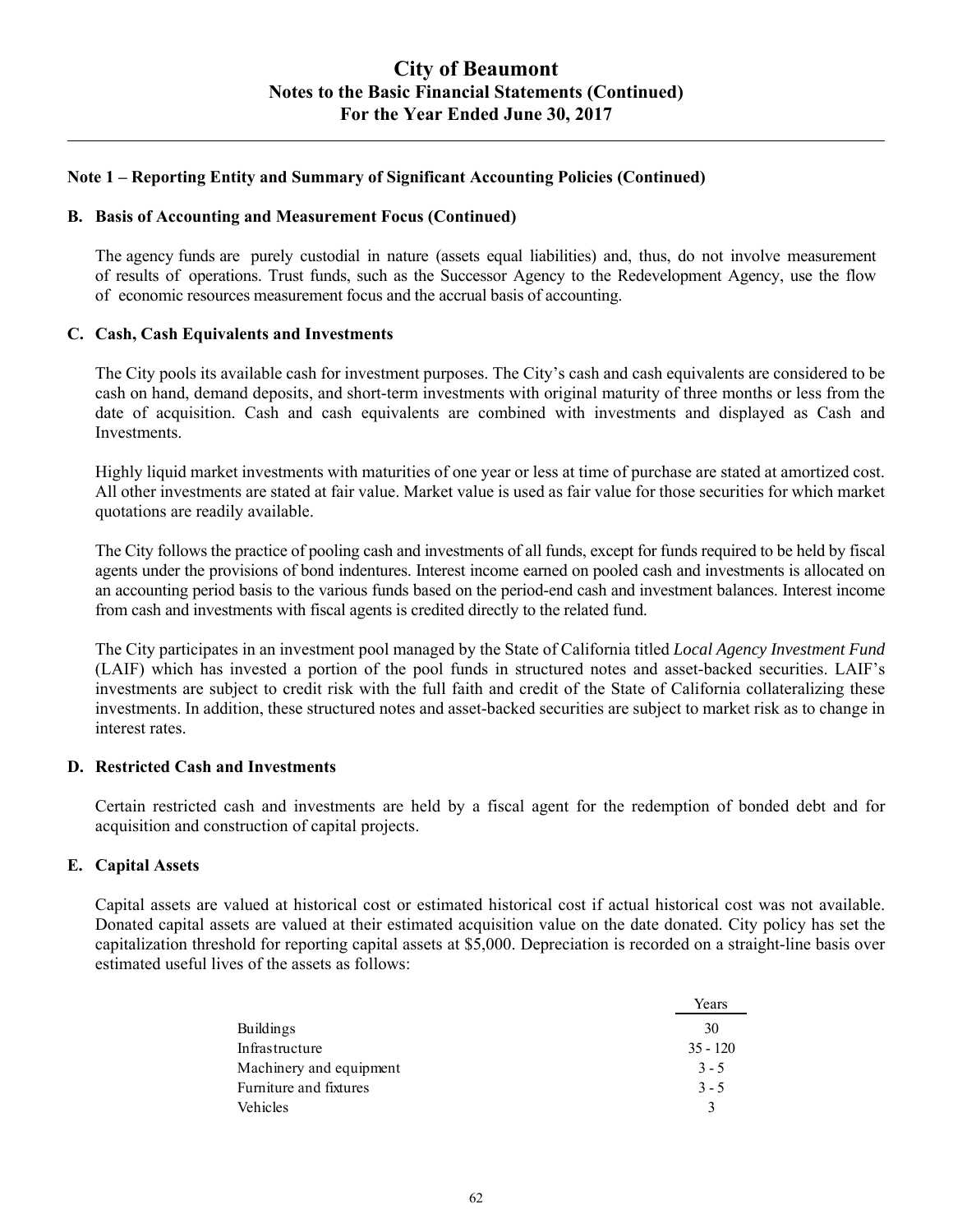#### **E. Capital Assets (Continued)**

The City defines infrastructure as the basic physical assets that allow the City to function. The assets include streets, sewer, and park lands. Each major infrastructure system can be divided into subsystems. For example, the street system can be subdivided into pavement, curb and gutters, sidewalks, medians, streetlights, landscaping and land. These subsystems were not delineated in the basic financial statements. The appropriate operating department maintains information regarding the subsystems.

Interest accrued during capital assets construction, if any, is capitalized for the business-type and proprietary funds as part of the asset cost.

For all infrastructure systems, the City elected to use the Basic Approach for infrastructure reporting.

#### **F. Long-Term Debt**

#### **Government-Wide Financial Statements**

Long-term debt and other financial obligations are reported as liabilities in the appropriate funds.

Bond premiums and discounts, as well as issuance costs, are deferred and amortized over the life of the bonds using the effective interest method. Bonds payable are reported net of the applicable premium or discount. Issuance costs are expensed in the period when incurred.

#### **Fund Financial Statements**

The fund financial statements do not present long-term debt but rather show it in the reconciliation of the governmental funds balance sheet to the government-wide statement of net position.

#### **G. Compensated Absences**

#### **Government-Wide Financial Statements**

City employees have vested interest in varying levels of vacation and sick leave based on their length of employment and bargaining unit they belong. Vacation leave is payable to employees at the time a vacation is taken or upon termination of employment. Vacation leave cannot be accrued for more than twice the employee's annual accrual rate. Sick leave is payable only when an employee is unable to work due to personal or family illness or at separation from employment at different levels depending on the length of employment and the bargaining group. There is no cap on the amount of sick leave that can be accrued but there is a cap on the amount that can be cashed out at termination. Employees with less than five years of employment do not have vested privilege on sick leave and their sick leave is forfeited upon termination. The amount of compensated absences is accrued when incurred in the government-wide financial statements.

#### **Fund Financial Statements**

In governmental funds, compensated absences are recorded as expenditures in the years paid, as it is the City's policy to liquidate any unpaid compensated absences at June 30 from future resources, rather than currently available financial resources. When an employee is terminated at fiscal year end, the amount of his or her reimbursable unused vacation and/or sick leave is recorded as a liability in the governmental funds. In proprietary funds, compensated absences are expensed to the various funds in the period they are earned, and such fund's share of the unpaid liability is recorded as a long-term liability of the fund.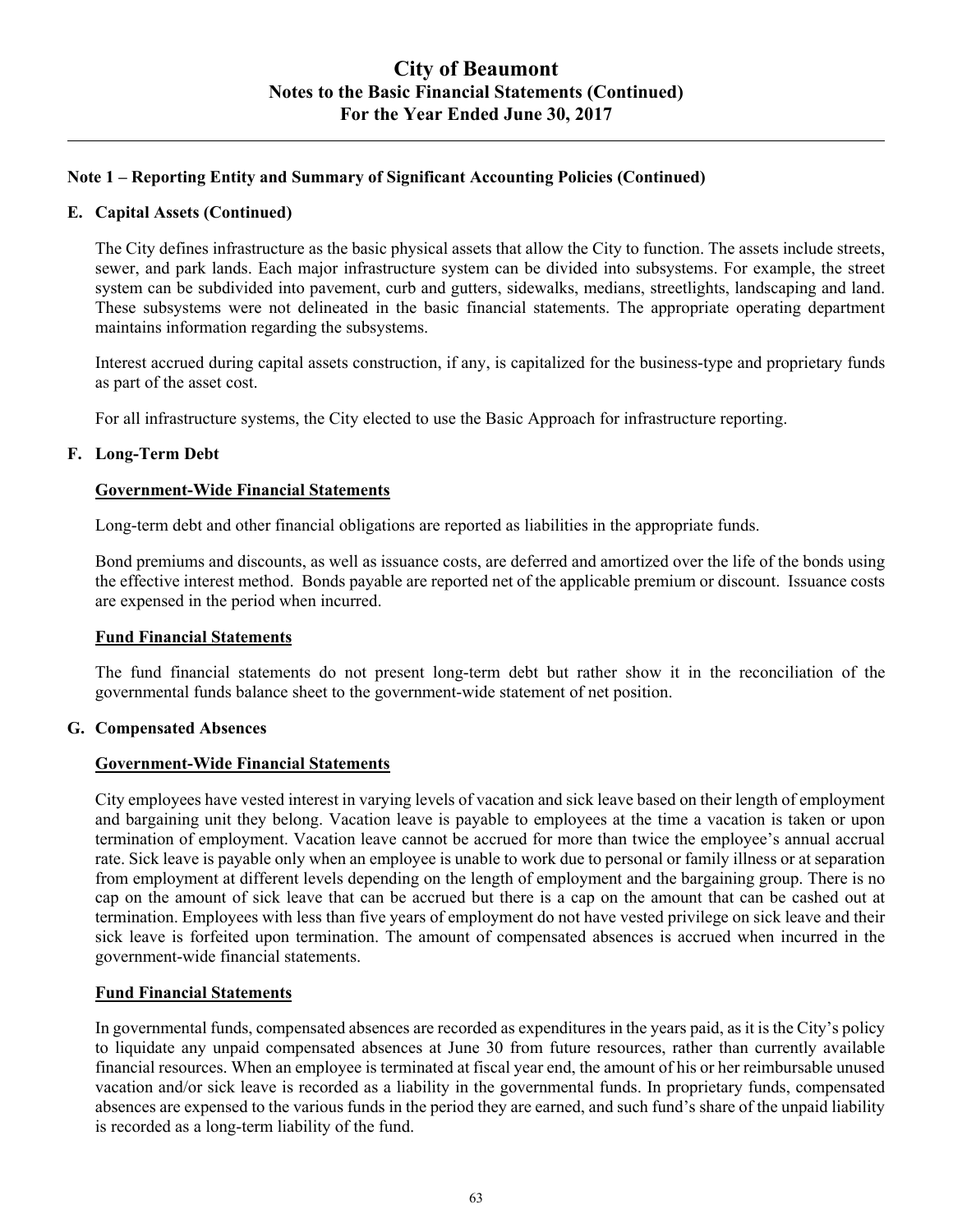#### **H. Pensions**

For purposes of measuring the net pension liability, deferred outflows of resources and deferred inflows of resources related to pensions, and pension expense, information about the fiduciary net position of the plans and additions to/deductions from the plans' fiduciary net position have been determined on the same basis as they are reported by the plans (Note 10). For this purpose, benefit payments (including refunds of employee contributions) are recognized when due and payable in accordance with benefit terms. Investments are reported at fair value.

The following timeframes are used for pension reporting:

| <b>Valuation Date</b> | June 30, 2015                 |
|-----------------------|-------------------------------|
| Measurement Date      | June 30, 2016                 |
| Measurement Period:   | July 1, 2015 to June 30, 2016 |

Gains and losses related to changes in total pension liability and fiduciary net position are recognized in pension expense systematically over time. The first amortized amounts are recognized in pension expense for the year the gain or loss occurs. The remaining amounts are categorized as deferred outflows and deferred inflows of resources related to pensions and are to be recognized in future pension expense. The amortization period differs depending on the source of the gain or loss. The difference between projected and actual earnings is amortized straight-line over 5 years. All other amounts are amortized straight-line over the average expected remaining service lives of all members that are provided with benefits (active, inactive, and retired) as of the beginning of the measurement period.

#### **I. Property Taxes**

Property taxes are levied on January 1 and are payable in two installments: November 1 and February 1 of each year. Property taxes become delinquent on December 10 and April 10, for the first and second installments, respectively. The lien date is March 1. The County of Riverside, California (County) bills and collects the property taxes and remits them to the City according to a payment schedule established by the County. City property tax revenues are recognized when received in cash except at year end when they are accrued pursuant to the modified accrual basis of accounting. The City recognizes as revenues at June 30 available taxes or those collected within 90 days.

The County is permitted by State law to levy taxes at 1% of full market value (at time of purchase) and can increase the property tax rate no more than 2% per year. The City receives a share of this basic levy proportionate to what it received during the years 1976 to 1978.

#### **J. Net Position**

For government-wide and proprietary fund financial statements, net position is categorized as follows:

*Net Investment in Capital Assets* – This component of net position consists of capital assets, net of accumulated depreciation, reduced by the outstanding balances of debt that are attributable to the acquisition, construction, or improvement of those assets.

*Restricted* – This component of net position consists of restricted assets reduced by liabilities and deferred inflows of resources related to those assets.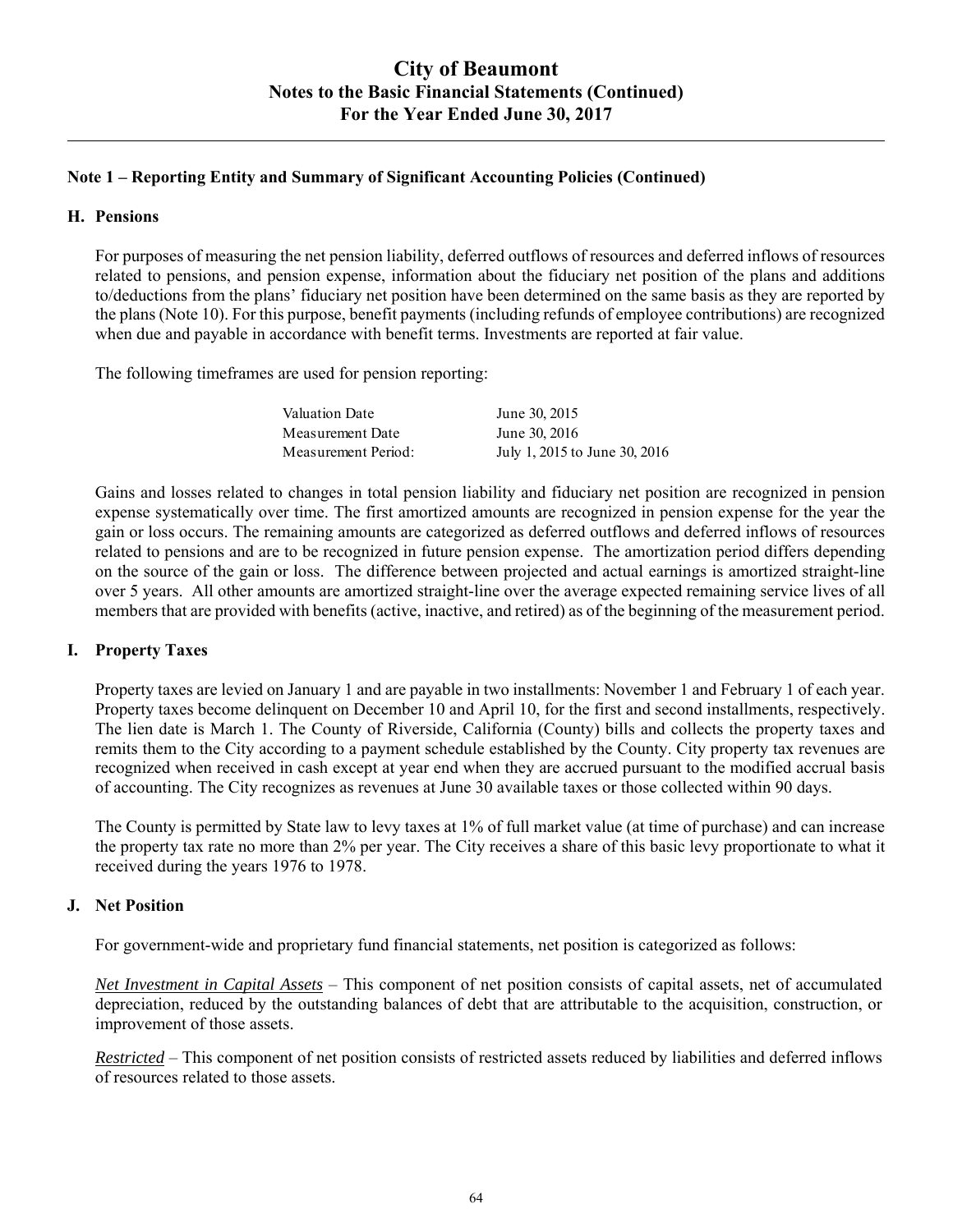#### **J. Net Position (Continued)**

*Unrestricted* – This component of net position is the amount of the assets, deferred outflows of resources, liabilities, and deferred inflows of resources that are not included in the determination of net investment in capital assets or the restricted component of net position.

When expenses are incurred for purposes for which both restricted and unrestricted net position is available, the City's policy is to apply restricted net position first.

#### **K. Fund Balances**

For governmental fund financial statements, fund balances are categorized as follows:

*Nonspendable* – Items that cannot be spent because they are not in spendable form, such as prepaid items and inventories and long term receivables, or items that are legally or contractually required to be maintained intact, such as principal of an endowment or revolving loan funds

*Restricted* – Restricted fund balances encompass the portion of net fund resources subject to externally enforceable legal restrictions. This includes externally imposed restrictions by creditors, such as through debt covenants, grantors, contributors, laws or regulations of other governments, as well as restrictions imposed by law through constitutional provisions or enabling legislation.

*Committed* – Committed fund balances encompass the portion of net fund resources, the use of which is constrained by limitations imposed by the formal action of the government's highest level of decision making authority normally through resolutions, etc., and that remain binding unless rescinded or modified in the same manner. The City Council is considered the highest authority for the City.

*Assigned* – Assigned fund balances encompass the portion of net fund resources reflecting the government's intended use of resources. Assignment of resources can be done by the highest level of decision making or by a committee or official designated for that purpose. On April 5, 2016, the City Council adopted the financial management policies that includes fund balance policy authorizing the City Manager to make the determination.

*Unassigned* – This amount is for any portion of the fund balances that do not fall into one of the above categories. The General Fund is the only fund that reports a positive unassigned fund balance amount. In other governmental funds, it is not appropriate to report a positive unassigned fund balance amount. However, in governmental funds other than the General Fund, if expenditures incurred for specific purposes exceed the amounts that are restricted, committed or assigned for those purposes, it may be necessary to report negative unassigned fund balance in that particular fund.

When expenditures are incurred for purposes for which both restricted and unrestricted fund balances are available, the City's policy is to apply restricted fund balances first, then unrestricted fund balances as they are needed.

When expenditures are incurred for purposes where only unrestricted fund balances are available, the City uses the unrestricted resources in the following order: committed, assigned, and unassigned.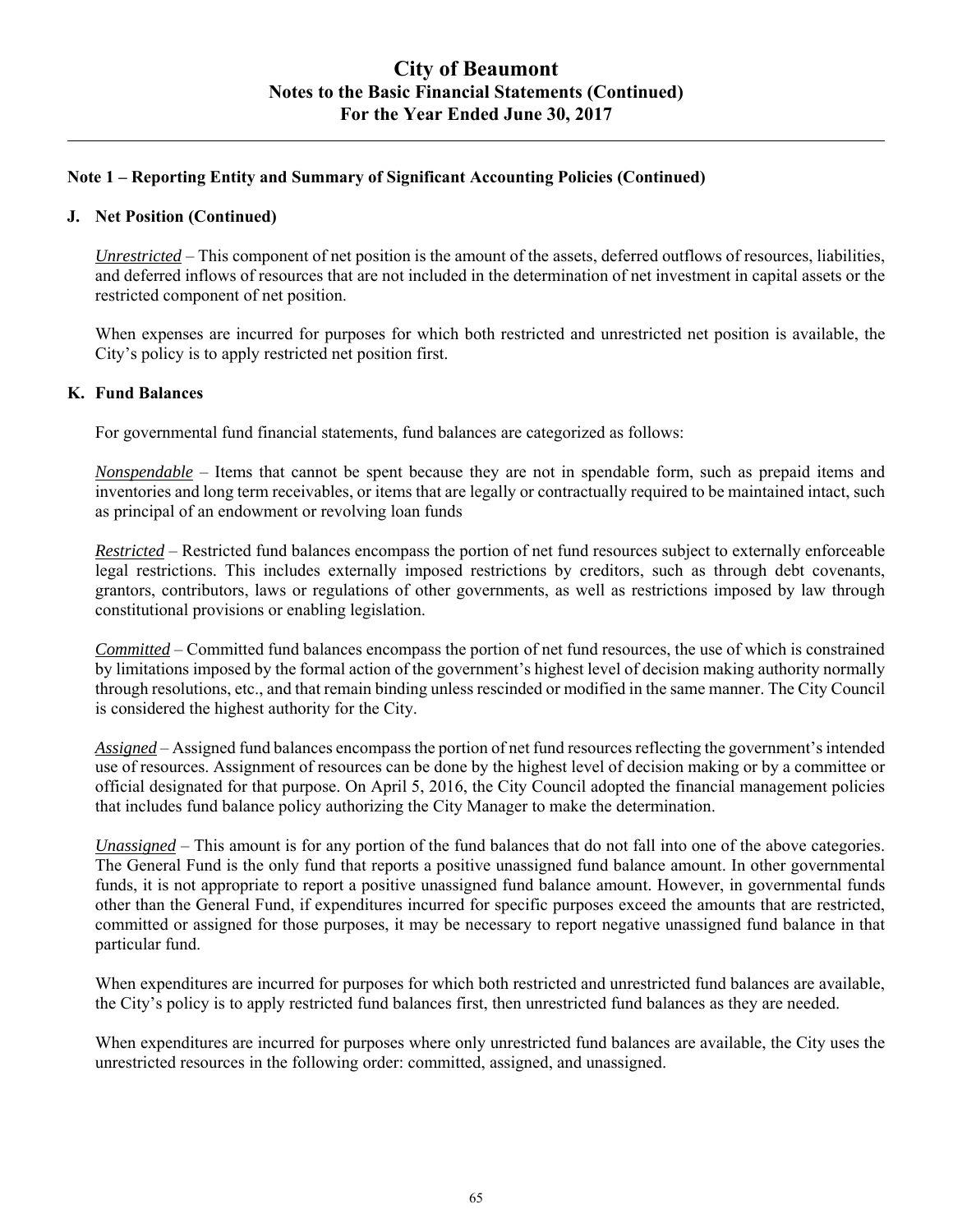#### **L. Use of Estimates**

The preparation of financial statements in conformity with U.S. GAAP requires management to make estimates and assumptions that affect certain reported amounts and disclosure. Accordingly, actual results could differ from those estimates.

#### **M. Fair Value Measurement**

U.S. GAAP defines fair value, establishes a framework for measuring fair value and establishes disclosures about fair value measurement. Investments, unless otherwise specified, recorded at fair value in the Statements of Net Position, are categorized based upon the level of judgment associated with the inputs used to measure their fair value. Levels of inputs are as follows:

- Level 1 Inputs are unadjusted, quoted prices for identical assets and liabilities in active markets at the measurement date.
- Level 2 Inputs, other than quoted prices included in Level 1, that are observable for the assets or liabilities through corroboration with market data at the measurement date.
- Level 3 Unobservable inputs that reflect management's best estimate of what market participants would use in pricing the assets or liabilities at the measurement date.

#### **N. New Governmental Accounting Standards Implemented for the Year Ended June 30, 2017**

*GASB Statement No. 77, Tax Abatement Disclosures* – This statement establishes financial reporting standards for tax abatement agreements entered into by state and local governments. Disclosure of information about the nature and magnitude of tax abatements will make these transactions more transparent to financial statement users. As a result, users will be better equipped to understand (1) how tax abatements affect a government's future ability to raise resources and meet its financial obligations and (2) the impact those abatements have on a government's financial position and economic condition. This statement became effective for the year ended June 30, 2017 and did not have a significant impact on the City's financial statements.

*GASB Statement No. 78, Pensions Provided Through Certain Multiple-Employer Defined Benefit Pension Plans* – This Statement amends the scope and applicability of Statement 68 to exclude pensions provided to employees of state or local governmental employers through a cost-sharing multiple-employer defined benefit pension plan that (1) is not a state or local governmental pension plan, (2) is used to provide defined benefit pensions both to employees of state or local governmental employers and to employees of employers that are not state or local governmental employers, and (3) has no predominant state or local governmental employer (either individually or collectively with other state or local governmental employers that provide pensions through the pension plan). This Statement establishes requirements for recognition and measurement of pension expense, expenditures, and liabilities; note disclosures; and required supplementary information for pensions that have the characteristics described above. This statement became effective for the year ended June 30, 2017 and did not have a significant impact on the City's financial statements.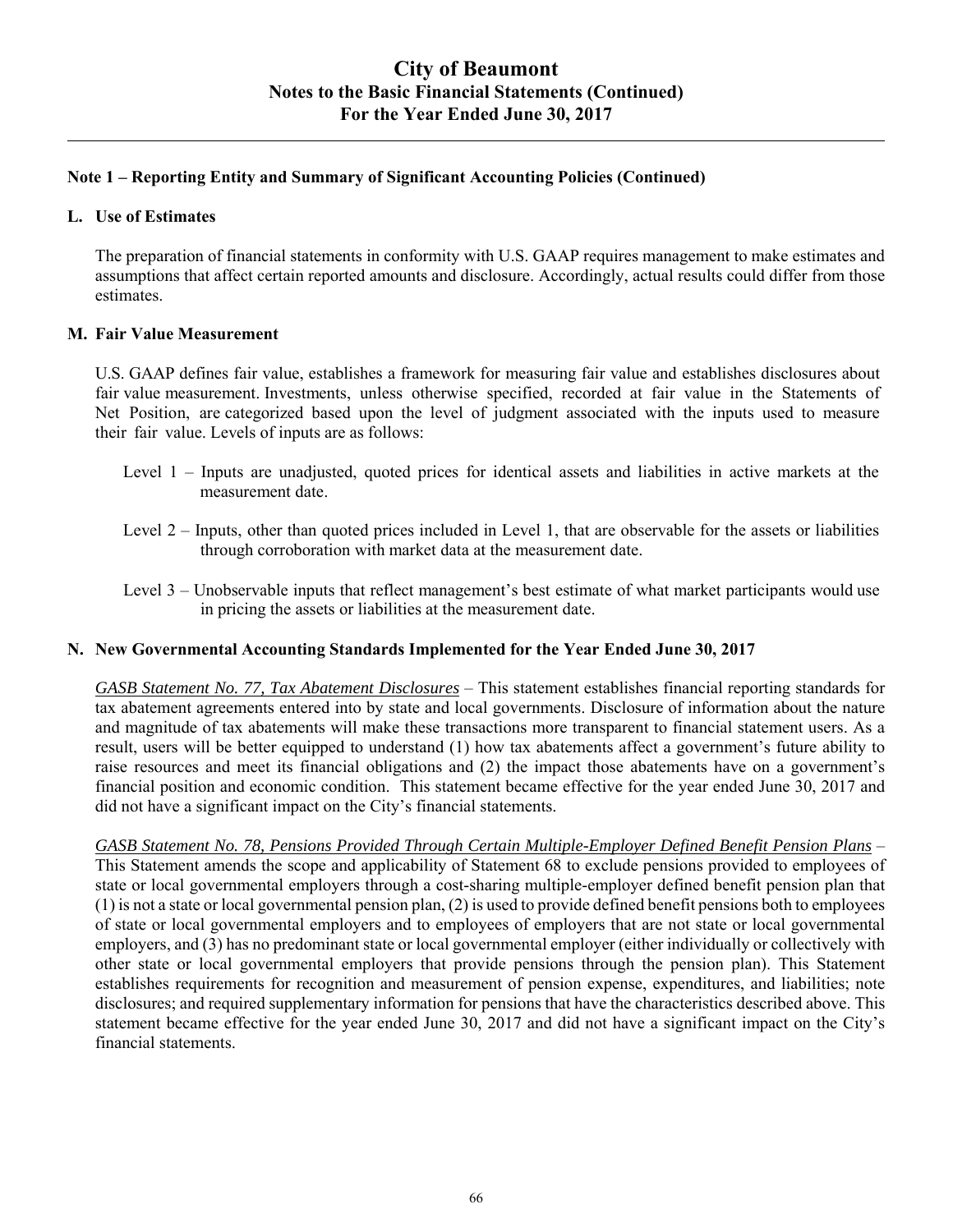# **Note 1 – Reporting Entity and Summary of Significant Accounting Policies (Continued)**

# **N. New Governmental Accounting Standards Implemented for the Year Ended June 30, 2017 (Continued)**

*GASB Statement No. 80, Blending Requirements for Certain Component Units – An Amendment of GASB Statement No. 14 –*This Statement amends the blending requirements for the financial statement presentation of component units of all state and local governments. The additional criterion requires blending of a component unit incorporated as a not-for-profit corporation in which the primary government is the sole corporate member. The additional criterion does not apply to component units included in the financial reporting entity pursuant to the provisions of Statement No. 39, *Determining Whether Certain Organizations Are Component Units.* This statement became effective for the year ended June 30, 2017 and did not have a significant impact on the City's financial statements.

# **O. Upcoming Governmental Accounting Standards Implementation**

The City is currently analyzing its accounting practices to determine the potential impact on the financial statements for the following GASB statements:

*GASB Statement No. 75, Accounting and Financial Reporting for Postemployment Benefits Other Than Pension –* This statement applies to government employers who provide OPEB to their employees and for governments that finance OPEB for employees of other governments. This statement basically parallels GASB Statement 68 and replaces GASB Statement 45. The City has implemented GASB No. 74 which is reflected on the City's financial statements. Application of this statement is effective for the City's fiscal year ending June 30, 2018.

*GASB Statement No. 81, Irrevocable Split-Interest Agreements* – This Statement requires that a government that receives resources pursuant to an irrevocable split-interest agreement recognize assets, liabilities, and deferred inflows of resources at the inception of the agreement. Furthermore, this Statement requires that a government recognize assets representing its beneficial interests in irrevocable split-interest agreements that are administered by a third party, if the government controls the present service capacity of the beneficial interests. This Statement requires that a government recognize revenue when the resources become applicable to the reporting period. Application of this statement is effective for the City's fiscal year ending June 30, 2018.

*GASB Statement No. 82, Pension Issues – An Amendment of GASB Statements No. 67, No. 68, and No. 73* – This Statement clarifies that payments that are made by an employer to satisfy contribution requirements that are identified by the pension plan terms as plan member contribution requirements should be classified as plan member contributions for purposes of Statement 67 and as employee contributions for purposes of Statement 68. It also requires that an employer's expense and expenditures for those amounts be recognized in the period for which the contribution is assessed and classified in the same manner as the employer classifies similar compensation other than pensions (for example, as salaries and wages or as fringe benefits). Application of this statement is effective for the City's fiscal year ending June 30, 2018.

*GASB Statement No. 83, Certain Asset Retirement Obligations* – This Statement establishes criteria for determining the timing and pattern of recognition of a liability and a corresponding deferred outflow of resources for asset retirement obligations (ARO). This Statement requires that recognition occur when the liability is both incurred and reasonably estimable. The determination of when the liability is incurred should be based on the occurrence of external laws, regulations, contracts, or court judgments, together with the occurrence of an internal event that obligates a government to perform asset retirement activities. Laws and regulations may require governments to take specific actions to retire certain tangible capital assets at the end of the useful lives of those capital assets, such as decommissioning nuclear reactors and dismantling and removing sewage treatment plants. Other obligations to retire tangible capital assets may arise from contracts or court judgments. Internal obligating events include the occurrence of contamination, placing into operation a tangible capital asset that is required to be retired, abandoning a tangible capital asset before it is placed into operation, or acquiring a tangible capital asset that has an existing ARO. Application of this statement is effective for the City's fiscal year ending June 30, 2019.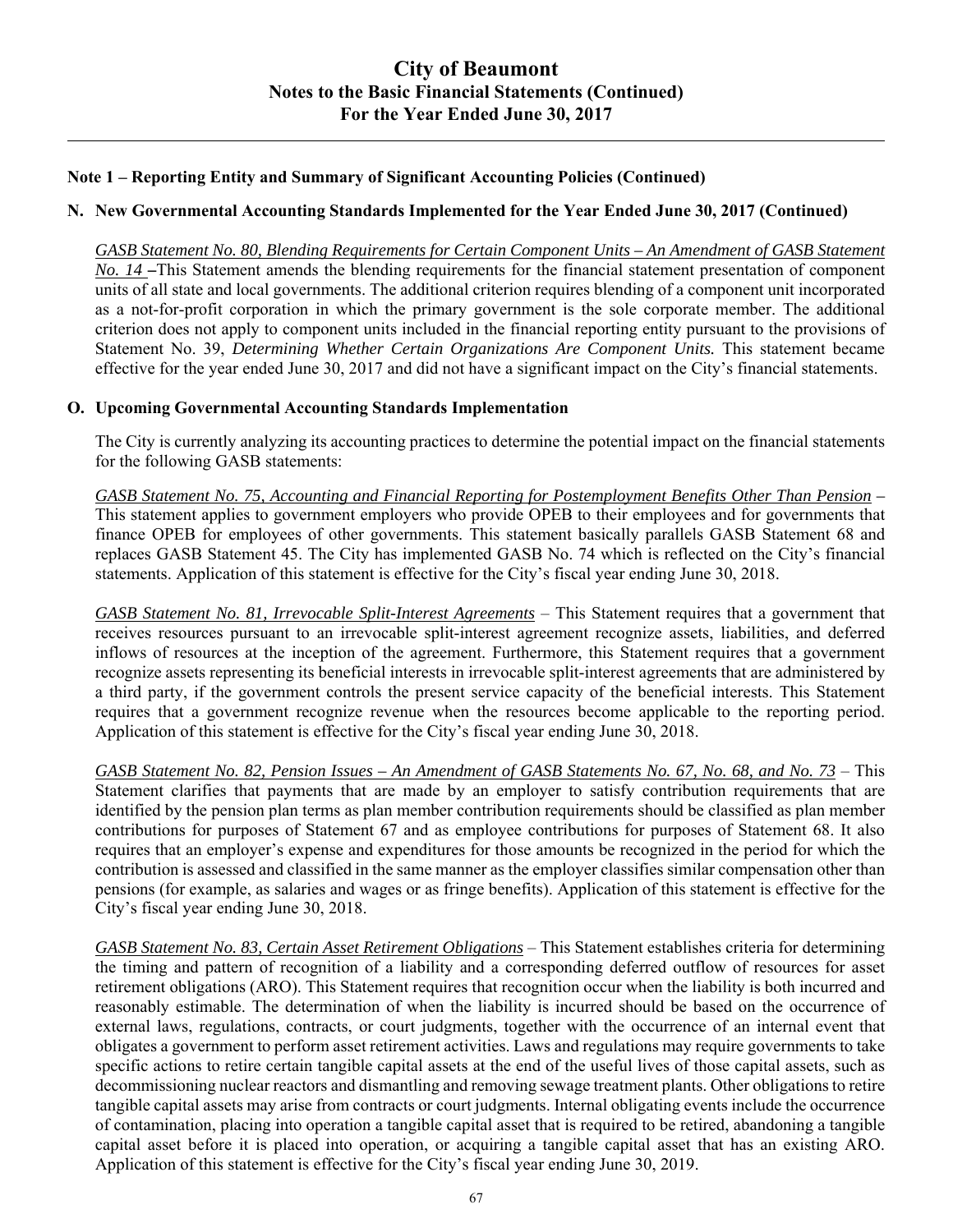# **Note 1 – Reporting Entity and Summary of Significant Accounting Policies (Continued)**

# **O. Upcoming Governmental Accounting Standards Implementation (Continued)**

*GASB Statement No. 84, Fiduciary Activities* – This Statement establishes criteria for identifying fiduciary activities of all state and local governments. The focus of the criteria generally is on (1) whether a government is controlling the assets of the fiduciary activity and (2) the beneficiaries with whom a fiduciary relationship exists. Separate criteria are included to identify fiduciary component units and postemployment benefit arrangements that are fiduciary activities. Application of this statement is effective for the City's fiscal year ending June 30, 2020.

*GASB Statement No. 85, Omnibus 2017* – This Statement addresses practice issues that have been identified during implementation and application of certain GASB Statements. This Statement also addresses a variety of topics including issues related to blending component units, goodwill, fair value measurement and application, and postemployment benefits (pensions and other postemployment benefits [OPEB]). Application of this statement is effective for the City's fiscal year ending June 30, 2018.

*GASB Statement No. 86, Certain Debt Extinguishment Issues* – This Statement improves consistency in accounting and financial reporting for in-substance defeasance of debt by providing guidance for transactions in which cash and other monetary assets acquired with only existing resources - resources other than the proceeds of refunding debt are placed in an irrevocable trust for the sole purpose of extinguishing debt. This Statement also improves accounting and financial reporting for prepaid insurance on debt that is extinguished and notes to financial statements for debt that is defeased in substance. Application of this statement is effective for the City's fiscal year ending June 30, 2018.

*GASB Statement No. 87, Leases* – This Statement increases the usefulness of governments' financial statements by requiring recognition of certain lease assets and liabilities for leases that previously were classified as operating leases and recognized as inflows of resources or outflows of resources based on the payment provisions of the contract. It establishes a single model for lease accounting based on the foundational principle that leases are financings of the right to use an underlying asset. Under this Statement, a lessee is required to recognize a lease liability and an intangible right-to-use lease asset, and a lessor is required to recognize a lease receivable and a deferred inflow of resources, thereby enhancing the relevance and consistency of information about governments' leasing activities. Application of this statement is effective for the City's fiscal year ending June 30, 2020.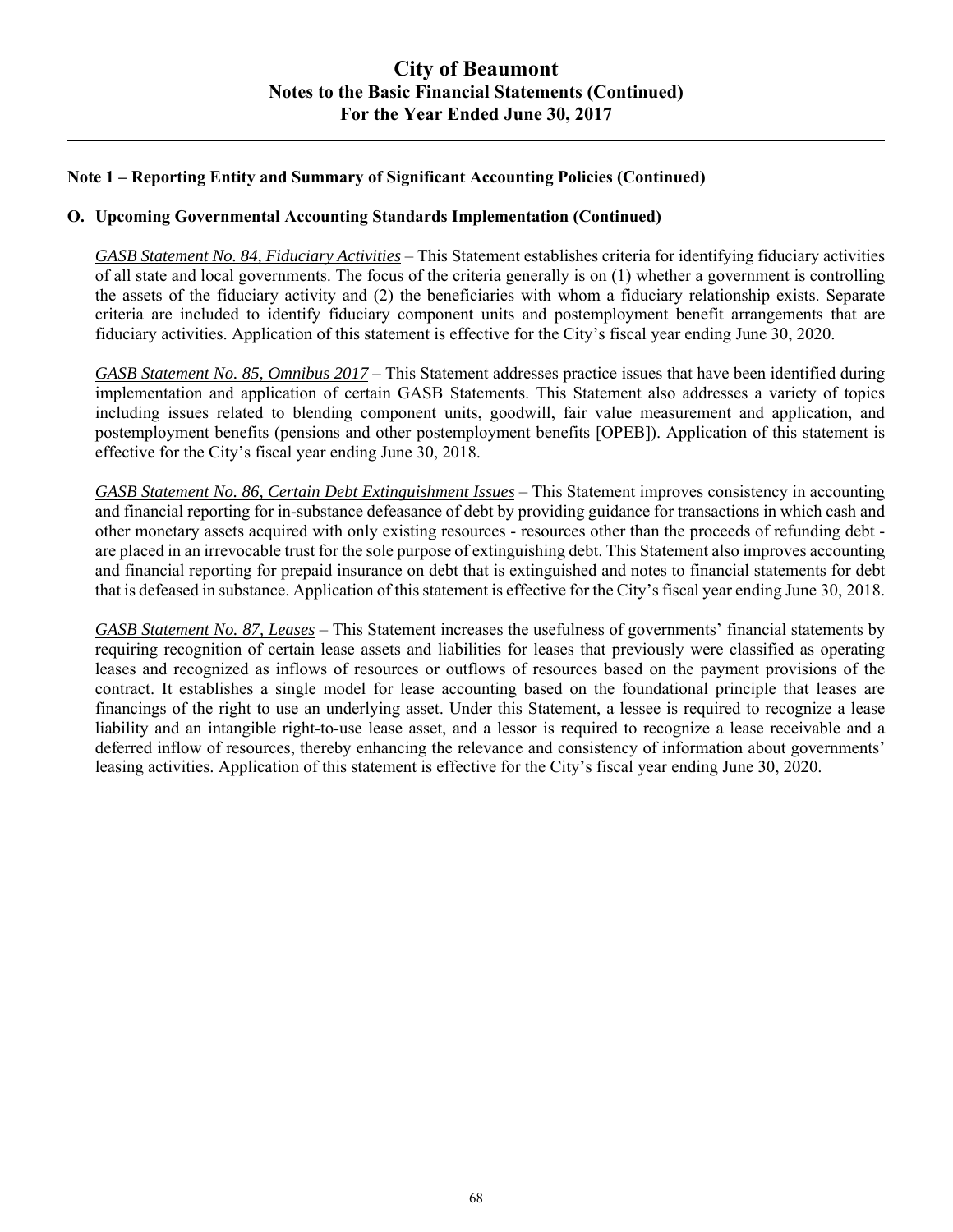#### **Note 2 – Cash and Investments**

The following is a summary of pooled cash and investments and restricted cash and investments at June 30, 2017:

|                                        | <b>Primary Government</b> |                                   |                                                    |           |  |             |                    |            |  |             |
|----------------------------------------|---------------------------|-----------------------------------|----------------------------------------------------|-----------|--|-------------|--------------------|------------|--|-------------|
|                                        |                           | Governmental<br><b>Activities</b> | <b>Business-type</b><br><b>Activities</b><br>Total |           |  |             | Fiduciary<br>Funds | Total      |  |             |
| Cash and investments                   |                           | 55,013,816                        |                                                    | 2,921,853 |  | 57,935,669  |                    | 17,626,243 |  | 75,561,912  |
| Restrcited cash and investments        |                           |                                   |                                                    | 142,708   |  | 142,708     |                    |            |  | 142,708     |
| Cash and investments with fiscal agent |                           | 29,371,451                        |                                                    |           |  | 29,371,451  |                    | 769.500    |  | 30,140,951  |
| Investments in CFDs                    |                           | 205,668,880                       |                                                    |           |  | 205,668,880 |                    |            |  | 205,668,880 |
| <b>Total</b>                           |                           | 290,054,147                       |                                                    | 3,064,561 |  | 293,118,708 |                    | 18,395,743 |  | 311,514,451 |

Cash, cash equivalents, and investments, consisted of the following at June 30, 2017:

| Cash and cash equivalents:     |   |             |
|--------------------------------|---|-------------|
| Petty cash                     | S | 4,353       |
| Demand deposits                |   | 30,681,543  |
| Investments:                   |   |             |
| Local Agency Investment Fund   |   | 45,018,724  |
| Money market funds             |   | 29,360,951  |
| Guaranteed investment contract |   | 780,000     |
| Investments in CFDs            |   | 205,668,880 |
| Total                          |   | 311,514,451 |

At June 30, 2017, cash and investments, are reported at fair value based on quoted market prices. The following table represents the fair value measurements of investments recognized in the accompanying Statement of Net Position measured at fair value on a recurring basis and the level within the fair value hierarchy in which the fair value measurements fall at June 30, 2017:

|                                |   | Total         |               |           |
|--------------------------------|---|---------------|---------------|-----------|
|                                |   | as of         | Measurement   | Valuation |
| <b>Investment Type</b>         |   | June 30, 2017 | Inputs        | Technique |
| Investments:                   |   |               |               |           |
| Local Agency Investment Fund   | S | 45,018,724    | Uncategorized | N/A       |
| Money market funds             |   | 29,360,951    | Uncategorized | N/A       |
| Guaranteed investment contract |   | 780,000       | Uncategorized | N/A       |
| Investments in CFDs            |   | 205,668,880   | Uncategorized | N/A       |
| Total                          | S | 280,828,555   |               |           |

# **A. Cash Deposits**

The carrying amounts of the City's demand deposits were \$30,681,543 at June 30, 2017. Bank balances were \$30,992,487 at that date. The total amount of which was collateralized or insured with securities held by the pledging financial institutions in the City's name is discussed below.

The California Government Code requires California banks and savings and loan associations to secure the City's cash deposits by pledging securities as collateral. This Code states that collateral pledged in this manner shall have the effect of perfecting a security interest in such collateral superior to those of a general creditor. Thus, collateral for cash deposits is considered to be held in the City's name.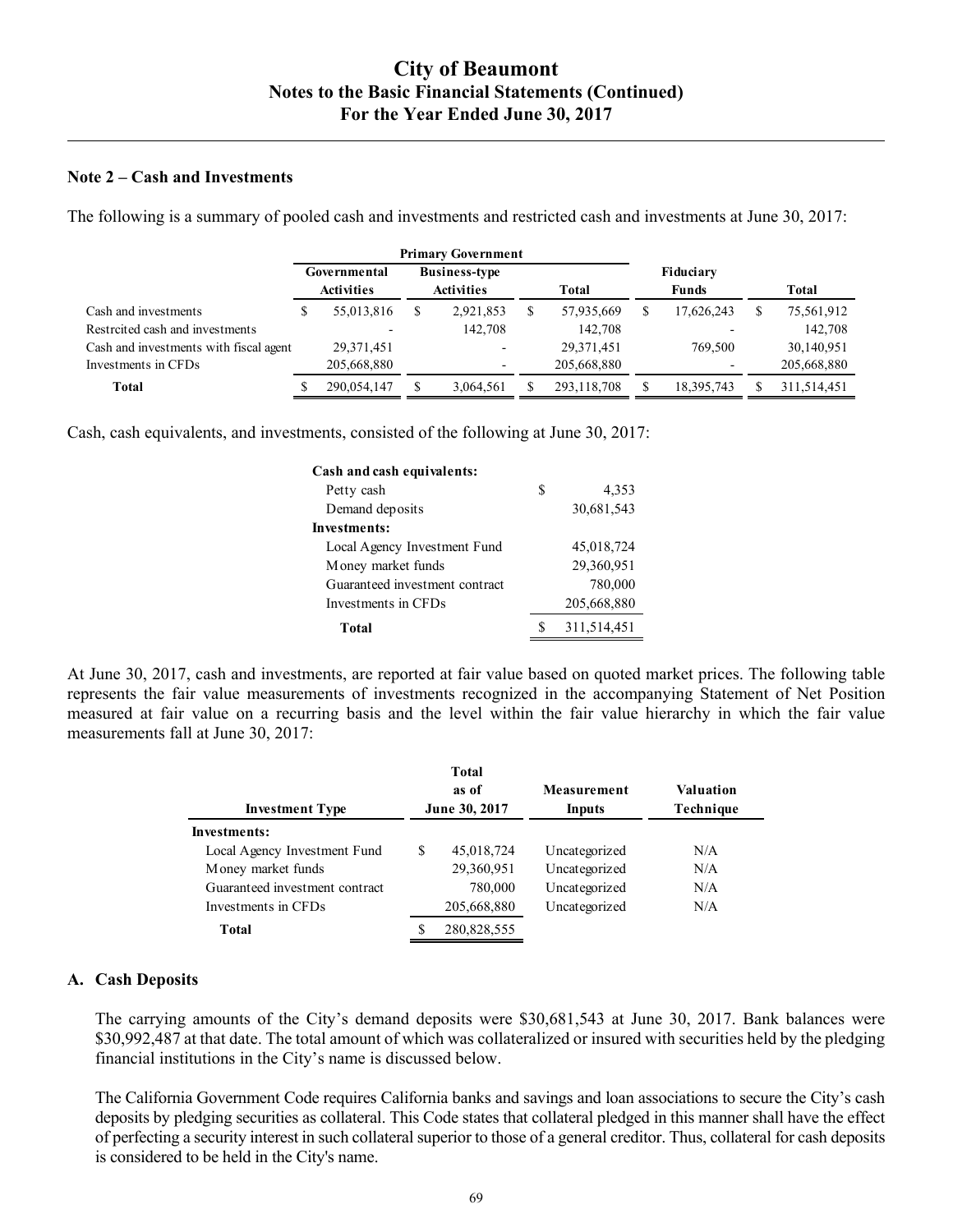#### **Note 2 – Cash and Investments (Continued)**

#### **A. Cash Deposits (Continued)**

The market value of pledged securities must equal at least 110% of the City's cash deposits. California law also allows institutions to secure City deposits by pledging first trust deed mortgage notes having a value of 150% of the City's total cash deposits. The City may waive collateral requirements for cash deposits; however, the City has not waived the collateralization requirements.

#### **B. Investments**

# **Investments Authorized by the California Government Code and the City's Investment Policy**

The table below identifies the investment types that are authorized for the City by the California Government Code (or the City's investment policy, where more restrictive). The table also identifies certain provisions of the California Government Code (or the City's investment policy, where more restrictive) that address interest rate risk, credit risk, and concentration of credit risk. This table does not address investments of debt proceeds held by bond trustee that are governed by the provisions of debt agreements of the City, rather than the general provisions of the California Government Code or the City's investment policy.

|                                            |          | Maximum      | Maximum       |
|--------------------------------------------|----------|--------------|---------------|
| Authorized                                 | Maximum  | Percentage   | Investment    |
| Investment Type                            | Maturity | of Portfolio | in One Issuer |
| Local Agency Investment Fund (LAIF)        | N/A      | 100%         | \$50 million  |
| Negotiable Certificates of Deposits        | 5 years  | 100%         | None          |
| Mutual Funds                               | N/A      | 100%         | None          |
| Money Market Funds                         | N/A      | $100\%$      | None          |
| Guaranteed Investment Contracts            | N/A      | 100%         | None          |
| Government Securities Mutual Funds         | N/A      | 20%          | None          |
| <b>Community Facilities District Bonds</b> | None     | None         | None          |
| Local Obligation Bonds*                    | 5 Years  | None         | None          |

\*Limited to 5 years, except permits investment in variable rate demand obligations that are City obligations up to 10 year maturity, as allowed under IRS and SEC rulings.

#### **Investments Authorized by Debt Agreements**

Investments of debt proceeds held by bond trustee are governed by provisions of the debt agreement rather than the general provisions of the California Government Code or the City's investment policy. The table below identifies certain provisions of these debt agreements that address interest rate risk, credit risk, and concentration of credit risk.

| Authorized                          | Maximum    | Maximum<br>Percentage | Maximum<br>Investment |
|-------------------------------------|------------|-----------------------|-----------------------|
| Investment Type                     | Maturity   | of Portfolio          | in One Issuer         |
| Local Agency Investment Fund (LAIF) | N/A        | None                  | None                  |
| Negotiable Certificates of Deposits | None       | None                  | None                  |
| Money Market Mutual Funds           | N/A        | None                  | None                  |
| Guaranteed Investment Contracts     | None       | None                  | None                  |
| Community Facilities District Bonds | None       | None                  | None                  |
| U.S. Treasury Obligations           | None       | None                  | None                  |
| U.S. Agency Obligations             | None       | None                  | None                  |
| Municipal Obligations               | None       | None                  | None                  |
| Banker's Acceptances, Prime Quality | $360$ days | None                  | None                  |
| Commercial Paper, Prime Quality     | $270$ days | None                  | None                  |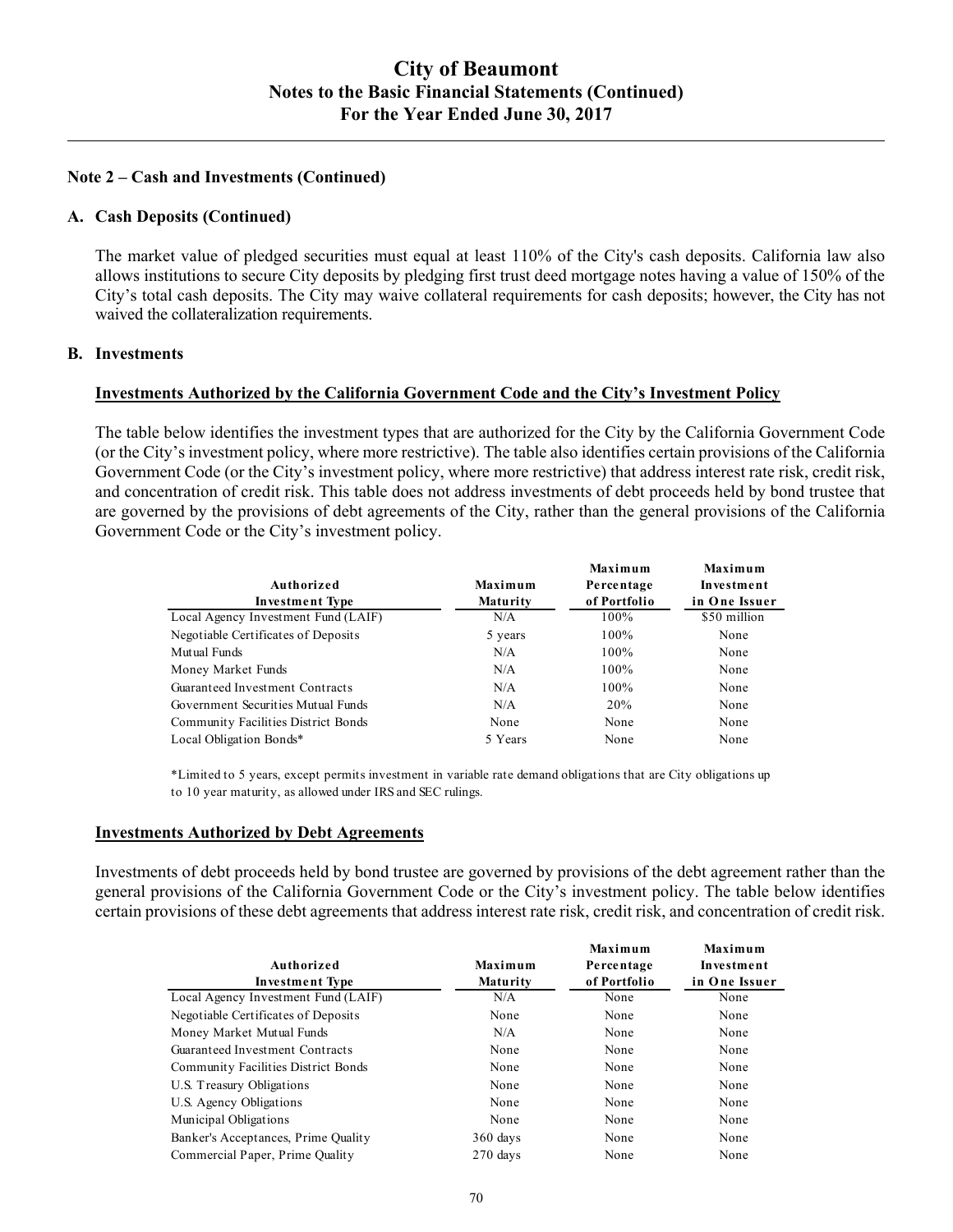#### **Note 2 – Cash and Investments (Continued)**

#### **C. External Investment Pool**

The City is a participant in LAIF which is regulated by California Government Code Section 16429 under the oversight of the Treasurer of the State of California. The City's investments in LAIF at June 30, 2017 included a portion of pool funds invested in Structure Notes and Asset-Backed Securities:

*Structured Notes* are debt securities (other than asset-backed securities) whose cash-flow characteristics (coupon rate, redemption amount, or stated maturity) depend upon one or more indices and/or that have embedded forwards or options.

*Asset-Backed Securities*, the bulk of which are mortgage-backed securities, entitle their purchasers to receive a share of the cash flows from pool of assets such as principal and interest repayments from a pool of mortgages (such as Collateralized Mortgage Obligations) or credit card receivables.

As of June 30, 2017, the City had \$45,018,724 invested in LAIF, which had invested 2.89% of the pool investment funds in Structured Notes and Asset-Back Securities. LAIF determines fair value on its investment portfolio based on market quotations for those securities where market quotations are readily available and based on amortized cost or best estimate for those securities where market value is not readily available. The City valued its investments in LAIF as of June 30, 2017 using the Net Asset Value. The value of the City's position in the pool is the same as the value of the pool shares. The credit quality rating of LAIF is unrated as of June 30, 2017.

#### **D. Investment in CFD Bonds**

The Beaumont Financing Authority (BFA) has purchased Community Facilities District (CFD) Bonds from the proceeds of local agency revenue bonds. The CFD Bonds are secured solely by assessments on property owners within the CFD. The Local Agency Bonds are secured solely by the repayment of the CFD bonds to the BFA. The repayment schedules of the bonds, and interest thereon, to the BFA; are concurrent and sufficient to satisfy the debt service requirements of the respective revenue bonds.

# **E. Risk Disclosures**

#### **Interest Rate Risk**

Interest rate risk is the risk that changes in market interest rates will adversely affect the fair value of an investment. Generally, the longer the maturity, the greater the sensitivity its fair value is to changes in market interest rates. As a means of limiting its exposure to fair value losses arising from rising interest rates, the City's investment policy provides that final maturities of securities cannot exceed five years. Specific maturities of investments depend on liquidity needs.

As of June 30, 2017, the City had the following investments and maturities:

|                                |             |  |                       | <b>Maturities</b> |                   |             |  |
|--------------------------------|-------------|--|-----------------------|-------------------|-------------------|-------------|--|
|                                | Amount      |  | <b>1 vear or less</b> | $1 - 5$ years     | More than 5 years |             |  |
| Investments:                   |             |  |                       |                   |                   |             |  |
| Local Agency Investment Fund   | 45,018,724  |  | 45,018,724            | -                 |                   |             |  |
| Money market funds             | 29,360,951  |  | 29,360,951            |                   |                   |             |  |
| Guaranteed investment contract | 780,000     |  |                       |                   |                   | 780,000     |  |
| Investments in CFDs            | 205,668,880 |  | 6,216,693             | 73,846,186        |                   | 125,606,001 |  |
| Total                          | 280,828,555 |  | 80,596,368            | 73,846,186        |                   | 126,386,001 |  |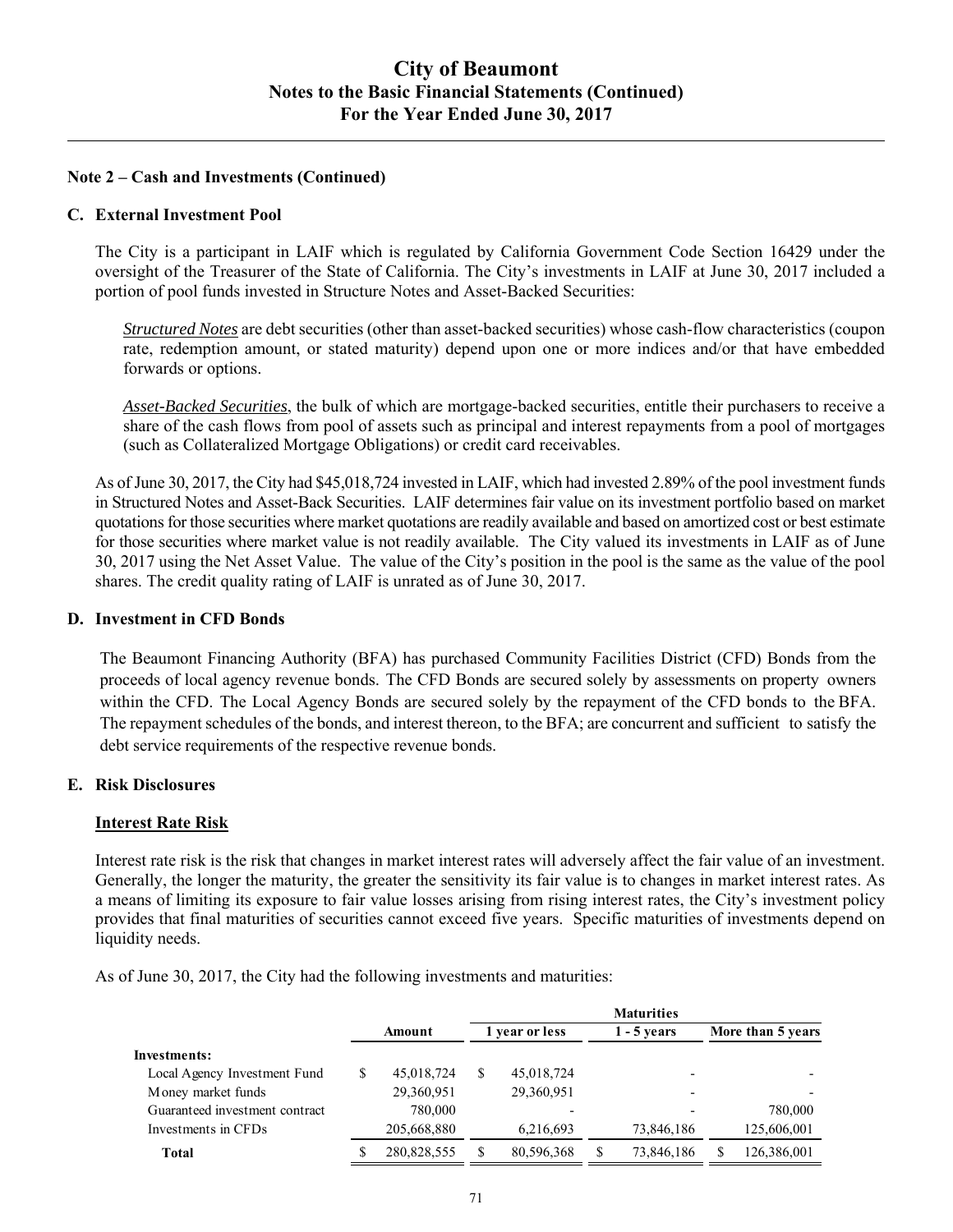#### **Note 2 – Cash and Investments (Continued)**

#### **E. Risk Disclosures (Continued)**

# **Credit Risk**

Credit Risk is the risk of loss due to failure of the security issuer. The risk can be identified thru the rating assigned by a nationally recognized statistical rating organization to the issuers of securities. The City minimizes this risk by investing only on type of investments allowed for municipalities by the Government Code as listed on the City's investment policy and investing only on instruments that are most credit worthy.

|                                |                  |            | <b>Credit Quality Ratings</b> |
|--------------------------------|------------------|------------|-------------------------------|
|                                |                  |            | Standard &                    |
|                                | Amount           | Moody's    | Poor's                        |
| Investments:                   |                  |            |                               |
| Local Agency Investment Fund   | \$<br>45,018,724 | Not Rated  | Not Rated                     |
| Money market funds             | 29,360,951       | $AA - AAA$ | $AA - AAA$                    |
| Guaranteed investment contract | 780,000          | Not Rated  | Not Rated                     |
| Investments in CFDs            | 205,668,880      | Not Rated  | Not Rated                     |
| Total                          | 280,828,555      |            |                               |

# **Custodial Credit Risk**

For an investment, custodial credit risk is the risk that, in the event of the failure of the counterparty, the City will not be able to recover the value of its investments or collateral securities that are in the possession of an outside party. None of the City's investments were subject to custodial credit risk.

# **Concentration of Credit Risk**

The investment policy of the City contains no limitations on the amount that can be invested in any one issuer beyond the amount stipulated by the California Government Code. City investments that are greater than 5 percent of the total investments are in either an external investment pool or mutual funds and are therefore exempt.

|   | Total<br>as of | Percentage<br>of<br>Investments |
|---|----------------|---------------------------------|
|   |                |                                 |
| S | 45,018,724     | $16.03\%$                       |
|   | 29,360,951     | 10.46%                          |
|   | 205,668,880    | 73.24%                          |
|   | 280,828,555    |                                 |
|   |                | June 30, 2017                   |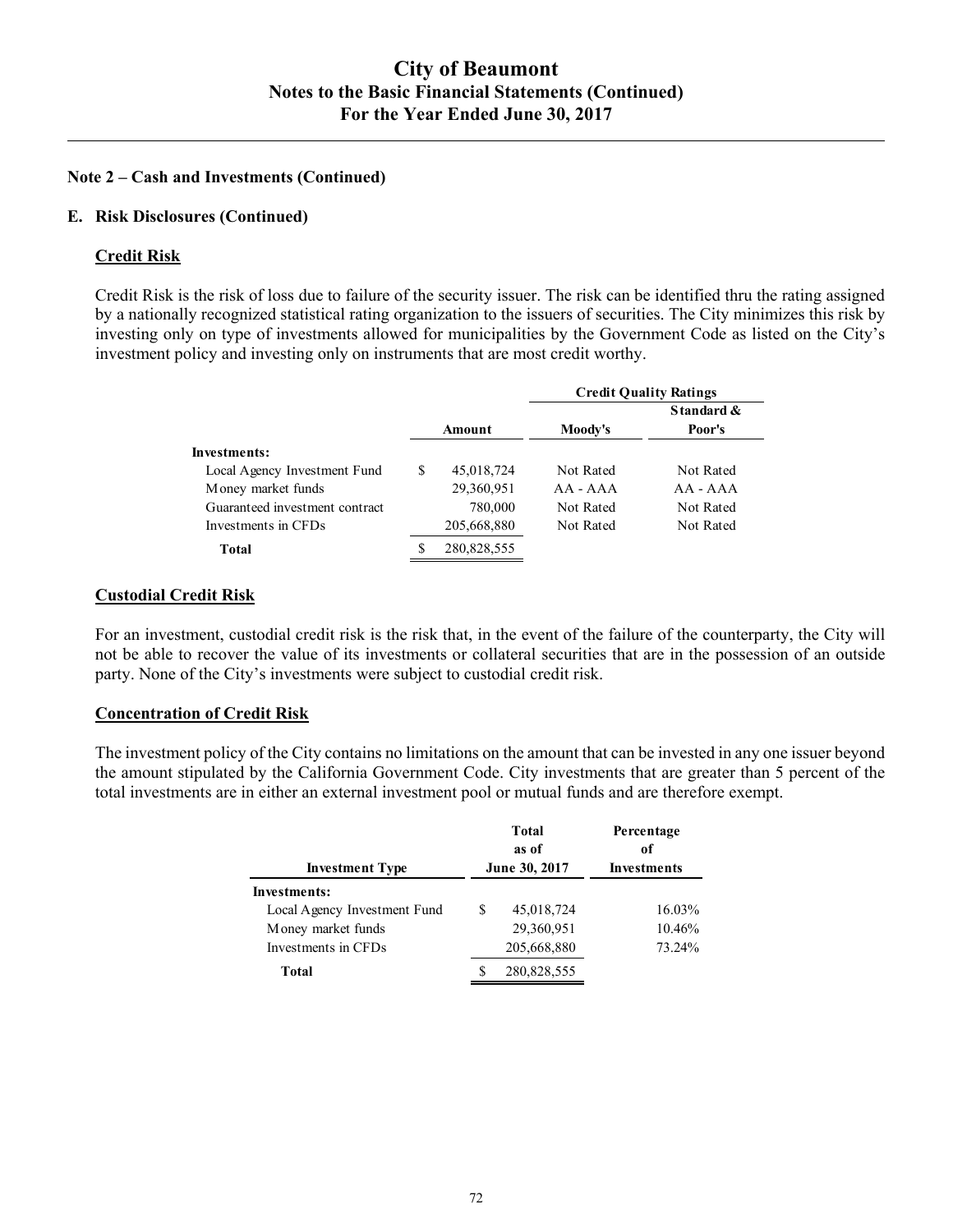# **Note 3 – Loans Receivable**

#### **A. Governmental Activities**

For the year ended June 30, 2017, changes in loans receivable of the City's loan program is as follows:

|                     | Balance<br>July 1, 2016 |              | Additions                |    | Deletions | Balance<br>June 30, 2017 |         |
|---------------------|-------------------------|--------------|--------------------------|----|-----------|--------------------------|---------|
| Loans receivables:  |                         |              |                          |    |           |                          |         |
| Shooting range loan | 13.969                  | <sup>S</sup> | $\overline{\phantom{a}}$ | -S | (13,969)  |                          |         |
| Calimesa loan       | 212,218                 |              | 1,181                    |    | -         |                          | 213,399 |
| Total               | 226,187                 | S            | 1.181                    |    | (13,969)  |                          | 213,399 |

# **Shooting Range Loan**

The City entered into a loan agreement with Beaumont Indoor Shooting Range. The Loan is to assist the shooting range to purchase certain capital assets. In return for the loan, the shooting range agrees to enter into a five-year "use agreement" with the City's police department to allow the department use of the facilities on pre-arranged dates over the term of the agreement for a fixed-fee. Additionally, the loan includes a personal loan guarantee and UCC security agreements on the equipment. The loan was repaid in full as of June 30, 2017.

#### **Calimesa Loan**

The City entered into a loan agreement with City of Calimesa for the design and construction of portions of Cherry Valley Boulevard and Palmer Drive. The City of Calimesa will repay the loans within the next 20 years, plus simple interest annually at the rate paid by the Local Agency Investment Fund (LAIF) on January 1 of each year on the unpaid balance. The balance of the loan totaled \$213,399 at June 30, 2017. This balance includes interest of \$4,658, calculated at the LAIF rate of 0.256%.

#### **B. Fiduciary Funds**

For the year ended June 30, 2017, changes in loans receivable of the City Successor Agency's loans receivables are as follows:

|                                       | Balance<br>July 1, 2016 |   | Additions<br>Deletions   |  |                  | Balance<br>June 30, 2017 |        |  |
|---------------------------------------|-------------------------|---|--------------------------|--|------------------|--------------------------|--------|--|
| Loans receivables:<br>AC Propane loan | 19.771                  | S | $\overline{\phantom{a}}$ |  | $\sim 100$       |                          | 19,771 |  |
| Total                                 | 19.771                  | S | $\overline{\phantom{a}}$ |  | $\sim$ 100 $\mu$ |                          | 19.771 |  |

# **AC Propane Loan**

The Beaumont Redevelopment Agency entered into a Disposition and Development Agreement in 1999, and entered into a subsequent settlement agreement in 2004.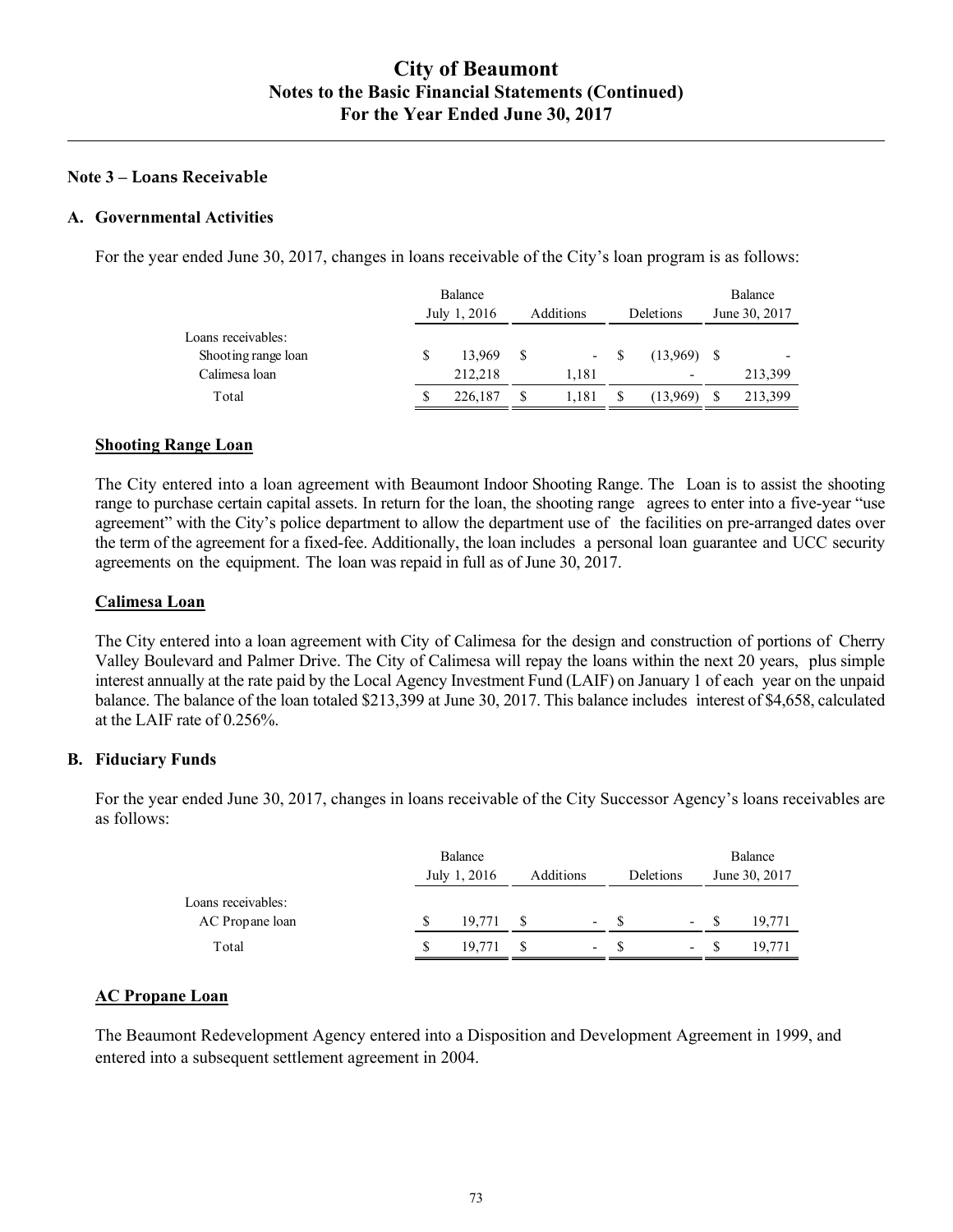# **Note 4 – Interfund Balances and Transactions**

# **A. Due to/Due from Other Funds**

At June 30, 2017, the balances of Due to/Due from Other Funds were as follows:

|                             | Due To Other Funds |             |   |         |       |         |  |  |  |  |
|-----------------------------|--------------------|-------------|---|---------|-------|---------|--|--|--|--|
|                             |                    | <b>CDBG</b> |   | General |       |         |  |  |  |  |
| <b>Due From Other Funds</b> |                    | Fund        |   | Fund    | Total |         |  |  |  |  |
| General Fund                |                    | 373,221     | S | -       |       | 373,221 |  |  |  |  |
| <b>Transit Fund</b>         |                    |             |   | 69,568  |       | 69,568  |  |  |  |  |
| <b>Total</b>                |                    | 373,221     | S | 69,568  |       | 442,789 |  |  |  |  |

Current interfund balances arise in the normal course of operations to cover cash shortages and are expected to be repaid shortly after the end of the fiscal year.

# **B. Due to Agency Fund/Due from City**

At June 30, 2017, the balances of long-term advances were as follows:



The payable to the Agency Fund of \$28,677 in the General Fund is the result of current year operations and is expected to be repaid in the next fiscal year.

# **C. Transfers**

At June 30, 2017, the City had the following transfers:

|                                                                                        |                      |     |                                                                    |     | <b>Transfers</b> In                 |   |                                    |   |                                      |
|----------------------------------------------------------------------------------------|----------------------|-----|--------------------------------------------------------------------|-----|-------------------------------------|---|------------------------------------|---|--------------------------------------|
| <b>Transfers Out</b>                                                                   | General<br>Fund      |     | Community Facilities<br>Districts (CFD)<br>Special Revenue<br>Fund |     | General<br>Capital Projects<br>Fund |   | Non-major<br>Governmental<br>Funds |   | Total                                |
| General Fund<br>CFD Special Revenue Fund                                               | S<br>1,670,359       | \$. | $\overline{\phantom{0}}$                                           | \$. | 258,856<br>379,891                  | S | 900                                | S | 259,756<br>2,050,250                 |
| CFD Capital Projects Fund<br>DIF Capital Projects Fund<br>Non-major Governmental Funds | 5,069,509<br>877,917 |     | 6,382,866                                                          |     | (841)<br>7,206,765<br>160,885       |   | $\overline{\phantom{a}}$           |   | 11,451,534<br>7,206,765<br>1,038,802 |
| Total                                                                                  | \$7,617,785          |     | 6,382,866                                                          |     | 8,005,556                           | S | 900                                |   | 22,007,107                           |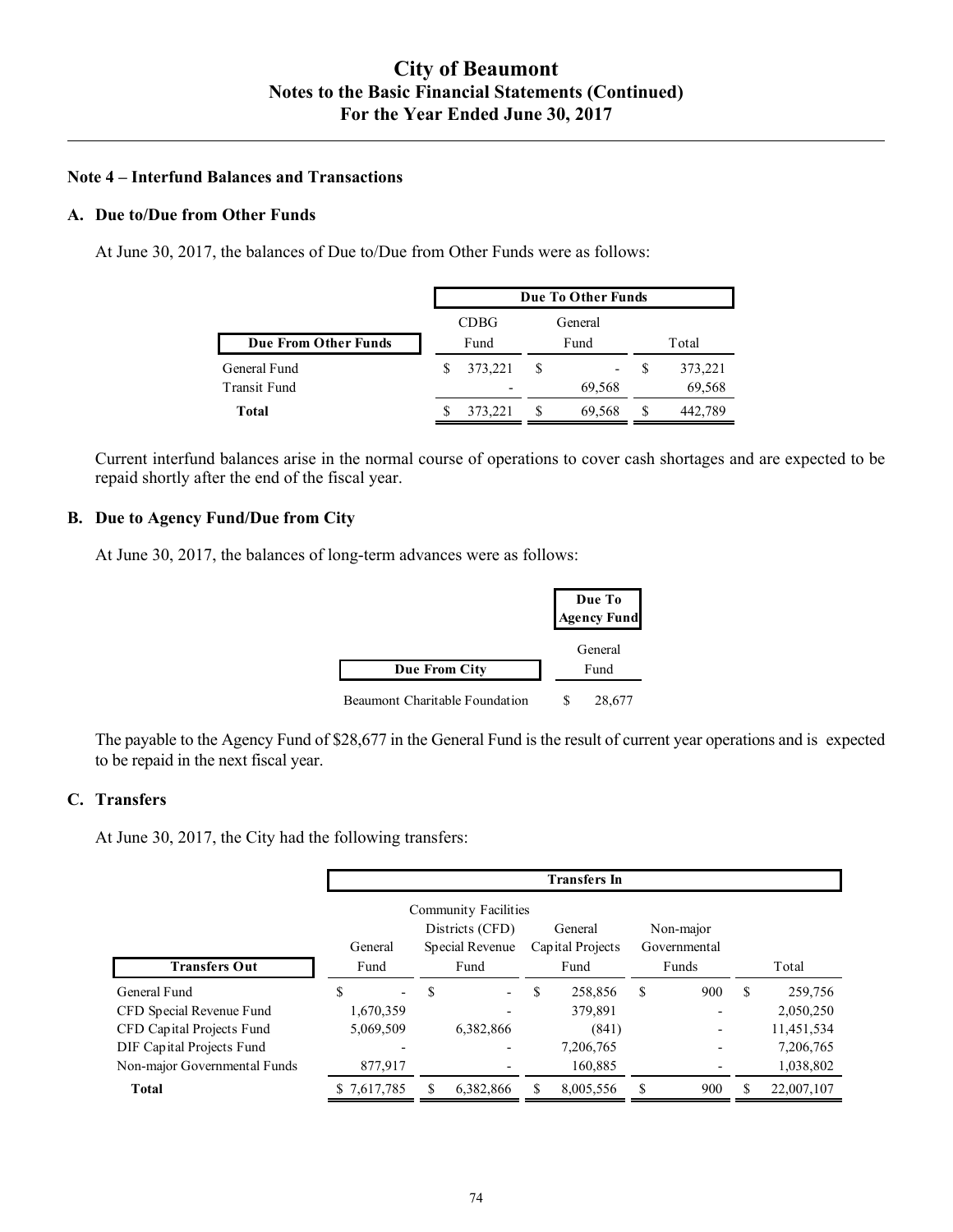#### **Note 4 – Interfund Balances and Transactions (Continued)**

#### **C. Transfers (Continued)**

Generally, transfers were used to (1) move revenues from the funds that statute or budget requires to collect them to the fund that statute or budget requires to expend them, (2) move receipts restricted to debt services from funds collecting the receipts to the debt service fund as debt service payments become due, and (3) use unrestricted revenues collected in the General Fund to finance various programs accounted for in other funds in accordance with budgetary authorization.

# **Note 5 – Capital Assets**

# **A. Governmental Activities**

Summary of changes in capital assets for governmental activities for the year ended June 30, 2017 is as follows:

|                                    | <b>Balance</b><br><b>July 1, 2016</b> | <b>Prior Period</b><br>Adjustment |   | <b>Additions</b> |   | <b>Deletions</b> | <b>Transfers</b>         | <b>Balance</b><br>June 30. 2017 |
|------------------------------------|---------------------------------------|-----------------------------------|---|------------------|---|------------------|--------------------------|---------------------------------|
| Nondepreciable assets:             |                                       |                                   |   |                  |   |                  |                          |                                 |
| Land                               | \$                                    | 11,940,820                        | S |                  |   |                  | S                        | 11,940,820                      |
| Construction in progress           |                                       |                                   |   |                  |   |                  |                          |                                 |
| <b>Total nondepreciable assets</b> |                                       | 11,940,820                        |   |                  |   |                  | $\overline{\phantom{a}}$ | 11,940,820                      |
| Depreciable assets                 |                                       |                                   |   |                  |   |                  |                          |                                 |
| Building and improvements          |                                       | 16,394,771                        |   |                  |   |                  |                          | 16,394,771                      |
| Machinery and equipment            |                                       | 6,385,349                         |   |                  |   |                  |                          | 6,385,349                       |
| Vehicles                           |                                       | 2,482,000                         |   | 188,738          |   |                  |                          | 2,670,738                       |
| Infrastructure                     |                                       | 414,959,273                       |   |                  |   |                  | $\overline{\phantom{a}}$ | 414,959,273                     |
| <b>Subtotal</b>                    |                                       | 440,221,393                       |   | 188,738          |   |                  |                          | 440,410,131                     |
| Less accumulated depreciation      |                                       |                                   |   |                  |   |                  |                          |                                 |
| Building and improvements          |                                       | (8,788,995)                       |   | (272, 882)       |   |                  |                          | (9,061,877)                     |
| Machinery and equipment            |                                       | (3, 283, 127)                     |   | (210,072)        |   |                  |                          | (3,493,199)                     |
| Vehicles                           |                                       | (2,305,500)                       |   | (101, 342)       |   |                  |                          | (2,406,842)                     |
| Infrastructure                     |                                       | (197,766,018)                     |   | (4,363,428)      |   |                  | $\overline{\phantom{a}}$ | (202, 129, 446)                 |
| <b>Subtotal</b>                    |                                       | (212, 143, 640)                   |   | (4,947,724)      |   |                  |                          | (217,091,364)                   |
| Total depreciable assets, net      |                                       | 228,077,753                       |   | (4,758,986)      |   |                  |                          | 223,318,767                     |
| Total                              | \$                                    | 240,018,573                       |   | (4,758,986)      | S |                  | S                        | 235,259,587                     |

Governmental activities depreciation expenses for capital assets for the year ended June 30, 2017 are as follows:

| General government                | S | 1,330,301 |
|-----------------------------------|---|-----------|
| Public safety                     |   | 1,182,026 |
| Public works                      |   | 2,126,008 |
| Community development             |   | 134,965   |
| Community services                |   | 174,424   |
| <b>Total depreciation expense</b> |   | 4,947,724 |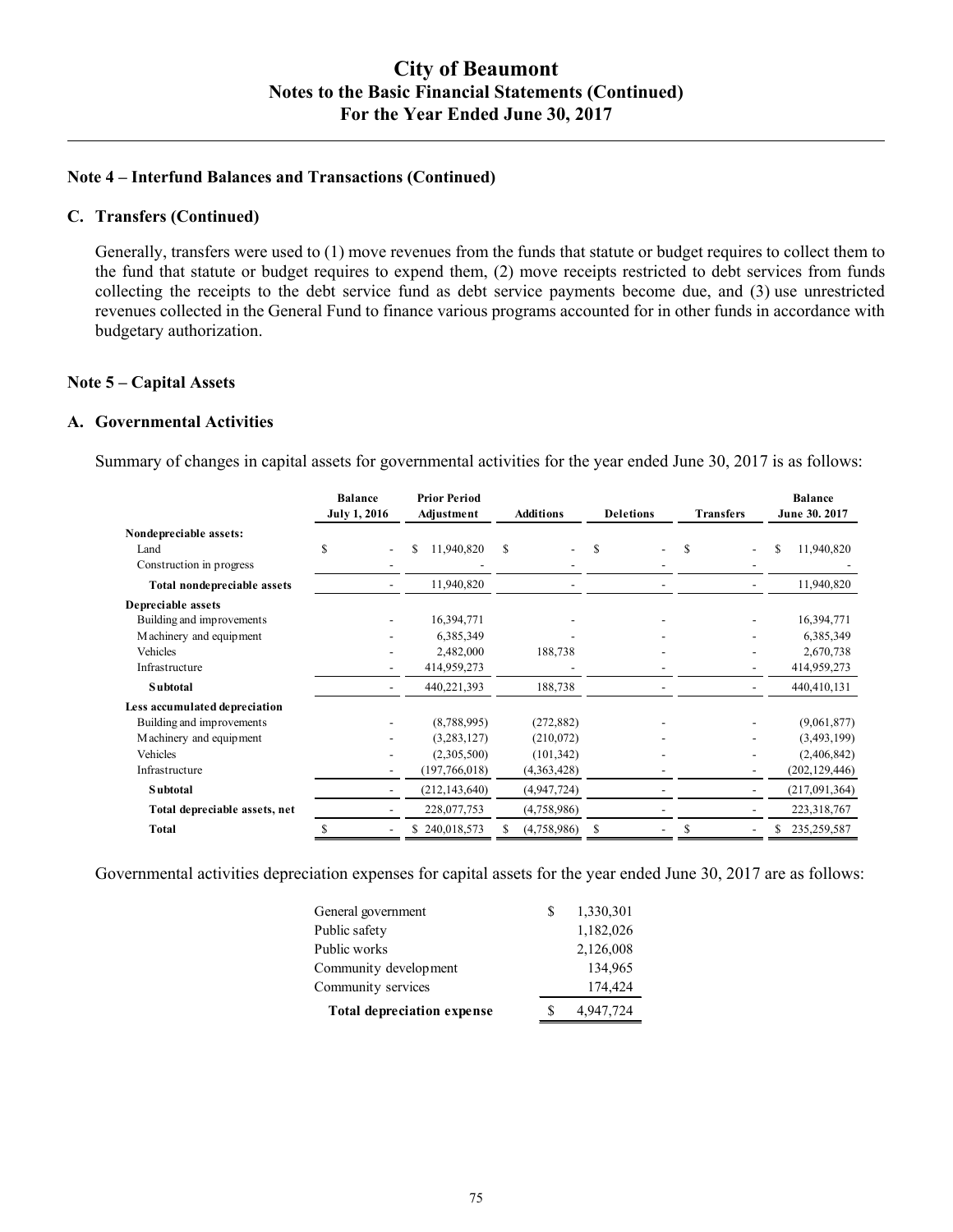# **Note 5 – Capital Assets (Continued)**

# **B. Business-Type Activities**

Summary of changes in capital assets for business-type activities for the year ended June 30, 2017 is as follows:

|                               | <b>Balance</b><br><b>July 1, 2016</b> | <b>Prior Period</b><br>Adjustment | <b>Additions</b> | <b>Deletions</b> | <b>Transfers</b> | <b>Balance</b><br>June 30. 2017 |  |
|-------------------------------|---------------------------------------|-----------------------------------|------------------|------------------|------------------|---------------------------------|--|
| Nondepreciable assets:        |                                       |                                   |                  |                  |                  |                                 |  |
| Land                          | \$<br>502,560                         | <b>S</b>                          |                  | S                |                  | 502,560<br>\$.                  |  |
| Construction in progress      | 2,715                                 |                                   | 1,054,735        |                  | (2,715)          | 1,054,735                       |  |
| Total nondepreciable assets   | 505,275                               |                                   | 1,054,735        |                  | (2,715)          | 1,557,295                       |  |
| Depreciable assets            |                                       |                                   |                  |                  |                  |                                 |  |
| Building and improvements     | 607,689                               |                                   | 11,144           |                  | 2,715            | 621,548                         |  |
| Machinery and equipment       | 76,637,172                            | 11,670,547                        | 548,707          | (357,203)        |                  | 88,499,223                      |  |
| Vehicles                      | 3,598,804                             |                                   | 279,267          |                  |                  | 3,878,071                       |  |
| Infrastructure                |                                       | 133,023,061                       |                  |                  |                  | 133,023,061                     |  |
| <b>Subtotal</b>               | 80,843,665                            | 144,693,608                       | 839,118          | (357,203)        | 2,715            | 226,021,903                     |  |
| Less accumulated depreciation |                                       |                                   |                  |                  |                  |                                 |  |
| Building and improvements     | (336,395)                             |                                   | (47, 116)        |                  |                  | (383, 511)                      |  |
| Machinery and equipment       | (28, 180, 355)                        | (4,099,316)                       | (3,054,870)      | 357,203          |                  | (34, 977, 338)                  |  |
| Vehicles                      | (2,089,436)                           |                                   | (448, 807)       |                  |                  | (2,538,243)                     |  |
| Infrastructure                |                                       | (59, 161, 035)                    | (3,490,390)      |                  |                  | (62, 651, 425)                  |  |
| <b>Subtotal</b>               | (30,606,186)                          | (63,260,351)                      | (7,041,183)      | 357,203          |                  | (100, 550, 517)                 |  |
| Total depreciable assets, net | 50,237,479                            | 81,433,257                        | (6,202,065)      |                  | 2,715            | 125,471,386                     |  |
| <b>Total</b>                  | 50,742,754                            | 81,433,257                        | (5,147,330)      | S                |                  | 127,028,681<br>\$               |  |

Business-type activities depreciation expenses for capital assets for the year ended June 30, 2017 are as follows:

| Sewer Fund                        | 6,458,463 |
|-----------------------------------|-----------|
| <b>Transit Fund</b>               | 582.720   |
| <b>Total depreciation expense</b> | 7,041,183 |

# **C. Fiduciary Fund Financial Statements**

Summary of changes in capital assets for the City's Successor Agency for the year ended June 30, 2017 is as follows:

|                                | <b>Balance</b><br><b>July 1, 2016</b> |                          | <b>Additions</b>         | <b>Deletions</b>         |      | <b>Transfers</b> |               | <b>Balance</b><br>June 30. 2017 |
|--------------------------------|---------------------------------------|--------------------------|--------------------------|--------------------------|------|------------------|---------------|---------------------------------|
| Nondepreciable assets:<br>Land | \$                                    | $\sim$                   | $-$ \$                   | $\sim$                   | - \$ | 21.827           | <sup>\$</sup> | 21,827                          |
| Total nondepreciable assets    |                                       | $\overline{\phantom{0}}$ | $\overline{\phantom{0}}$ | $\overline{\phantom{a}}$ |      | 21.827           |               | 21,827                          |
| Total                          |                                       | $\sim$                   | $ -$                     | $\sim$                   |      | 21,827           | S             | 21,827                          |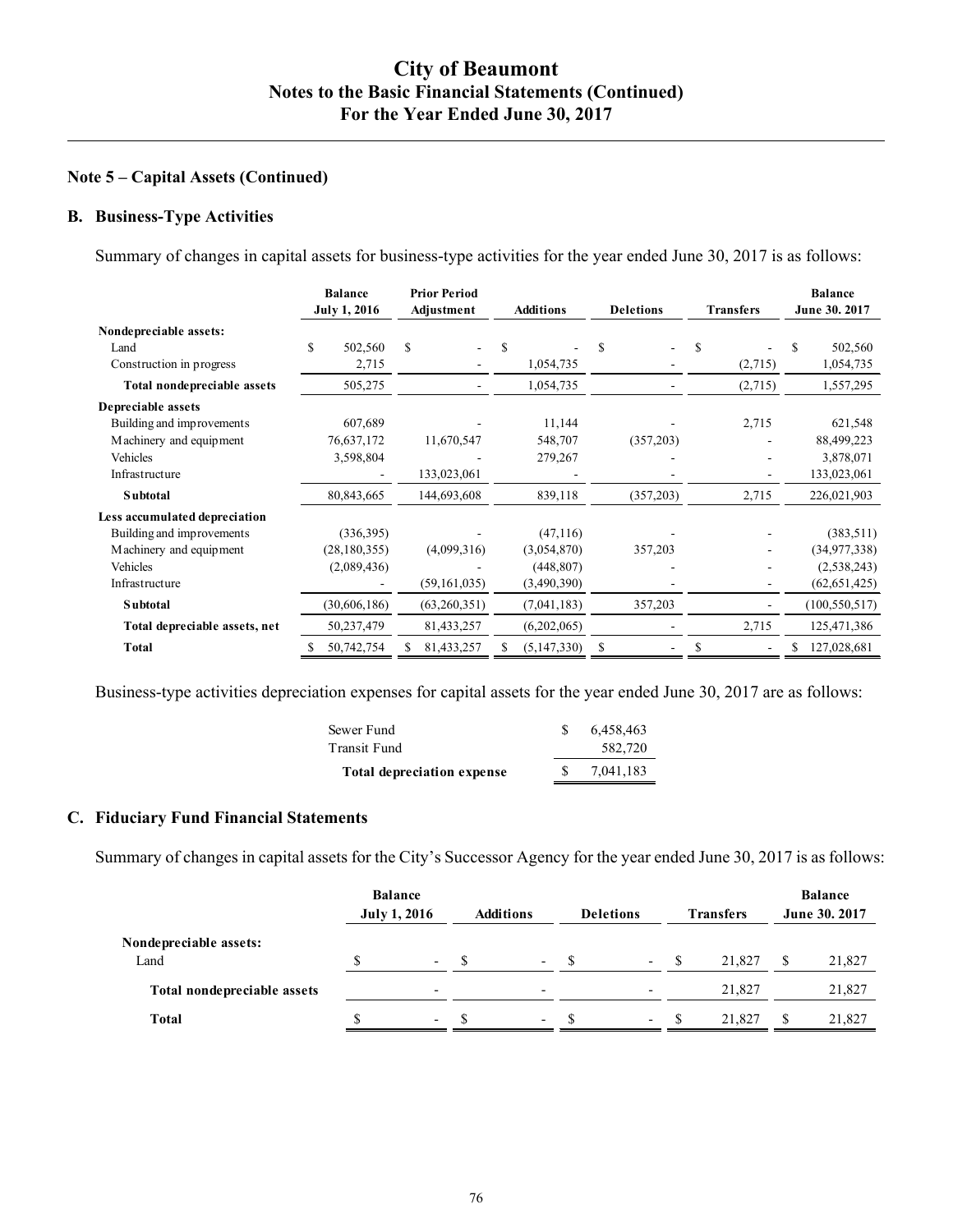#### **Note 6 – Long-term Obligations**

#### **A. Governmental Activities**

Summary of changes in long-term liabilities for the governmental activities for the year ended June 30, 2017 is as follows:

|                                            |                |                          |                     |               |               |                          |                          |   |                | Classification |              |             |               |
|--------------------------------------------|----------------|--------------------------|---------------------|---------------|---------------|--------------------------|--------------------------|---|----------------|----------------|--------------|-------------|---------------|
|                                            | <b>Balance</b> |                          | <b>Prior Period</b> |               |               |                          |                          |   | <b>Balance</b> | Due within     |              | Due in more |               |
|                                            |                | <b>July 1, 2016</b>      |                     | Adjustment    |               | <b>Additions</b>         | <b>Deletions</b>         |   | June 30, 2017  |                | One Year     |             | than One Year |
| <b>Governmental Activities:</b>            |                |                          |                     |               |               |                          |                          |   |                |                |              |             |               |
| City                                       |                |                          |                     |               |               |                          |                          |   |                |                |              |             |               |
| WRCOG TUMF Judgment                        | S.             | 4,100,000                | S                   |               | <sup>\$</sup> |                          | S                        | S | 4,100,000      | S.             | 4,100,000    | \$          |               |
| AB 1484 Due Diligence Review               |                | 2,275,912                |                     |               |               |                          | (300,000)                |   | 1,975,912      |                | 300,000      |             | 1,675,912     |
| Capital Leases                             |                |                          |                     |               |               | 96,158                   | (16, 835)                |   | 79,323         |                | 22,932       |             | 56,391        |
| <b>Beaumont Public Financing Authority</b> |                |                          |                     |               |               |                          |                          |   |                |                |              |             |               |
| 1994 Revenue Bonds, Series A               |                |                          |                     | 4,080,397     |               |                          | (341,517)                |   | 3,738,880      | S              | 382,694      | $\mathbf S$ | 3,356,186     |
| 2004 Revenue Bonds, Series C               |                |                          |                     | 7,455,000     |               | $\blacksquare$           | (220,000)                |   | 7,235,000      |                | 230,000      |             | 7,005,000     |
| 2005 Revenue Bonds, Series A               |                |                          |                     | 15,830,000    |               | $\blacksquare$           | (460,000)                |   | 15,370,000     |                | 485,000      |             | 14,885,000    |
| 2005 Revenue Bonds, Series C               |                | ٠                        |                     | 18,195,000    |               | ÷.                       | (255,000)                |   | 17,940,000     |                | 320,000      |             | 17,620,000    |
| 2006 Revenue Bonds, Series A               |                | $\overline{\phantom{a}}$ |                     | 13,430,000    |               | $\overline{\phantom{0}}$ | (200,000)                |   | 13,230,000     |                | 225,000      |             | 13,005,000    |
| 2006 Revenue Bonds, Series B               |                | ٠                        |                     | 6,745,000     |               | $\blacksquare$           | (90,000)                 |   | 6,655,000      |                | 105,000      |             | 6,550,000     |
| 2007 Revenue Bonds, Series A               |                |                          |                     | 19,200,000    |               | $\overline{\phantom{0}}$ | (735,000)                |   | 18,465,000     |                | 775,000      |             | 17,690,000    |
| 2007 Revenue Bonds, Series B               |                |                          |                     | 8,960,000     |               | $\overline{\phantom{0}}$ | (370,000)                |   | 8,590,000      |                | 385,000      |             | 8,205,000     |
| 2007 Revenue Bonds, Series C & D           |                |                          |                     | 20,619,000    |               | $\overline{\phantom{0}}$ | (724,000)                |   | 19,895,000     |                | 749,000      |             | 19,146,000    |
| 2007 Revenue Bonds, Series E               |                | ٠                        |                     | 6,360,000     |               | $\blacksquare$           | (65,000)                 |   | 6,295,000      |                | 75,000       |             | 6,220,000     |
| 2008 Revenue Bonds, Series A               |                | ٠                        |                     | 4,000,000     |               | $\blacksquare$           | (40,000)                 |   | 3,960,000      |                | 50,000       |             | 3,910,000     |
| 2009 Revenue Bonds, Series B               |                | $\blacksquare$           |                     | 720,000       |               | $\blacksquare$           | (5,000)                  |   | 715,000        |                | 5,000        |             | 710,000       |
| 2011 Revenue Bonds, Series A & B           |                |                          |                     | 12,135,000    |               | $\overline{a}$           | (25,000)                 |   | 12,110,000     |                | 40,000       |             | 12,070,000    |
| 2012 Revenue Bonds, Series A               |                | $\overline{\phantom{a}}$ |                     | 5,650,000     |               | $\blacksquare$           | $\overline{\phantom{a}}$ |   | 5,650,000      |                | 10,000       |             | 5,640,000     |
| 2012 Revenue Bonds, Series B               |                |                          |                     | 3,215,000     |               | $\overline{\phantom{m}}$ | (55,000)                 |   | 3,160,000      |                | 60,000       |             | 3,100,000     |
| 2012 Revenue Bonds, Series C               |                |                          |                     | 3,575,000     |               | $\blacksquare$           | (40,000)                 |   | 3,535,000      |                | 45,000       |             | 3,490,000     |
| 2013 Revenue Bonds, Series A               |                |                          |                     | 7,785,000     |               | $\overline{\phantom{m}}$ | (480,000)                |   | 7,305,000      |                | 475,000      |             | 6,830,000     |
| 2013 Revenue Bonds, Series B               |                | ٠                        |                     | 10,110,000    |               | ٠                        | (290,000)                |   | 9,820,000      |                | 315,000      |             | 9,505,000     |
| 2015 Revenue Bonds, Series A               |                |                          |                     | 10,870,000    |               | $\blacksquare$           | (210,000)                |   | 10,660,000     |                | 215,000      |             | 10,445,000    |
| 2015 Revenue Bonds, Series B               |                | $\overline{\phantom{a}}$ |                     | 19,840,000    |               | $\overline{\phantom{0}}$ | (730,000)                |   | 19,110,000     |                | 745,000      |             | 18,365,000    |
| 2015 Revenue Bonds, Series C               |                |                          |                     | 5,160,000     |               | $\overline{a}$           | (210,000)                |   | 4,950,000      |                | 215,000      |             | 4,735,000     |
| 2015 Revenue Bonds, Series D               |                | ٠                        |                     | 7,585,000     |               | $\overline{\phantom{0}}$ | (305,000)                |   | 7,280,000      |                | 310,000      |             | 6,970,000     |
| <b>Total Revenue Bonds</b>                 |                | $\blacksquare$           |                     | 211,519,397   |               | ÷.                       | (5,850,517)              |   | 205,668,880    |                | 6,216,694    |             | 199,452,186   |
| <b>Total governmental activities</b>       | \$             | 6,375,912                |                     | \$211,519,397 | \$            | 96,158                   | \$ (6,167,352)           |   | \$211,824,115  |                | \$10,639,626 | \$          | 201,184,489   |

# **WRCOG TUMF Judgment**

The City has been involved in litigation with the Western Riverside Council of Governments (WRCOG) regarding the Transportation Uniform Mitigation Fees (TUMF) to be collected by the City and remitted to WRCOG. In September of 2014, the Superior Court of the State of California, County of Orange (Court), entered judgement against the City in favor of WRCOG. The Court determined that the City of Beaumont failed to remit approximately \$43 million in TUMF to WRCOG over a period of several years. In addition to remitting the \$43 million, the Court also ordered the City to pay interest on the above amount at the rate of 7 percent per annum, for the period of October 21, 2009 to September 22, 2014, totaling \$14,809,096, with interest accruing in the amount of \$8,246 per day thereafter. By separate order dated February 27, 2015, the Court awarded WRCOG attorney fees in the amount of \$2,077,525.

In May 2017, the City and WRCOG entered into an Amended and Restated Settlement Agreement and Release (the "WRCOG Settlement"), which resolved the \$62 plus million judgment WRCOG had obtained against the City. In accordance with the WRCOG Settlement, the City was required to make payments totaling \$4,100,000 to WRCOG for future street related projects to be completed by WRCOG.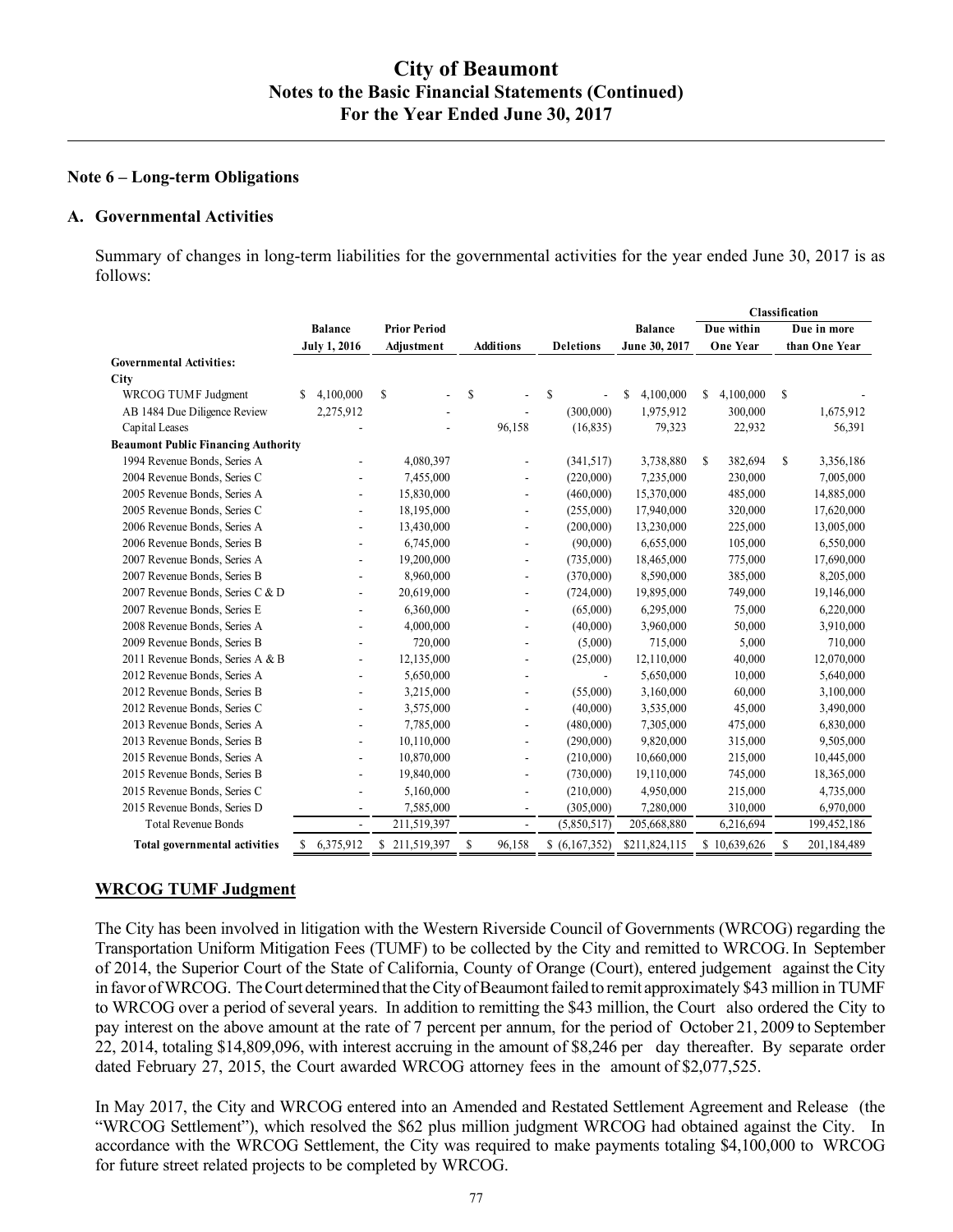#### **Note 6 – Long-term Obligations (Continued)**

#### **A. Governmental Activities (Continued)**

The annual debt service requirements are as follows:

| Year Ending<br>June 30, | Principal | Interest | Total     |
|-------------------------|-----------|----------|-----------|
| 2018                    | 4,100,000 |          | 4,100,000 |

#### **AB 1484 Due Diligence Review**

The City has entered into an agreement with the State of California, Department of Finance to pay an outstanding Due Diligence Review amount due. The original amount due was \$2,875,912, and the outstanding balance at June 30, 2016 is \$2,275,912. The agreement calls for annual payments of \$300,000 through July 15, 2022, with a final payment of \$175,912 due on July 15, 2023. The City will utilize "residual" pass-through payments received by the City's General Fund to pay this debt of the former Redevelopment Agency.

The annual debt service requirements are as follows:

| <b>Year Ending</b><br><b>June 30,</b> |   | Principal |    | Total     |
|---------------------------------------|---|-----------|----|-----------|
| 2018                                  | S | 300,000   | S  | 300,000   |
| 2019                                  |   | 300,000   |    | 300,000   |
| 2020                                  |   | 300,000   |    | 300,000   |
| 2021                                  |   | 300,000   |    | 300,000   |
| 2022                                  |   | 300,000   |    | 300,000   |
| 2023-2024                             |   | 475,912   |    | 475,912   |
| <b>TOTAL</b>                          | S | 1,975,912 | S. | 1,975,912 |

#### **Capital Lease**

October 2016, the City entered into a lease agreement with Ford Motor Credit for the lease purchase of three additional police vehicles financed over four years for a total of \$23,000 annually. Annual payments of principal and interest are \$86,736. The balance at June 30, 2017 was \$79,323.

The future minimum lease obligation and the net present value of these minimum lease payments as of June 30, 2017, are as follows:

| Year Ending<br>June 30, |   | Principal |   | Interest |   | Total  |
|-------------------------|---|-----------|---|----------|---|--------|
| 2018                    | S | 22,932    | S | 3,756    | S | 26,688 |
| 2019                    |   | 24,214    |   | 2,474    |   | 26,688 |
| 2019                    |   | 25,567    |   | 1,121    |   | 26,688 |
| 2020                    |   | 6,610     |   | 62       |   | 6,672  |
| TOTAL                   | S | 79,323    | S | 7.413    | S | 86,736 |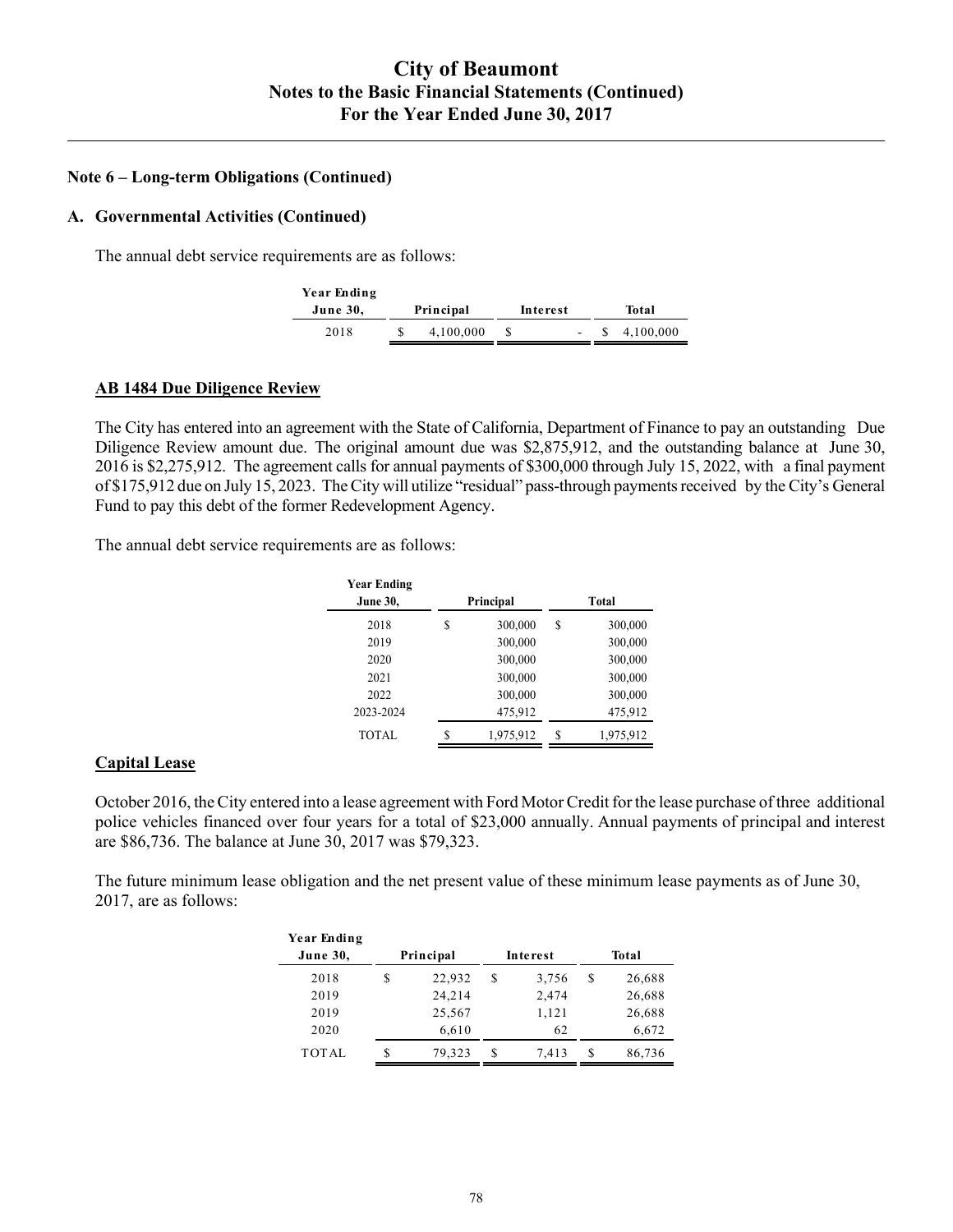#### **Note 6 – Long-term Obligations (Continued)**

#### **A. Governmental Activities (Continued)**

# **Capital Lease (Continued)**

The leased assets are included in capital assets and are summarized by major asset class below:

|                                |   | Amount   |
|--------------------------------|---|----------|
| Vehicles                       | S | 96,158   |
| Less: accumulated depreciation |   | (18,030) |
| Total                          |   | 78.128   |

# **Note 7 – Revenue Bonds and Debt Without City Commitment**

#### **Local Revenue Bonds – 1994**

On January 15, 1994, the Beaumont Financing Authority issued \$7,535,000 of 1994 Local Agency Revenue Bonds – Series A and \$2,755,000 of 1994 Local Agency Revenue Bonds – Series B (the "Authority Bonds") for the purpose of acquiring the concurrently issued City of Beaumont Community Facilities District No. 93-1 Special Tax Bonds, 1994 Series A (the "District Bonds") in the amount of \$9,260,000. The Community Facilities District bonds were issued to provide the District with funds to design or acquire certain public improvements relating to the District, including water treatment plant facilities and infrastructure.

The Authority Bonds are payable from and secured by repayment of the District Bonds. Interest was payable on September 1, 1994, and semiannually thereafter on March 1 and September 1 of each year until maturity. Series A Authority Bonds are 7.0% term bonds due September 1, 2023, with sinking payments to be made beginning September 1, 2004. Series B Authority Bonds consist of \$365,000 serial bonds maturing annually in amounts between \$65,000 and \$80,000 from September 1, 1999 through September 1, 2003. Thereafter, \$2,390,000 of 7.5% term bonds are due September 1, 2023, with sinking payments to be made beginning September 1, 2004.

Neither the Authority Bonds nor the District Bonds are general obligations of the City nor any other political subdivision and the full faith and credit of the City is not pledged for repayment thereof. The outstanding indebtedness at June 30, 2017, on the Series A Bonds was \$3,738,880. The Series B Bonds were refunded by the issuance of 2007 Series A Local Agency Revenue Bonds.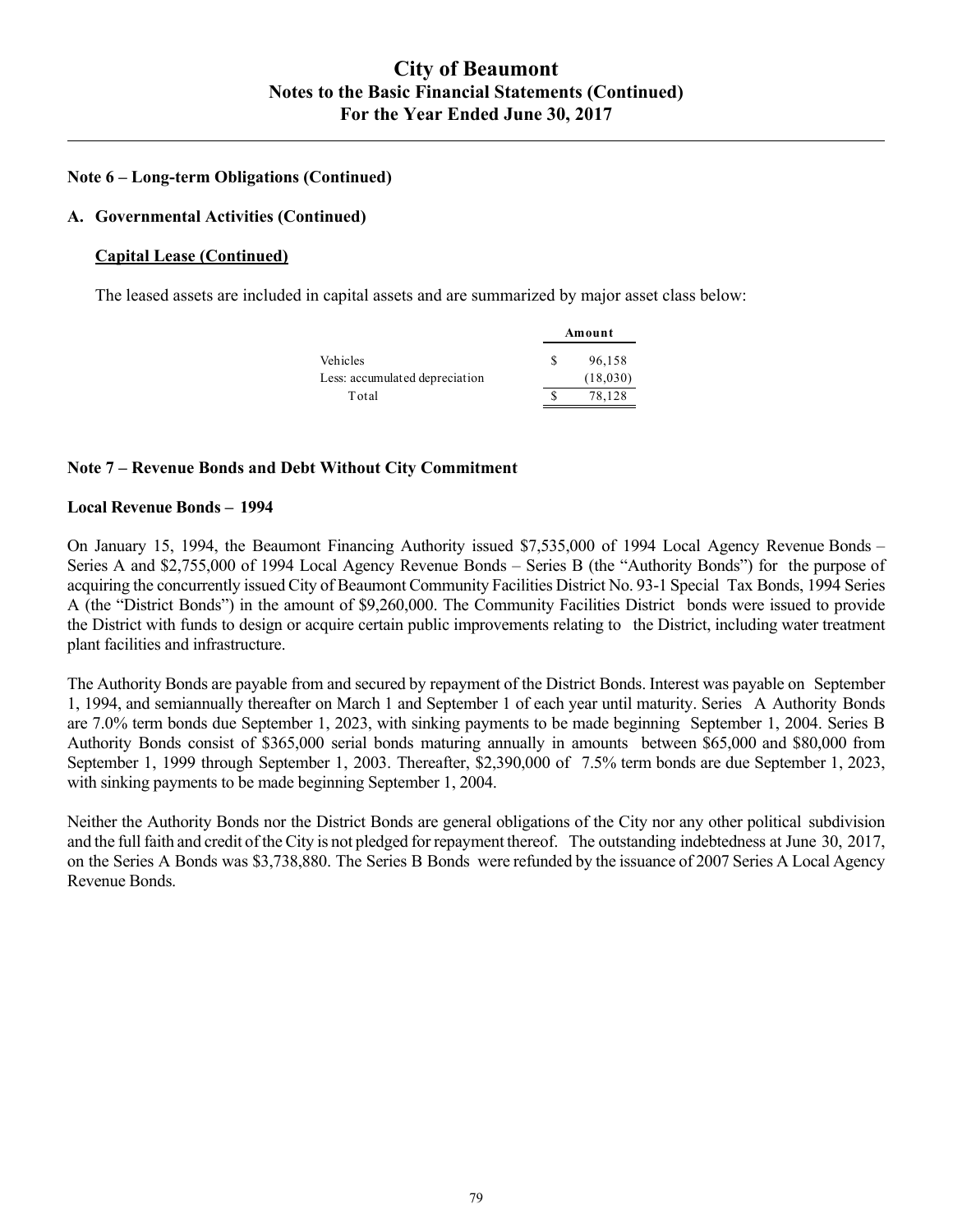#### **Local Agency Revenue Bonds – 2004 Series C**

On January 27, 2005, the Beaumont Financing Authority issued \$8,685,000 of 2004 Local Agency Revenue Bonds, Series C (the "Authority Bonds") for the purpose of acquiring the City of Beaumont Community Facilities District No. 93-1 Special Tax Bonds in the amount of \$7,627,833. The Community Facilities District Bonds were issued to provide the District with funds to finance public infrastructure relating to respective improvements areas, fund interest on the bonds, pay expenses relating to the issuance of the bonds and fund a reserve account.

The Authority Bonds are payable from and secured by repayment of the District Bonds. Interest is payable semiannually on March 1 and September 1 of each year, commencing September 1, 2005 until maturity or earlier redemption. The Bonds consist \$3,015,000 serial bonds maturing annually in amounts between \$60,000 and \$295,000 from September 1, 2006 through September 1, 2022 with interest rates between 3.000% and 5.250%. Thereafter, \$2,565,000 of 5.500% term bonds are due September 1, 2029, with sinking payments to be made beginning September 1, 2023, \$3,105,000 of 5.500% term bonds are due September 1, 2035, with sinking payments to be made beginning September 1, 2030.

Neither the Authority Bonds nor the District Bonds are general obligations of the City nor any other political subdivision and the full faith and credit of the City is not pledged for repayment thereof. The outstanding indebtedness at June 30, 2017, was \$7,235,000.

# **Local Agency Revenue Bonds – 2005 Series A**

On February 2, 2005, the Beaumont Financing Authority issued \$18,325,000 of 2005 Local Agency Revenue Bonds, Series A (the "Authority Bonds") for the purpose of acquiring the City of Beaumont Community Facilities District No. 93-1 Special Tax Bonds in the amount of \$15,680,552 and to refund the Authority's 1994 Series B Bonds. The Community Facilities District Bonds were issued to provide the District with funds to finance public infrastructure relating to respective improvements areas, fund interest on the bonds, pay expenses relating to the issuance of the bonds and fund a reserve account.

The Authority Bonds are payable from and secured by repayment of the District Bonds. Interest is payable semiannually on March 1 and September 1 of each year, commencing September 1, 2005 until maturity or earlier redemption. The Bonds consist \$1,385,000 serial bonds maturing annually in amounts between \$115,000 and \$290,000 from September 1, 2006 through September 1, 2012 with interest rates between 3.000% and 4.250%. Thereafter, \$3,655,000 of 5.000% term bonds are due September 1, 2020, with sinking payments to be made beginning September 1, 2013, \$3,280,000 of 5.600% term bonds are due September 1, 2025, with sinking payments to be made beginning September 1, 2021, \$4,315,000 of 5.650% term bonds are due September 1, 2030, with sinking payments to be made beginning September 1, 2026, and \$5,690,000 of 5.700% term bonds are due September 1, 2035, with sinking payments to be made beginning September 1, 2031.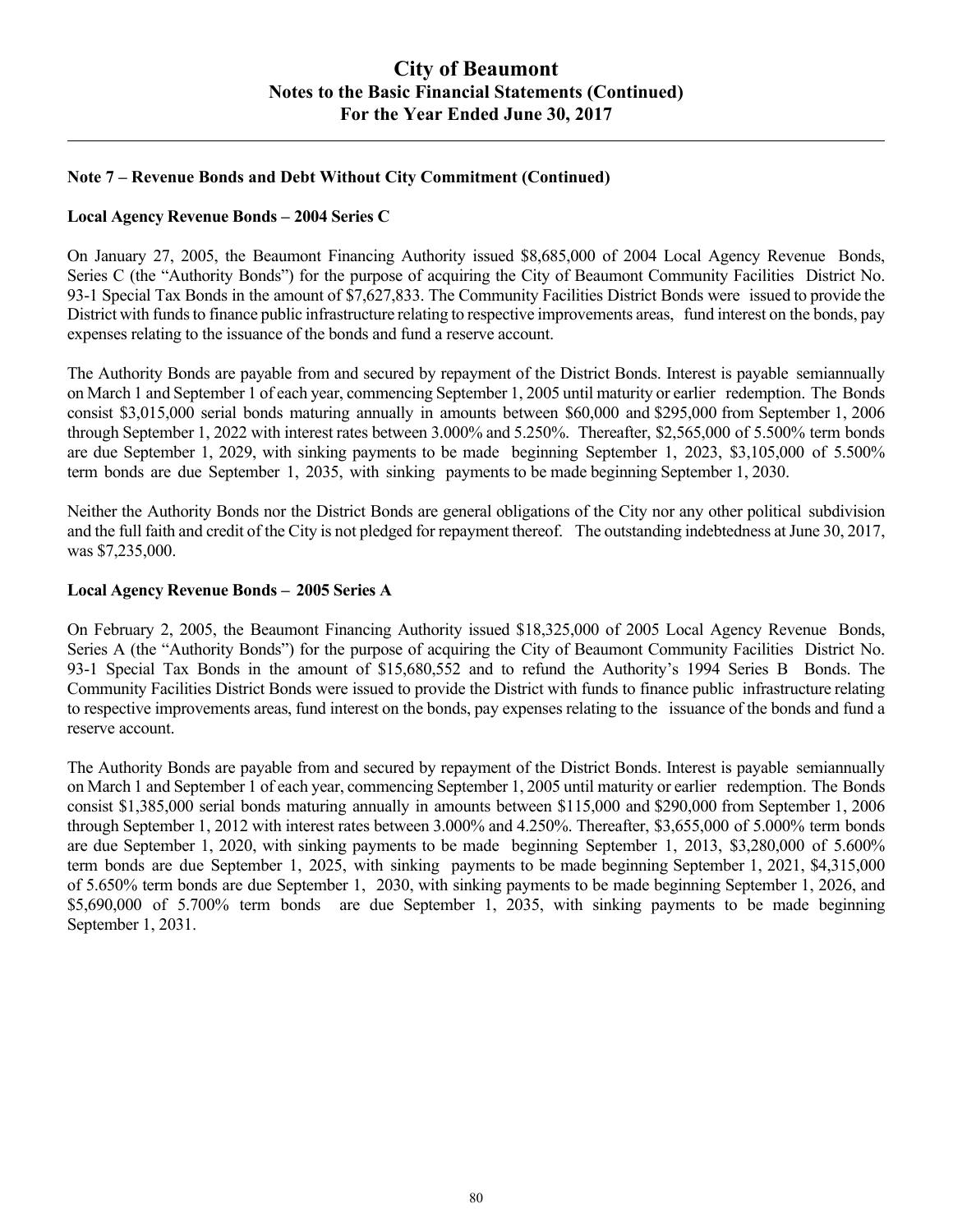#### **Local Agency Revenue Bonds – 2005 Series A (Continued)**

Neither the Authority Bonds nor the District Bonds are general obligations of the City nor any other political subdivision and the full faith and credit of the City is not pledged for repayment thereof. The outstanding indebtedness at June 30, 2017 was \$15,370,000.

# **Local Agency Revenue Bonds – 2005 Series C**

On December 15, 2005, the Beaumont Financing Authority issued \$19,155,000 of 2005 Local Agency Revenue Bonds, Series C (the "Authority Bonds") for the purpose of acquiring the City of Beaumont Community Facilities District No. 93- 1 Special Tax Bonds in the amount of \$16,805,014. The Community Facilities District Bonds were issued to provide the District with funds to finance public infrastructure relating to respective improvements areas, fund interest on the bonds, pay expenses relating to the issuance of the bonds and fund a reserve account.

The Authority Bonds are payable from and secured by repayment of the District Bonds. Interest is payable semiannually on March 1 and September 1 of each year, commencing March 1, 2006 until maturity or earlier redemption. The Bonds consist of \$390,000 serial bonds maturing annually in amounts between \$5,000 and \$130,000 from September 1, 2007 through September 1, 2012 with interest rates between 4.000% and 4.500%. Thereafter, \$1,990,000 of 5.000% term bonds are due September 1, 2019, with sinking payments to be made beginning September 1, 2013, \$6,435,000 of 5.450% term bonds are due September 1, 2020, with sinking payments to be made beginning September 1, 2027, and \$10,340,000 of 5.500% term bonds are due September 1, 2024, with sinking payments to be made beginning September 1, 2028.

Neither the Authority Bonds nor the District Bonds are general obligations of the City nor any other political subdivision and the full faith and credit of the City is not pledged for repayment thereof. The outstanding indebtedness at June 30, 2017 was \$17,940,000.

# **Local Agency Revenue Bonds – 2006 Series A**

On June 8, 2006, the Beaumont Financing Authority issued \$14,220,000 of 2006 Local Agency Revenue Bonds, Series A (the "Authority Bonds") for the purpose of acquiring the City of Beaumont Community Facilities District No. 93-1 Special Tax Bonds in the amount of \$12,360,041. The Community Facilities District Bonds were issued to provide the District with funds to finance public infrastructure relating to respective improvements areas, fund interest on the bonds, pay expenses relating to the issuance of the bonds and fund a reserve account.

The Authority Bonds are payable from and secured by repayment of the District Bonds. Interest is payable semiannually on March 1 and September 1 of each year, commencing September 1, 2006 until maturity or earlier redemption. The Bonds consist of \$2,830,000 serial bonds maturing annually in amounts between \$15,000 and \$395,000 from September 1, 2007 through September 1, 2022 with interest rates between 4.125% and 5.250%. Thereafter, \$11,390,000 of 5.350% term bonds are due September 1, 2036, with sinking payments to be made beginning September 1, 2023.

Neither the Authority Bonds nor the District Bonds are general obligations of the City nor any other political subdivision and the full faith and credit of the City is not pledged for repayment thereof. The outstanding indebtedness at June 30, 2017 was \$13,230,000.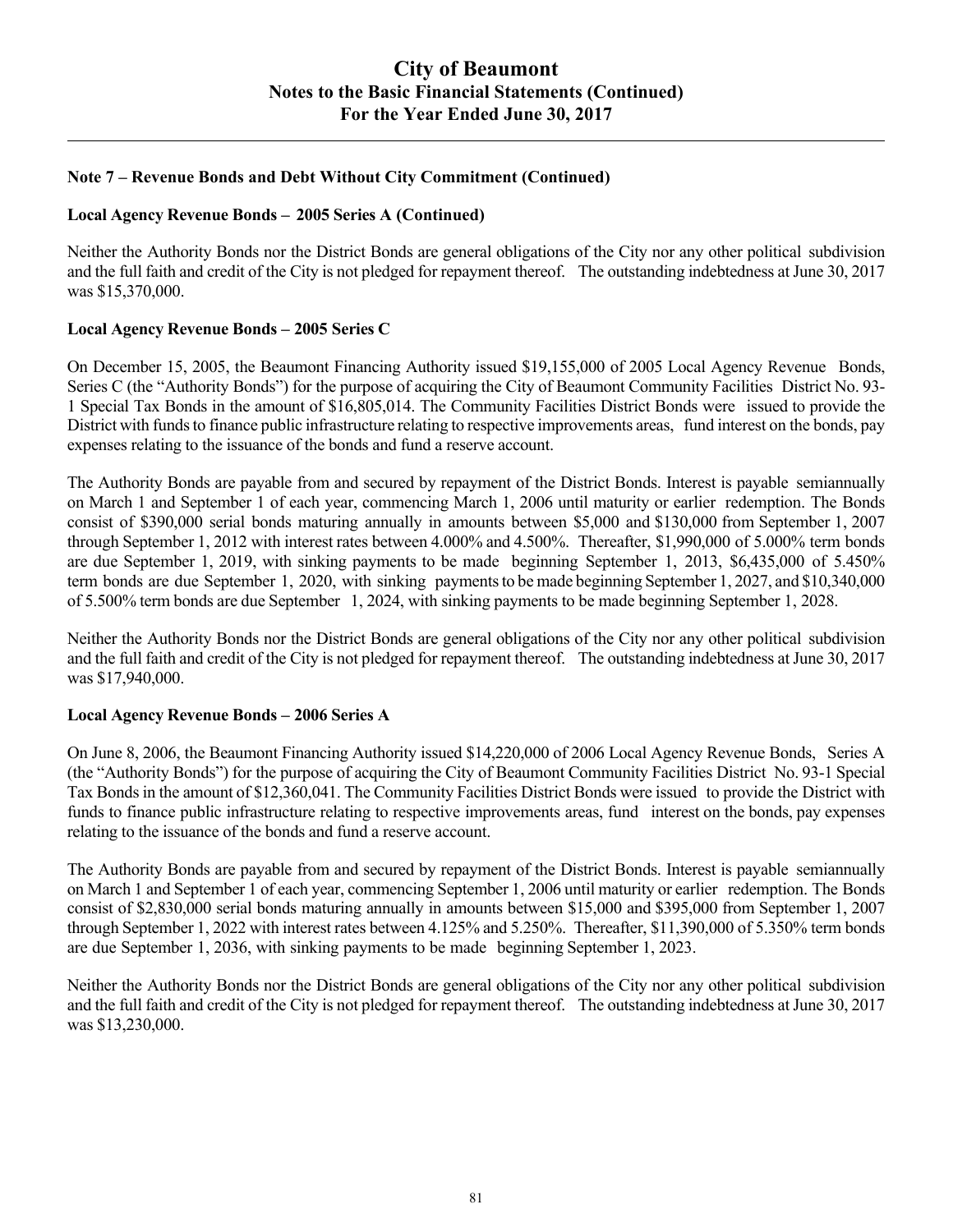# **Local Agency Revenue Bonds – 2006 Series B**

On November 2, 2006, the Beaumont Financing Authority issued \$7,110,000 of 2006 Local Agency Revenue Bonds, Series B (the "Authority Bonds") for the purpose of acquiring the City of Beaumont Community Facilities District No. 93-1 Special Tax Bonds in the amount of \$6,156,294. The Community Facilities District Bonds were issued to provide the District with funds to finance public infrastructure relating to respective improvements areas, fund interest on the bonds, pay expenses relating to the issuance of the bonds and fund a reserve account.

The Authority Bonds are payable from and secured by repayment of the District Bonds. Interest is payable semiannually on March 1 and September 1 of each year, commencing March 1, 2007 until maturity or earlier redemption. The Bonds consist of \$965,000 serial bonds maturing annually in amounts between \$15,000 and \$150,000 from September 1, 2008 through September 1, 2020 with interest rates between 3.900% and 4.800%. Thereafter, \$1,575,000 of 5.000% term bonds are due September 1, 2027, with sinking payments to be made beginning September 1, 2021 and \$4,570,000 of 5.050% term bonds are due September 1, 2037, with sinking payments to be made beginning September 1, 2028.

Neither the Authority Bonds nor the District Bonds are general obligations of the City nor any other political subdivision and the full faith and credit of the City is not pledged for repayment thereof. The outstanding indebtedness at June 30, 2017 was \$6,655,000.

# **Local Agency Revenue Bonds – 2007 Series A**

On January 18, 2007, the Beaumont Financing Authority issued \$21,175,000 of 2007 Local Agency Revenue Bonds, Series A (the "Authority Bonds") for the purpose of refunding the Beaumont Financing Authority 2000 Local Agency Revenue Bonds, Series A, the Beaumont Financing Authority 1994 Local Agency Revenue Bonds, Series A and B, and acquiring the City of Beaumont Community Facilities District No. 93-1 Special Tax Bonds in the amount of \$4,910,884. The Community Facilities District Bonds were issued to provide the District with funds to finance public infrastructure relating to respective improvements areas, fund interest on the bonds, pay expenses relating to the issuance of the bonds and fund a reserve account.

The Authority Bonds are payable from and secured by repayment of the District Bonds. Interest is payable semiannually on March 1 and September 1 of each year, commencing September 1, 2007 until maturity or earlier redemption. The Bonds consist of \$8,860,000 serial bonds maturing annually in amounts between \$250,000 and \$780,000 from September 1, 2007 through September 1, 2021 with interest rates between 3.500% and 4.250%. Thereafter, \$4,425,000 of 4.500% term bonds are due September 1, 2026, with sinking payments to be made beginning September 1, 2022, \$6,785,000 of 4.500% term bonds are due September 1, 2032, with sinking payments to be made beginning September 1, 2027 and \$1,105,000 of 4.625% term bonds are due September 1, 2037, with sinking payments to be made beginning September 1, 2033.

Neither the Authority Bonds nor the District Bonds are general obligations of the City nor any other political subdivision and the full faith and credit of the City is not pledged for repayment thereof. The outstanding indebtedness at June 30, 2017 was \$18,465,000.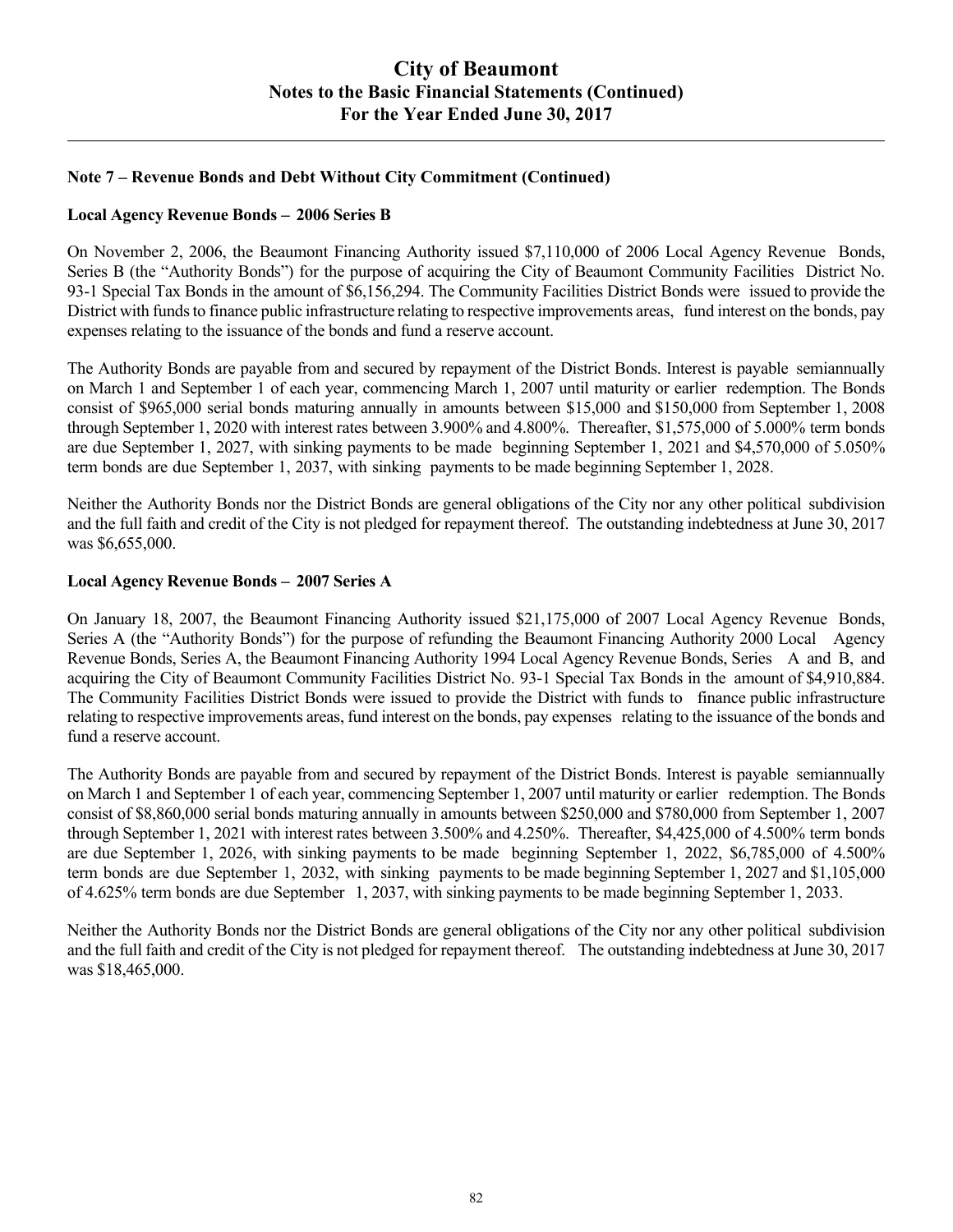# **Local Agency Revenue Bonds – 2007 Series B**

On March 6, 2007, the Beaumont Financing Authority issued \$11,615,000 of 2007 Local Agency Revenue Bonds, Series B (the "Authority Bonds") for the purpose of refunding the Beaumont Financing Authority 2002 Local Agency Revenue Bonds, Series A, and acquiring the City of Beaumont Community Facilities District No. 93-1 Special Tax Bonds in the amount of \$110,000. The Community Facilities District Bonds were issued to provide the District with funds to finance public infrastructure relating to respective improvements areas, fund interest on the bonds, pay expenses relating to the issuance of the bonds and fund a reserve account.

The Authority Bonds are payable from and secured by repayment of the District Bonds. Interest is payable semiannually on March 1 and September 1 of each year, commencing September 1, 2007 until maturity or earlier redemption. The Bonds consist of \$4,660,000 serial bonds maturing annually in amounts between \$125,000 and \$435,000 from September 1, 2007 through September 1, 2020 with interest rates between 3.500% and 4.125%. Thereafter, \$2,470,000 of 4.500% term bonds are due September 1, 2025, with sinking payments to be made beginning September 1, 2021, and \$4,485,000 of 4.375% term bonds are due September 1, 2032, with sinking payments to be made beginning September 1, 2026.

Neither the Authority Bonds nor the District Bonds are general obligations of the City nor any other political subdivision and the full faith and credit of the City is not pledged for repayment thereof. The outstanding indebtedness at June 30, 2017 was \$8,590,000.

# **Local Agency Revenue Bonds – 2007 Series C and D**

On April 26, 2007, the Beaumont Financing Authority issued \$22,490,000 of 2007 Local Agency Revenue Bonds, Series C (the "Authority Bonds") and \$1,105,000 Local Agency Revenue Bonds, Series D (the "Authority Bonds") for the purpose of refunding the Beaumont Financing Authority 2003 Local Agency Revenue Bonds, Series A and Beaumont Financing Authority 1994 Local Agency Revenue Bonds, Series A, and acquiring the City of Beaumont Community Facilities District No. 93-1 Special Tax Bonds in the amount of \$217,000. The Community Facilities District Bonds were issued to provide the District with funds to finance public infrastructure relating to respective improvements areas, fund interest on the bonds, pay expenses relating to the issuance of the bonds and fund a reserve account.

The Authority Bonds are payable from and secured by repayment of the District Bonds. Interest is payable semiannually on March 1 and September 1 of each year, commencing September 1, 2007 until maturity or earlier redemption. The 2007 Series C Bonds consist of \$6,440,000 serial bonds maturing annually in amounts between \$350,000 and \$765,000 from September 1, 2007 through September 1, 2019 with interest rates between 4.000% and 4.500%. Thereafter, \$2,555,000 of 5.000% term bonds are due September 1, 2022, with sinking payments to be made beginning September 1, 2020, \$4,060,000 of 5.000% term bonds are due September 1, 2026, with sinking payments to be made beginning September 1, 2023. \$2,370,000 of 4.750% term bonds are due September 1, 2028, with sinking payments to be made beginning September 1, 2027, and \$7,065,000 of 4.750% term bonds are due September 1, 2033, with sinking payments to be made beginning September 1, 2029. The 2007 Series D Bonds consist of \$1,105,000 of 5.200% term bonds are due September 1, 2012, with sinking payments to be made beginning September 1, 2011.

Neither the Authority Bonds nor the District Bonds are general obligations of the City nor any other political subdivision and the full faith and credit of the City is not pledged for repayment thereof. The outstanding indebtedness at June 30, 2017 was \$19,895,000.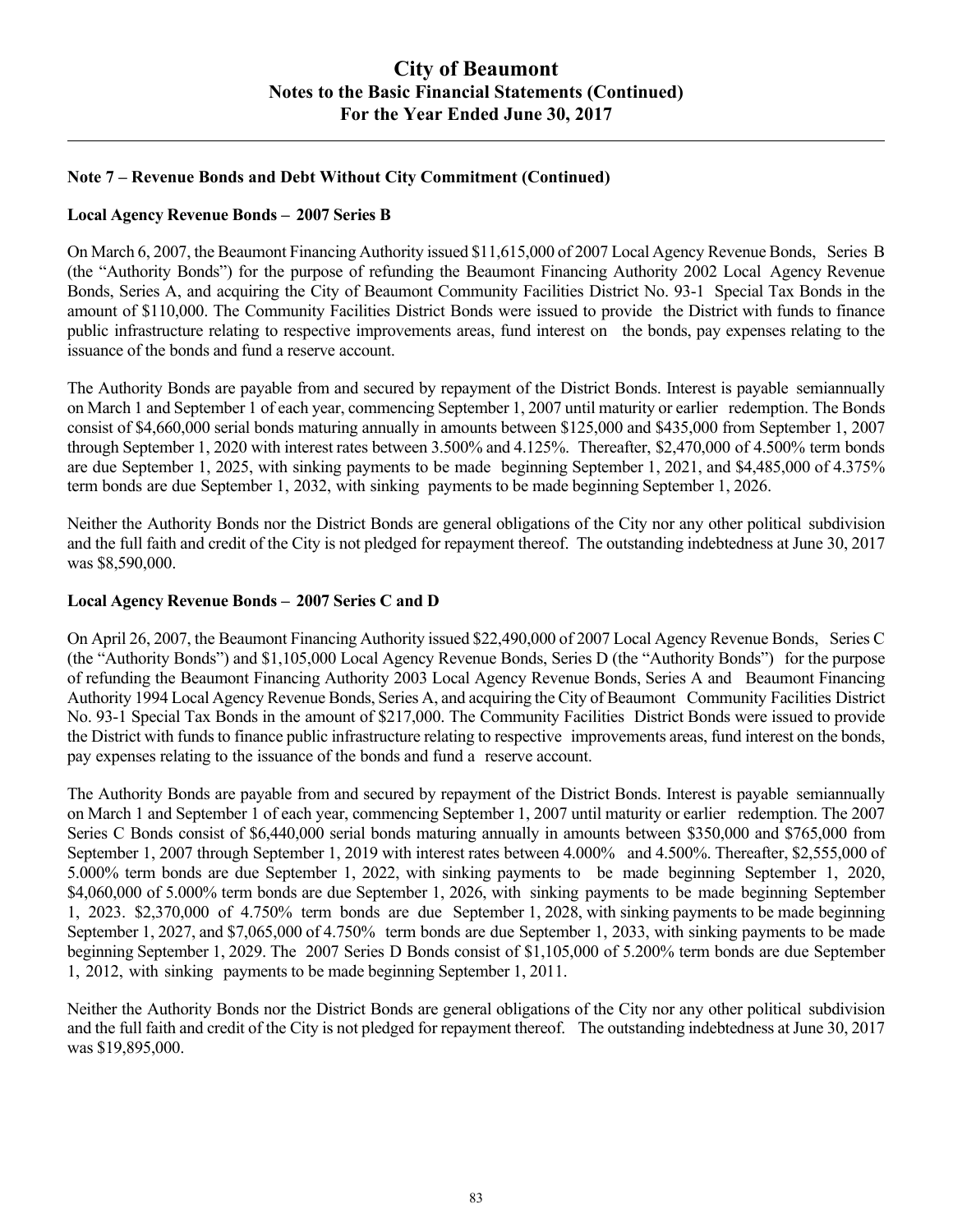# **Local Agency Revenue Bonds – 2007 Series E**

On November 29, 2007, the Beaumont Financing Authority issued \$6,520,000 of 2007 Local Agency Revenue Bonds, Series E (the "Authority Bonds") for the purpose of acquiring the City of Beaumont Community Facilities District No. 93-1 Special Tax Bonds in the amount of \$5,621,813. The Community Facilities District Bonds were issued to provide the District with funds to finance public infrastructure relating to respective improvements areas, fund interest on the bonds, pay expenses relating to the issuance of the bonds and fund a reserve account.

The Authority Bonds are payable from and secured by repayment of the District Bonds. Interest is payable semiannually on March 1 and September 1 of each year, commencing March 1, 2008 until maturity or earlier redemption. The Bonds consist of \$615,000 serial bonds maturing annually in amounts between \$5,000 and \$120,000 from September 1, 2010 through September 1, 2020, with interest rates between 4.750% and 5.300%. Thereafter, \$5,905,000 of 6.250% term bonds are due September 1, 2038, with sinking payments to be made beginning September 1, 2021.

Neither the Authority Bonds nor the District Bonds are general obligations of the City nor any other political subdivision and the full faith and credit of the City is not pledged for repayment thereof. The outstanding indebtedness at June 30, 2017, was \$6,295,000.

# **Local Agency Revenue Bonds – 2008 Series A**

On July 24, 2008, the Beaumont Financing Authority issued \$4,090,000 of 2008 Local Agency Revenue Bonds, Series A (the "Authority Bonds") for the purpose of acquiring the City of Beaumont Community Facilities District No. 93-1 Special Tax Bonds in the amount of \$3,476,204. The Community Facilities District Bonds were issued to provide the District with funds to finance public infrastructure relating to respective improvements areas, fund interest on the bonds, pay expenses relating to the issuance of the bonds and fund a reserve account.

The Authority Bonds are payable from and secured by repayment of the District Bonds. Interest is payable semiannually on March 1 and September 1 of each year, commencing March 1, 2009 until maturity or earlier redemption. The Bonds consist of \$390,000 serial bonds maturing annually in amounts between \$5,000 and \$80,000 from September 1, 2011 through September 1, 2020 with interest rates between 4.875% and 6.000%. Thereafter, \$3,700,000 of 6.875% term bonds are due September 1, 2036, with sinking payments to be made beginning September 1, 2021.

Neither the Authority Bonds nor the District Bonds are general obligations of the City nor any other political subdivision and the full faith and credit of the City is not pledged for repayment thereof. The outstanding indebtedness at June 30, 2017 was \$3,960,000.

# **Local Agency Revenue Bonds – 2009 Series B**

On June 18, 2009, the Beaumont Financing Authority issued \$2,640,000 of 2009 Local Agency Revenue Bonds, Series B (the "Authority Bonds") for the purpose of acquiring the City of Beaumont Community Facilities District No. 93-1 Special Tax Bonds in the amount of \$2,229,228. The Community Facilities District Bonds were issued to provide the District with funds to finance public infrastructure relating to respective improvements areas, fund interest on the bonds, pay expenses relating to the issuance of the bonds and fund a reserve account.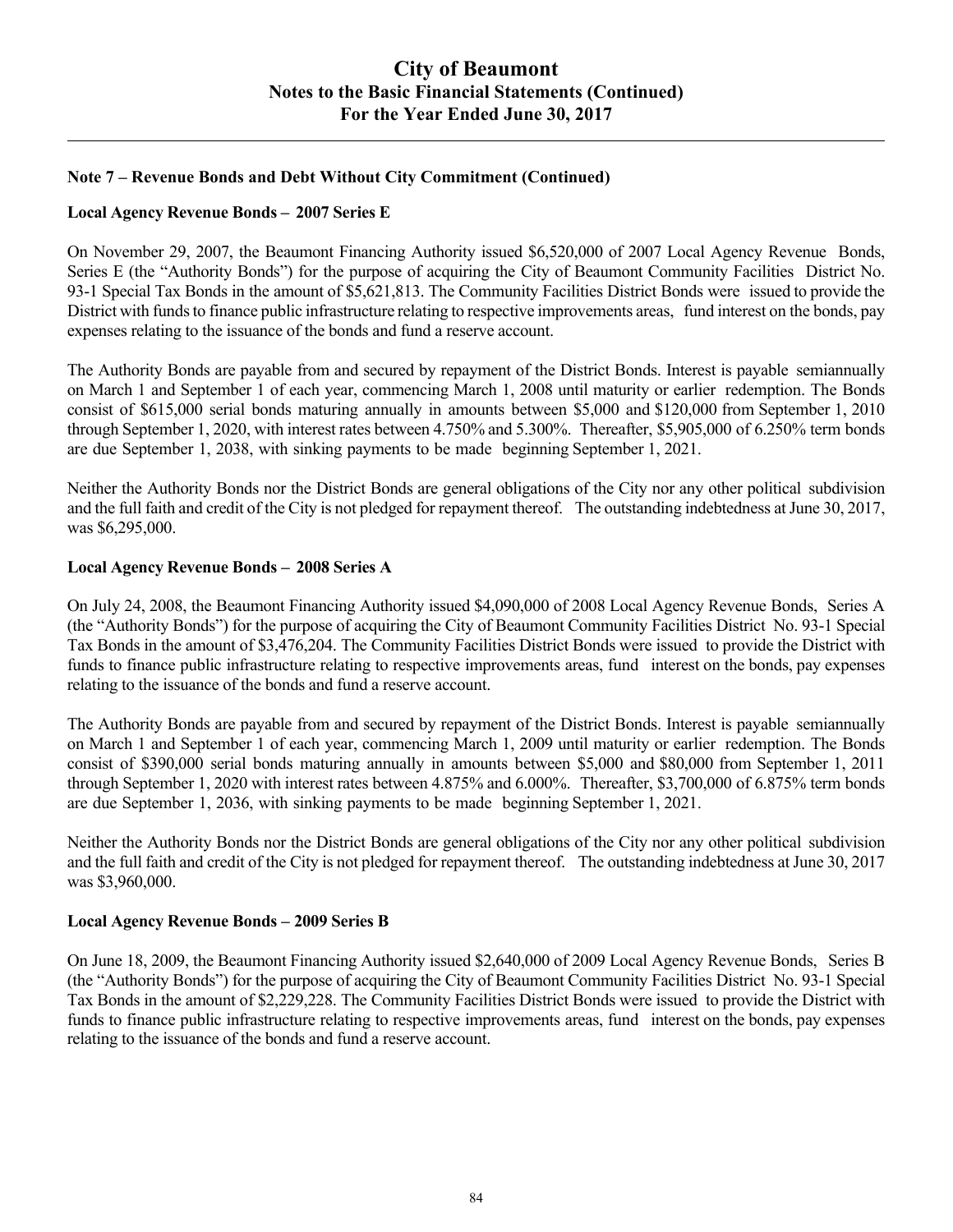#### **Local Agency Revenue Bonds – 2009 Series B (Continued)**

The Authority Bonds are payable from and secured by repayment of the District Bonds. Interest is payable semiannually on March 1 and September 1 of each year, commencing September 1, 2009 until maturity or earlier redemption. The Bonds consist of \$235,000 serial bonds maturing annually in amounts between \$5,000 and \$65,000 from September 1, 2012 through September 1, 2027 with interest rates between 6.500% and 8.700%. Thereafter, \$300,000 of 8.500% term bonds due September 1, 2024, with sinking payments to be made beginning September 1, 2017; \$225,000 of 8.750% term bonds due September 1, 2030, with sinking payments to be made beginning September 1, 2028, \$410,000 of 8.875% term bonds due September 1, 2034, with sinking payments beginning September 1, 2031 and \$745,000 of 8.625% term bonds due September 1, 2039, with sinking payments beginning September 1, 2035.

Neither the Authority Bonds nor the District Bonds are general obligations of the City nor any other political subdivision and the full faith and credit of the City is not pledged for repayment thereof. The outstanding indebtedness at June 30, 2017, was \$715,000.

#### **Local Agency Revenue Bonds – 2011 Series A and B**

On December 15, 2011, the Beaumont Financing Authority issued \$12,145,000 of 2011 Local Agency Revenue Bonds, Series A (the "Authority Bonds") for the purpose of refunding the Beaumont Financing Authority 2009 Local Agency Revenue Bonds, Series A and B, the Beaumont Financing Authority 2009 Local Agency Revenue Bonds, Series A and B, and acquiring the City of Beaumont Community Facilities District No. 93-1 Special Tax Bonds in the amount of \$11,039,529. The Community Facilities District Bonds were issued to provide the District with funds to finance public infrastructure relating to respective improvements areas, fund interest on the bonds, pay expenses relating to the issuance of the bonds and fund a reserve account.

The Authority Bonds are payable from and secured by repayment of the District Bonds. Interest is payable semiannually on March 1 and September 1 of each year, commencing September 1, 2012 until maturity or earlier redemption. The Bonds consist of \$1,405,000 serial bonds maturing annually in amounts between \$10,000 and \$250,000 from September 1, 2015 through September 1, 2026 with interest rates between 3.500% and 5.500%. Thereafter, \$1,820,000 of 6.125% term bonds are due September 1, 2031, with sinking payments to be made beginning September 1, 2027, and \$8,920,000 of 6.375% term bonds are due September 1, 2042, with sinking payments to be made beginning September 1, 2032.

Neither the Authority Bonds nor the District Bonds are general obligations of the City nor any other political subdivision and the full faith and credit of the City is not pledged for repayment thereof. Since these debts do not constitute an obligation of the City and the City is not obligated to make payment beyond the available bonds reserves, these bonds have not been reflected as long-term liabilities in the accompanying financial statements. The outstanding indebtedness at June 30, 2017 was \$12,110,000.

#### **Local Agency Revenue Bonds – 2012 Series A**

On March 14, 2012, the Beaumont Financing Authority issued \$5,650,000 of 2012 Local Agency Revenue Bonds, Series A (the "Authority Bonds") for the purpose of acquiring the City of Beaumont Community Facilities District No. 93-1 Special Tax Bonds in the amount of \$4,936,658. The Community Facilities District Bonds were issued to provide the District with funds to finance public infrastructure relating to Improvements Area No. 8C, fund interest on the bonds, pay expenses relating to the bonds and fund a reserve account.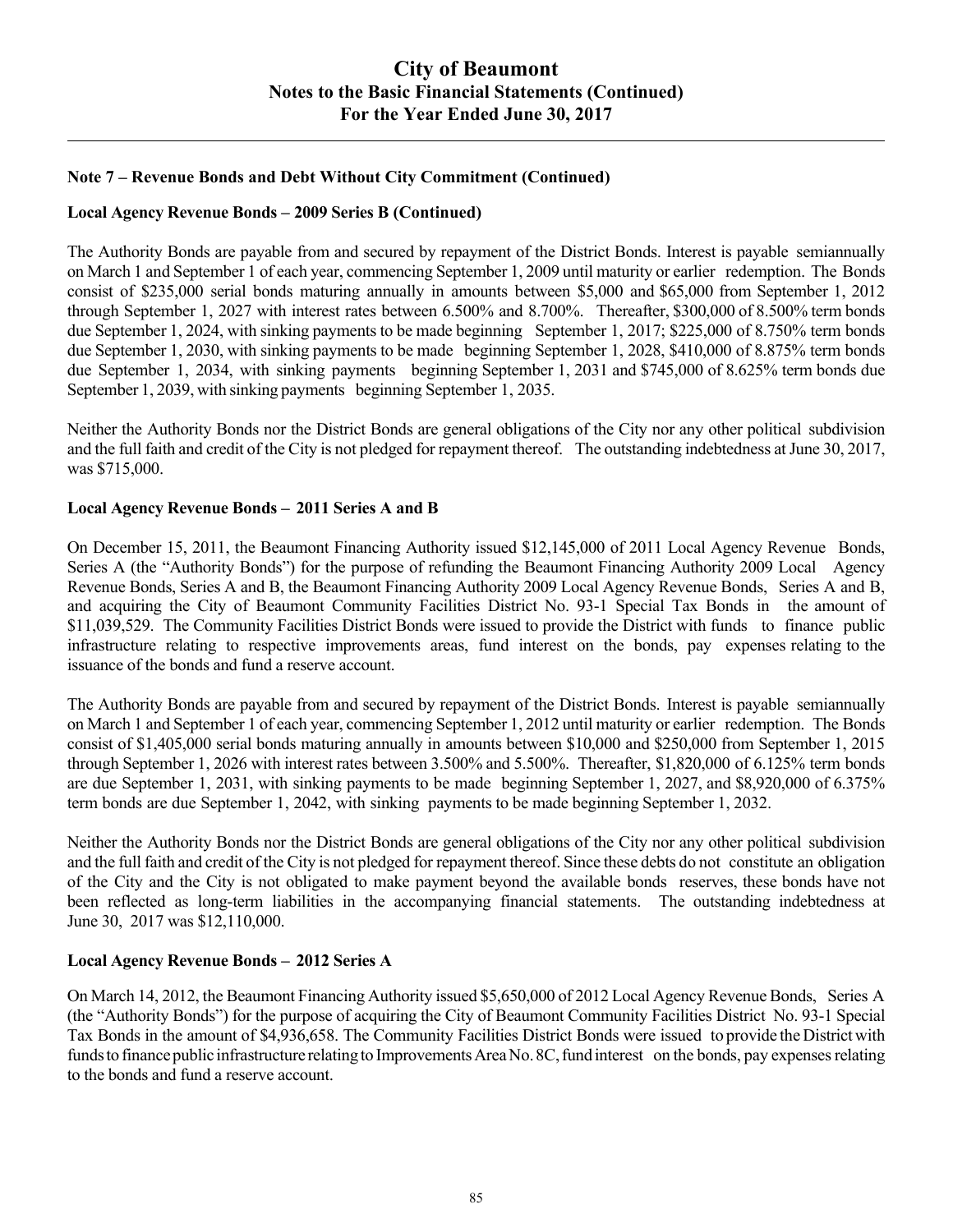#### **Local Agency Revenue Bonds – 2012 Series A (Continued)**

The Authority Bonds are payable from and secured by repayment of the District Bonds. Interest is payable semiannually on March 1 and September 1 of each year, commencing September 1, 2017 until maturity or earlier redemption. The Bonds consist of \$155,000 serial bonds maturing annually in amounts between \$10,000 and \$120,000 from September 1, 2017 through September 1, 2029 with interest rates between 3.500% and 5.250%. Thereafter, \$400,000 of 5.625% term bonds are due September 1, 2032, with sinking payments to be made beginning September 1, 2030, and \$4,475,000 of 5.875% term bonds are due September 1, 2042, with sinking payments to be made beginning September 1, 2033.

Neither the Authority Bonds nor the District Bonds are general obligations of the City nor any other political subdivision and the full faith and credit of the City is not pledged for repayment thereof. Since these debts do not constitute an obligation of the City and the City is not obligated to make payment beyond the available bonds reserves, these bonds have not been reflected as long-term liabilities in the accompanying financial statements. The outstanding indebtedness at June 30, 2017 was \$5,650,000.

#### **Local Agency Revenue Bonds – 2012 Series B**

On April 10, 2012, the Beaumont Financing Authority issued \$3,265,000 of 2012 Local Agency Revenue Bonds, Series B (the "Authority Bonds") for the purpose of acquiring the City of Beaumont Community Facilities District No. 93-1 Special Tax Bonds in the amount of \$2,690,661. The Community Facilities District Bonds were issued to provide the District with funds to finance public infrastructure relating to Improvements Area No. 20, fund interest on the bonds, pay expenses relating to the bonds and fund a reserve account.

The Authority Bonds are payable from and secured by repayment of the District Bonds. Interest is payable semiannually on March 1 and September 1 of each year, commencing September 1, 2015 until maturity or earlier redemption. The Bonds consist of \$1,120,000 serial bonds maturing annually in amounts between \$50,000 and \$150,000 from September 1, 2015 through September 1, 2026 with interest rates between 3.500% and 5.500%. Thereafter, \$2,145,000 of 5.950% term bonds are due September 1, 2035, with sinking payments to be made beginning September 1, 2027.

Neither the Authority Bonds nor the District Bonds are general obligations of the City nor any other political subdivision and the full faith and credit of the City is not pledged for repayment thereof. Since these debts do not constitute an obligation of the City and the City is not obligated to make payment beyond the available bonds reserves, these bonds have not been reflected as long-term liabilities in the accompanying financial statements. The outstanding indebtedness at June 30, 2017 was \$3,160,000.

#### **Local Agency Revenue Bonds – 2012 Series C**

On May 23, 2012, the Beaumont Financing Authority issued \$3,655,000 of 2012 Local Agency Revenue Bonds, Series C (the "Authority Bonds") for the purpose of acquiring the City of Beaumont Community Facilities District No. 93-1 Special Tax Bonds in the amount of \$3,122,785. The Community Facilities District Bonds were issued to provide the District with funds to finance public infrastructure relating to Improvements Area No. 7B and No. 7C, fund interest on the bonds, pay expenses relating to the bonds and fund a reserve account.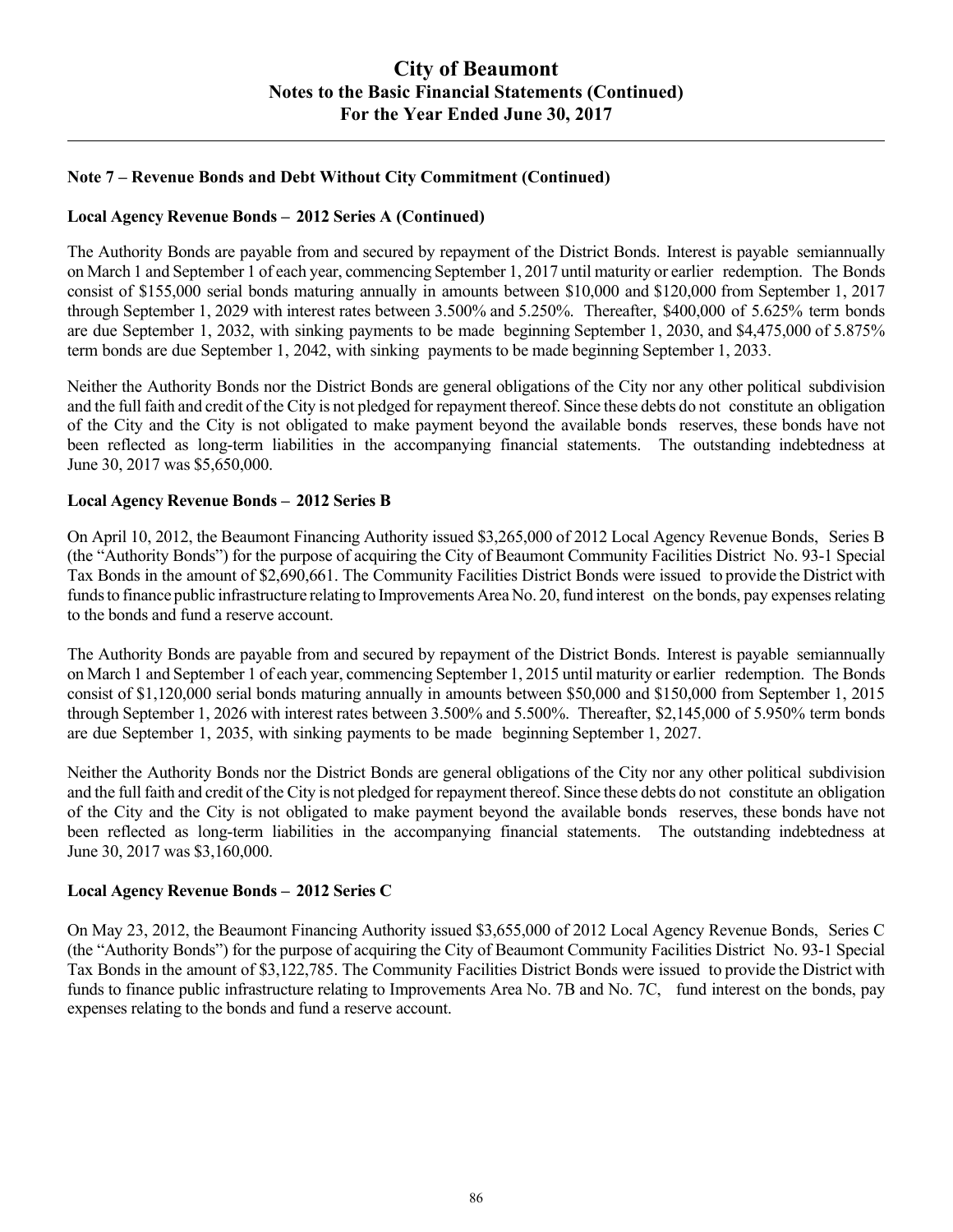#### **Local Agency Revenue Bonds – 2012 Series C (Continued)**

The Authority Bonds are payable from and secured by repayment of the District Bonds. Interest is payable semiannually on March 1 and September 1 of each year, commencing September 1, 2013 until maturity or earlier redemption. The Bonds consist of \$760,000 serial bonds maturing annually in amounts between \$20,000 and \$105,000 from September 1, 2013 through September 1, 2025 with interest rates between 1.500% and 4.250%. Thereafter, \$2,895,000 of 5.250% term bonds are due September 1, 2039, with sinking payments to be made beginning September 1, 2026.

Neither the Authority Bonds nor the District Bonds are general obligations of the City nor any other political subdivision and the full faith and credit of the City is not pledged for repayment thereof. Since these debts do not constitute an obligation of the City and the City is not obligated to make payment beyond the available bonds reserves, these bonds have not been reflected as long-term liabilities in the accompanying financial statements. The outstanding indebtedness at June 30, 2017 was \$3,535,000.

# **Local Agency Revenue Bonds – 2013 Series A**

On January 17, 2013, the Beaumont Financing Authority issued \$8,810,000 of 2013 Local Agency Revenue Bonds, Series A (the "Authority Bonds") for the purpose of acquiring the City of Beaumont Community Facilities District No. 93-1 Special Tax Bonds in the amount of \$7,865,887. The Community Facilities District Bonds were issued to provide the District with funds to finance public infrastructure related to Improvements Area No. 19C, fund interest on the bonds, pay expenses relating to the issuance of the bonds and fund a reserve account.

The Authority Bonds are payable from and secured by repayment of the District Bonds. Interest is payable semiannually on March 1 and September 1 of each year, commencing September 1, 2013 until maturity or earlier redemption. The Bonds consist of \$4,180,000 serial bonds maturing annually in amounts between \$55,000 and \$420,000 from September 1, 2013 through September 1, 2022 with interest rates between 1.500% and 4.250%. Thereafter, \$1,965,000 of 5% term bonds are due September 1, 2027, with sinking payments to be made beginning September 1, 2023, and \$2,665,000 of 5% term bonds are due September 1, 2036, with sinking payments to be made beginning September 1, 2028.

Neither the Authority Bonds nor the District Bonds are general obligations of the City nor any other political subdivision and the full faith and credit of the City is not pledged for repayment thereof. Since these debts do not constitute an obligation of the City and the City is not obligated to make payment beyond the available bonds reserves, these bonds have not been reflected as long-term liabilities in the accompanying financial statements. The outstanding indebtedness at June 30, 2017 was \$7,305,000.

# **Local Agency Revenue Bonds – 2013 Series B**

On April 2, 2013, the Beaumont Financing Authority issued \$10,875,000 of 2013 Local Agency Revenue Bonds, Series B (the "Authority Bonds") for the purpose of refunding the Beaumont Financing Authority 2003 Local Agency Revenue Bonds Series B and acquiring the City of Beaumont Community Facilities District No. 93-1 Special Tax Bonds in the amount of \$130,500.The Community Facilities District Bonds were issued to provide the District with funds to finance public infrastructure related to Improvements area No. 17A, fund interest on the bonds, pay expenses relating to the issuance of the bonds and fund a reserve account.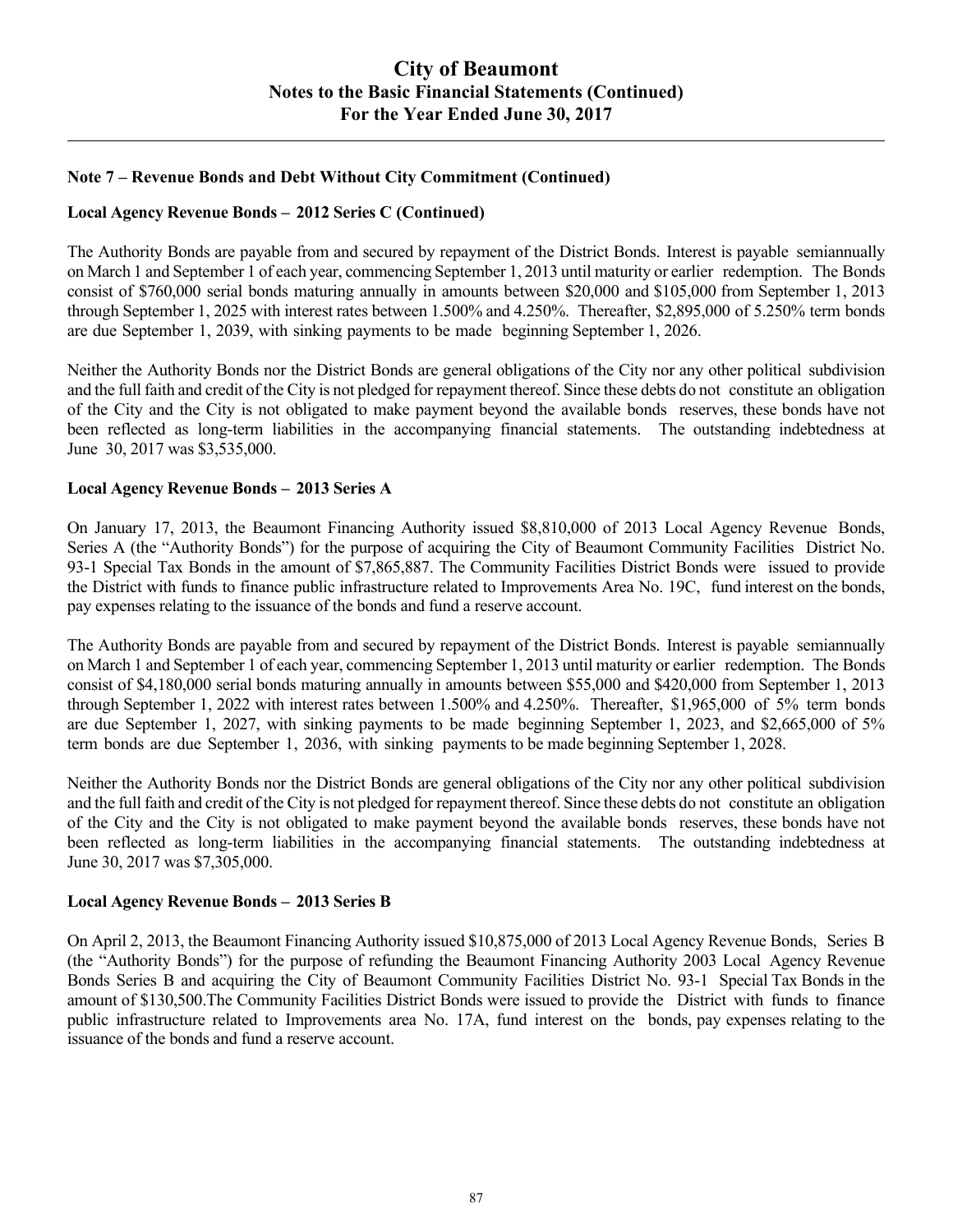#### **Local Agency Revenue Bonds – 2013 Series B (Continued)**

The Authority Bonds are payable from and secured by repayment of the District Bonds. Interest is payable semiannually on March 1 and September 1 of each year, commencing September 1, 2015 until maturity or earlier redemption. The Bonds consist of \$3,810,000 serial bonds maturing annually in amounts between \$245,000 and \$475,000 from September 1, 2013 through September 1, 2023 with interest rates between 2.000% and 5.000%. Thereafter, \$2,740,000 of 5% term bonds are due September 1, 2028, with sinking payments to be made beginning September 1, 2024, and \$4,325,000 of 5% term bonds are due September 1, 2034, with sinking payments to be made beginning September 1, 2029.

Neither the Authority Bonds nor the District Bonds are general obligations of the City nor any other political subdivision and the full faith and credit of the City is not pledged for repayment thereof. Since these debts do not constitute an obligation of the City and the City is not obligated to make payment beyond the available bonds reserves, these bonds have not been reflected as long-term liabilities in the accompanying financial statements. The outstanding indebtedness at June 30, 2017 was \$9,820,000.

#### **Local Agency Revenue Bonds - 2015 Series A**

On March 17, 2015, the Beaumont Financing Authority issued \$11,110,000 of 2015 Local Agency Revenue Bonds, Series A (the "Authority Bonds") for the purpose of refunding the Beaumont Financing Authority 2005 Local Agency Revenue Bonds Series B.

The Authority Bonds are payable from and secured by repayment of the District Bonds. Interest is payable semiannually on March 1 and September 1 of each year, commencing September 1, 2015 until maturity or earlier redemption. Interest on the bonds ranges from 2.00% to 5.00%.

Neither the Authority Bonds nor the District Bonds are general obligations of the City nor any other political subdivision and the full faith and credit of the City is not pledged for repayment thereof. Since these debts do not constitute an obligation of the City and the City is not obligated to make payment beyond the available bonds reserves, these bonds have not been reflected as long-term liabilities in the accompanying financial statements. The outstanding indebtedness at June 30, 2017 was \$10,660,000.

#### **Local Agency Revenue Bonds - 2015 Series B**

On April 23, 2015, the Beaumont Financing Authority issued \$20,095,000 of 2015 Local Agency Refunding Revenue Bonds, Series B (the "Authority Bonds") for the purpose of refunding the Beaumont Financing Authority 2004 Local Agency Revenue Bonds Series D.

The Authority Bonds are payable from and secured by repayment of the District Bonds. Interest is payable semiannually on March 1 and September 1 of each year, commencing September 1, 2015 until maturity or earlier redemption. Interest on the bonds ranges from 2.00% to 5.00%.

Neither the Authority Bonds nor the District Bonds are general obligations of the City nor any other political subdivision and the full faith and credit of the City is not pledged for repayment thereof. Since these debts do not constitute an obligation of the City and the City is not obligated to make payment beyond the available bonds reserves, these bonds have not been reflected as long-term liabilities in the accompanying financial statements. The outstanding indebtedness at June 30, 2016 was \$19,110,000.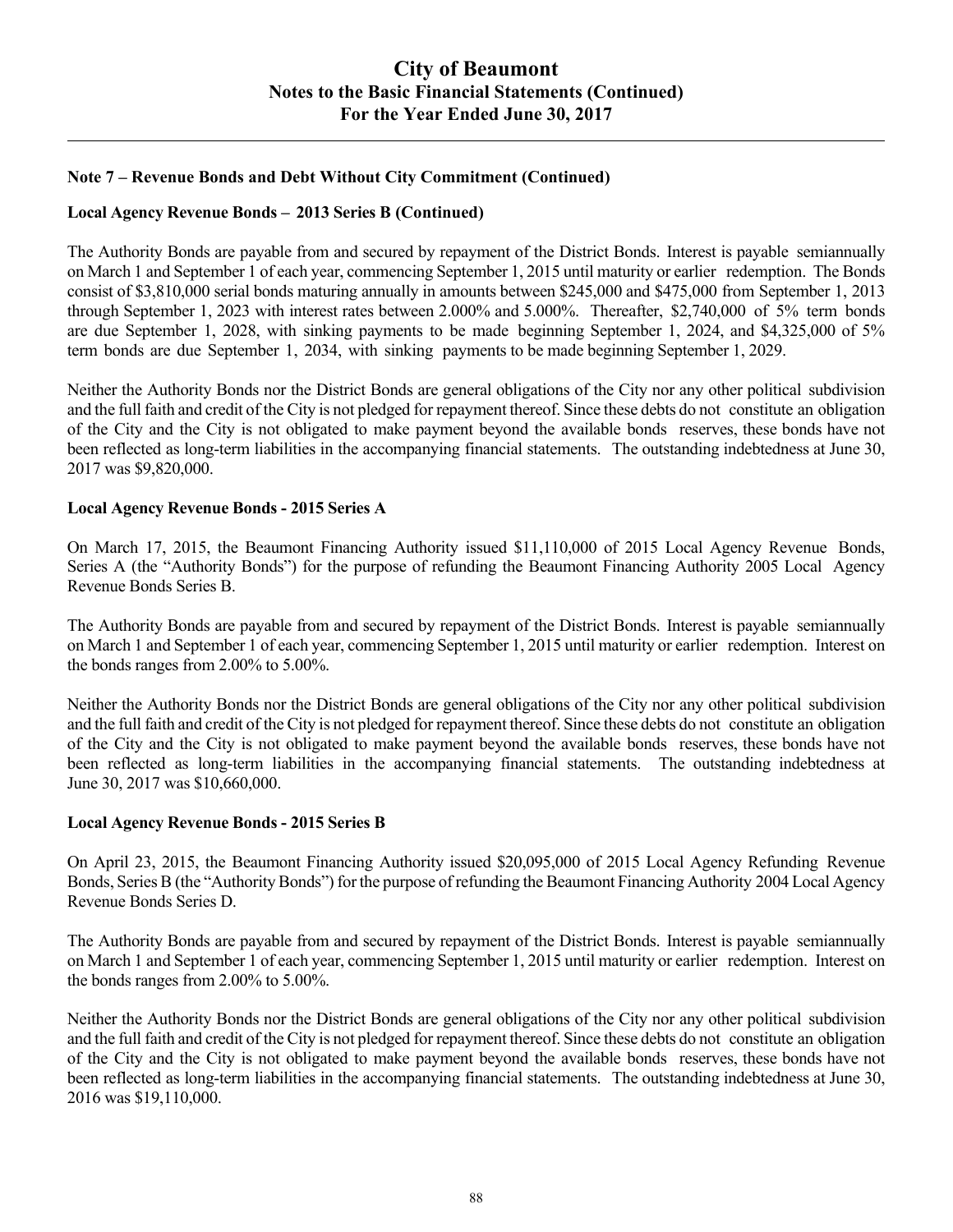#### **Local Agency Revenue Bonds – 2015 Series C**

On May 15, 2015, the Beaumont Financing Authority issued \$5,335,000 of 2015 Local Agency Refunding Revenue Bonds, Series C (the "Authority Bonds") for the purpose of refunding the Beaumont Financing Authority 2004 Local Agency Revenue Bonds Series A.

The Authority Bonds are payable from and secured by repayment of the District Bonds. Interest is payable semiannually on March 1 and September 1 of each year, commencing September 1, 2015 until maturity or earlier redemption. Interest on the bonds ranges from 2.00% to 4.125%.

Neither the Authority Bonds nor the District Bonds are general obligations of the City nor any other political subdivision and the full faith and credit of the City is not pledged for repayment thereof. Since these debts do not constitute an obligation of the City and the City is not obligated to make payment beyond the available bonds reserves, these bonds have not been reflected as long-term liabilities in the accompanying financial statements. The outstanding indebtedness at June 30, 2017 was \$4,950,000.

# **Local Agency Revenue Bonds – 2015 Series D**

On May 15, 2015, the Beaumont Financing Authority issued \$7,820,000 of 2015 Local Agency Refunding Revenue Bonds, Series D (the "Authority Bonds") for the purpose of refunding the Beaumont Financing Authority 2004 Local Agency Revenue Bonds Series B.

The Authority Bonds are payable from and secured by repayment of the District Bonds. Interest is payable semiannually on March 1 and September 1 of each year, commencing September 1, 2015 until maturity or earlier redemption. Interest on the bonds ranges from 2.00% to 4.250%.

Neither the Authority Bonds nor the District Bonds are general obligations of the City nor any other political subdivision and the full faith and credit of the City is not pledged for repayment thereof. Since these debts do not constitute an obligation of the City and the City is not obligated to make payment beyond the available bonds reserves, these bonds have not been reflected as long-term liabilities in the accompanying financial statements. The outstanding indebtedness at June 30, 2017 was \$7,280,000.

#### **Annual Debt Service Requirements to Maturity**

Amounts in the annual debt service requirements to maturity schedule are the scheduled debt service under the BFA Revenue Bond indentures. Those maturities are as follows:

| Year Ending |   |             |               |                 |
|-------------|---|-------------|---------------|-----------------|
| June 30,    |   | Principal   | Interest      | Total           |
|             |   |             |               |                 |
| 2018        | S | 6,216,693   | 10,144,787    | 16,361,480<br>S |
| 2019        |   | 6,598,152   | 9,891,472     | 16,489,624      |
| 2020        |   | 7,005,012   | 9,614,261     | 16,619,273      |
| 2021        |   | 7,467,548   | 9,306,089     | 16,773,637      |
| 2022        |   | 7,892,758   | 8,961,100     | 16,853,858      |
| 2023-2027   |   | 44,882,717  | 38,494,509    | 83, 377, 226    |
| 2028-2032   |   | 56,978,000  | 26,122,918    | 83,100,918      |
| 2033-2037   |   | 51,043,000  | 10,959,895    | 62,002,895      |
| 2038-2042   |   | 13,115,000  | 3,077,627     | 16,192,627      |
| 2043-2047   |   | 4,470,000   | 309,747       | 4,779,747       |
|             |   |             |               |                 |
| TOTAL       | S | 205.668.880 | \$126,882,405 | \$332,551,285   |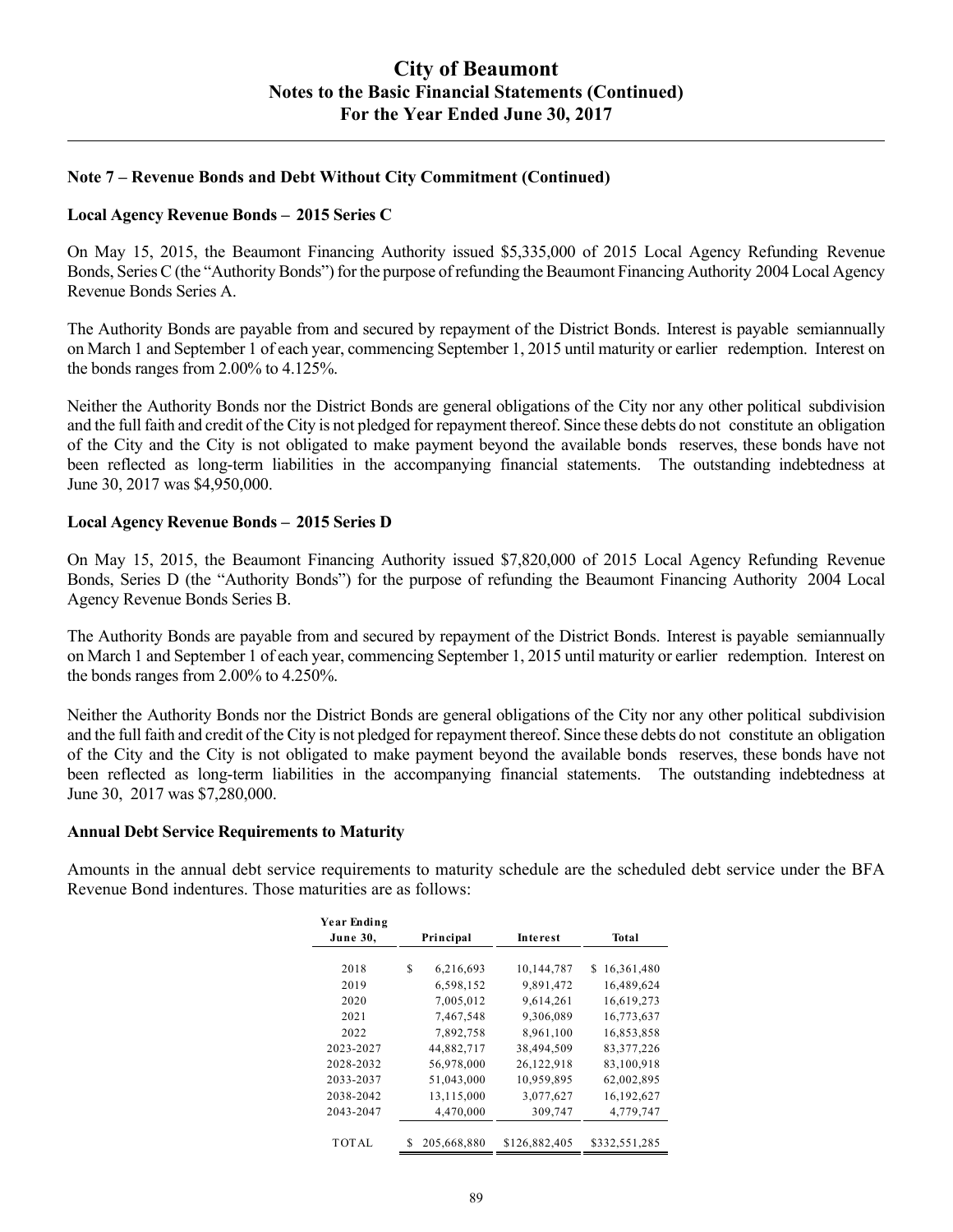#### **Debt Without City Commitment**

The City has authorized the formation of a community facilities district (CFD's) and the issuance of bonds under improvement acts of the State of California to finance eligible public facilities to serve developing commercial, industrial, residential, and/or mixed use developments. The bonds are secured by annual special tax levies or liens placed on properties within the CFD. The City is not liable for repayment and is only responsible for collecting the special tax and assessments, forwarding the collections to the trustee on behalf of bondholders, and initiating foreclosure proceedings when necessary. The bonds are payable solely from special tax or assessments, specific bond reserves, and the proceeds from property foreclosures. Since these debts do not constitute an obligation of the City and the City is not obligated to make payment beyond the available bond reserves. Accordingly, these bonds have not been reflected as long-term liabilities in the accompanying financial statements. As of June 30, 2017, debt without city commitment is as follows:

|                                           | <b>Balance</b>    |  |  |
|-------------------------------------------|-------------------|--|--|
|                                           | June 30, 2017     |  |  |
| Special Tax Bond, 1994 Series A           | \$<br>3,738,880   |  |  |
| Special Tax Bond, 2004 Series C           | 7,235,000         |  |  |
| Special Tax Bond, 2005 Series A           | 15,370,000        |  |  |
| Special Tax Bond, 2005 Series C           | 17,940,000        |  |  |
| Special Tax Bond, 2006 Series A           | 13,230,000        |  |  |
| Special Tax Bond, 2006 Series B           | 6,655,000         |  |  |
| Special Tax Bond, 2007 Series A           | 18,465,000        |  |  |
| Special Tax Bond, 2007 Series B           | 8,590,000         |  |  |
| Special Tax Bond, 2007 Series C D         | 19,895,000        |  |  |
| Special Tax Bond, 2008 Series A           | 6,295,000         |  |  |
| Special Tax Bond, 2009 Series             | 3,960,000         |  |  |
| Special Tax Bond, 2011 Series A           | 715,000           |  |  |
| Special Tax Bond, 2011 Series B           | 12,110,000        |  |  |
| Special Tax Bond, 2012 Series A           | 5,650,000         |  |  |
| Special Tax Bond, 2012 Series B           | 3,160,000         |  |  |
| Special Tax Bond, 2012 Series C           | 3,535,000         |  |  |
| Special Tax Bond, 2012 Series D           | 7,305,000         |  |  |
| Special Tax Bond, 2012 Series E           | 9,820,000         |  |  |
| Special Tax Bond, 2012 Series F           | 10,660,000        |  |  |
| Special Tax Bond, 2013 Series A           | 19,110,000        |  |  |
| Special Tax Bond, 2015 Series A           | 4,950,000         |  |  |
| Special Tax Bond, 2015 Series B           | 7,280,000         |  |  |
| <b>Total Limited Obligation Bond Debt</b> | \$<br>205,668,880 |  |  |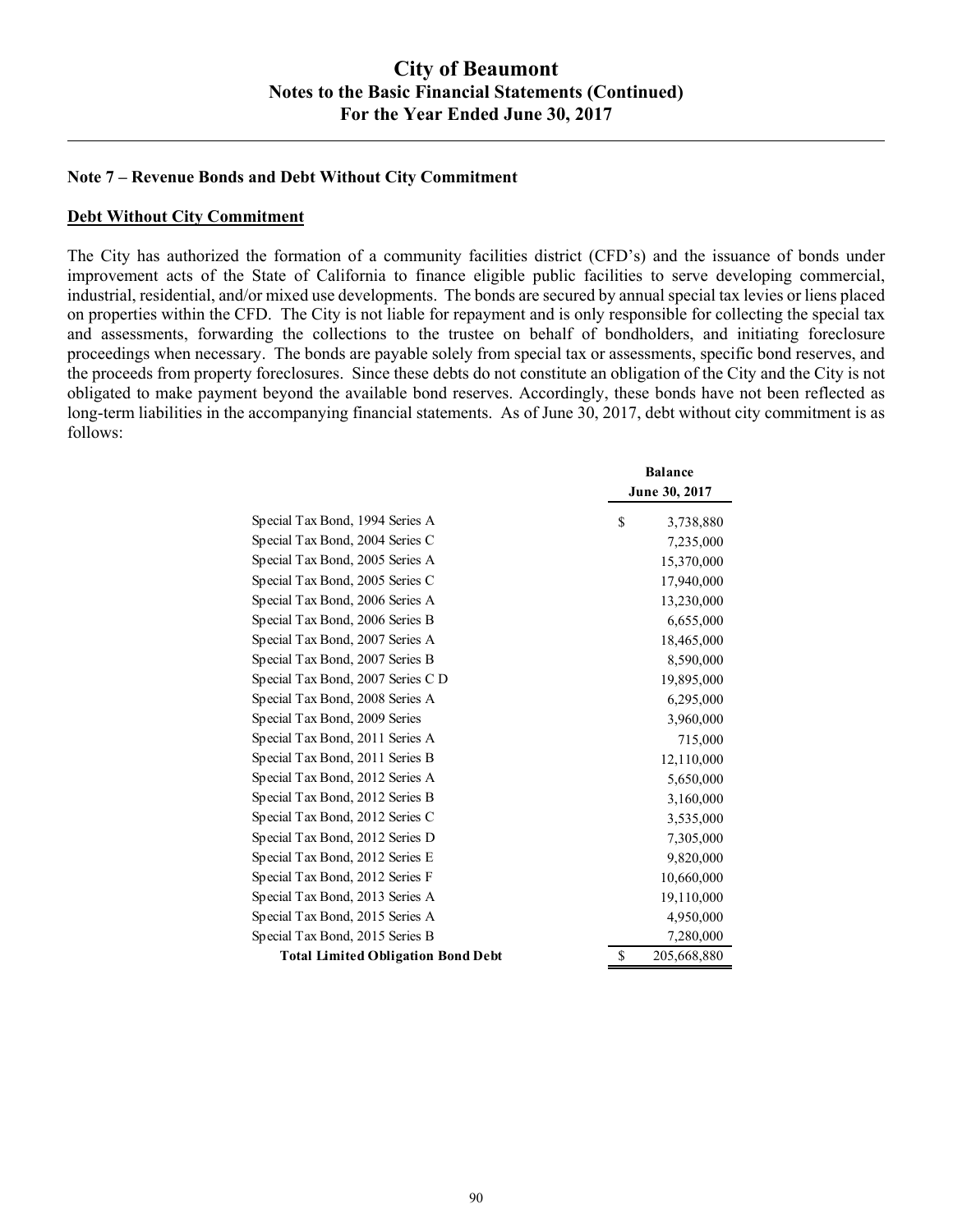#### **Note 8 – Compensated Absences**

#### *A. Governmental Activities*

Summary of changes in compensated absences for the year ended June 30, 2017 is as follows:

|                               |                     |           |                  |                | Classification |            |  |               |
|-------------------------------|---------------------|-----------|------------------|----------------|----------------|------------|--|---------------|
|                               | <b>Balance</b>      |           |                  | <b>Balance</b> |                | Due Within |  | Due Within    |
|                               | <b>July 1, 2016</b> | Additions | <b>Deletions</b> | June 30, 2017  |                | One Year   |  | Than One Year |
| Governmental Activities:      |                     |           |                  |                |                |            |  |               |
| Compensated absences          | .806.945            | 150.224   | (88.639)         | .868.530       |                | .121.118   |  | 747,412       |
| Total governmental activities | .806.945            | 150.224   | (88.639)         | .868.530       |                | .121.118   |  | 747,412       |

The City's liability for vested and unpaid compensated absences (accrued vacation) has been accrued and amounts to \$4,027,498 at June 30, 2017. For the governmental activities, claims and judgments and compensated absences are generally liquidated by the General Fund.

# *B. Business-Type Activities*

|                                  |                |                  |                  |                |            | Classification |               |  |
|----------------------------------|----------------|------------------|------------------|----------------|------------|----------------|---------------|--|
|                                  | <b>Balance</b> |                  |                  | <b>Balance</b> | Due Within |                | Due Within    |  |
|                                  | July 1, 2016   | <b>Additions</b> | <b>Deletions</b> | June 30, 2017  | One Year   |                | Than One Year |  |
| <b>Business-Type Activities:</b> |                |                  |                  |                |            |                |               |  |
| Compensated absences             | 240.208        | 12.957           | (17.532)         | 235.633        | 23.563     |                | 212,070       |  |
| Total business-type activities   | 240.208        | 12.957           | (17, 532)        | 235.633        | 23.563     |                | 212,070       |  |

# **Note 9 – Risk Management**

The City is exposed to various risks of loss related to torts: theft of, damage to, and destruction of assets; errors and omissions; and natural disasters. The City, including its component units, uses the General Fund to account for and finance risks for general liability, workers' compensation, and property damage. There were no settlements in excess of insurance coverage in any of the three prior fiscal years. There were no reductions in the City's limits of coverage during the fiscal year ended June 30, 2017. Insurance coverage is discussed below: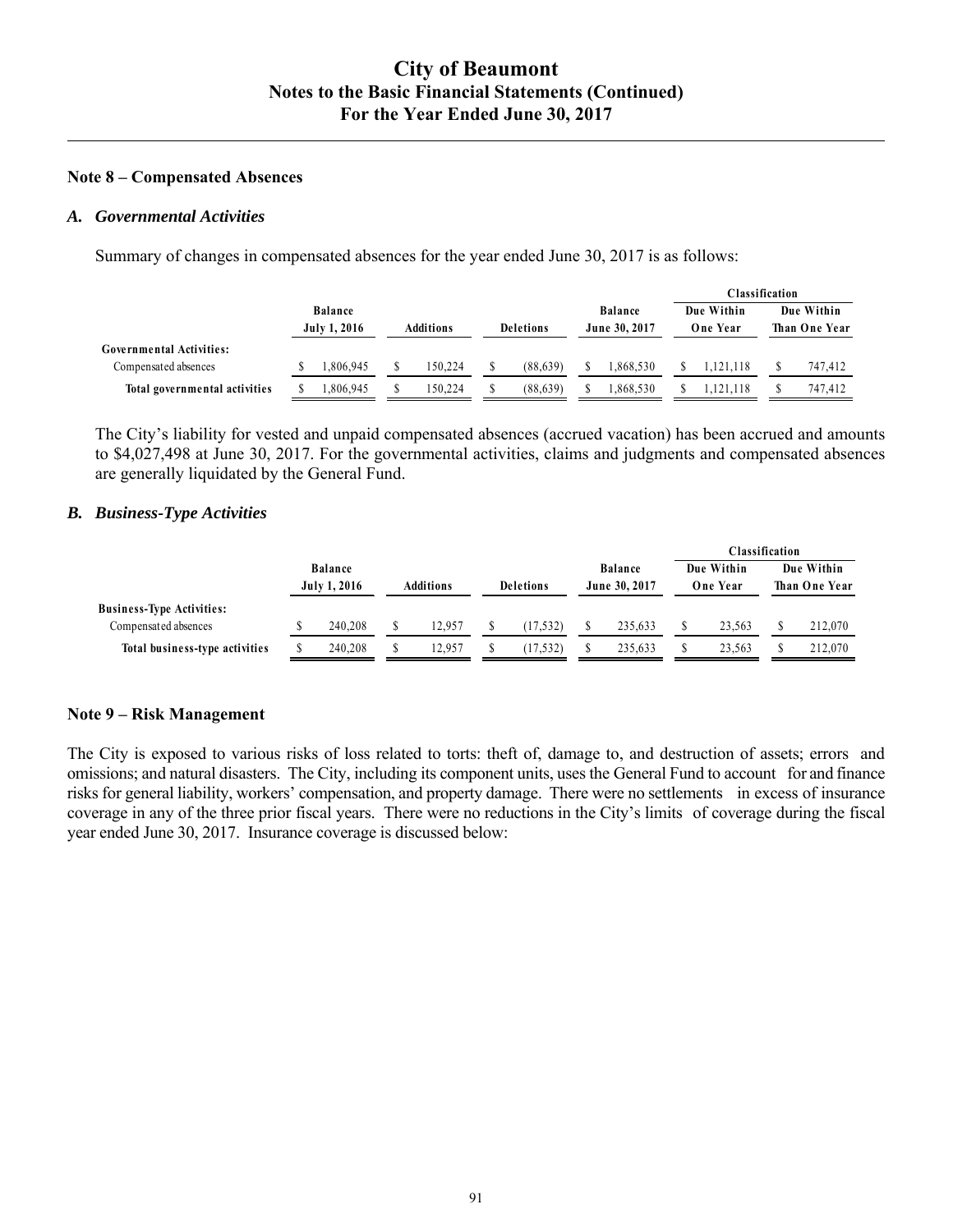# **City of Beaumont Notes to the Basic Financial Statements (Continued) For the Year Ended June 30, 2017**

#### **Note 9 – Risk Management (Continued)**

#### **General Liability and Property Damage Insurance**

The City is self-insured to some extent for general liability claims. The City maintains a self-insured retention level of \$250,000 for general liability with excess coverage up to \$50,000,000, as a participant in the Exclusive Risk Management Authority of California (ERMAC), a Joint Powers Authority. The City is self-insured for \$1,000,000 for employment practices liability with excess coverage up to \$50,000,000. Property damage is also insured through participation in ERMAC.

The City has entered into contracts with claims administrators to process claims against the City for general liability claims.

#### **Workers' Compensation**

The City of Beaumont maintains a self-insured workers' compensation plan, whereby the City covers the cost of medical claims its employees incurs. The City has stop loss coverage for this plan to cover claims in excess of \$300,000 per participant per year. The City utilizes a third party administrator to manage claims in accordance with state law.

#### **Government Crime Policy**

The City carries government crime insurance, including faithful performance/employee dishonesty, forgery or alteration, computer fraud, etc., in the amount of \$15 million, with a \$2,500 deductible.

Changes in the claims liability amounts were as follows:

|           |   |                    | <b>Current Year</b> |                  |                    |
|-----------|---|--------------------|---------------------|------------------|--------------------|
|           |   | Beginning of       | Claims and          |                  | <b>Balance at</b>  |
|           |   | <b>Fiscal Year</b> | Changes in          | Claim            | <b>Fiscal Year</b> |
|           |   | Liability          | <b>Estimates</b>    | <b>Payments</b>  | End                |
| 2014-2015 | S | 782,356            | \$<br>1,419,045     | \$<br>(777, 814) | \$<br>1,423,587    |
| 2015-2016 |   | 1,423,587          | 1,370,386           | (1,270,984)      | 1,522,989          |
| 2016-2017 |   | 1,522,989          | 2,375,686           | (1,567,484)      | 2,331,191          |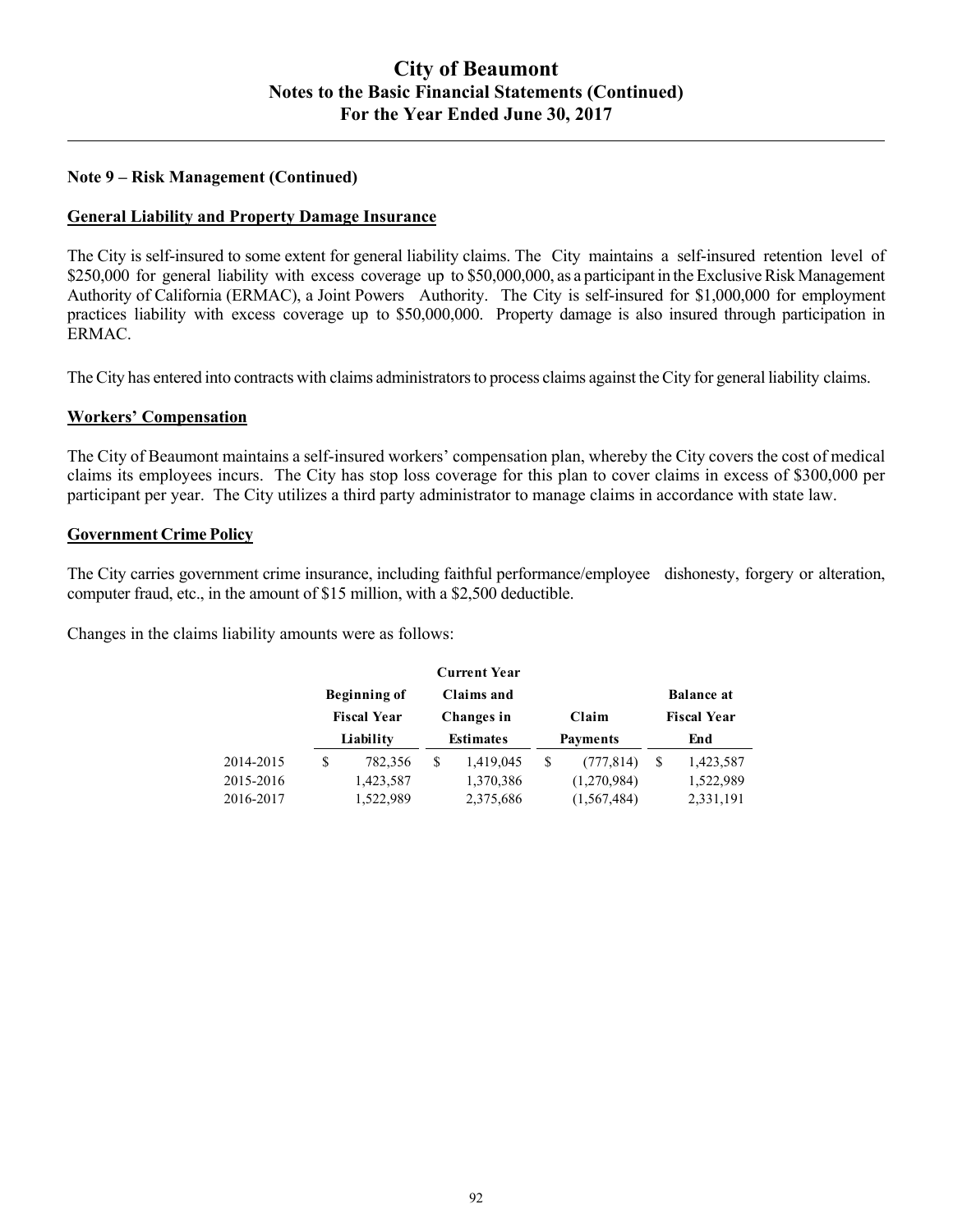# **City of Beaumont Notes to the Basic Financial Statements (Continued) For the Year Ended June 30, 2017**

# **Note 10 – Public Employees' Retirement System**

# **Summary**

|                                                                                  | Governmental<br>Activities |           | <b>Business-Type</b><br><b>Activities</b> |         | <b>Total</b>    |
|----------------------------------------------------------------------------------|----------------------------|-----------|-------------------------------------------|---------|-----------------|
| Deferred outflows of resources:                                                  |                            |           |                                           |         |                 |
| Pension contribution made after measurement date:                                |                            |           |                                           |         |                 |
| CalPERS M iscellaneous                                                           | \$                         | 665,451   | \$                                        | 150,631 | \$<br>816,082   |
| CalPERS Safety                                                                   |                            | 1,281,860 |                                           |         | 1,281,860       |
| Total pension contribution made after measurement date                           |                            | 1,947,311 |                                           | 150,631 | 2,097,942       |
| Change in assumption                                                             |                            |           |                                           |         |                 |
| CalPERS M iscellaneous                                                           |                            |           |                                           | 10,856  | 10,856          |
| CalPERS Safety                                                                   |                            |           |                                           |         |                 |
| Total change in assumption                                                       |                            |           |                                           | 10,856  | 10,856          |
| Projected earnings on pension plan investments in excess of actual earnings:     |                            |           |                                           |         |                 |
| CalPERS M iscellaneous                                                           |                            | 1,053,259 |                                           | 238,416 | 1,291,675       |
| CalPERS Safety                                                                   |                            | 1,992,137 |                                           |         | 1,992,137       |
| Total projected earnings on pension plan investments in excess of actual         |                            |           |                                           |         |                 |
| earnings                                                                         |                            | 3,045,396 |                                           | 238,416 | 3,283,812       |
| Adjustment due to difference in proportions                                      |                            |           |                                           |         |                 |
| CalPERS M iscellaneous                                                           |                            | 134,433   |                                           | 30,430  | 164,863         |
| CalPERS Safety                                                                   |                            | 682,634   |                                           |         | 682,634         |
| Total adjustment due to difference in proportions                                |                            | 817,067   |                                           | 30,430  | 847,497         |
| Difference between expected and actual experience                                |                            |           |                                           |         |                 |
| CalPERS M iscellaneous                                                           |                            | 16,489    |                                           | 3,732   | 20,221          |
| CalPERS Safety                                                                   |                            |           |                                           |         |                 |
| Total difference between expected and actual experience                          |                            | 16,489    |                                           | 3,732   | 20,221          |
| Employer contributions in excess of proportionate share of contribution          |                            |           |                                           |         |                 |
| CalPERS M iscellaneous                                                           |                            | 120,452   |                                           | 27,266  | 147,718         |
| CalPERS Safety                                                                   |                            | 400,522   |                                           |         | 400,522         |
| Total employer contributions in excess of proportionate share of<br>contribution |                            | 520,974   |                                           | 27,266  | 548,240         |
| Total deferred outflows of resources                                             |                            |           |                                           |         |                 |
| CalPERS M iscellaneous                                                           |                            | 1,990,084 |                                           | 461,331 | 2,451,415       |
| CalPERS Safety                                                                   |                            | 4,357,153 |                                           |         | 4,357,153       |
| Total deferred outflows of resources                                             | \$                         | 6,347,237 | \$                                        | 461,331 | \$<br>6,808,568 |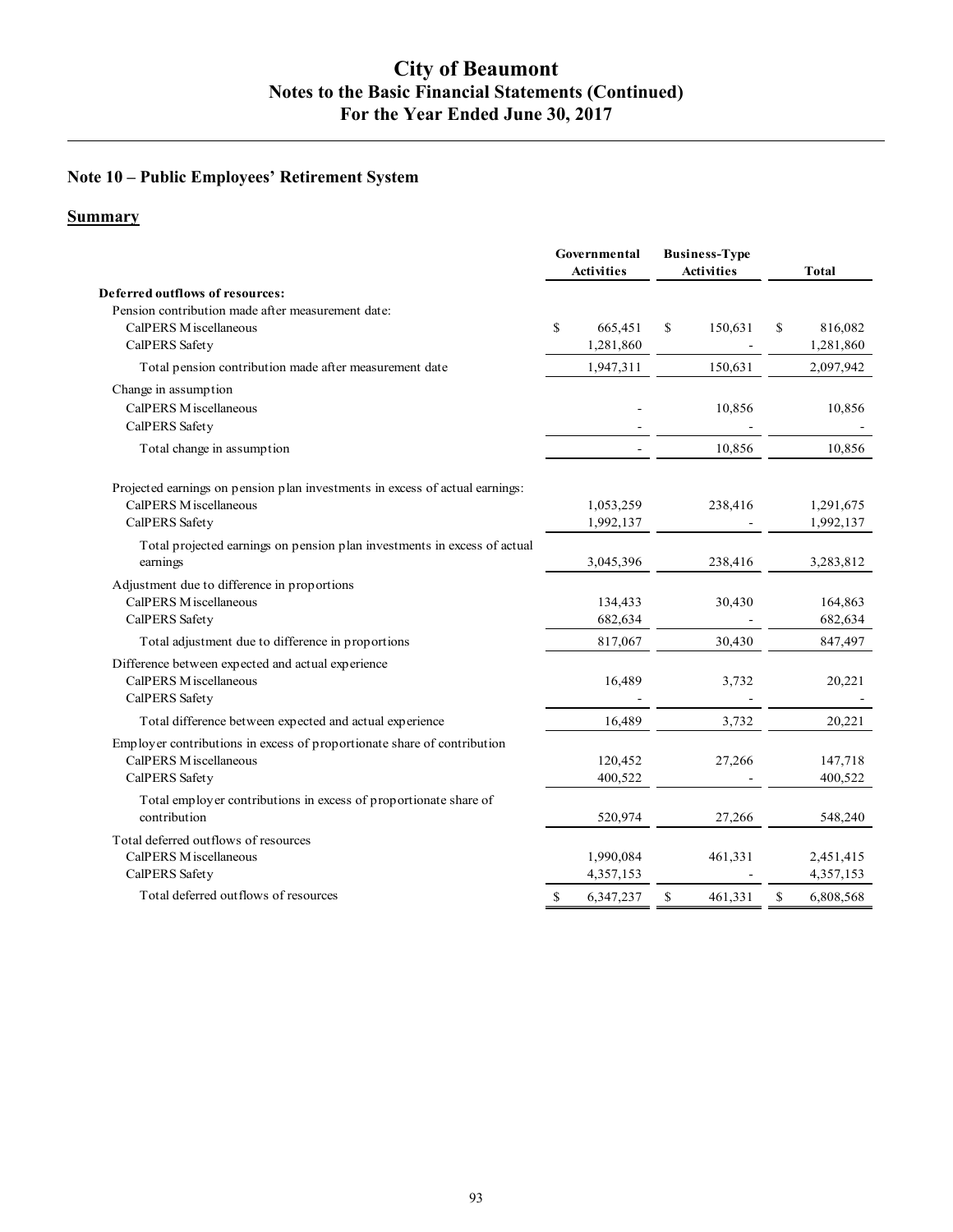# **Summary (Continued)**

| Net pension liabilities:                                |    |            |    |           |    |            |
|---------------------------------------------------------|----|------------|----|-----------|----|------------|
| CalPERS M iscellaneous                                  | \$ | 4,788,396  | S. | 1,030,174 | \$ | 5,818,570  |
| CalPERS Safety                                          |    | 9,002,206  |    |           |    | 9,002,206  |
| Total net pension liabilities                           | S  | 13,790,602 | \$ | 1,030,174 | S  | 14,820,776 |
| <b>Deferred inflows of Resources:</b>                   |    |            |    |           |    |            |
| Change in assumption                                    |    |            |    |           |    |            |
| CalPERS M iscellaneous                                  | \$ | 259,032    | S  |           | S  | 259,032    |
| CalPERS Safety                                          |    | 405,487    |    |           |    | 405,487    |
| Total change in assumption                              |    | 664,519    |    |           |    | 664,519    |
| Adjustment due to difference in proportions             |    |            |    |           |    |            |
| CalPERS M iscellaneous                                  |    |            |    |           |    |            |
| CalPERS Safety                                          |    | 610,668    |    |           |    | 610,668    |
| Total adjustment due to difference in proportions       |    | 610,668    |    |           |    | 610,668    |
| Difference between expected and actual experience       |    |            |    |           |    |            |
| CalPERS M iscellaneous                                  |    |            |    |           |    |            |
| CalPERS Safety                                          |    | 93,000     |    |           |    | 93,000     |
| Total difference between expected and actual experience |    | 93,000     |    |           |    | 93,000     |
| Total deferred inflows of resources                     |    |            |    |           |    |            |
| CalPERS M iscellaneous                                  |    | 259,032    |    |           |    | 259,032    |
| CalPERS Safety                                          |    | 1,109,155  |    |           |    | 1,109,155  |
| Total deferred inflows of resources                     | \$ | 1,368,187  | \$ |           | \$ | 1,368,187  |

# **Plan Description**

Substantially all City employees working the equivalent of 1,000 hours per fiscal year are eligible to participate in the Safety Classic, Miscellaneous Classic, Safety PEPRA or Miscellaneous PEPRA cost-sharing multiple employer defined benefit plans administered by California Public Employees Retirement System (CalPERS), which acts as a common investment and administrative agent for its participating member employers. The Classic Plans are closed to new entrants only eligible for employees hired prior to January 1, 2013. Employees hired after January 1, 2013 are eligible to enroll in the PEPRA plans. Benefit Provisions under the Plans are established by State statutes within the Public Employee's Retirement Law. CalPERS issues publicly available reports that include a full description of the pension plans regarding benefit provisions, assumptions and membership information that can be found on the CalPERS website. Copies of the CalPERS annual financial report may be obtained from the CalPERS Executive Office – 400 P Street, Sacramento, CA 95814.

# **Benefits Provided**

CalPERS provides retirement and disability benefits, annual cost-of-living adjustments, and death benefits to plan members and beneficiaries. A classic safety and miscellaneous CalPERS member becomes eligible for Service Retirement upon attainment of age 50 and 55, respectively, with at least 5 years of credited service. Public Employee Pension Reform Act (PEPRA) safety and miscellaneous members become eligible for service retirement upon attainment of age 57 and 62, respectively, with at least 5 years of service. The service retirement benefit is a monthly allowance equal to the product of the benefit factor, years of service, and final compensation. The final compensation is the monthly average of the member's highest 12 full-time equivalent monthly pay. Retirement benefits for classic safety miscellaneous employees are calculated as 3% and 2.7%, respectively, of the average final 12 months compensation. Retirement benefits for PEPRA safety and miscellaneous employees are calculated as 2.7% and 2%, respectively, of the average final 36 months compensation.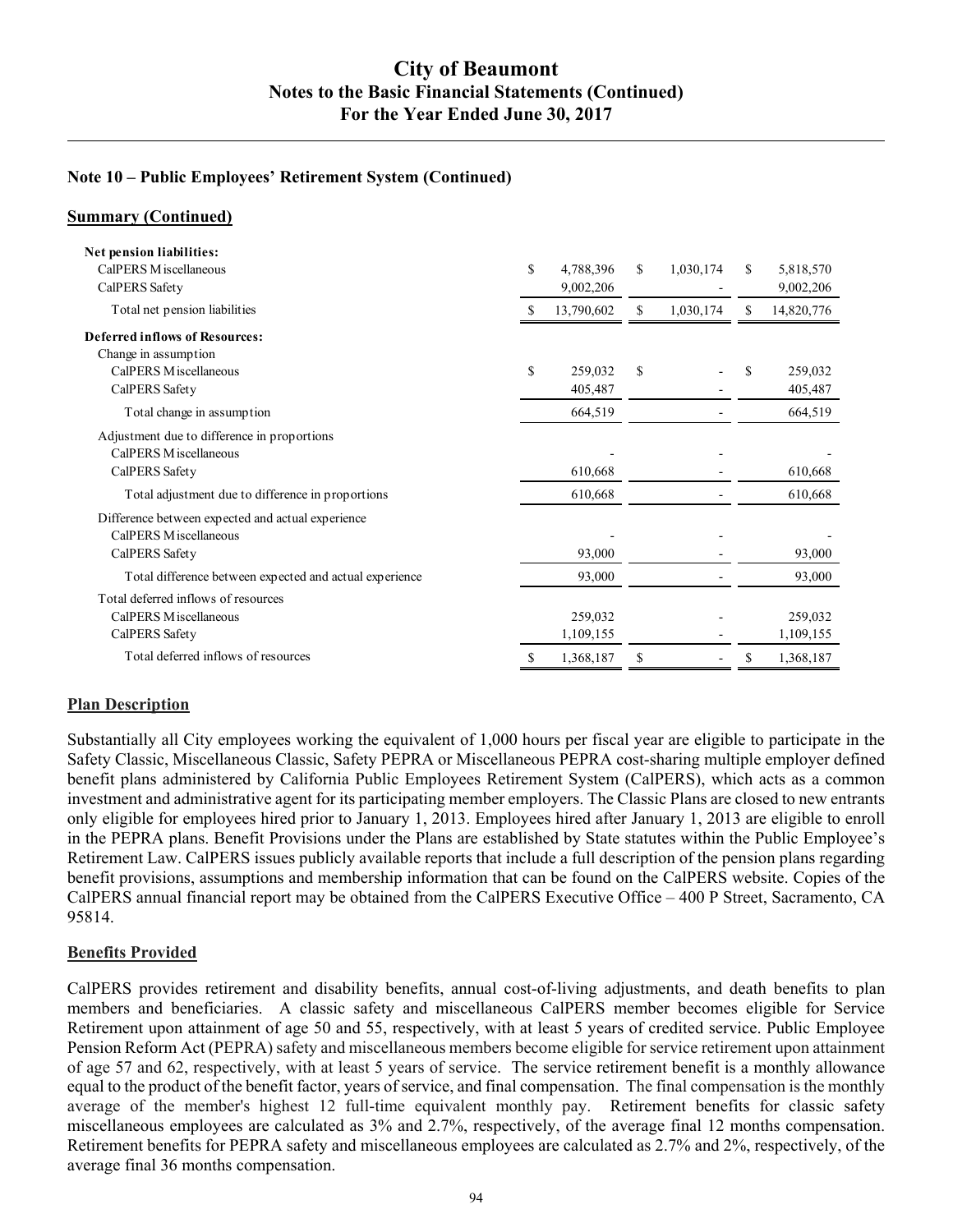# **Benefits Provided (Continued)**

Participant is eligible for non-industrial disability retirement if becomes disabled and has at least 5 years of credited service. There is no special age requirement. The standard non-industrial disability retirement benefit is a monthly allowance equal to 1.8% of final compensation, multiplied by service. Industrial disability benefits are not offered to miscellaneous employees.

An employee's beneficiary may receive the basic death benefit if the employee dies while actively employed. The employee must be actively employed with the City to be eligible for this benefit. An employee's survivor who is eligible for any other pre-retirement death benefit may choose to receive that death benefit instead of this basic death benefit. The basic death benefit is a lump sum in the amount of the employee's accumulated contributions, where interest is currently credited at 7.5% per year, plus a lump sum in the amount of one month's salary for each completed year of current service, up to a maximum of six months' salary. For purposes of this benefit, one month's salary is defined as the member's average monthly full-time rate of compensation during the 12 months preceding death.

Upon the death of a retiree, a one-time lump sum payment of \$500 will be made to the retiree's designated survivor(s), or to the retiree's estate.

Benefit terms provide for annual cost-of-living adjustments to each employee's retirement allowance. Beginning the second calendar year after the year of retirement, retirement and survivor allowances will be annually adjusted on a compound basis by 2%.

# **Employees Covered**

At June 30, 2016 measurement date, the following employees were covered by the benefit terms for each Plan:

|                      |                  | Inactive employees or   | Inactive employees      |
|----------------------|------------------|-------------------------|-------------------------|
|                      |                  | beneficiaries currently | entitled to but not yet |
|                      | Active employees | receiving benefits      | receiving benefits      |
| M iscellaneous Plans | 76               | 57                      | 64                      |
| Safety Plans         | 38               | 36                      |                         |

# **Contributions**

Section 20814(c) of the California Public Employees' Retirement Law (PERL) requires that the employer contribution rates for all public employers be determined on an annual basis by the actuary and shall be effective on the July 1 following notice of a change in the rate. The total plan contributions are determined through the CalPERS' annual actuarial valuation process. For public agency cost-sharing plans covered by either the Miscellaneous or Safety risk pools, the Plan's actuarially determined rate is based on the estimated amount necessary to pay the Plan's allocated share of the risk pool's costs of benefits earned by employees during the year, and any unfunded accrued liability. The employer is required to contribute the difference between the actuarially determined rate and the contribution rate of employees. For the measurement period ended June 30, 2016 (the measurement date), the active contribution rate was 9% of annual payroll for the Safety Classic Plan, 8% for the Miscellaneous Classic Plan, and 11.50% for the Safety PEPRA Plan, and 6.25%, for Miscellaneous PEPRA Plan. The average employer's contribution rate was 11.718% of annual payroll for the Miscellaneous Classic Plan, 18.524% for the Safety Classic Plan, 12.082% for the Safety PEPRA Plan, and 6.237% for the Miscellaneous PEPRA Plan.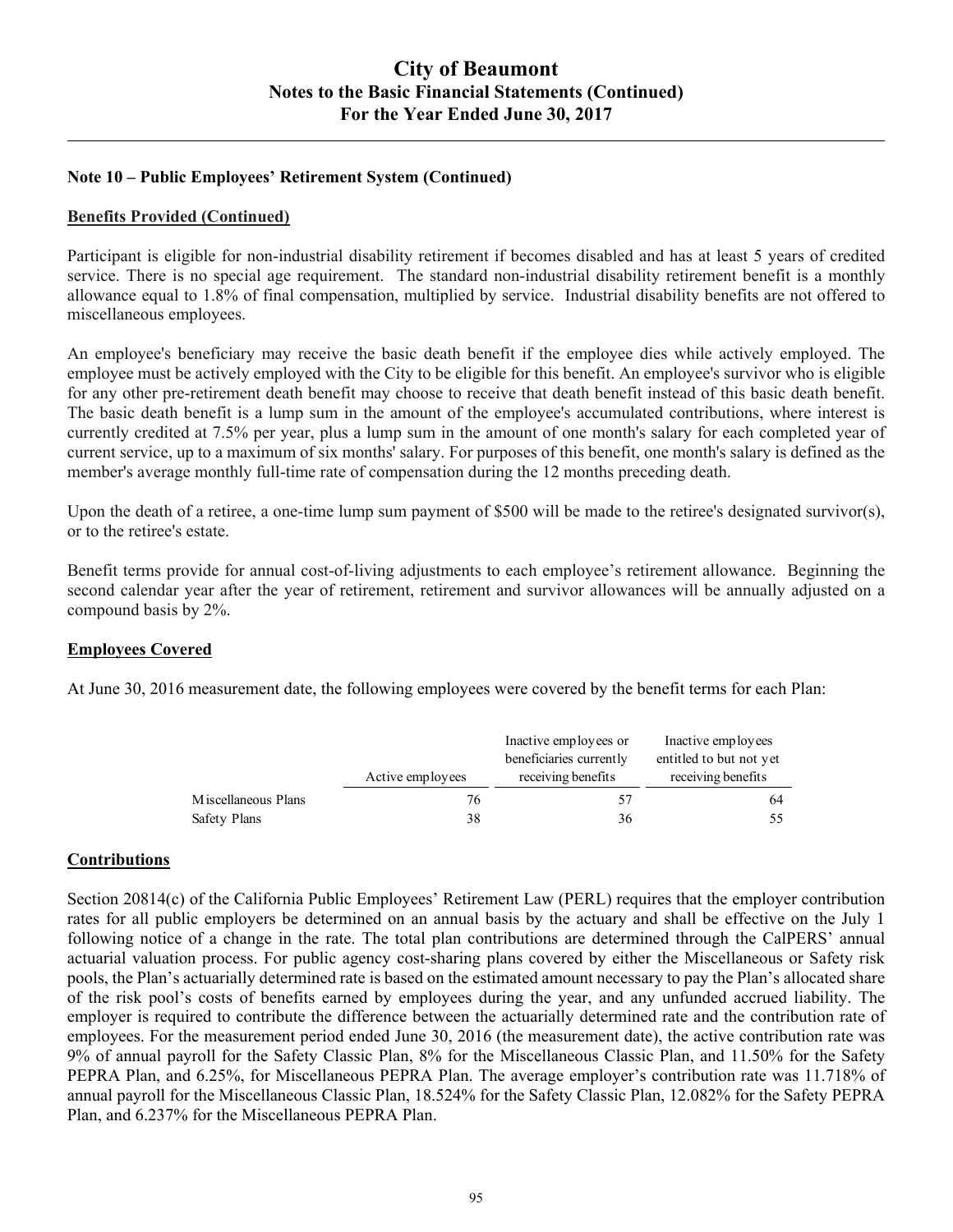#### **Contributions (Continued)**

For the measurement period ended June 30, 2016, the plan's proportionate share of aggregate employer contributions made for each Plan was as follows:

|                      |   | Contributions - employer |
|----------------------|---|--------------------------|
| M iscellaneous Plans | S | 732.914                  |
| Safety Plans         |   | 1,181,118                |
| Total                | S | 1,914,032                |

#### **Pension Liabilities, Pension Expenses and Deferred Outflows/Inflows of Resources Related to Pensions**

The City's net pension liability for each Plan is measured as the proportionate share of the net pension liability. The net pension liability of the Plans is measured as of June 30, 2016, and the total pension liability for each Plan used to calculate the net pension liability was determined by an actuarial valuation as of June 30, 2015 rolled forward to June 30, 2016 using standard update procedures. The City's proportion of the net pension liability was based on a projection of the City's long-term share of contributions to the pension plans relative to the projected contributions of all participating employers, actuarially determined.

As of June 30, 2017, the City reported net pension liabilities for its proportionate shares of the net pension liability of each Plan as follows:

|                                        | <b>Plan Total Pension</b><br>Liability |              | <b>Plan Fiduciary Net</b><br><b>Position</b> |            | <b>Plan Net Pension</b><br>Liability/(Asset) |           |
|----------------------------------------|----------------------------------------|--------------|----------------------------------------------|------------|----------------------------------------------|-----------|
| <b>Miscellaneous Plans:</b>            |                                        |              |                                              |            |                                              |           |
| Balance at: 6/30/15 (Valuation date)   | \$                                     | 33, 383, 931 | \$                                           | 26,024,112 | <sup>\$</sup>                                | 7,359,819 |
| Balance at: 6/30/16(M easurement date) |                                        | 35,702,183   |                                              | 26,699,977 |                                              | 9,002,206 |
| Net Changes during 2015-2016           |                                        | 2,318,252    |                                              | 675,865    |                                              | 1,642,387 |
| <b>Safety Plans:</b>                   |                                        |              |                                              |            |                                              |           |
| Balance at: 6/30/15 (Valuation date)   | \$                                     | 25,808,395   | \$                                           | 21,400,469 | S                                            | 4,407,926 |
| Balance at: 6/30/16(M easurement date) |                                        | 27,546,457   |                                              | 21,727,887 |                                              | 5,818,570 |
| Net Changes during 2015-2016           |                                        | 1,738,062    |                                              | 327,418    |                                              | 1,410,644 |

The following is the approach established by the plan actuary to allocate the net pension liability and pension expense to the individual employers within the risk pool.

- (1) In determining a cost-sharing plan's proportionate share, total amounts of liabilities and assets are first calculated for the risk pool as a whole on the valuation date (June 30, 2015). The risk pool's fiduciary net position ("FNP") subtracted from its total pension liability ("TPL") determines the net pension liability ("NPL") at the valuation date.
- (2) Using standard actuarial roll forward methods, the risk pool TPL is then computed at the measurement date (June 30, 2016). Risk pool FNP at the measurement date is then subtracted from this number to compute the NPL for the risk pool at the measurement date. For purposes of FNP in this step and any later reference thereto, the risk pool's FNP at the measurement date denotes the aggregate risk pool's FNP at June 30, 2016 less the sum of all additional side fund (or unfunded liability) contributions made by all employers during the measurement period (2015-16).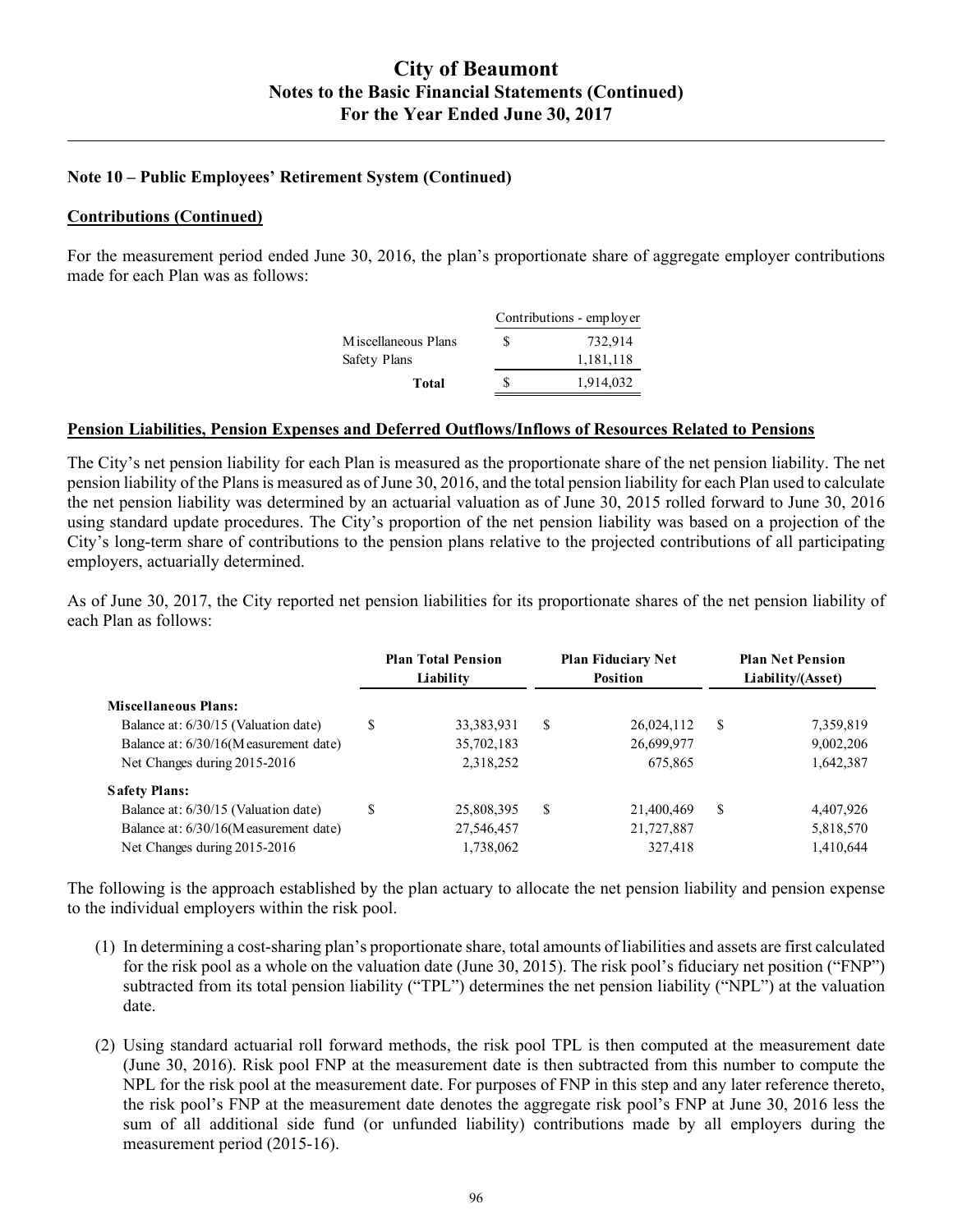# **Pension Liabilities, Pension Expenses and Deferred Outflows/Inflows of Resources Related to Pensions (Continued)**

(3) The individual plan's TPL, FNP and NPL are also calculated at the valuation date.

(4) Two ratios are created by dividing the plan's individual TPL and FNP as of the valuation date from (3) by the amounts in step (1), the risk pool's total TPL and FNP, respectively.

(5) The plan's TPL as of the Measurement Date is equal to the risk pool TPL generated in (2) multiplied by the TPL ratio generated in (4). The plan's FNP as of the Measurement Date is equal to the FNP generated in (2) multiplied by the FNP ratio generated in (4) plus any additional side fund (or unfunded liability) contributions made by the employer on behalf of the plan during the measurement period.

(6) The plan's NPL at the Measurement Date is the difference between the TPL and FNP calculated in (5).

The City's proportionate share of the net pension liability for each Plan as of June 30, 2015 and 2016 was as follows:

|                              | M iscellaneous | Safety        |             |
|------------------------------|----------------|---------------|-------------|
|                              | Plans          | Plans         | Total       |
| Proportion June 30, 2015     | $0.16067\%$    | 0.17862\%     | 0.33929%    |
| Proportion June 30, 2016     | $0.16749\%$    | 0.17381\%     | 0.34131\%   |
| Change - Increase (Decrease) | $0.00683\%$    | $(0.00480\%)$ | $0.00203\%$ |

For the year ended June 30, 2017, the City recognized pension expense in the amounts of \$854,860 and \$709,768, for the Miscellaneous plans and Safety plans, respectively.

The amortization period of deferred amounts differ depending on the source of the gain or loss. The difference between projected and actual earnings is amortized over 5-years straight line. All other amounts are amortized straight-line over the average expected remaining service lives of all members that are provided with benefits (active, inactive and retired) as of the beginning of the measurement period.

The Expected Average Remaining Service Lifetime ("EARSL") is calculated by dividing the total future service years by the total number of plan participants (active, inactive, and retired) in the risk pool. The EARSL for risk pool for the 2015-16 measurement period is 3.7 years, which was obtained by dividing the total service years of 475,689 (the sum of remaining service lifetimes of the active employees) by 127,009 (the total number of participants: active, inactive, and retired).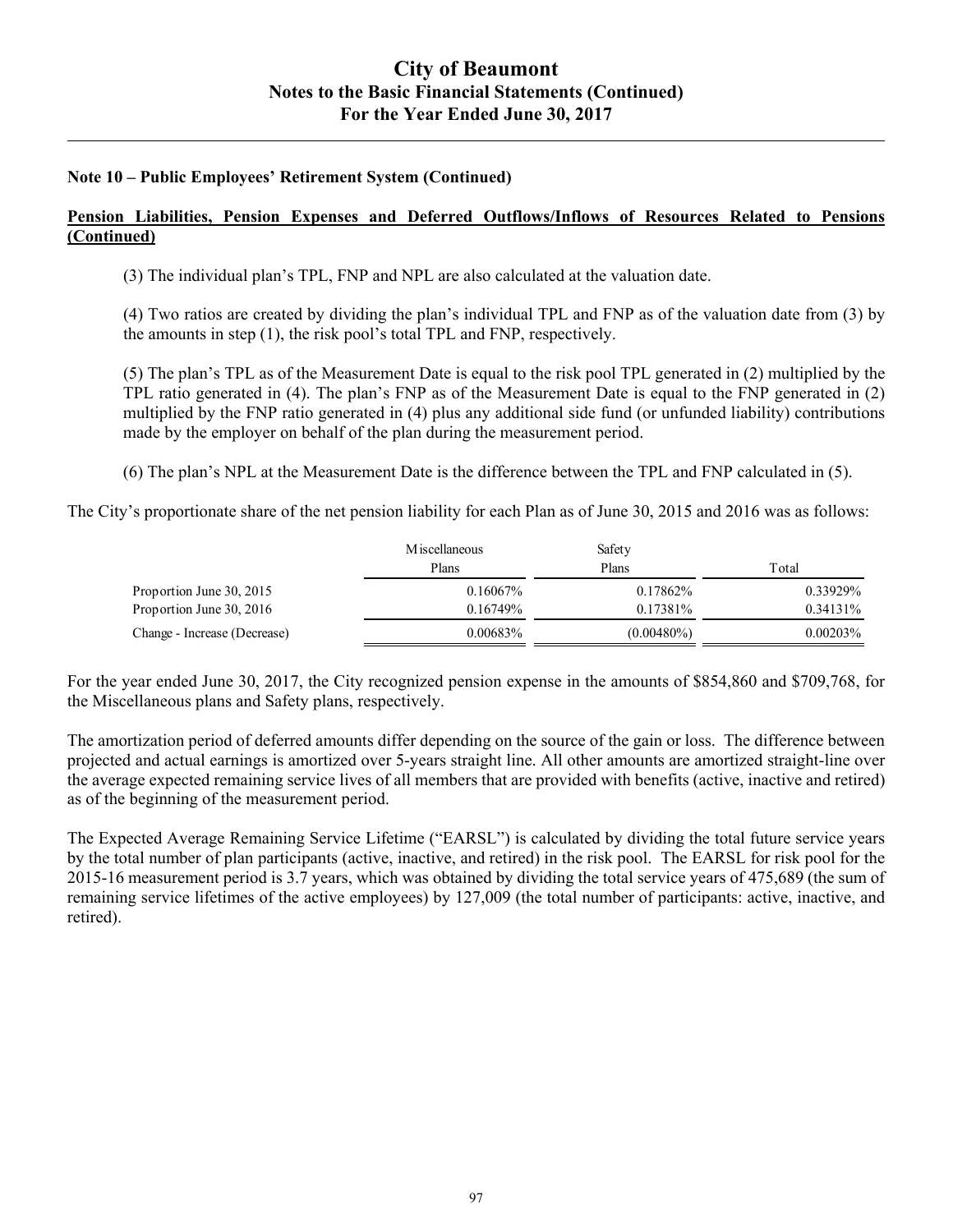# **Pension Liabilities, Pension Expenses and Deferred Outflows/Inflows of Resources Related to Pensions (Continued)**

At June 30, 2017, the City reported deferred outflows of resources and deferred inflows of resources related to pensions from the following sources:

| <b>Miscellaneous Plans</b>                                |    |                                   |                                  |         |  |  |
|-----------------------------------------------------------|----|-----------------------------------|----------------------------------|---------|--|--|
|                                                           |    | Deferred outflows<br>of Resources | Deferred inflows<br>of Resources |         |  |  |
| Pension contributions made subsequent to measurement date | S  | 816,082                           | \$                               |         |  |  |
| Difference between projected and actual earning on        |    |                                   |                                  |         |  |  |
| pension plan investments                                  |    | 1,291,675                         |                                  |         |  |  |
| Adjustment due to differences in proportions              |    | 164,863                           |                                  |         |  |  |
| Changes in assumptions                                    |    | 10,856                            |                                  | 259,032 |  |  |
| Difference between actual and expected experience         |    | 20,221                            |                                  |         |  |  |
| Difference between employer's actual contributions        |    |                                   |                                  |         |  |  |
| and proportionate share of contributions                  |    | 147,718                           |                                  |         |  |  |
| Total                                                     | \$ | 2,451,415                         | \$.                              | 259,032 |  |  |

| <b>Safety Plans</b> |
|---------------------|
|                     |

|                                                           |   | Deferred outflows<br>of Resources | Deferred inflows<br>of Resources |           |  |
|-----------------------------------------------------------|---|-----------------------------------|----------------------------------|-----------|--|
| Pension contributions made subsequent to measurement date | S | 1,281,860                         | S                                |           |  |
| Difference between projected and actual earning on        |   |                                   |                                  |           |  |
| pension plan investments                                  |   | 1,992,137                         |                                  |           |  |
| Adjustment due to differences in proportions              |   | 682,634                           |                                  | 610,668   |  |
| Changes in assumptions                                    |   |                                   |                                  | 405,487   |  |
| Difference between actual and expected experience         |   |                                   |                                  | 93,000    |  |
| Difference between employer's actual contributions        |   |                                   |                                  |           |  |
| and proportionate share of contributions                  |   | 400,522.00                        |                                  |           |  |
| Total                                                     |   | 4,357,153                         |                                  | 1,109,155 |  |
|                                                           |   |                                   |                                  |           |  |

For the Miscellaneous plans and Safety plans, \$816,082 and \$1,281,860, respectively, was reported as deferred outflows of resources related to pensions resulting from City's contributions subsequent to the measurement date will be recognized as a reduction of the net pension liability in the year ended June 30, 2017.

Other amounts reported as deferred outflows of resources and deferred inflows of resources related to pensions will be recognized in pension expense as follows:

| Year Ended June 30, |    | M iscellaneous<br>Plans | Safety<br>Plans |           |  |  |
|---------------------|----|-------------------------|-----------------|-----------|--|--|
| 2018                | S  | 302,802                 | \$              | 349,980   |  |  |
| 2019                | \$ | 222,088                 |                 | 269,720   |  |  |
| 2020                | \$ | 516,851                 |                 | 827,827   |  |  |
| 2021                | \$ | 334,560                 |                 | 518,612   |  |  |
| 2022                | \$ |                         |                 |           |  |  |
| Thereafter          |    |                         |                 |           |  |  |
|                     | \$ | 1,376,301               | \$              | 1,966,139 |  |  |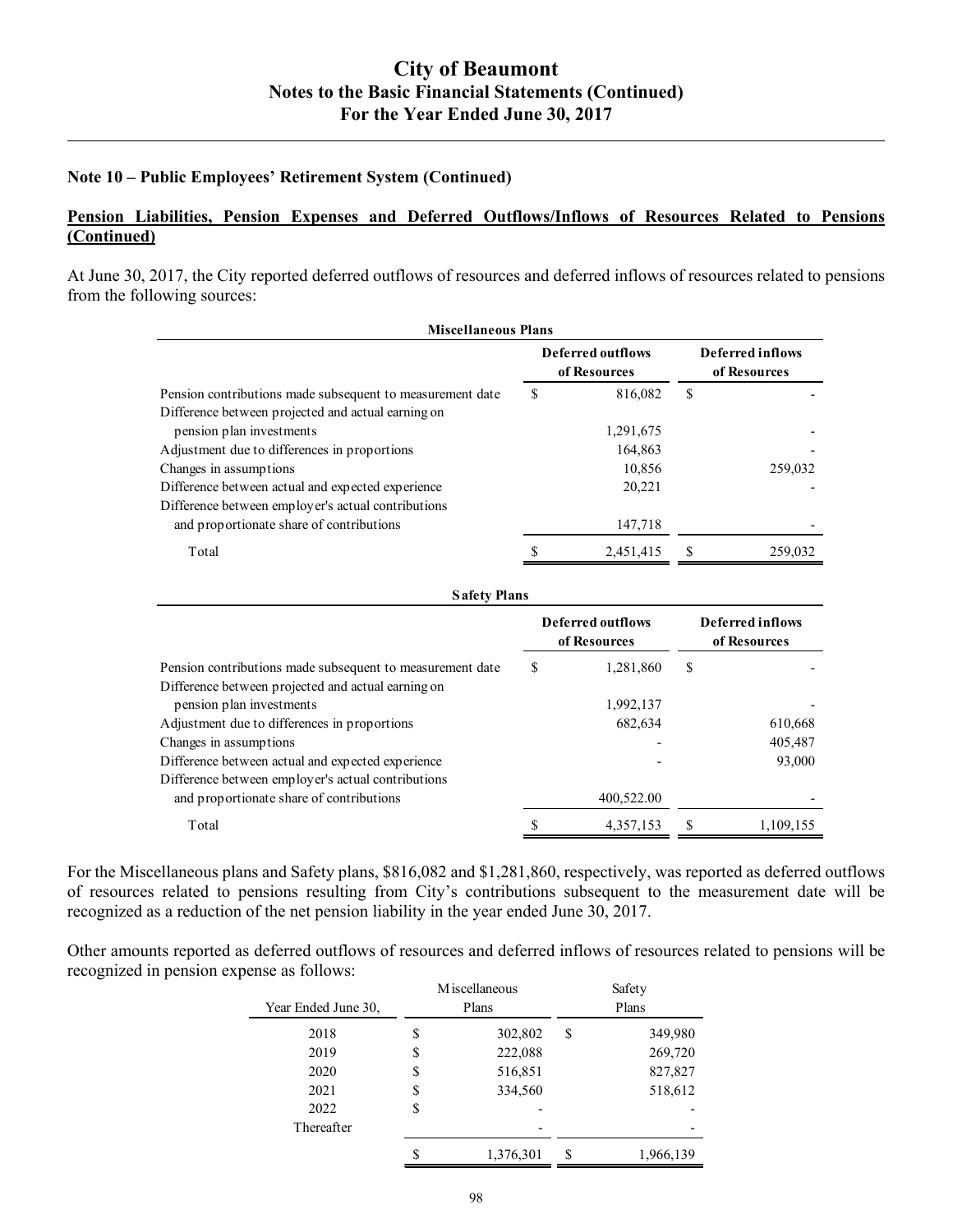#### **Actuarial Methods and Assumptions Used to Determine Total Pension Liability**

For the measurement period ended June 30, 2016 (the measurement date), the total pension liability was determined by rolling forward the June 30, 2015 total pension liability. The total pension liability was based on the following actuarial methods and assumptions:

| Actuarial Cost Method            | Entry Age Normal                                                                                                                                                                                                              |
|----------------------------------|-------------------------------------------------------------------------------------------------------------------------------------------------------------------------------------------------------------------------------|
| Actuarial Assumptions:           |                                                                                                                                                                                                                               |
| Discount Rate                    | 7.65%                                                                                                                                                                                                                         |
| Inflation                        | 2.75%                                                                                                                                                                                                                         |
| Salary Increases                 | Varies by Entry Age and Service                                                                                                                                                                                               |
| Investment Rate of Return        | 7.65%                                                                                                                                                                                                                         |
| Mortality Rate Table             | Derived using CalPERS' Membership Data for all Funds. The mortality table used was<br>developed based on CalPERS' specfic data. The table includes 20 years of mortality<br>improvements using Society of Actuaries Scale BB. |
| Post Retirement Benefit Increase | Contract COLA up to 2.75% until Purchasing Power Protection Allowance Floor on<br>Purchasing Power applies, 2.75% thereafter.                                                                                                 |

All other actuarial assumptions used in the June 30, 2015 valuation were based on the results of an actuarial experience study for the period from 1997 to 2011, including updates to salary increase, mortality and retirement rates. The Experience Study report can be obtained at CalPERS' website under Forms and Publications.

#### **Change of Assumption**

GASB 68, paragraph 68 states that the long-term expected rate of return should be determined net of pension plan investment expense but without reduction for pension plan administrative expense. The discount rate was changed from 7.50% (net of administrative expense in 2014) to 7.65% as of the June 30, 2016 measurement date to correct the adjustment, which previously reduced the discount rate for administrative expense.

#### **Discount Rate**

The discount rate used to measure the total pension liability was 7.65%. To determine whether the municipal bond rate should be used in the calculation of a discount rate for each plan, CalPERS stress tested plans that would most likely result in a discount rate that would be different from the actuarially assumed discount rate. Based on the testing, none of the tested plans run out of assets. Therefore, the current 7.65% discount rate is adequate and the use of the municipal bond rate calculation is not necessary. The long term expected discount rate of 7.65% is applied to all plans in the Public Employees Retirement Fund. The stress test results are presented in a detailed report called "GASB Crossover Testing Report" that can be obtained at CalPERS' website under the GASB 68 section.

According to Paragraph 30 of Statement 68, the long-term discount rate should be determined without reduction for pension plan administrative expense. The 7.50% investment return assumption used in this accounting valuation is net of administrative expenses. Administrative expenses are assumed to be 15 basis points. An investment return excluding administrative expenses would have been 7.65%. Using this lower discount rate has resulted in a slightly higher total pension liability and net pension liability. This difference was deemed immaterial to the Public Agency Cost-Sharing Multiple-Employer Defined Benefit Pension Plan.

CalPERS is scheduled to review all actuarial assumptions as part of its regular Asset Liability Management review cycle that is scheduled to be completed in February 2018. Any changes to the discount rate will require Board action and proper stakeholder outreach. For these reasons, CalPERS expects to continue using a discount rate net of administrative expenses for GASB 67 and 68 calculations through at least the 2017-18 fiscal year. CalPERS will continue to check the materiality of the difference in calculation until such time as we have changed our methodology.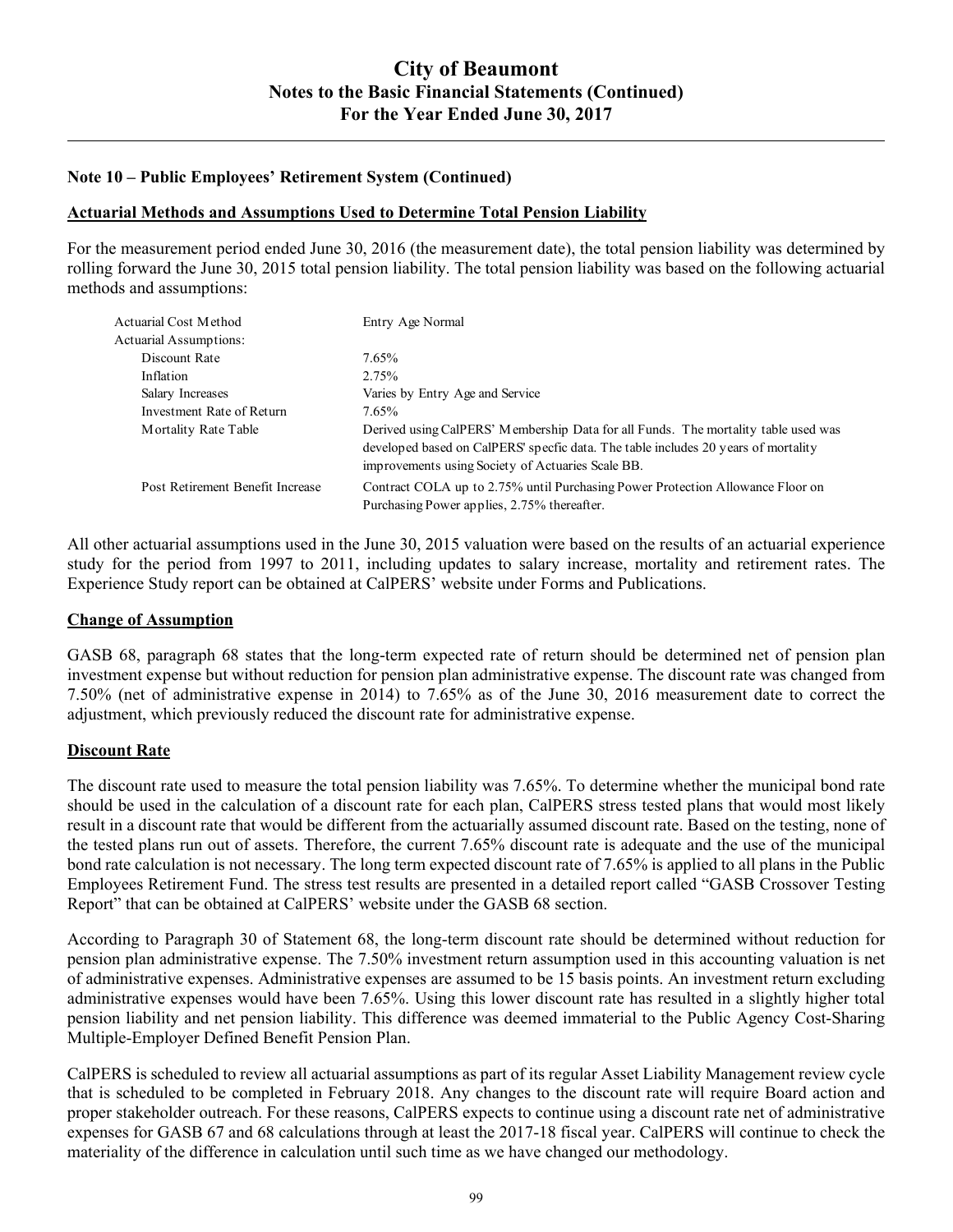#### **Discount Rate (Continued)**

The long-term expected rate of return on pension plan investments was determined using a building-block method in which best-estimate ranges of expected future real rates of return (expected returns, net of pension plan investment expense and inflation) are developed for each major asset class.

In determining the long-term expected rate of return, staff took into account both short-term and long-term market return expectations as well as the expected pension fund cash flows. Such cash flows were developed assuming that both members and employers will make their required contributions on time and as scheduled in all future years. Using historical returns of all the funds' asset classes, expected compound (geometric) returns were calculated over the shortterm (first 10 years) and the long-term (11-60 years) using a building block approach. Using the expected nominal returns for both short-term and long-term, the present value of benefits was calculated for each fund. The expected rate of return was set by calculating the single equivalent expected return that arrived at the same present value of benefits for cash flows as the one calculated using both short-term and long-term returns. The expected rate of return was then set equivalent to the single equivalent rate calculated above and rounded down to the nearest one quarter of one percent. The table below reflects long-term expected real rate of return by asset class. The rate of return was calculated using the capital market assumptions applied to determine the discount rate and asset allocation. These geometric rates of return are net of administrative expenses.

|                            |            | Real Return   | <b>Real Return</b> |
|----------------------------|------------|---------------|--------------------|
| Asset Class                | Allocation | Years $1-101$ | Years $11+^2$      |
|                            |            |               |                    |
| Global Equity              | 51.00%     | 5.25%         | 5.71%              |
| Private Equity             | $10.00\%$  | $0.99\%$      | 2.43%              |
| Global Fixed Income        | 20.00%     | 0.45%         | $3.36\%$           |
| Liquidity                  | $1.00\%$   | $6.83\%$      | $6.95\%$           |
| Real assets                | 12.00%     | $4.50\%$      | 5.13%              |
| Inflation sensitive assets | $6.00\%$   | $4.50\%$      | $5.09\%$           |
| Other                      | $0.00\%$   | $-0.55%$      | $-1.05\%$          |
|                            | 100%       |               |                    |

The long-term expected real rate of return by asset class for the measurement period ended June 30, 2016 was as follows:

<sup>1</sup>An expected inflation of 2.5% used for this period

 $2$ An expected inflation of 3.0% used for this period.

#### **Sensitivity of the Proportionate Share of the Net Pension Liability to Changes in the Discount Rate**

The following presents the City's proportionate share of the net pension liability for each Plan type, calculated using the discount rate for each Plan, as well as what the City's proportionate share of the net pension liability would be if it were calculated using a discount rate that is one percentage point lower or one percentage point higher than the current rate:

|                      |    | <b>Plan's Aggregate Net Pension Liability/(Asset)</b> |    |                                         |                                    |           |  |  |  |  |  |  |
|----------------------|----|-------------------------------------------------------|----|-----------------------------------------|------------------------------------|-----------|--|--|--|--|--|--|
|                      |    | Discount Rate - 1%<br>$(6.65\%)$                      |    | <b>Current Discount</b><br>Rate (7.65%) | Discount Rate $+1\%$<br>$(8.65\%)$ |           |  |  |  |  |  |  |
| M iscellaneous Plans | S  | 9,527,181                                             | -S | 5,818,570                               | -S                                 | 2,753,587 |  |  |  |  |  |  |
| Safety Plans         |    | 13,848,550                                            |    | 9,002,206                               |                                    | 5,023,854 |  |  |  |  |  |  |
|                      | S. | 23, 375, 731                                          |    | 14,820,776                              | S                                  | 7,777,441 |  |  |  |  |  |  |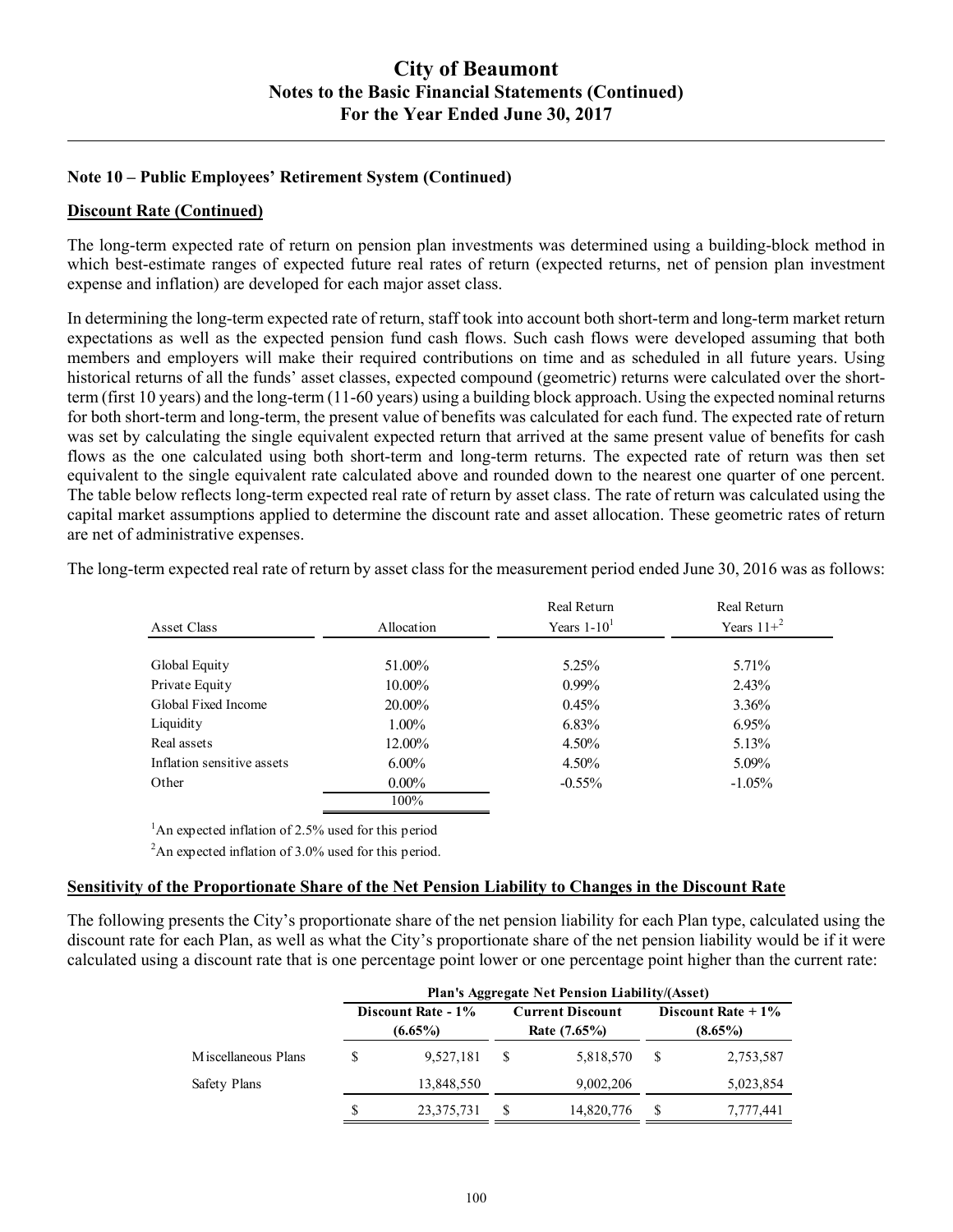# **Pension Plan Fiduciary Net Position**

Detailed information about each pension plan's fiduciary net position is available in the separately issued CalPERS financial reports.

# **Payable to the Pension Plan**

At June 30, 2017, the City reported a payable of \$0 for the outstanding amount of contributions to the pension plan required for the year ended June 30, 2017.

# **CalPERS Discount Rate**

On December 21, 2016, the CalPERS Board of Administration (the "Board") approved lowering the CalPERS discount rate assumption, the long-term rate of return, from 7.50 percent to 7.00 percent over the next three years. This will increase the City's employer contribution costs beginning in fiscal year 2018-19.

The phase-in of the discount rate change approved by the board for the next three fiscal years is as follows:

| Valuation Date | Required Contribution | Discount Rate |
|----------------|-----------------------|---------------|
| June 30, 2016  | 2018-19               | 7.375%        |
| June 30, 2017  | 2019-20               | 7.250%        |
| June 30, 2018  | 2020-21               | 7.000%        |

Lowering the discount rate means plans will see increases to normal costs, the cost of pension benefits accruing in one year for active members and the accrued liabilities. These increases will result in higher required employer contribution. The actual impact cannot be determined but the required employer contribution is expected to be significantly higher as well as the net pension liability.

# **Note 11 – Other Required Disclosures**

# **A. Deficit Net Position**

At June 30, 2017, the Governmental Activities on the Statement of Net Position had an unrestricted net position deficit of (\$13,630,303).

# **B. Expenditures Exceeding Appropriations**

For the year ended June 30, 2017, expenditures exceeded appropriations in the following functions of the General Fund:

| Fund         | Function           | Excess Expenditures |
|--------------|--------------------|---------------------|
| General Fund | General Government | 586.962             |
| General Fund | Refuse             | 4.239.048           |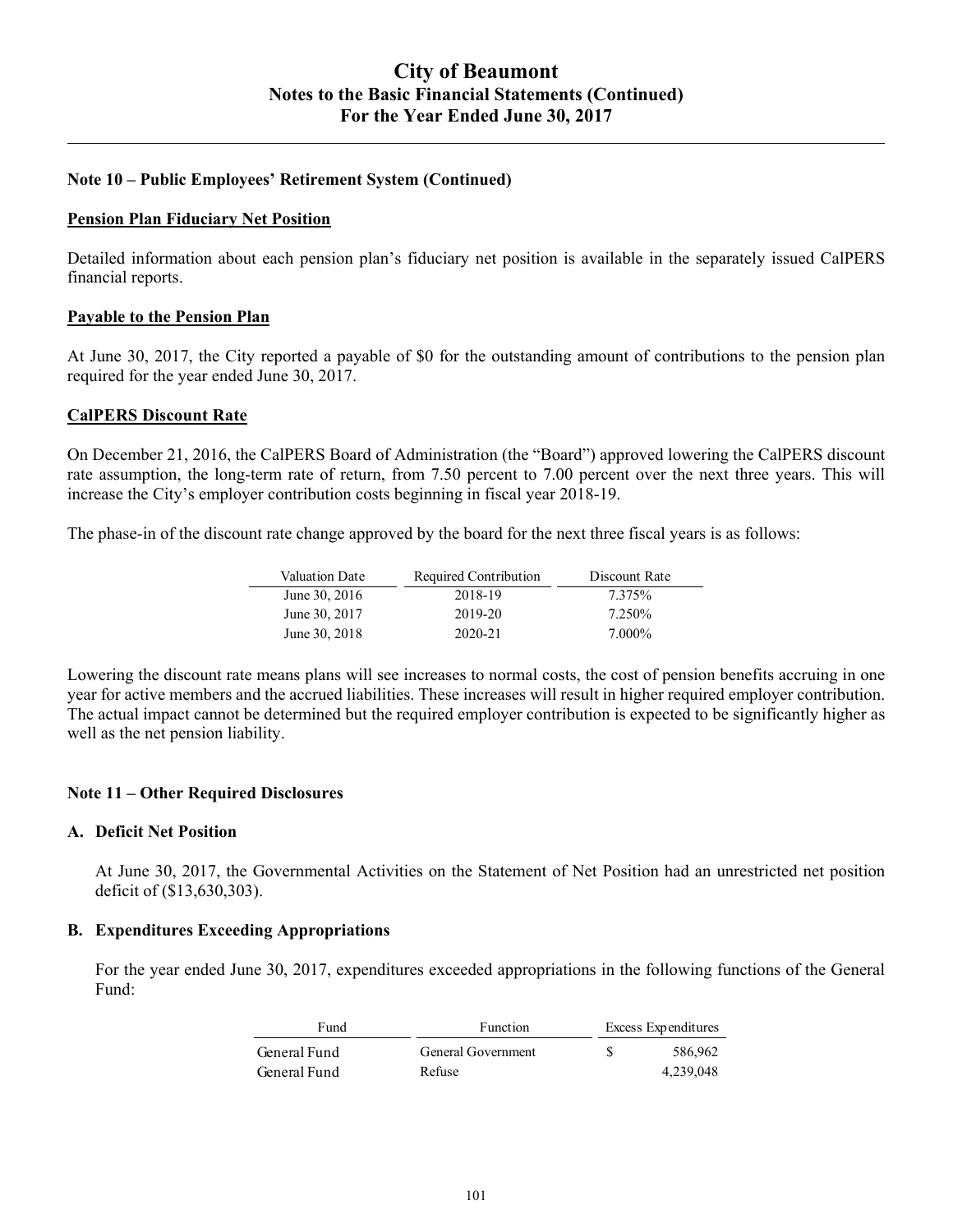# **City of Beaumont Notes to the Basic Financial Statements (Continued) For the Year Ended June 30, 2017**

# **Note 12 – Classification of Fund Balances**

|                                         | <b>Major Funds</b> |                 |    |                                                          |   |                                                                                                     |   |                                            |    |                                                                              |    |                                |   |               |  |
|-----------------------------------------|--------------------|-----------------|----|----------------------------------------------------------|---|-----------------------------------------------------------------------------------------------------|---|--------------------------------------------|----|------------------------------------------------------------------------------|----|--------------------------------|---|---------------|--|
|                                         |                    | General<br>Fund |    | Community<br><b>Facilities</b><br>District (CFD)<br>Fund |   | Community<br><b>Facilities</b><br>District (CFD)<br><b>Special Revenue Capital Projects</b><br>Fund |   | General<br><b>Capital Projects</b><br>Fund |    | <b>Beaumont</b><br><b>Financing Authority</b><br><b>Debt Service</b><br>Fund |    | Other<br>Governmental<br>Funds |   | <b>Total</b>  |  |
| Nonspendable:                           |                    |                 |    |                                                          |   |                                                                                                     |   |                                            |    |                                                                              |    |                                |   |               |  |
| Loans receivable<br>Unavailable revenue | ×.                 | 213,399         | \$ | $\overline{\phantom{a}}$                                 | S | $\overline{\phantom{a}}$                                                                            | S | $\sim$                                     | S  | $\overline{\phantom{a}}$                                                     | S  | $\overline{\phantom{a}}$       | S | 213,399       |  |
| <b>Total nonspendable</b>               |                    | 213,399         |    |                                                          |   |                                                                                                     |   |                                            |    |                                                                              |    |                                |   | 213,399       |  |
| <b>Restricted:</b>                      |                    |                 |    |                                                          |   |                                                                                                     |   |                                            |    |                                                                              |    |                                |   |               |  |
| State Gas Tax                           |                    |                 |    |                                                          |   |                                                                                                     |   |                                            |    |                                                                              |    | 357,051                        |   | 357,051       |  |
| AB 2766                                 |                    |                 |    |                                                          |   |                                                                                                     |   |                                            |    |                                                                              |    | 306,698                        |   | 306,698       |  |
| PEG Fees                                |                    |                 |    |                                                          |   |                                                                                                     |   |                                            |    |                                                                              |    | 219,517                        |   | 219,517       |  |
| <b>COPS</b> Grant                       |                    |                 |    |                                                          |   |                                                                                                     |   |                                            |    |                                                                              |    | 206,713                        |   | 206,713       |  |
| <b>State Asset Forfeiture</b>           |                    |                 |    |                                                          |   |                                                                                                     |   |                                            |    |                                                                              |    | 270,781                        |   | 270,781       |  |
| <b>Federal Asset Forfeiture</b>         |                    |                 |    |                                                          |   |                                                                                                     |   |                                            |    |                                                                              |    | 211,326                        |   | 211,326       |  |
| Other Special Projects                  |                    |                 |    |                                                          |   |                                                                                                     |   |                                            |    |                                                                              |    | 981                            |   | 981           |  |
| Capital projects                        |                    |                 |    |                                                          |   | 25,157,602                                                                                          |   |                                            |    |                                                                              |    |                                |   | 25,157,602    |  |
| Debt service                            |                    |                 |    |                                                          |   |                                                                                                     |   |                                            |    | 223,515,398                                                                  |    |                                |   | 223,515,398   |  |
| <b>Community Facilities Districts</b>   |                    |                 |    | 8,424,392                                                |   |                                                                                                     |   |                                            |    |                                                                              |    |                                |   | 8,424,392     |  |
| <b>Total restricted</b>                 |                    |                 |    | 8,424,392                                                |   | 25,157,602                                                                                          |   |                                            |    | 223,515,398                                                                  |    | 1,573,067                      |   | 258,670,459   |  |
| Committed:                              |                    |                 |    |                                                          |   |                                                                                                     |   |                                            |    |                                                                              |    |                                |   |               |  |
| Capital Projects                        |                    |                 |    |                                                          |   |                                                                                                     |   | 6,839,275                                  |    |                                                                              |    |                                |   | 6,839,275     |  |
| <b>Total committed</b>                  |                    |                 |    |                                                          |   |                                                                                                     |   | 6,839,275                                  |    |                                                                              |    |                                |   | 6,839,275     |  |
| Unassigned                              |                    | 5,034,141       |    |                                                          |   |                                                                                                     |   |                                            |    |                                                                              |    |                                |   | 5,034,141     |  |
| <b>Total Fund Balances</b>              | S                  | 5,247,540       | \$ | 8,424,392                                                | S | 25,157,602                                                                                          | S | 6,839,275                                  | \$ | 223,515,398                                                                  | \$ | 1,573,067                      |   | \$270,757,274 |  |

# **Note 13 – Prior Period Adjustments**

#### *A. Government-Wide Financial Statements*

The beginning net position at July 1, 2016 of the Government-wide Financial Statements were restated as follows:

|                                                       |   | Governmental<br><b>Activities</b> |   | <b>Business-Type</b><br><b>Activities</b> |   | Total           |
|-------------------------------------------------------|---|-----------------------------------|---|-------------------------------------------|---|-----------------|
| Net position, as previously reported, at July 1, 2016 | S | 26,001,868                        | ъ | 51,639,848                                | S | 77,641,716      |
| Correction to GASB 68 pension liability               |   | (395, 251)                        |   | (34, 496)                                 |   | (429, 747)      |
| Correction to prior year unearned revenue             |   |                                   |   | 34,496                                    |   | 34,496          |
| Reclass to unearned prior year DIF fees               |   | (13,967,685)                      |   |                                           |   | (13,967,685)    |
| To record the activities of the BFA                   |   | (211, 519, 397)                   |   |                                           |   | (211, 519, 397) |
| To record the activities of the BFA                   |   | 229,455,897                       |   |                                           |   | 229,455,897     |
| To record capital assets not previously recorded      |   | 240,018,573                       |   | 81,433,257                                |   | 321,451,830     |
| Net position at July 1, 2016, as restated             |   | 269,594,005                       |   | 133,073,105                               |   | 402,667,110     |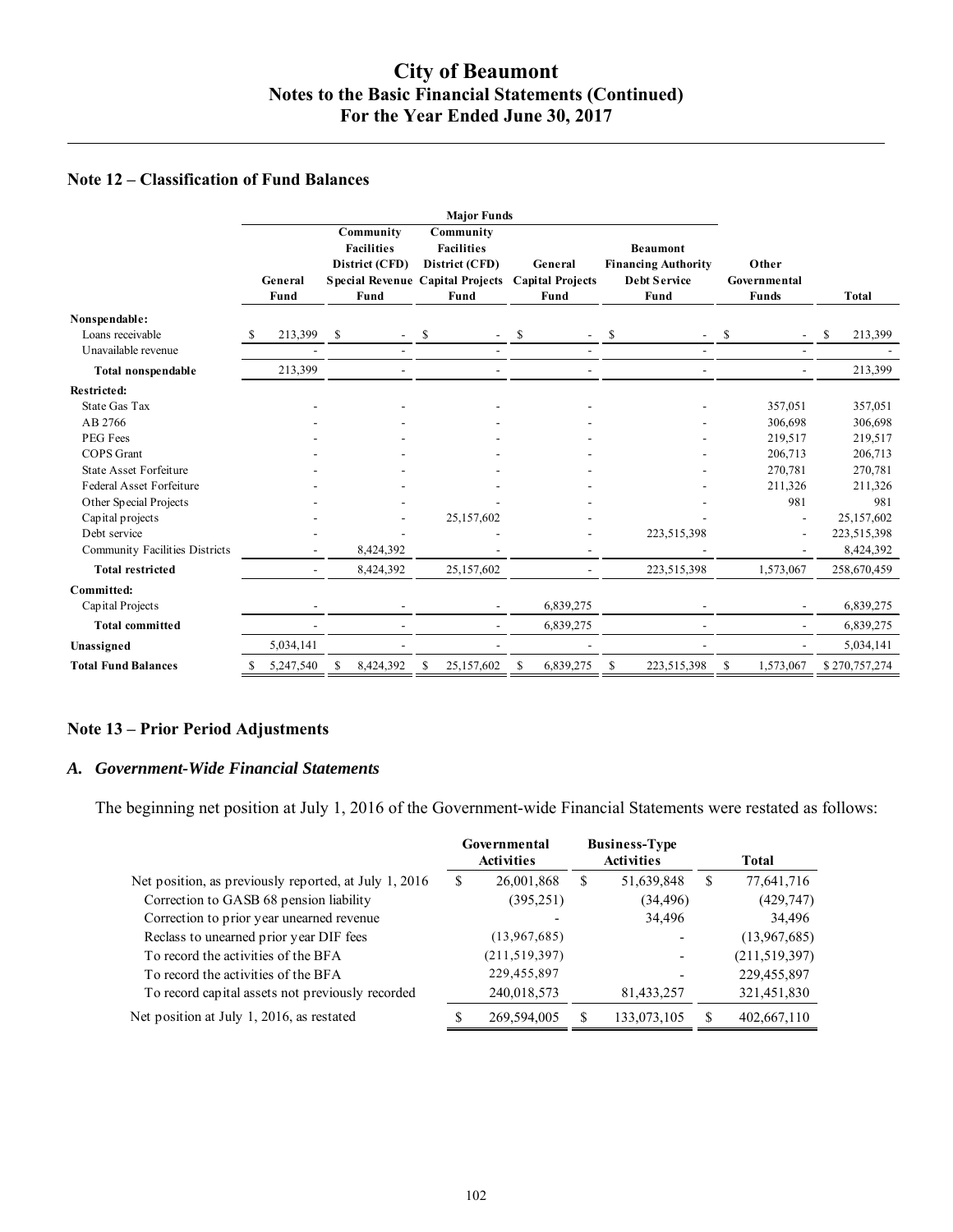## **Note 13 – Prior Period Adjustments (Continued)**

### *B. Governmental Fund Financial Statements*

The beginning net position at July 1, 2016 for the governmental funds were restated as follows:

|                                                       |               | Development<br><b>Capital Projects</b><br>Fund | <b>Beaumont</b><br><b>Impact Fees (DIF) Financing Authority</b><br><b>Debt Service</b><br>Fund |             |  |  |
|-------------------------------------------------------|---------------|------------------------------------------------|------------------------------------------------------------------------------------------------|-------------|--|--|
| Fund balance, as previously reported, at July 1, 2016 | <sup>\$</sup> | 13,967,685                                     | S                                                                                              |             |  |  |
| To record the activities of the BFA                   |               |                                                |                                                                                                | 229,455,897 |  |  |
| Reclass to unearned prior year DIF fees               |               | (13,967,685)                                   |                                                                                                |             |  |  |
| Fund balance at July 1, 2016, as restated             |               | ٠                                              |                                                                                                | 229,455,897 |  |  |

### *C. Proprietary Fund Financial Statements*

The beginning net position at July 1, 2016 for the proprietary funds were restated as follows:

|                                                                                                  |   | <b>Transit</b><br>Sewer<br>Fund<br>Fund |   |                                    | <b>Business-Type</b><br><b>Total</b> |                         |  |  |
|--------------------------------------------------------------------------------------------------|---|-----------------------------------------|---|------------------------------------|--------------------------------------|-------------------------|--|--|
| Net position, as previously reported, at July 1, 2016<br>Correction to GASB 68 pension liability | S | 49,787,827                              | S | 1,852,021<br>(34, 496)             |                                      | 51,639,848<br>(34, 496) |  |  |
| Correction to prior year unearned revenue<br>To record capital assets not previously recorded    |   | 81,433,257                              |   | 34.496<br>$\overline{\phantom{0}}$ |                                      | 34,496<br>81,433,257    |  |  |
| Net position at July 1, 2016, as restated                                                        | S | 131.221.084                             | S | 1,852,021                          |                                      | 133,073,105             |  |  |

## **Note 14 – Commitments and Contingencies**

## **A. Litigation**

The City is a defendant in a number of lawsuits and a recipient of a number of claims that have arisen in the normal course of business. While substantial damages are alleged in some of these actions, their outcome cannot be predicted with certainty.

## **B. Grants**

Amounts received or receivable from granting agencies are subject to audit and adjustment by grantor agencies. While no matters of non-compliance were disclosed by the audit of the financial statements or single audit of the Federal grant programs, grantor agencies may subject grant programs to additional compliance tests, which may result in disallowed costs. In the opinion of management, future disallowances of current or prior grant expenditures, if any, would not have a material adverse effect on the financial position of the City.

## **C. Riverside County District Attorney and FBI Investigation**

On April 22, 2015, the Riverside County District Attorney's Office, assisted by the FBI, and served search warrants at the Beaumont Civic Center. According to investigators, the warrants were served in conjunction with an investigation into Urban Logic Consultant's business relationship with the City. Urban Logic Consultants is a private company that provided engineering, planning, and economic development services to the City of Beaumont for 20 years. It is unknown at this time what the outcome of the investigations will be or the investigations impact on the City's financial statements, if any.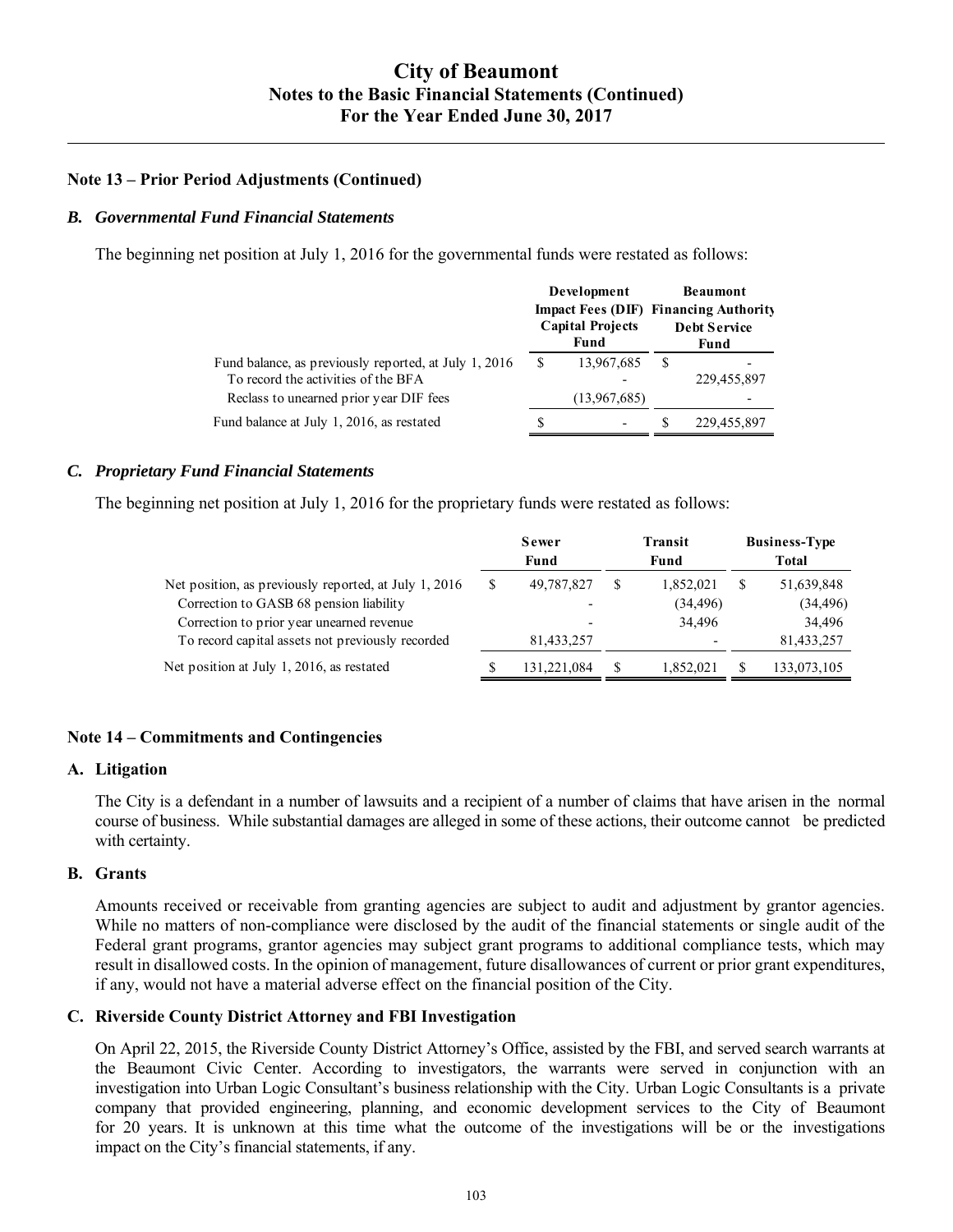## **Note 14 – Commitments and Contingencies (Continued)**

## **D. WRCOG Restated Settlement Agreement**

In May 2017, the City and Western Riverside Council of Governments ("WRCOG") entered into an Amended and Restated Settlement Agreement and Release (the "WRCOG Settlement"), which resolved the approximately \$62 million judgment WRCOG had obtained against the City. Under the terms of the WRCOG Settlement, the City and WRCOG agreed that the City would rejoin WRCOG and adopt the WRCOG TUMF ordinance. Since the settlement, the City rejoined WRCOG and the TUMF program and as a result, and pursuant to the WRCOG Settlement, the City is now eligible to receive Measure A revenues from the Riverside County Transportation Commission (RCTC) based on the following schedule:

| Period                                                                           | WRCOG* | City    |  |
|----------------------------------------------------------------------------------|--------|---------|--|
| Approval Date thru 5th Anniversary of Approval                                   | $0\%$  | $100\%$ |  |
| Second five year period                                                          | 25%    | 75%     |  |
| Third five year period                                                           | 40%    | 60%     |  |
| Fourth five year period                                                          | 60%    | 40%     |  |
| End of fourth five year period through June 2039                                 | 75%    | 25%     |  |
| $*$ WPCOC's share of Measure A revenues shall not exceed a total of $$9,400,000$ |        |         |  |

WRCOG's share of Measure A revenues shall not exceed a total of \$9,400,000

In October 2017, the City segregated \$3,000,000, designated for funding Pennsylvania Avenue improvements in accordance with the agreement. The City agreed to complete needed transportation improvements as follows:

| Improvement                               | <b>Estimated Cost</b> | <b>Completion Deadline</b> |  |  |  |
|-------------------------------------------|-----------------------|----------------------------|--|--|--|
| Oak Valley Parkway, segments 3, 4, and 15 | \$1,200,000           | By January $1, 2022$       |  |  |  |
| Pennsylvania Avenue                       | \$3,800,000           | None                       |  |  |  |

The City also agreed to assign Third Party Claims to WRCOG to diligently pursue civil lawsuits and through requests/applications for restitution in the criminal actions pending against Third Parties. Recovery related to Third Party Claims would be shared on the following schedule:

| <b>Recovery Amount</b>                                                                                                                                                                                                                                                                                                                                                     | <b>WRCOG</b>                                            | Citv**            |
|----------------------------------------------------------------------------------------------------------------------------------------------------------------------------------------------------------------------------------------------------------------------------------------------------------------------------------------------------------------------------|---------------------------------------------------------|-------------------|
| First \$9,000,000                                                                                                                                                                                                                                                                                                                                                          | $100\%$                                                 | $0\%$             |
| $$9,000,001 - $12,000,000$                                                                                                                                                                                                                                                                                                                                                 | 85%                                                     | 15%               |
| $$12,000,001 - $18,000,000$                                                                                                                                                                                                                                                                                                                                                | 65%                                                     | 35%               |
| \$18,000,001 and above                                                                                                                                                                                                                                                                                                                                                     | 50%                                                     | 50%               |
| and and a second that the<br>ATAAAAA<br>$\mathbf{u}$ $\mathbf{v}$ $\mathbf{u}$ $\mathbf{v}$ $\mathbf{v}$ $\mathbf{v}$ $\mathbf{v}$ $\mathbf{v}$ $\mathbf{v}$ $\mathbf{v}$ $\mathbf{v}$ $\mathbf{v}$ $\mathbf{v}$ $\mathbf{v}$ $\mathbf{v}$ $\mathbf{v}$ $\mathbf{v}$ $\mathbf{v}$ $\mathbf{v}$ $\mathbf{v}$ $\mathbf{v}$ $\mathbf{v}$ $\mathbf{v}$ $\mathbf{v}$ $\mathbf{$ | $\sim$ $\sim$ $\sim$ $\sim$ $\sim$ $\sim$ $\sim$ $\sim$ | 1.01.000.000<br>. |

\*\*City guarantees \$7,000,000 recovery to WRCOG and will pay 50% of the legal fees not to exceed \$1,000,000

If Third Party Claims have not produced recoveries of at least \$8,000,000 by July 1, 2022, the City will begin making payments to WRCOG in 20 equal annual installments beginning August 1, 2022. Any subsequent recoveries would adjust the annual installments as necessary.

Management believes that the result of criminal and civil lawsuits as well as potential insurance recoveries will exceed the minimum guarantee; therefore, a liability has not been accrued. Additionally, in October 2017, two of the seven criminal cases have been resolved with guilty pleas with a restitution payment due of \$3,000,000. In December 2017, four more of the seven criminal cases have been resolved with guilty pleas and restitution payments due of another \$8,000,000. The last case is still pending.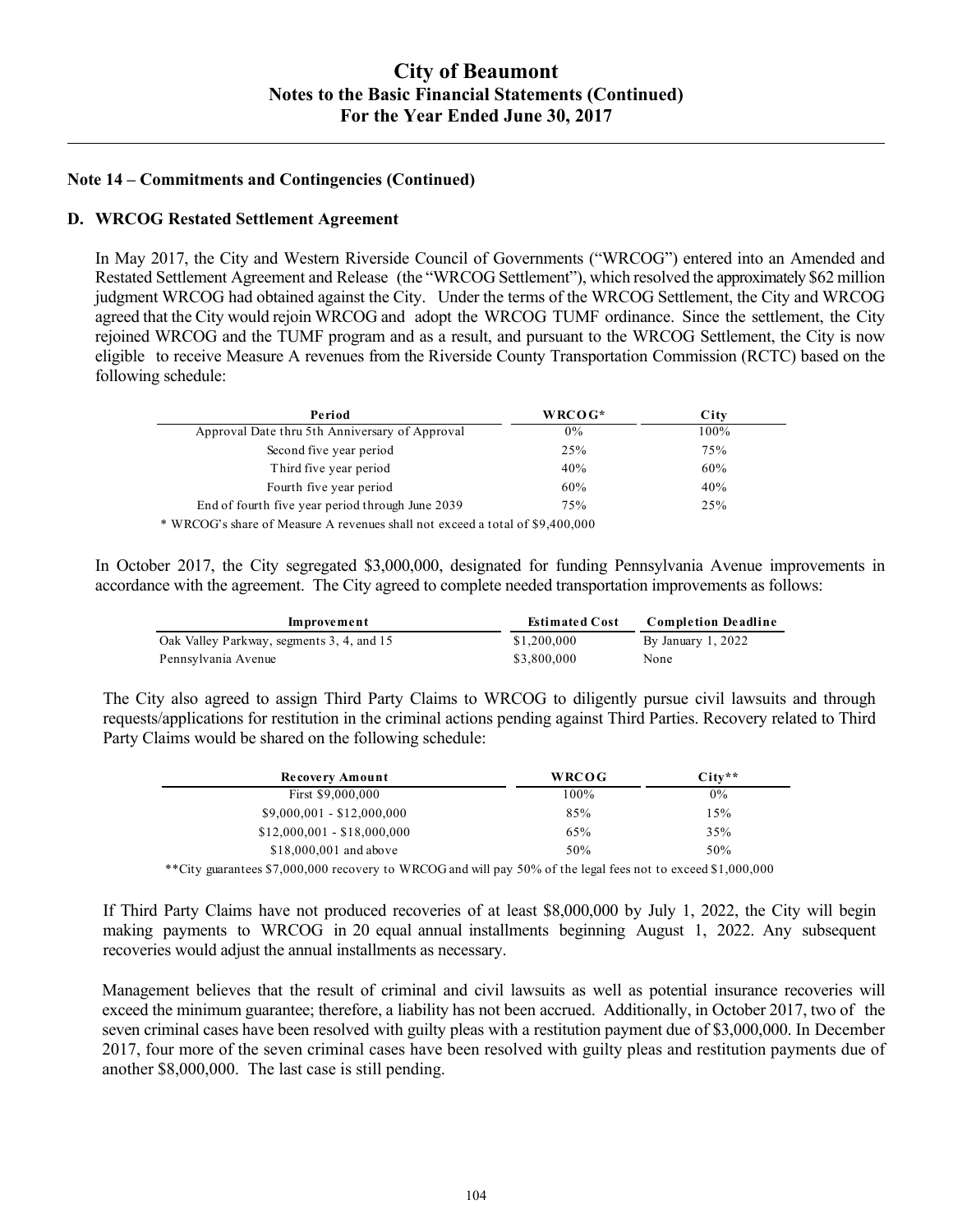### **Note 14 – Commitments and Contingencies (Continued)**

### **D. WRCOG Restated Settlement Agreement (Continued)**

Based on all of the above, WRCOG released and discharged the City from the WROCG judgment and Attorneys' Fee Award and interest, which collectively exceeded \$62 million. WRCOG and the City also agreed that the litigation, Judgment and pending appeals would be dismissed thereby ending the litigation between WRCOG and the City.

### **Note 15 – Special Item**

In accordance with a settlement agreement with LV Heartland, LLC, the City received a one-time payment of \$3,000,000.

### **Note 16 – Subsequent Events**

### **A. Contractual Agreements**

The City has entered into several contractual agreements since June 30, 2017, of which the most significant are as follows:

| Project                                  | Date       |   | <b>Balance</b> |
|------------------------------------------|------------|---|----------------|
| Construction Management                  | 10/19/2017 | S | 1,727,887      |
| Street Improvement - Oak Valley          | 8/25/2017  |   | 969,000        |
| Wastewater Plant Maintenance             | 2/20/2018  |   | 708,099        |
| Wastewater Biosolid Removal              | 2/20/2018  |   | 396,000        |
| Interchange Design - Pennsylvania Ave.   | 10/4/2017  |   | 667,037        |
| Street Improvement - Pennsylvania Ave.   | 10/4/2017  |   | 279,889        |
| CFD Administration Services              | 1/16/2018  |   | 185,450        |
| Wastewater plant construction management | 3/6/2018   |   | 2,396,561      |
| Brine line construction management       | 5/24/2018  |   | 2,880,821      |

## **B. Advanced Refunding**

In July 2017, the BFA completed twelve (12) refunding transactions through a private placement for the following community facility district bond issues:

| Pledge         | Original Issue   | <b>Refunded Bonds</b> |
|----------------|------------------|-----------------------|
| S<br>1,419,935 | 20,958,000<br>\$ | 13,275,000<br>\$      |
| 657,975        | 7,110,000        | 5,735,000             |
| 735,642        | 12,835,000       | 6,950,000             |
| 1,356,351      | 12,765,000       | 7,320,000             |
| 1,125,464      | 18,325,000       | combined              |
| 1,056,773      | 19,155,000       | 29,977,849            |
| 823,147        | 6,520,000        | 6,208,722             |
| 269,611        | 8,685,000        | 5,801,612             |
| 36,022         | 725,000          | 726,793               |
| 247,980        | 5,000,000        | 3,847,190             |
| 389,487        | 4,090,000        | combined              |
| 1,260,155      | 14,220,000       | 14,339,091            |
|                | City Cash        |                       |

These transactions were completed with no extension of defeasement dates, no cash out options, and restructured repayment schedules to remove annual escalators where savings could be realized.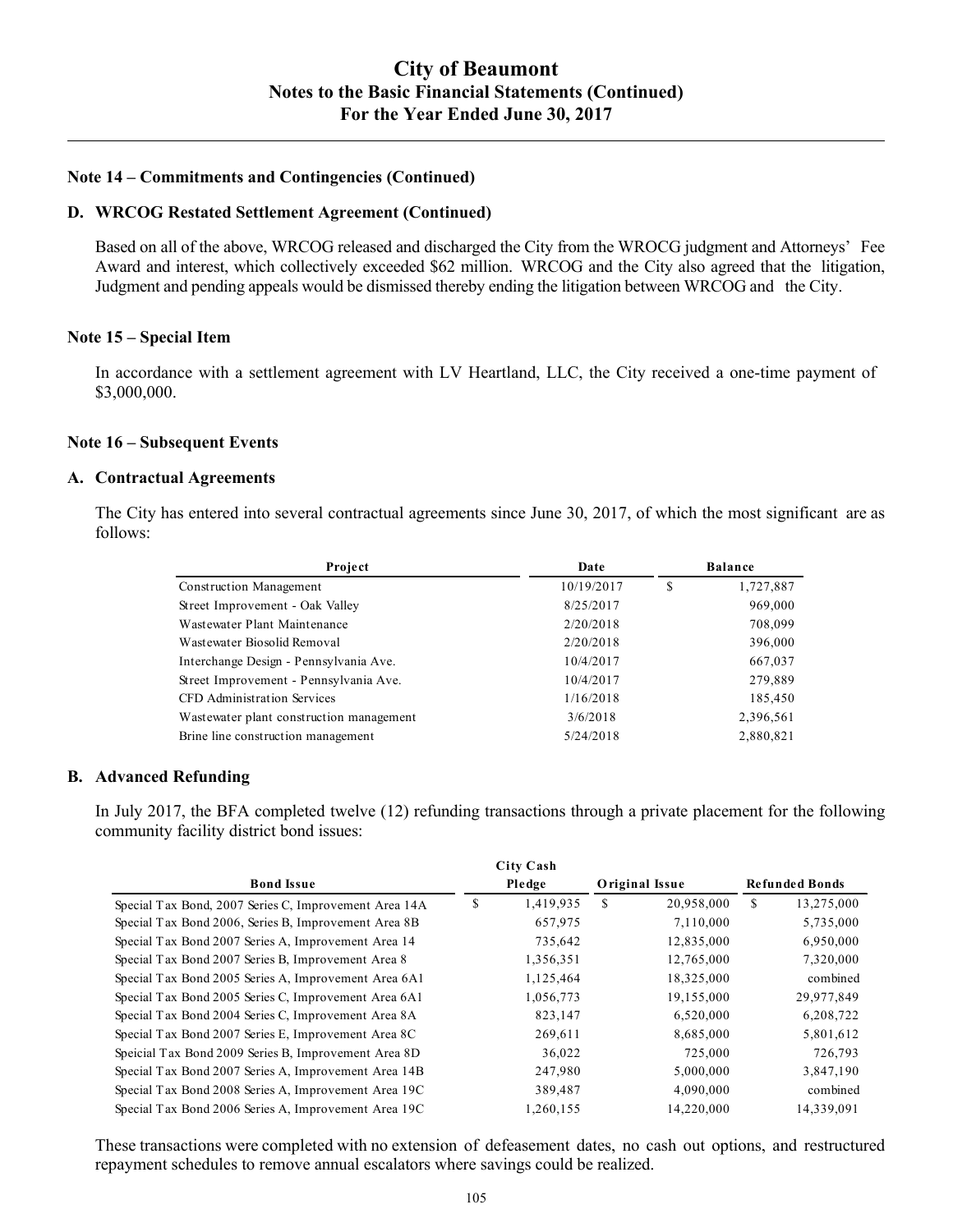## **Note 16 – Subsequent Events (Continued)**

## **C. Grant Funding**

In August 2017, the City received a memorandum of understanding from property owners that will directly benefit from the Potrero Interchange construction. The City has received funding of \$7,508,000 out of a total agreement of \$7,848,000 in order to proceed with the project. In exchange, the property owners are exploring various financing arrangements in order to recover their funding through property development. In addition to the property owners, the City has secured grant funding from RCTC and CalTrans of \$13,443,872 combined in order to complete Phase 1 and Phase 1A of the interchange.

### **D. SEC Settlement Agreement**

The Beaumont Financing Authority (BFA) reached a settlement with the U.S. Securities and Exchange Commission (SEC) culminating in the SEC's August 23, 2017 Order. According to the Order, the BFA repeatedly failed to comply with its continuing disclosure agreements, and in five Official Statements, falsely stated that it had complied with such agreements. Under the terms of the settlement, the BFA neither admits nor denies these allegations and is not required to pay financial penalties. The BFA consented to the entry of an Order by the SEC to cease and desist from committing or causing any future violations of Section 17(a) (2) and 17(a)(3) of the Securities Act. The Order is publicly available and can be found at: https://www.sec.gov/litigation/admin/2017/33-10406.pdf

Under the terms of the SEC settlement, the BFA has agreed to number of compliance undertakings, including the establishment of written policies and procedures and periodic training regarding all aspects of municipal securities disclosures and the accounting of bond proceeds and record keeping. The BFA has also retained an independent consultant, to conduct a review of the BFA's policies and procedures as they relate to all aspects of municipal securities disclosures, the accounting of bond proceeds and record keeping. The independent consultant submitted a written report to the BFA and the BFA adopted the recommendations contained in the report in April 2018.

## **E. Settlement and Bond Issuance**

In accordance with a settlement agreement with Pardee Homes signed in February 2017, bonds are being issued for a total par of \$35,630,000 in order to reimburse the developer for facilities and improvements completed in its improvement areas. The bonds are being sold in three separate offerings, and the first set is being sold in May 2018.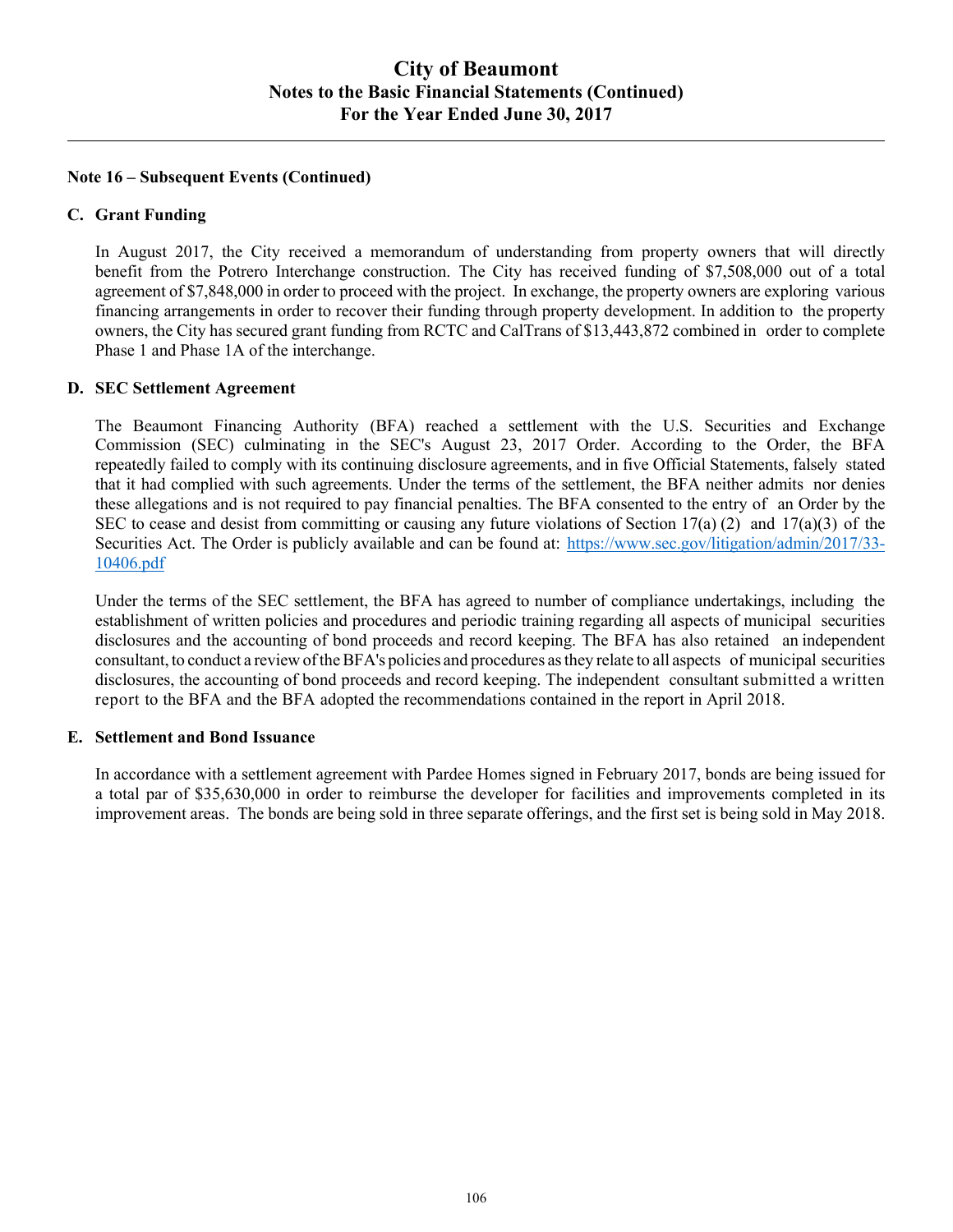# **Required Supplementary Information (Unaudited)**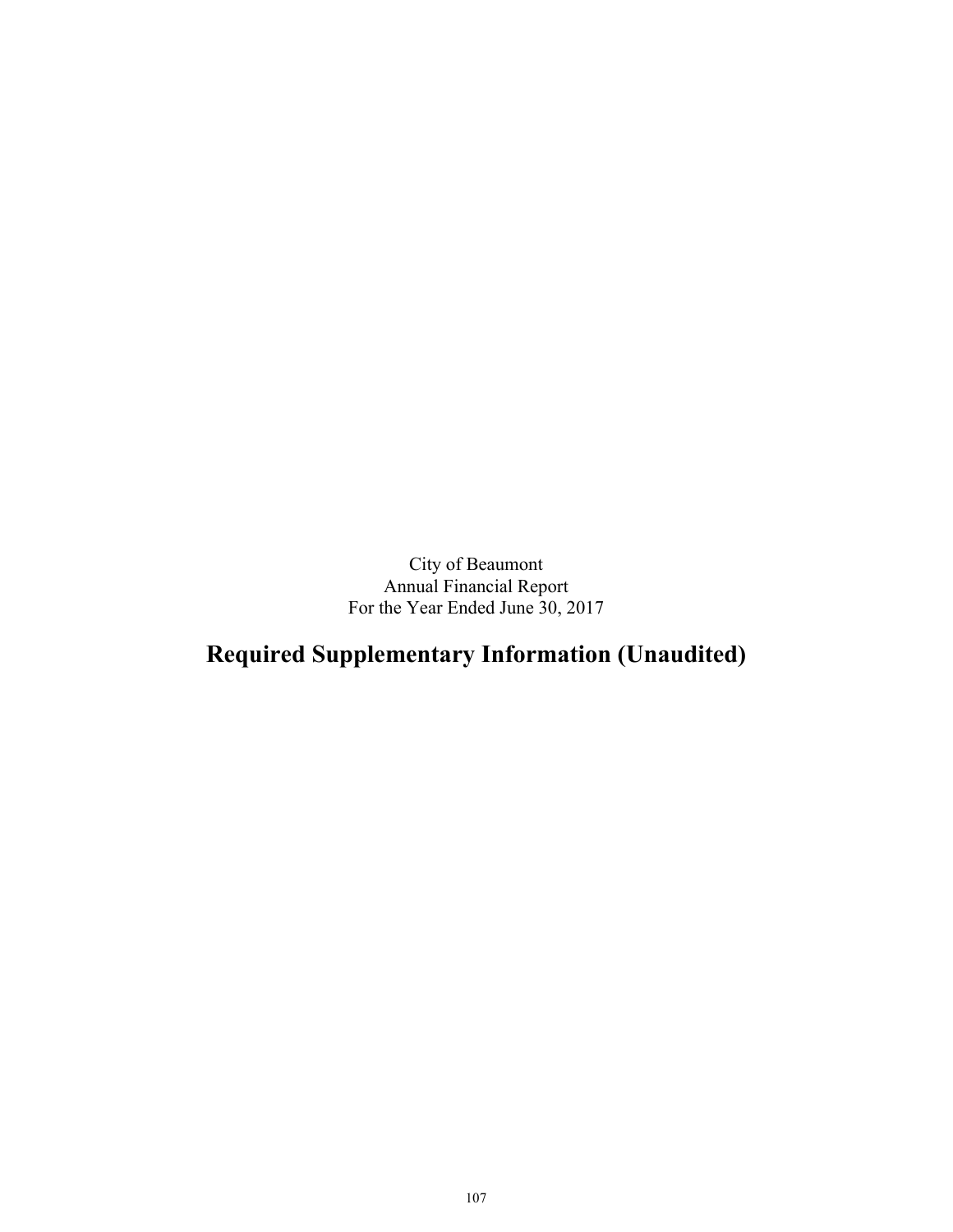# **This Page Intentionally Left Blank**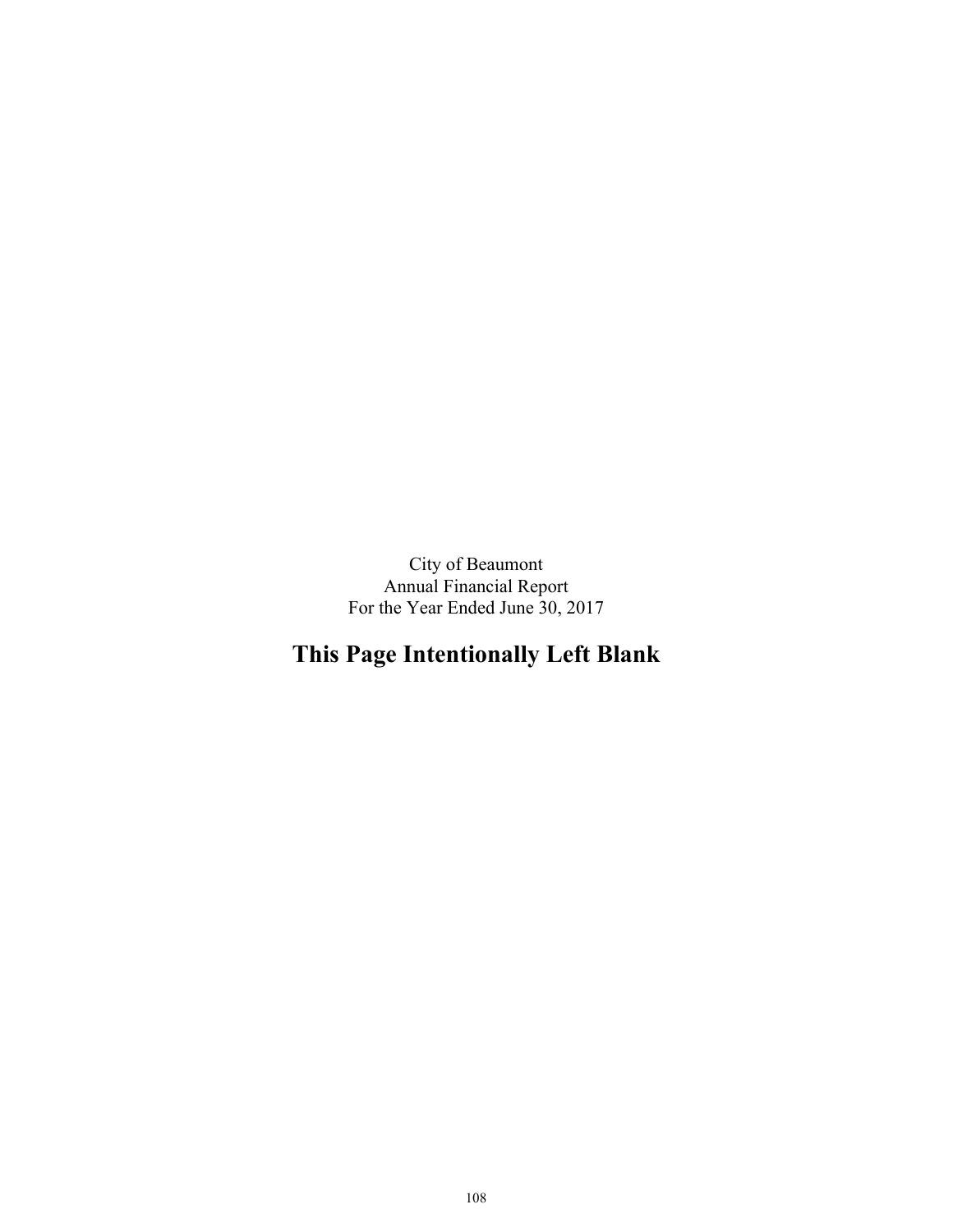# **City of Beaumont Required Supplementary Information (Unaudited) Budgetary Information For the Year Ended June 30, 2017**

## **Note 1 – Budgetary Information**

The City Council approves each year's budget submitted by the City Manager prior to the beginning of the new fiscal year. Public hearings are conducted prior to its adoption by the Council. All supplemental appropriations, where required during the period, are also approved by the Council. Intradepartmental budget transfers are approved by the City Manager. In most cases, expenditures may not exceed appropriations at the departmental level within the general fund and at the fund level for other funds. At fiscal year-end, all operating budget appropriations lapse.

Budgets for governmental funds are adopted on a basis consistent with generally accepted accounting principles (GAAP).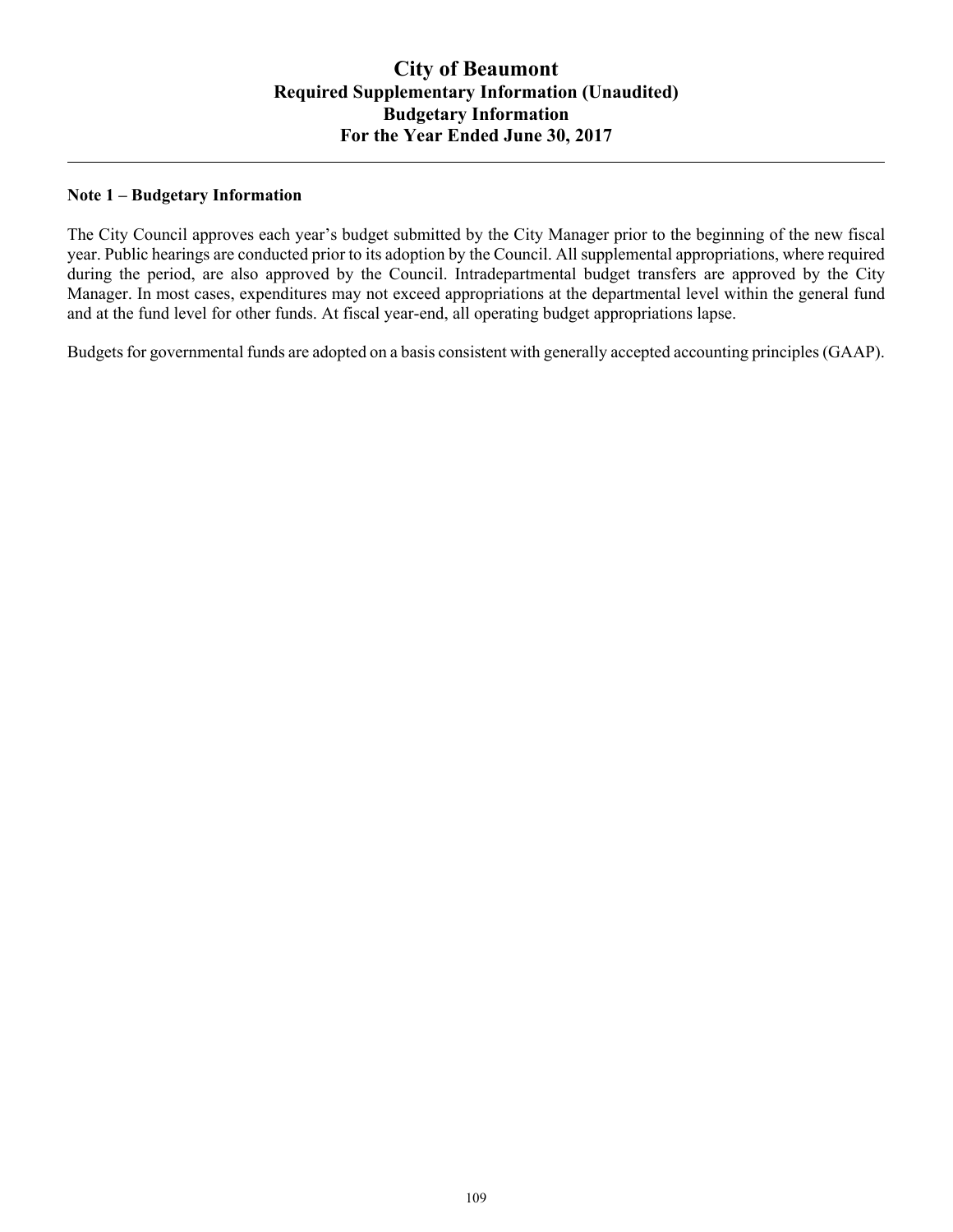# **City of Beaumont Required Supplementary Information (Unaudited) (Continued) Budgetary Comparison Schedule – General Fund For the Year Ended June 30, 2017**

|                                              | <b>Budgeted Amounts</b>     |                  | Actual                    | Variance with       |
|----------------------------------------------|-----------------------------|------------------|---------------------------|---------------------|
|                                              | Original                    | Final            | Amounts                   | <b>Final Budget</b> |
| <b>REVENUES:</b>                             |                             |                  |                           |                     |
| Taxes                                        | <sup>\$</sup><br>10,056,500 | \$<br>10,056,500 | \$<br>11,027,239          | \$<br>970,739       |
| Intergovernmental                            | 3,462,600                   | 3,462,600        | 3,809,768                 | 347,168             |
| License and permits                          | 1,199,000                   | 1,199,000        | 3,531,480                 | 2,332,480           |
| Fines and forfeitures                        | 120,000                     | 120,000          | 265,831                   | 145,831             |
| Assessment levied                            | 465,000                     | 465,000          | 548,738                   | 83,738              |
| Use of money and property                    | 120,490                     | 120,490          | 142,532                   | 22,042              |
| Charges for services                         | 7,372,477                   | 7,387,477        | 8,355,018                 | 967,541             |
| Other revenues                               | 60,033                      | 60,033           | 375,369                   | 315,336             |
| <b>Total revenues</b>                        | 22,856,100                  | 22,871,100       | 28,055,975                | 5,184,875           |
| <b>EXPENDITURES:</b>                         |                             |                  |                           |                     |
| Current:                                     |                             |                  |                           |                     |
| General government                           | 5,234,901                   | 4,877,901        | 5,464,863                 | (586, 962)          |
| Public safety                                | 12,996,252                  | 13,134,110       | 12,503,812                | 630,298             |
| Public works                                 | 5,564,757                   | 5,564,757        | 2,902,986                 | 2,661,771           |
| Community development                        | 1,763,397                   | 1,574,901        | 1,218,594                 | 356,307             |
| Community services                           | 2,639,019                   | 2,784,019        | 2,396,166                 | 387,853             |
| Refuse                                       |                             |                  | 4,239,048                 | (4,239,048)         |
| Capital outlay                               | 130,000                     | 342,520          | 188,738                   | 153,782             |
| Debt service:                                |                             |                  |                           |                     |
| Principal                                    |                             |                  | 316,834                   | (316, 834)          |
| Interest                                     |                             |                  | 3,182                     | (3,182)             |
| <b>Total expenditures</b>                    | 28,328,326                  | 28,278,208       | 29,234,223                | (956, 015)          |
|                                              |                             |                  |                           |                     |
| <b>REVENUES OVER</b><br>(UNDER) EXPENDITURES | (5,472,226)                 | (5,407,108)      | (1, 178, 248)             | 4,228,860           |
| OTHER FINANCING SOURCES (USES):              |                             |                  |                           |                     |
|                                              |                             |                  |                           |                     |
| Obligations incurred on capital leases       |                             |                  | 96,158                    | 96,158              |
| Sales of property                            | 15,000                      | 15,000           | 42,237                    | 27,237              |
| Transfers in                                 | 5,825,500                   | 5,825,500        | 7,617,785                 | 1,792,285           |
| Transfers out                                |                             |                  | (259, 756)                | (259, 756)          |
| Total other financing sources (uses)         | 5,840,500                   | 5,840,500        | 7,496,424                 | 1,655,924           |
| <b>SPECIAL ITEM:</b>                         |                             |                  |                           |                     |
| Settlement (Note 14)                         |                             |                  | 3,000,000                 | 3,000,000           |
| <b>Total special item</b>                    |                             |                  | 3,000,000                 | 3,000,000           |
| Net change in fund balance                   | 368,274                     | \$<br>433,392    | 9,318,176                 | 8,884,784<br>S.     |
| <b>FUND BALANCE:</b>                         |                             |                  |                           |                     |
| Beginning of year                            |                             |                  | (4,070,636)               |                     |
| End of year                                  |                             |                  | $\mathbb{S}$<br>5,247,540 |                     |
|                                              |                             |                  |                           |                     |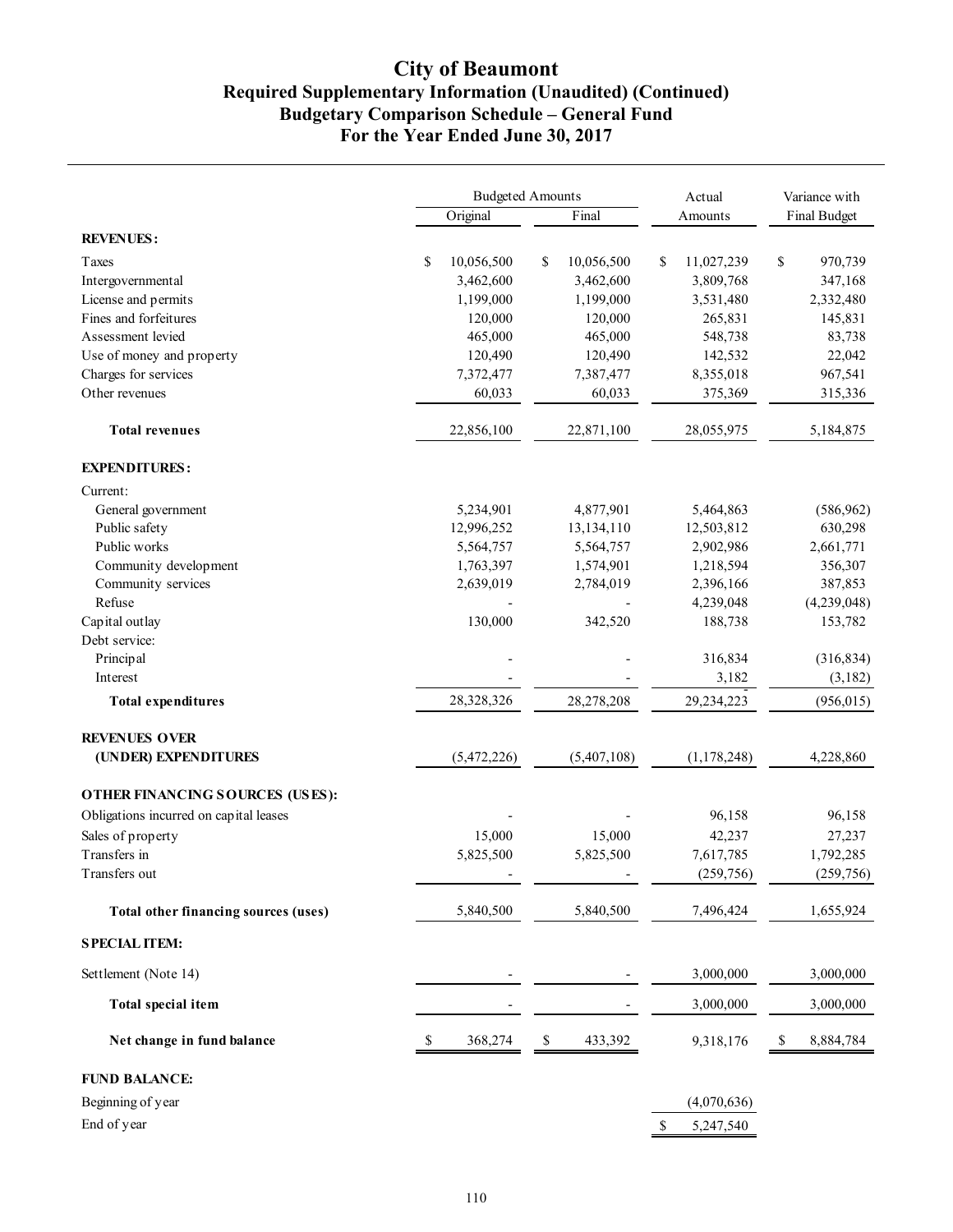# **City of Beaumont Required Supplementary Information (Unaudited) (Continued) Budgetary Comparison Schedule – Community Facilities Districts (CFD) Special Revenue Fund For the Year Ended June 30, 2017**

|                                                |                  | <b>Budgeted Amounts</b> |       |                      |              | Actual      | Variance with |                      |  |
|------------------------------------------------|------------------|-------------------------|-------|----------------------|--------------|-------------|---------------|----------------------|--|
|                                                | Original         |                         | Final |                      |              | Amounts     |               | <b>Final Budget</b>  |  |
| <b>REVENUES:</b>                               |                  |                         |       |                      |              |             |               |                      |  |
| Assessment levied<br>Use of money and property | \$<br>24,462,596 | 15,000                  | \$    | 24,462,596<br>15,000 | $\mathbb{S}$ | 4,358,002   | \$            | 20,104,594<br>15,000 |  |
| <b>Total revenues</b>                          | 24,477,596       |                         |       | 24,477,596           |              | 4,358,002   |               | 20,119,594           |  |
| <b>EXPENDITURES:</b>                           |                  |                         |       |                      |              |             |               |                      |  |
| Current:                                       |                  |                         |       |                      |              |             |               |                      |  |
| Community development                          | 20,377,096       |                         |       | 20,377,096           |              | 266,226     |               | 20,110,870           |  |
| <b>Total expenditures</b>                      | 20,377,096       |                         |       | 20,377,096           | 266,226      |             |               | 20,110,870           |  |
| <b>REVENUES OVER</b>                           |                  |                         |       |                      |              |             |               |                      |  |
| (UNDER) EXPENDITURES                           | 4,100,500        |                         |       | 4,100,500            |              | 4,091,776   |               | 8,724                |  |
| OTHER FINANCING SOURCES (USES):                |                  |                         |       |                      |              |             |               |                      |  |
| Transfers in                                   |                  |                         |       |                      |              | 6,382,866   |               | (6,382,866)          |  |
| Transfers out                                  | (4,100,500)      |                         |       | (4,100,500)          |              | (2,050,250) |               | (2,050,250)          |  |
| Total other financing sources (uses)           | (4,100,500)      |                         |       | (4,100,500)          |              | 4,332,616   |               | (8, 433, 116)        |  |
| Net change in fund balance                     | \$               |                         | \$    |                      |              | 8,424,392   | S             | 11,677,754           |  |
| <b>FUND BALANCE:</b>                           |                  |                         |       |                      |              |             |               |                      |  |
| Beginning of year                              |                  |                         |       |                      |              |             |               |                      |  |
| End of year                                    |                  |                         |       |                      | -S           | 8,424,392   |               |                      |  |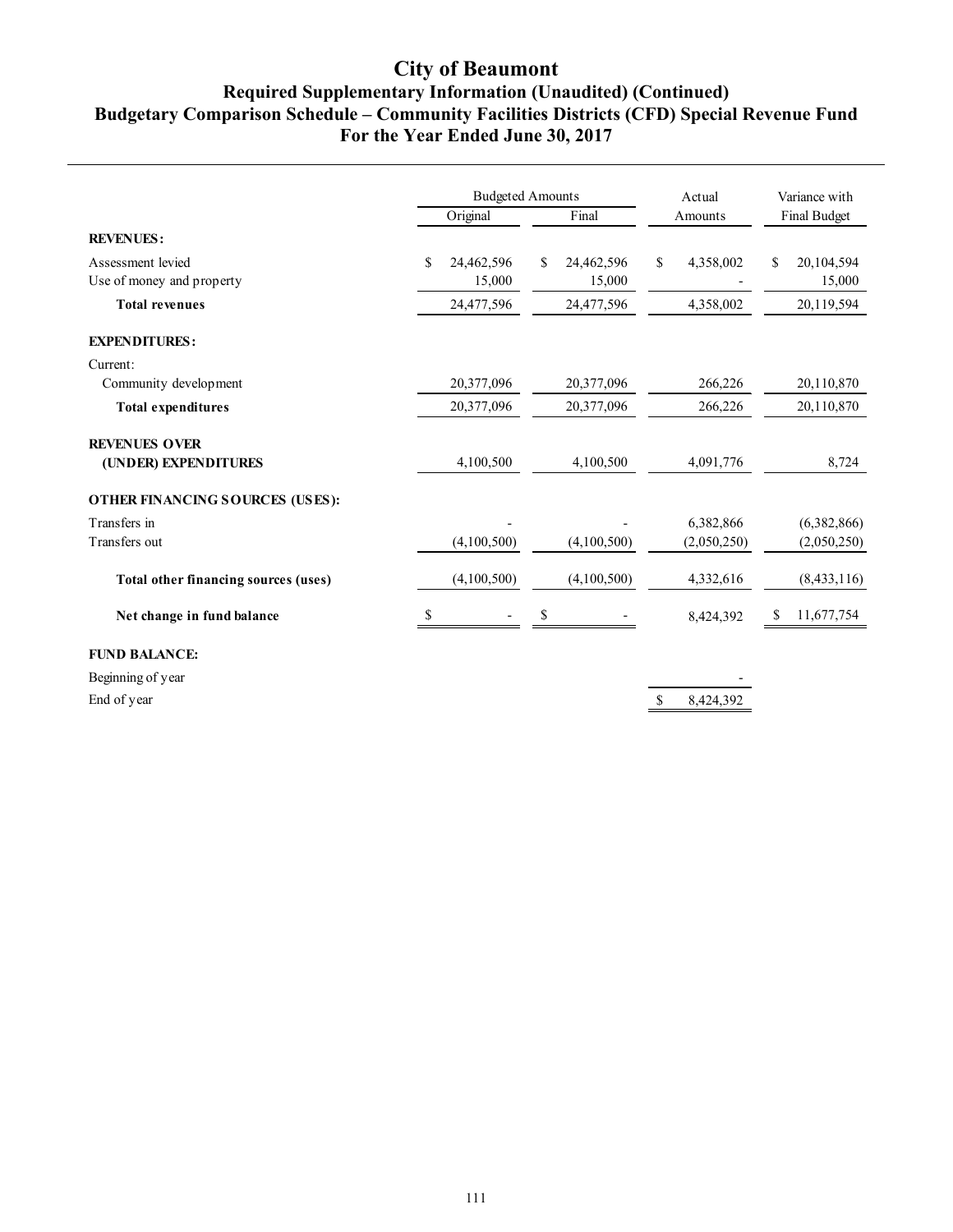# **City of Beaumont Required Supplementary Information (Unaudited) (Continued) Schedule of the City's Proportionate Share of the Net Pension Liability and Related Ratios For the Year Ended June 30, 2017**

#### **Last Ten Fiscal Years**

#### **California Public Employees' Retirement System ("CalPERS") Miscellaneous Plans**

| Measurement Period                                                                                         |   | June 30, $2016^1$ |  | June 30, $2015^1$ |  | June 30, $2014^1$ |  |
|------------------------------------------------------------------------------------------------------------|---|-------------------|--|-------------------|--|-------------------|--|
| City's Proportion of the Net Pension Liability                                                             |   | 0.16749%          |  | $0.16067\%$       |  | $0.06577\%$       |  |
| City's Proportionate Share of the net Pension Liability                                                    | ъ | 5,818,570         |  | 4.407.926         |  | 4,092,766         |  |
| City's Covered-Employee Payroll                                                                            |   | 4.722.459         |  | 5.411.229         |  | 5,932,314         |  |
| City's Proportionate Share of the Net Pension Liability<br>as a Percentage of Its Covered-Employee Payroll |   | 123 21%           |  | 81.46%            |  | 68.99%            |  |
| Plan's Proportionate Share of the Fiduciary Net Position<br>as a Percentage of the Total Pension Liability |   | 70.53%            |  | 76.43%            |  | 74.31%            |  |

#### **California Public Employees' Retirement System ("CalPERS") Safety Plans**

| Measurement Period                                                                                         | June 30, $2016^1$ |  | June 30, $2015^1$ |   | June 30, $2014'$ |  |
|------------------------------------------------------------------------------------------------------------|-------------------|--|-------------------|---|------------------|--|
| City's Proportion of the Net Pension Liability                                                             | 0.17381\%         |  | 0.17862%          |   | $0.11126\%$      |  |
| City's Proportionate Share of the net Pension Liability                                                    | \$<br>9.002.206   |  | 7,359,819         | ъ | 6,923,153        |  |
| City's Covered-Employee Payroll                                                                            | 3,613,896         |  | 4,134,515         |   | 4,232,207        |  |
| City's Proportionate Share of the Net Pension Liability<br>as a Percentage of Its Covered-Employee Payroll | 249.10%           |  | 178.01%           |   | 163.58%          |  |
| Plan's Proportionate Share of the Fiduciary Net Position<br>as a Percentage of the Total Pension Liability | 72.39%            |  | 76.43%            |   | 74.31%           |  |

<sup>1</sup> Historical information is presented only for measurement periods for which GASB 68 is applicable. Additional years' information will be displayed as it becomes available.

#### **Notes to Schedule:**

Benefit Changes: The figures above do not include any liability impact that may have resulted from plan changes which occurred after the June 30, 2015 valuation date. This applies for voluntary benefit changes as well as any offers of Two Years Additional Service Credit (a.k.a. Golden Handshakes).

Changes of Assumptions: In 2016, there were no changes. In 2015, amounts reported reflect an adjustment of the discount rate from 7.5 percent (net of administrative expense) to 7.65 percent (without a reduction for pension plan administrative expense.) In 2014, amounts reported were based on the 7.5 percent discount rate.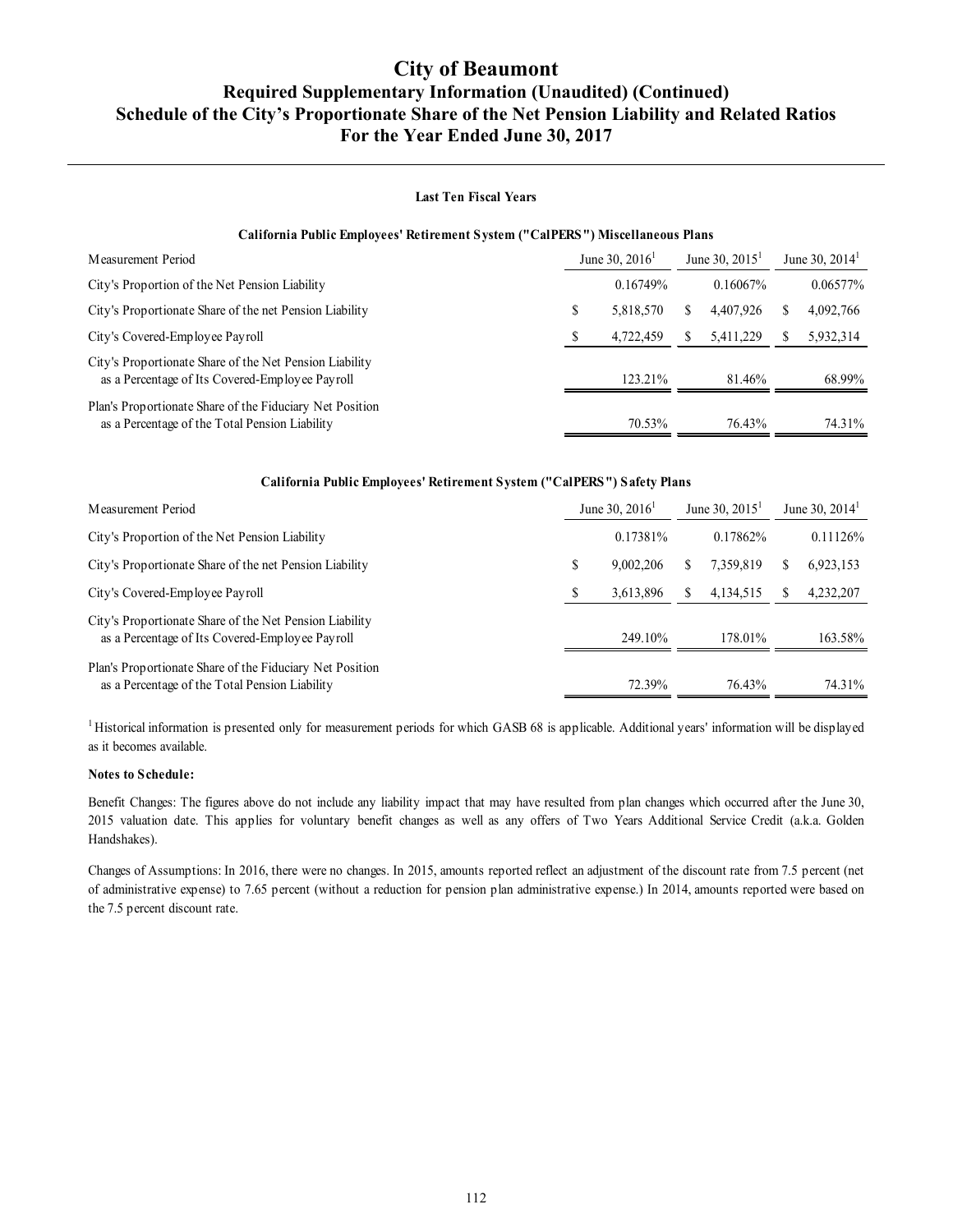# **City of Beaumont Required Supplementary Information (Unaudited) (Continued) Schedule of the City's Pension Contributions For the Year Ended June 30, 2017**

#### **Last Ten Fiscal Years**

## **California Public Employees' Retirement System ("CalPERS") Miscellaneous Plans**

|                                                                                                                                      | $2016 - 17$ |                          | $2015 - 16^{1}$ | $2014 - 15$ <sup>1</sup> |  | $2013 - 14$ <sup>1</sup> |  |                       |
|--------------------------------------------------------------------------------------------------------------------------------------|-------------|--------------------------|-----------------|--------------------------|--|--------------------------|--|-----------------------|
| Actuarially Determined Contribution <sup>2</sup><br>Contribution in Relation to the Actuarially Determined Contribution <sup>2</sup> |             | 816.082<br>(816,082)     |                 | 732.914<br>(732.914)     |  | 962.897<br>(962.897)     |  | 996,243<br>(996, 243) |
| Contribution Deficiency (Excess)                                                                                                     |             | $\overline{\phantom{0}}$ |                 | $\sim$                   |  | $\overline{\phantom{0}}$ |  |                       |
| Covered-Employee Payroll                                                                                                             |             | 4.864.133                |                 | 4.722.459                |  | 5.411.229                |  | 5,932,314             |
| Contributions as a Percentage of Covered-Employee Payroll                                                                            |             | 16.78%                   |                 | 15.52%                   |  | 17 79%                   |  | 16.79%                |

| California Public Employees' Retirement System ("CalPERS") Safety Plans                                                              |  |                          |  |                          |                 |                          |  |                          |  |
|--------------------------------------------------------------------------------------------------------------------------------------|--|--------------------------|--|--------------------------|-----------------|--------------------------|--|--------------------------|--|
|                                                                                                                                      |  | $2016 - 171$             |  | $2015 - 16^{1}$          | $2014 - 15^{1}$ |                          |  | $2013 - 141$             |  |
| Actuarially Determined Contribution <sup>2</sup><br>Contribution in Relation to the Actuarially Determined Contribution <sup>2</sup> |  | 1,281,860<br>(1,281,860) |  | 1,181,118<br>(1,181,118) | S               | 1,356,940<br>(1,356,940) |  | 1,421,157<br>(1,421,157) |  |
| Contribution Deficiency (Excess)                                                                                                     |  | $\overline{\phantom{a}}$ |  | $\sim$                   |                 |                          |  |                          |  |
| Covered-Employee Payroll                                                                                                             |  | 3.722.313                |  | 3.613.896                | S.              | 4.134.515                |  | 4.232.207                |  |
| Contributions as a Percentage of Covered-Employee Payroll                                                                            |  | 34.44%                   |  | 32.68%                   |                 | 32.82%                   |  | 33.58%                   |  |

<sup>1</sup> Historical information is presented only for measurement periods for which GASB 68 is applicable. Additional years' information will be displayed as it becomes available.

<sup>2</sup> Employers are assumed to make contributions equal to the actuarially determined contributions. However, some employers may choose to make additional contributions towards their unfunded liability. Employer contributions for such plans exceed the actuarially determined contributions.

#### **Notes to Schedule**

The actuarial methods and assumptions used to set the actuarially determined contributions for Fiscal Year 2015-16 were derived from the June 30, 2013 funding valuation report

#### **Methods and assumptions used to determine contribution rates:**

| Actuarial cost method      | Entry Age Normal Cost Method                                                                                                                                                                                                                                                         |
|----------------------------|--------------------------------------------------------------------------------------------------------------------------------------------------------------------------------------------------------------------------------------------------------------------------------------|
| Amortization method/period | Level percentage of payroll                                                                                                                                                                                                                                                          |
| Asset valuation method     | Market value                                                                                                                                                                                                                                                                         |
| Inflation                  | 2.75%                                                                                                                                                                                                                                                                                |
| Salary increases           | Varies by entry age and service                                                                                                                                                                                                                                                      |
| Payroll growth             | $3.00\%$                                                                                                                                                                                                                                                                             |
| Investment rate of return  | 7.50% net of pension plan investment and administrative expenses; includes Inflation.                                                                                                                                                                                                |
| Retirement age             | The probabilities of retirement are based on the 2010 CalPERS Experience study for<br>the period from 1997 to 2007.                                                                                                                                                                  |
| <b>M</b> ortality          | The probabilities of mortality are based on the 2010 CalPERS Experience Study for<br>the period from 1997 to 2007. Pre-retirement and Post-retirement mortality rates<br>include 5 years of projected mortality improvement using Scale AA published by the<br>Society of Actuaries. |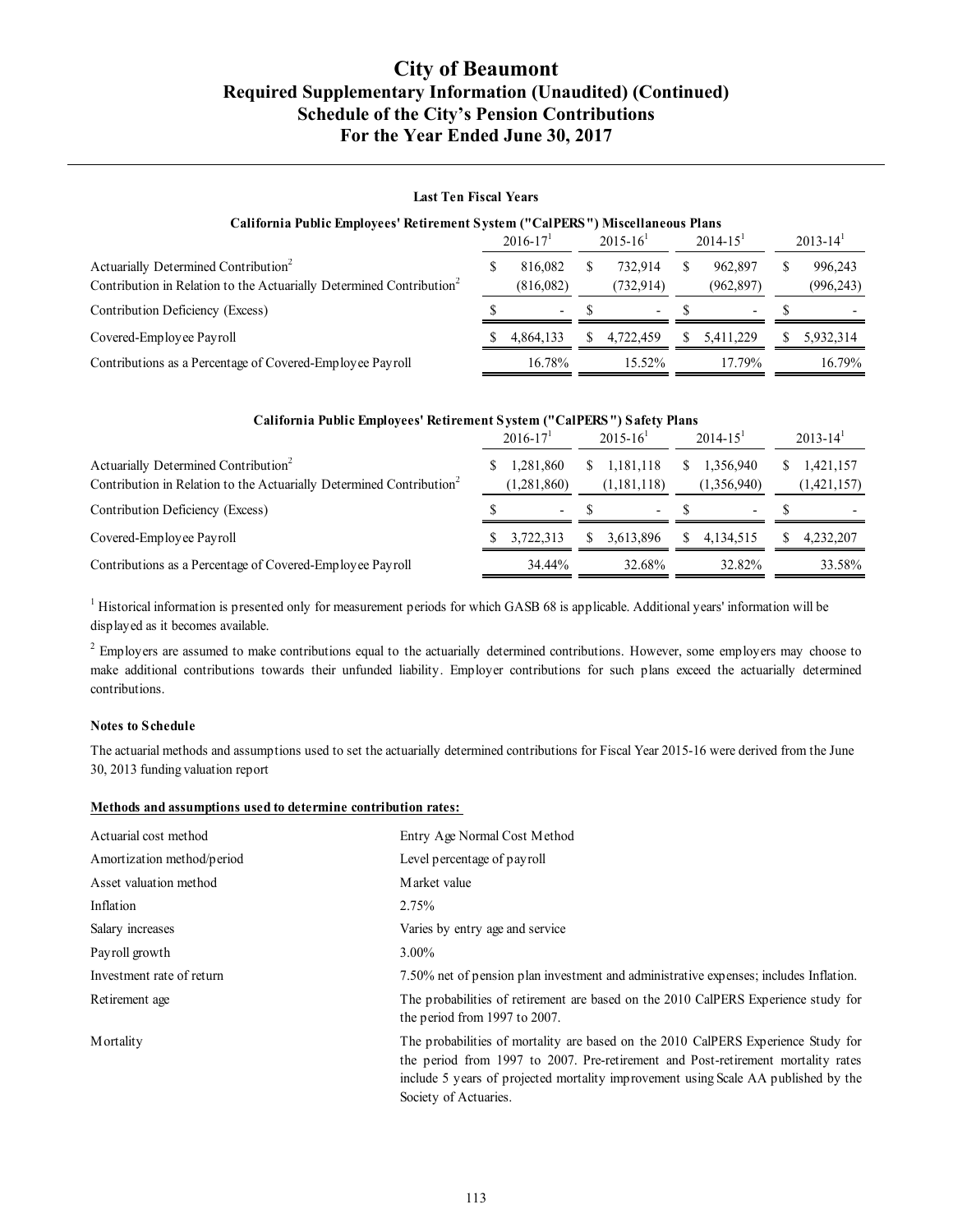# **This Page Intentionally Left Blank**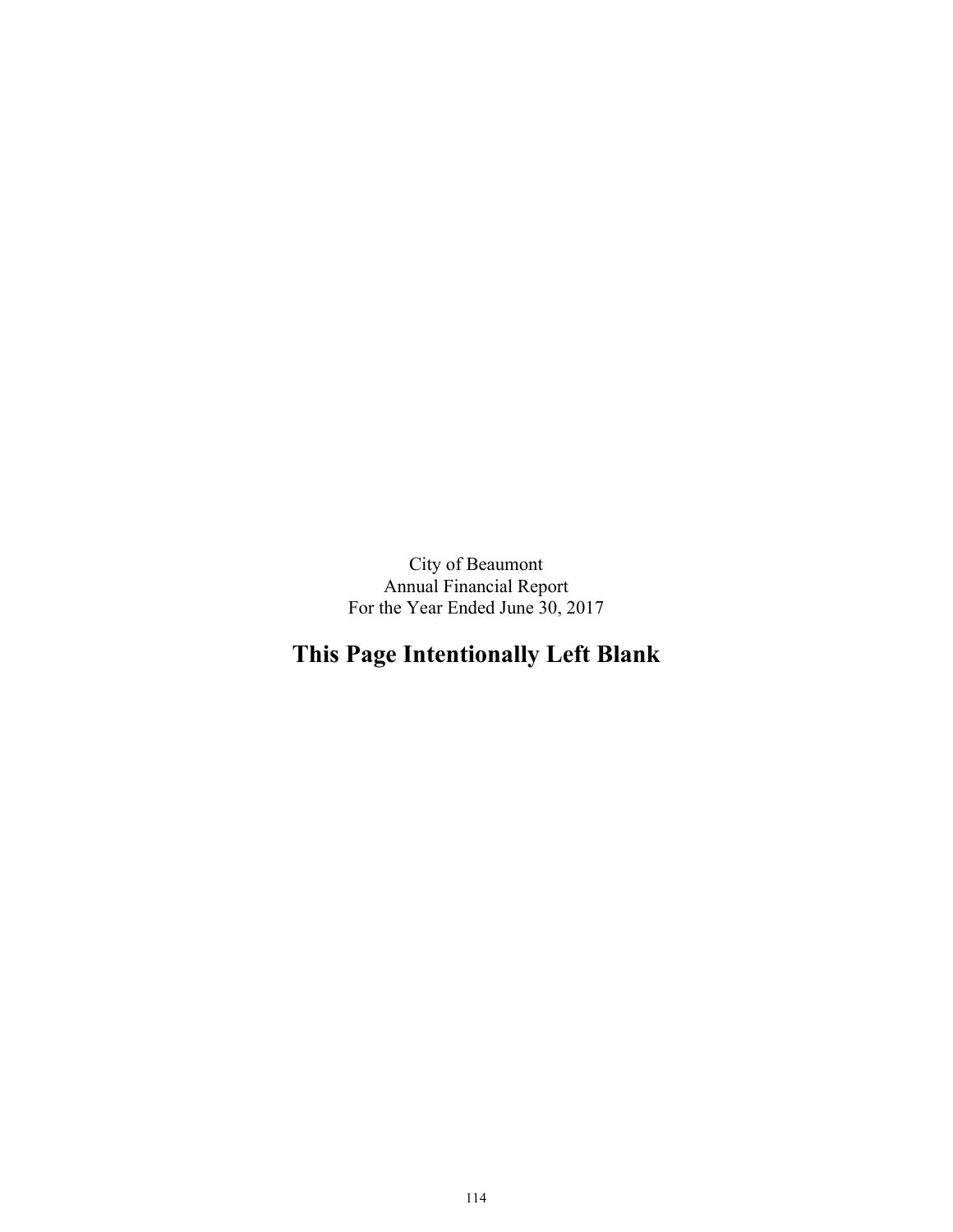# **Supplementary Information**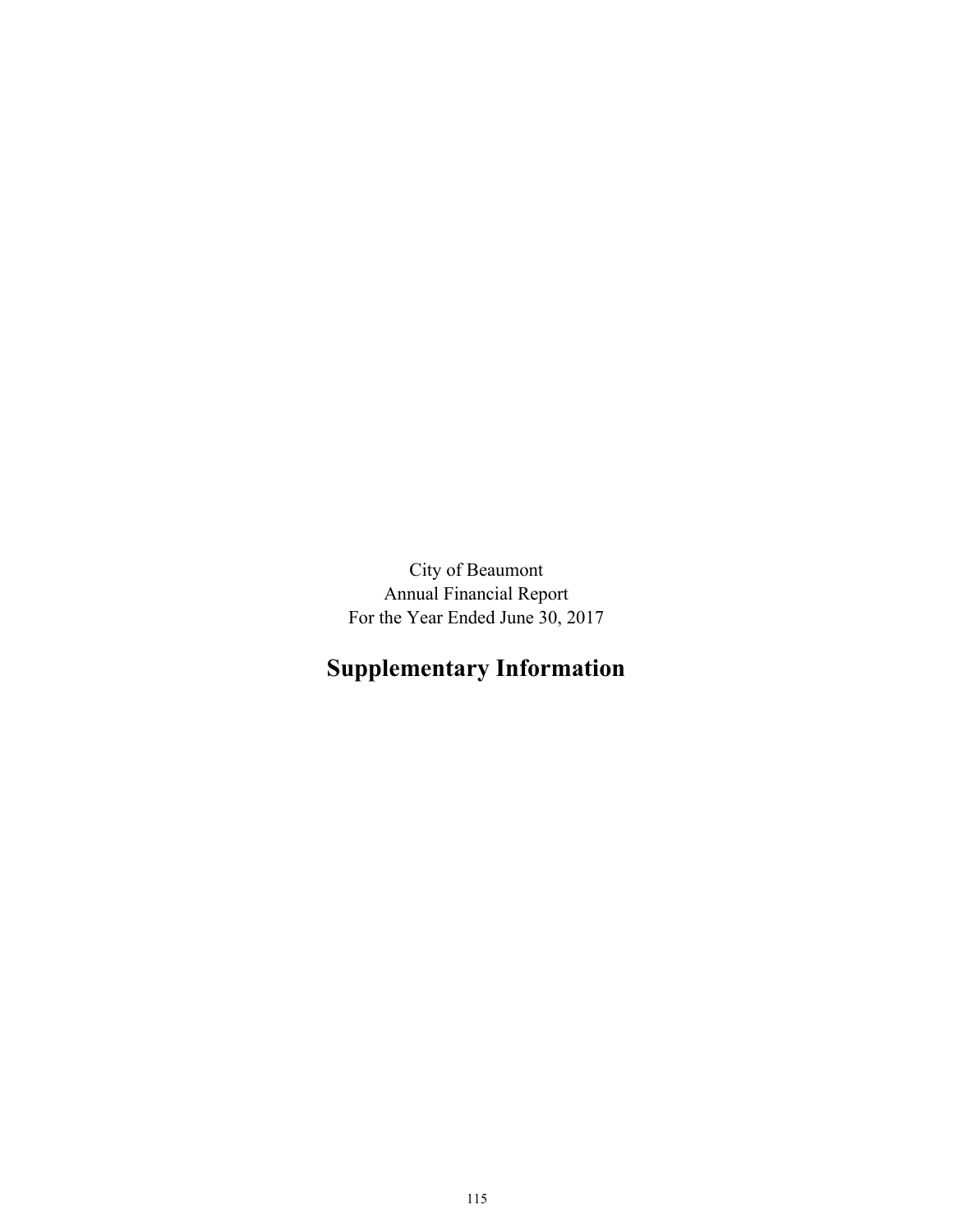# **This Page Intentionally Left Blank.**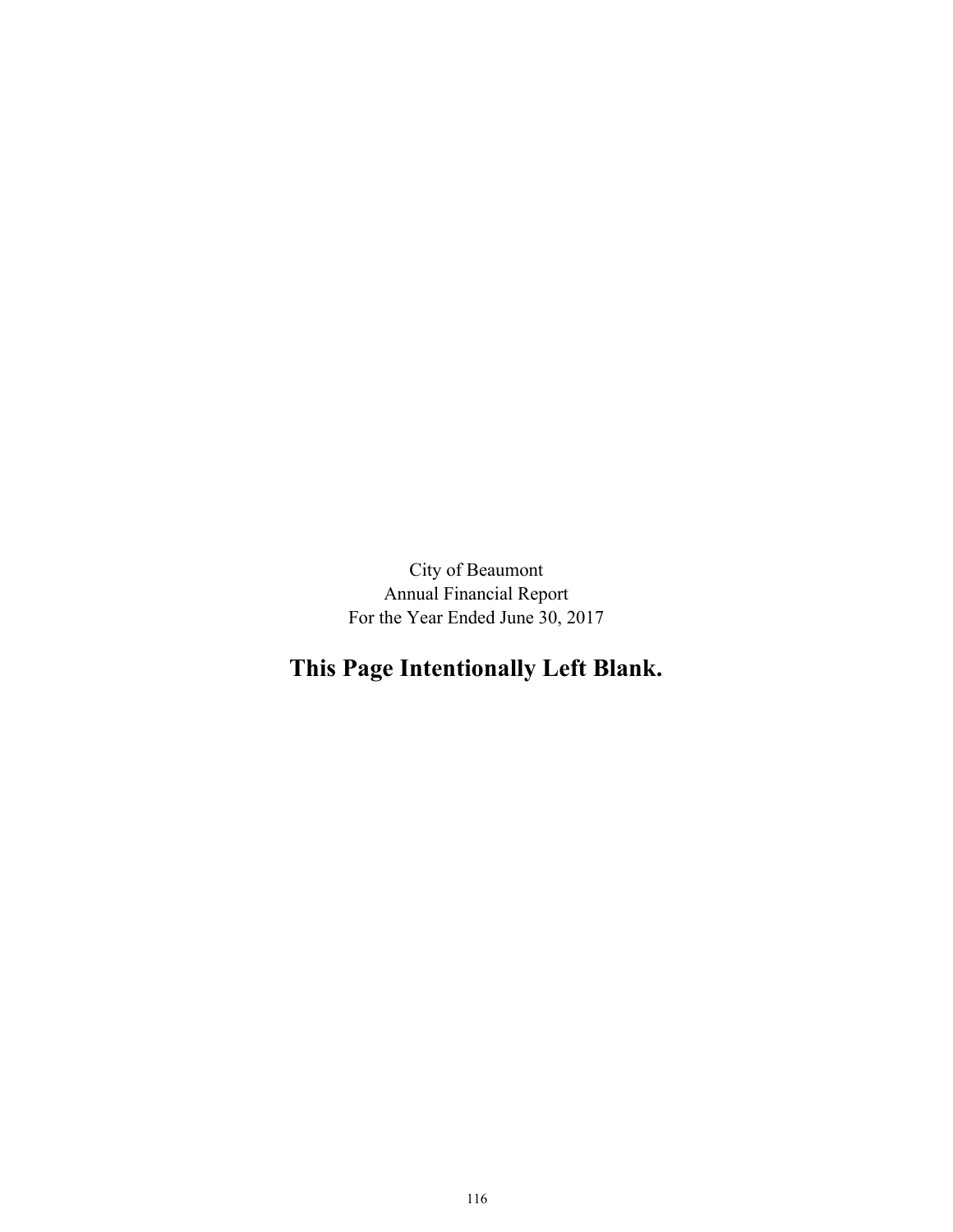# **Non-Major Governmental Funds**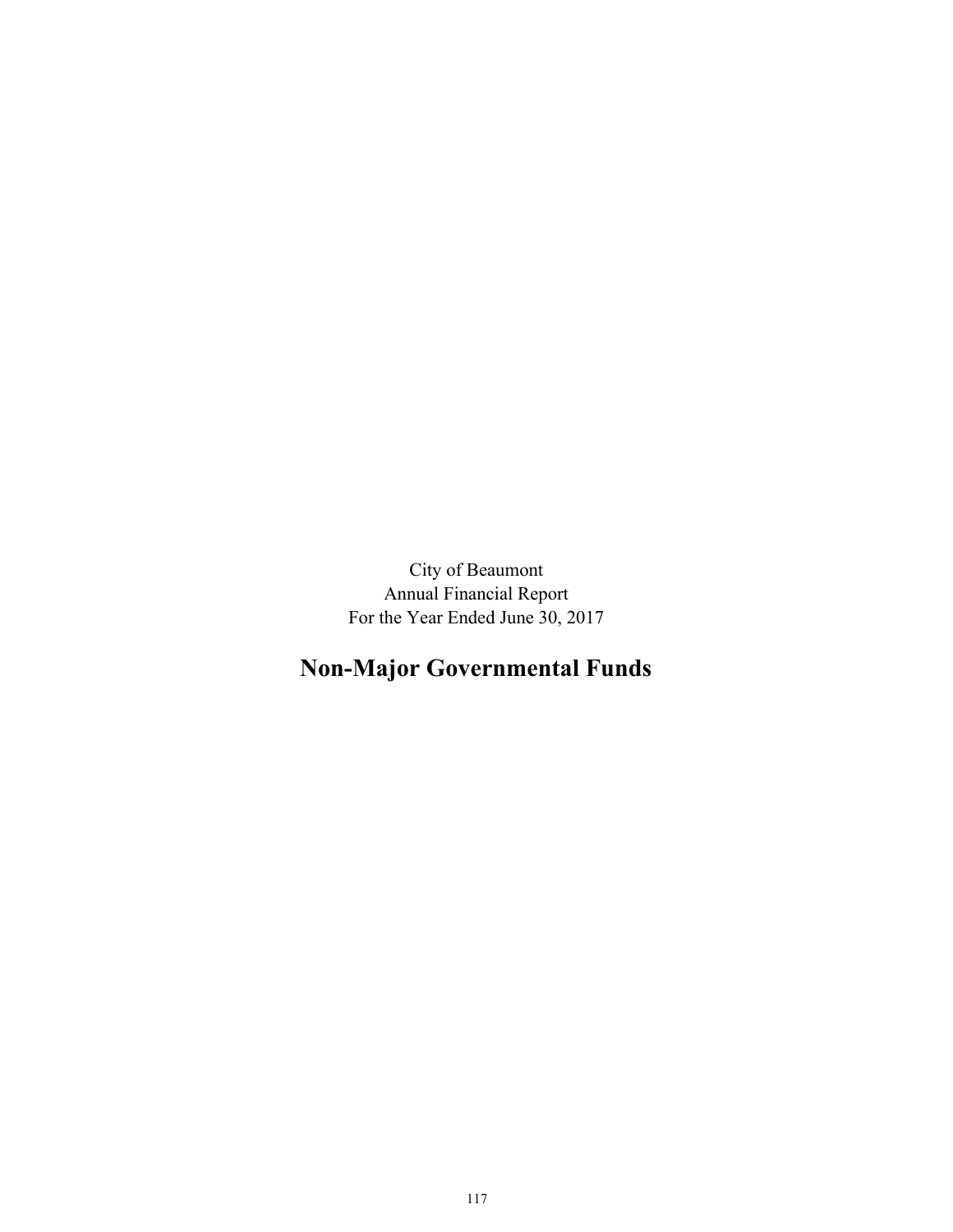## **City of Beaumont Combining Balance Sheet Non-Major Governmental Funds June 30, 2017**

|                                                                        |                              | Special Revenue Funds |                    |
|------------------------------------------------------------------------|------------------------------|-----------------------|--------------------|
|                                                                        | <b>State Gas Tax</b><br>Fund | AB 2766<br>Fund       | <b>PEG</b><br>Fund |
| <b>ASSETS</b>                                                          |                              |                       |                    |
| Cash and investments                                                   | \$<br>357,051                | \$<br>292,052         | \$<br>207,608      |
| Receivables:<br>Accounts                                               |                              |                       |                    |
| Due from other governments                                             |                              | 14,646                | 11,909             |
|                                                                        |                              |                       |                    |
| <b>Total assets</b>                                                    | 357,051                      | \$<br>306,698         | 219,517            |
| <b>LIABILITIES, DEFERRED INFLOWS</b><br>OF RESOURCES AND FUND BALANCES |                              |                       |                    |
| <b>Liabilities:</b>                                                    |                              |                       |                    |
| Accounts payable and accrued liabilities                               | \$                           | \$                    | \$                 |
| Due to other funds                                                     |                              |                       |                    |
| Deposits payable                                                       |                              |                       |                    |
| Unearned revenue                                                       |                              |                       |                    |
| <b>Total liabilities</b>                                               |                              |                       |                    |
| <b>Deferred Inflows of Resources:</b>                                  |                              |                       |                    |
| Unavailable revenue                                                    |                              |                       |                    |
| <b>Total deferred inflows of resources</b>                             |                              |                       |                    |
| <b>Fund Balances:</b>                                                  |                              |                       |                    |
| Restricted                                                             | 357,051                      | 306,698               | 219,517            |
| <b>Total fund balances</b>                                             | 357,051                      | 306,698               | 219,517            |
| Total liabilities, deferred inflows                                    |                              |                       |                    |
| of resources and fund balances                                         | 357,051                      | 306,698               | 219,517            |

(Continued)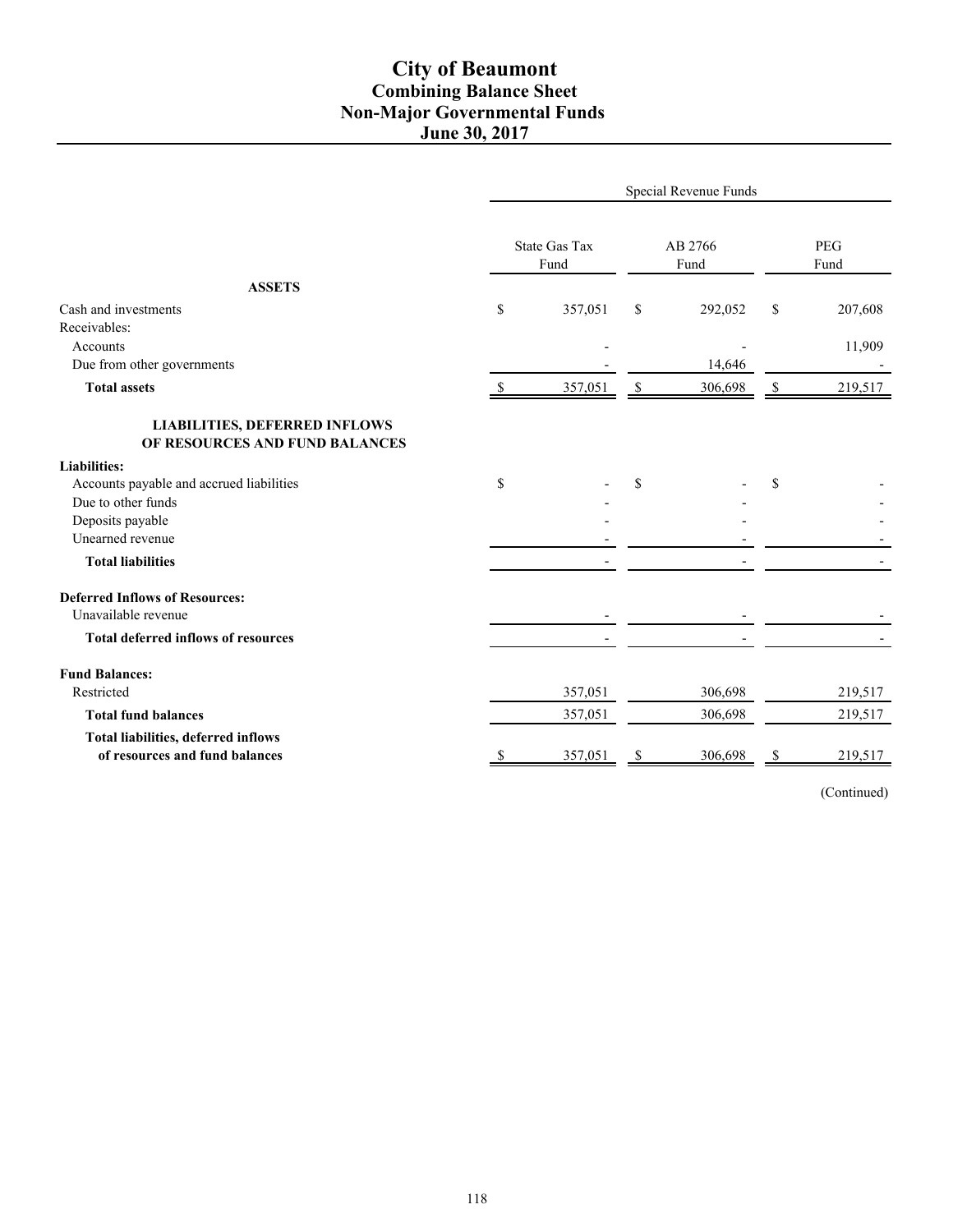## **City of Beaumont Combining Balance Sheet (Continued) Non-Major Governmental Funds June 30, 2017**

|                                                                        |                                 |      | Special Revenue Funds        |                                       |             |
|------------------------------------------------------------------------|---------------------------------|------|------------------------------|---------------------------------------|-------------|
|                                                                        | Other Federal<br>Grants<br>Fund |      | <b>COPS</b><br>Grant<br>Fund | <b>State</b><br>Asset Seizure<br>Fund |             |
| <b>ASSETS</b>                                                          |                                 |      |                              |                                       |             |
| Cash and investments<br>Receivables:                                   | \$                              | \$   | 210,286                      | \$                                    | 312,707     |
| Accounts                                                               |                                 |      |                              |                                       |             |
| Due from other governments                                             | 398,007                         |      | 56,083                       |                                       |             |
| <b>Total assets</b>                                                    | 398,007                         | $\$$ | 266,369                      | \$                                    | 312,707     |
| <b>LIABILITIES, DEFERRED INFLOWS</b><br>OF RESOURCES AND FUND BALANCES |                                 |      |                              |                                       |             |
| <b>Liabilities:</b>                                                    |                                 |      |                              |                                       |             |
| Accounts payable                                                       | \$<br>24,786                    | \$   | 20,240                       | \$                                    |             |
| Due to other funds                                                     | 373,221                         |      |                              |                                       |             |
| Deposits payable                                                       |                                 |      |                              |                                       | 41,926      |
| Unearned revenue                                                       |                                 |      |                              |                                       |             |
| <b>Total liabilities</b>                                               | 398,007                         |      | 20,240                       |                                       | 41,926      |
| <b>Deferred Inflows of Resources:</b>                                  |                                 |      |                              |                                       |             |
| Unavailable revenue                                                    |                                 |      | 39,416                       |                                       |             |
| <b>Total deferred inflows of resources</b>                             |                                 |      | 39,416                       |                                       |             |
| <b>Fund Balances:</b>                                                  |                                 |      |                              |                                       |             |
| Restricted                                                             |                                 |      | 206,713                      |                                       | 270,781     |
| <b>Total fund balances</b>                                             |                                 |      | 206,713                      |                                       | 270,781     |
| <b>Total liabilities, deferred inflows</b>                             |                                 |      |                              |                                       |             |
| of resources and fund balances                                         | 398,007                         | S    | 266,369                      |                                       | 312,707     |
|                                                                        |                                 |      |                              |                                       | (Continued) |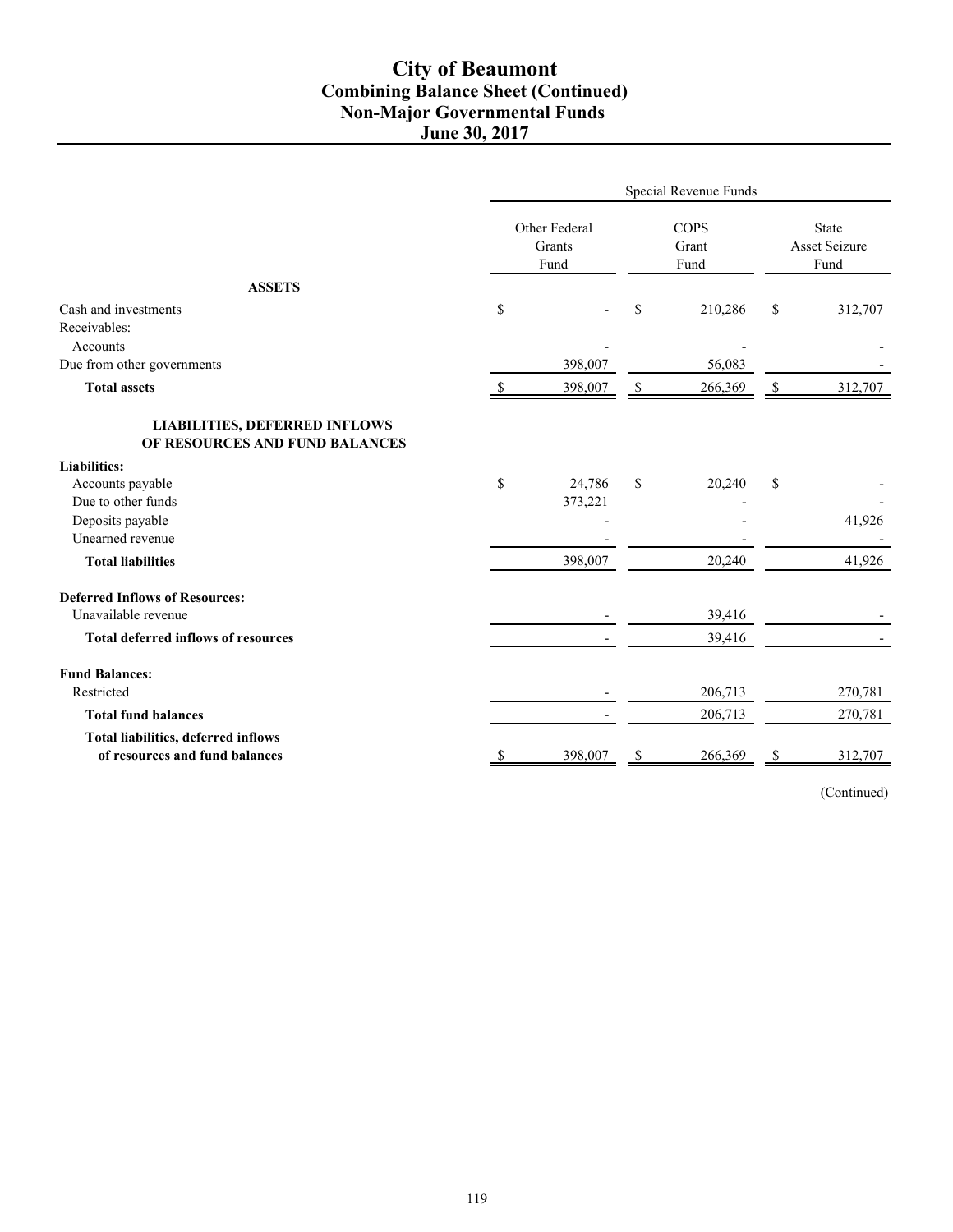## **City of Beaumont Combining Balance Sheet (Continued) Non-Major Governmental Funds June 30, 2017**

|                                                                        |    | Federal<br><b>Asset Seizure</b><br>Fund |               | Other<br>Special Revenue<br>Fund | <b>Total Other</b><br>Governmental<br>Funds |           |
|------------------------------------------------------------------------|----|-----------------------------------------|---------------|----------------------------------|---------------------------------------------|-----------|
| <b>ASSETS</b>                                                          |    |                                         |               |                                  |                                             |           |
| Cash and investments                                                   | \$ | 211,326                                 | \$            | 70,179                           | \$                                          | 1,661,209 |
| Receivables:                                                           |    |                                         |               |                                  |                                             |           |
| Accounts                                                               |    |                                         |               |                                  |                                             | 11,909    |
| Due from other governments                                             |    |                                         |               |                                  |                                             | 468,736   |
| <b>Total assets</b>                                                    |    | 211,326                                 | $\mathcal{S}$ | 70,179                           | -\$                                         | 2,141,854 |
| <b>LIABILITIES, DEFERRED INFLOWS</b><br>OF RESOURCES AND FUND BALANCES |    |                                         |               |                                  |                                             |           |
| <b>Liabilities:</b>                                                    |    |                                         |               |                                  |                                             |           |
| Accounts payable                                                       | \$ |                                         | \$            |                                  | \$                                          | 45,026    |
| Due to other funds                                                     |    |                                         |               |                                  |                                             | 373,221   |
| Deposits payable                                                       |    |                                         |               |                                  |                                             | 41,926    |
| Unearned revenue                                                       |    |                                         |               | 69,198                           |                                             | 69,198    |
| <b>Total liabilities</b>                                               |    |                                         |               | 69,198                           |                                             | 529,371   |
| <b>Deferred Inflows of Resources:</b>                                  |    |                                         |               |                                  |                                             |           |
| Unavailable revenue                                                    |    |                                         |               |                                  |                                             | 39,416    |
| <b>Total deferred inflows of resources</b>                             |    |                                         |               |                                  |                                             | 39,416    |
| <b>Fund Balances:</b>                                                  |    |                                         |               |                                  |                                             |           |
| Restricted                                                             |    | 211,326                                 |               | 981                              |                                             | 1,573,067 |
| <b>Total fund balances</b>                                             |    | 211,326                                 |               | 981                              |                                             | 1,573,067 |
| Total liabilities, deferred inflows                                    |    |                                         |               |                                  |                                             |           |
| of resources and fund balances                                         |    | 211,326                                 | S             | 70,179                           | S                                           | 2,141,854 |
|                                                                        |    |                                         |               |                                  |                                             |           |

(Concluded)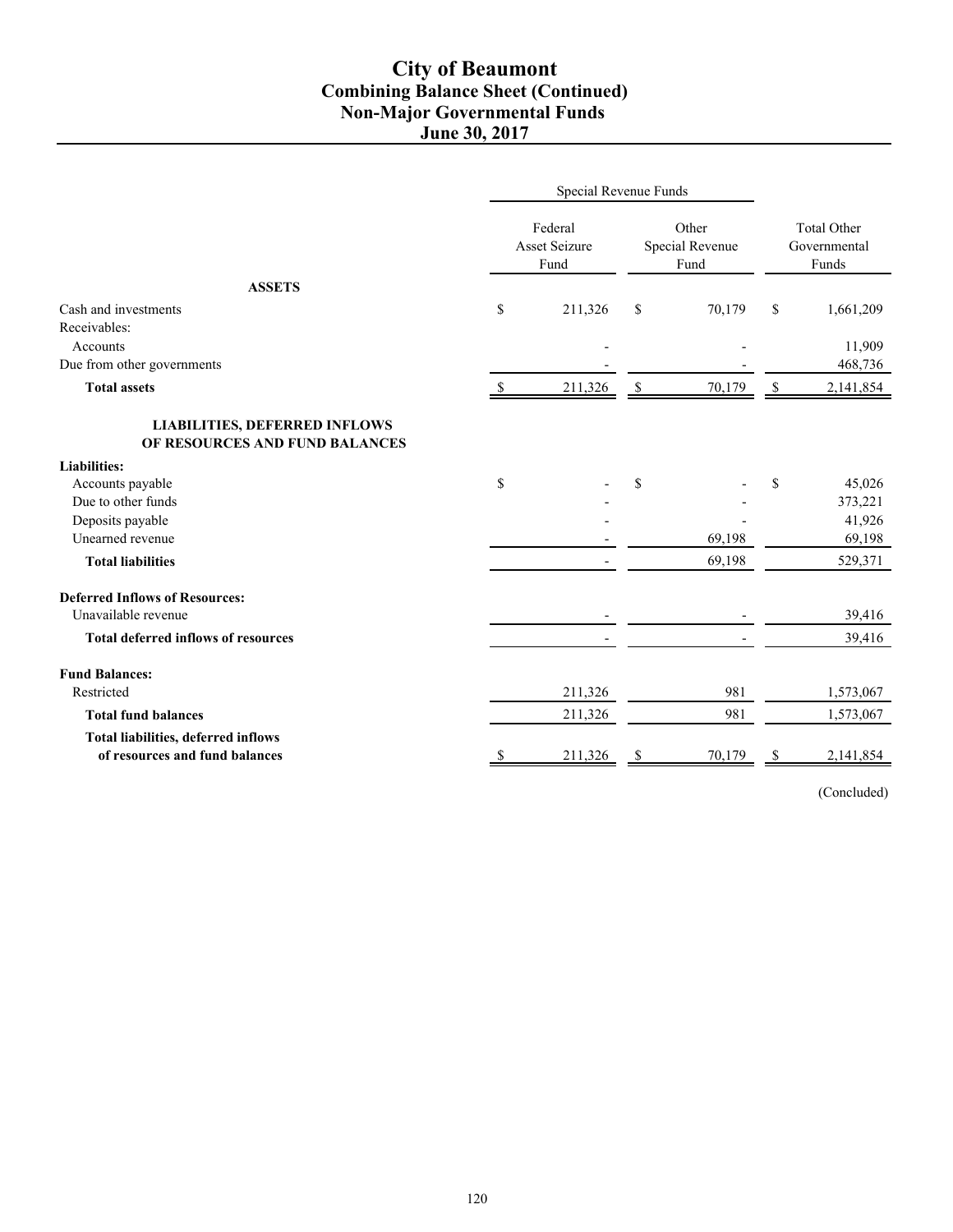# **City of Beaumont Combining Statement of Revenues, Expenditures, and Changes in Fund Balances Non-Major Governmental Funds For the Year Ended June 30, 2017**

|                                             |                          | Special Revenue Funds<br><b>State Gas Tax</b><br>AB 2766<br>PEG Fees<br>Fund<br>Fund<br>Fund<br>\$<br>860,043<br>\$<br>57,615<br>\$<br>42,907 |               |  |  |  |  |  |  |  |
|---------------------------------------------|--------------------------|-----------------------------------------------------------------------------------------------------------------------------------------------|---------------|--|--|--|--|--|--|--|
|                                             |                          |                                                                                                                                               |               |  |  |  |  |  |  |  |
| <b>REVENUES:</b>                            |                          |                                                                                                                                               |               |  |  |  |  |  |  |  |
| Intergovernmental                           |                          |                                                                                                                                               |               |  |  |  |  |  |  |  |
| License and permits                         |                          |                                                                                                                                               |               |  |  |  |  |  |  |  |
| Use of money and property<br>Other revenues | 72,290                   | 19,489                                                                                                                                        | 13,833        |  |  |  |  |  |  |  |
| <b>Total revenues</b>                       | 932,333                  | 77,104                                                                                                                                        | 56,740        |  |  |  |  |  |  |  |
| <b>EXPENDITURES:</b>                        |                          |                                                                                                                                               |               |  |  |  |  |  |  |  |
| Current:                                    |                          |                                                                                                                                               |               |  |  |  |  |  |  |  |
| Public safety                               |                          |                                                                                                                                               |               |  |  |  |  |  |  |  |
| Community development                       |                          |                                                                                                                                               |               |  |  |  |  |  |  |  |
| <b>Total expenditures</b>                   |                          |                                                                                                                                               |               |  |  |  |  |  |  |  |
| <b>REVENUES OVER</b>                        |                          |                                                                                                                                               |               |  |  |  |  |  |  |  |
| (UNDER) EXPENDITURES                        | 932,333                  | 77,104                                                                                                                                        | 56,740        |  |  |  |  |  |  |  |
| OTHER FINANCING SOURCES (USES):             |                          |                                                                                                                                               |               |  |  |  |  |  |  |  |
| Transfers in                                |                          | 900                                                                                                                                           |               |  |  |  |  |  |  |  |
| Transfers out                               | (1,030,885)              | $\overline{\phantom{a}}$                                                                                                                      |               |  |  |  |  |  |  |  |
| Total other financing sources (uses)        | (1,030,885)              | 900                                                                                                                                           |               |  |  |  |  |  |  |  |
| Net changes in fund balances                | (98, 552)                | 78,004                                                                                                                                        | 56,740        |  |  |  |  |  |  |  |
| <b>FUND BALANCES:</b>                       |                          |                                                                                                                                               |               |  |  |  |  |  |  |  |
| Beginning of year                           | 455,603                  | 228,694                                                                                                                                       | 162,777       |  |  |  |  |  |  |  |
| End of year                                 | <sup>\$</sup><br>357,051 | $\mathbb{S}$<br>306,698                                                                                                                       | \$<br>219,517 |  |  |  |  |  |  |  |
|                                             |                          |                                                                                                                                               |               |  |  |  |  |  |  |  |

(Continued)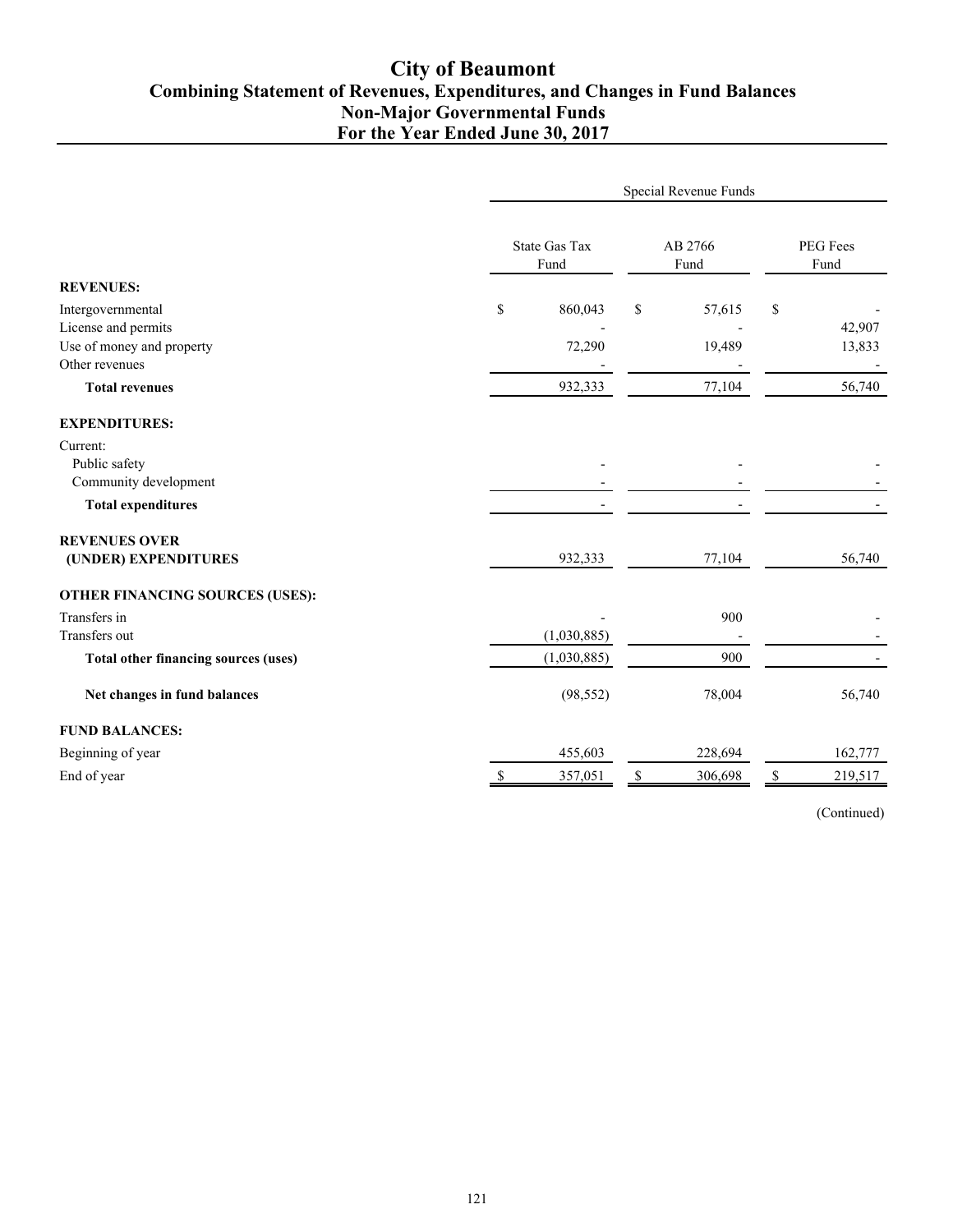## **City of Beaumont Combining Statement of Revenues, Expenditures, and Changes in Fund Balances (Continued) Non-Major Governmental Funds For the Year Ended June 30, 2017**

|                                              |                                 |         |    | Special Revenue Funds        |                                       |         |
|----------------------------------------------|---------------------------------|---------|----|------------------------------|---------------------------------------|---------|
|                                              | Other Federal<br>Grants<br>Fund |         |    | <b>COPS</b><br>Grant<br>Fund | State<br><b>Asset Seizure</b><br>Fund |         |
| <b>REVENUES:</b>                             |                                 |         |    |                              |                                       |         |
| Intergovernmental                            | \$                              | 740,802 | \$ | 100,000                      | \$                                    | 14,804  |
| License and permits                          |                                 |         |    |                              |                                       |         |
| Use of money and property<br>Other revenues  |                                 |         |    | 16,972                       |                                       | 20,412  |
| <b>Total revenues</b>                        |                                 | 740,802 |    | 116,972                      |                                       | 35,216  |
| <b>EXPENDITURES:</b>                         |                                 |         |    |                              |                                       |         |
| Current:                                     |                                 |         |    |                              |                                       |         |
| Public Safety                                |                                 |         |    | 13,197                       |                                       | 7,080   |
| <b>Community Development</b>                 | 740,802                         |         |    |                              |                                       |         |
| <b>Total expenditures</b>                    |                                 | 740,802 |    | 13,197                       |                                       | 7,080   |
| <b>REVENUES OVER</b><br>(UNDER) EXPENDITURES |                                 |         |    | 103,775                      |                                       | 28,136  |
| OTHER FINANCING SOURCES (USES):              |                                 |         |    |                              |                                       |         |
| Transfers in                                 |                                 |         |    |                              |                                       |         |
| Transfers out                                |                                 |         |    | (7, 917)                     |                                       |         |
| Total other financing sources (uses)         |                                 |         |    | (7, 917)                     |                                       |         |
| Net changes in fund balances                 |                                 |         |    | 95,858                       |                                       | 28,136  |
| <b>FUND BALANCES:</b>                        |                                 |         |    |                              |                                       |         |
| Beginning of year                            |                                 |         |    | 110,855                      |                                       | 242,645 |
| End of year                                  |                                 |         |    | 206,713                      | -S                                    | 270,781 |

(Continued)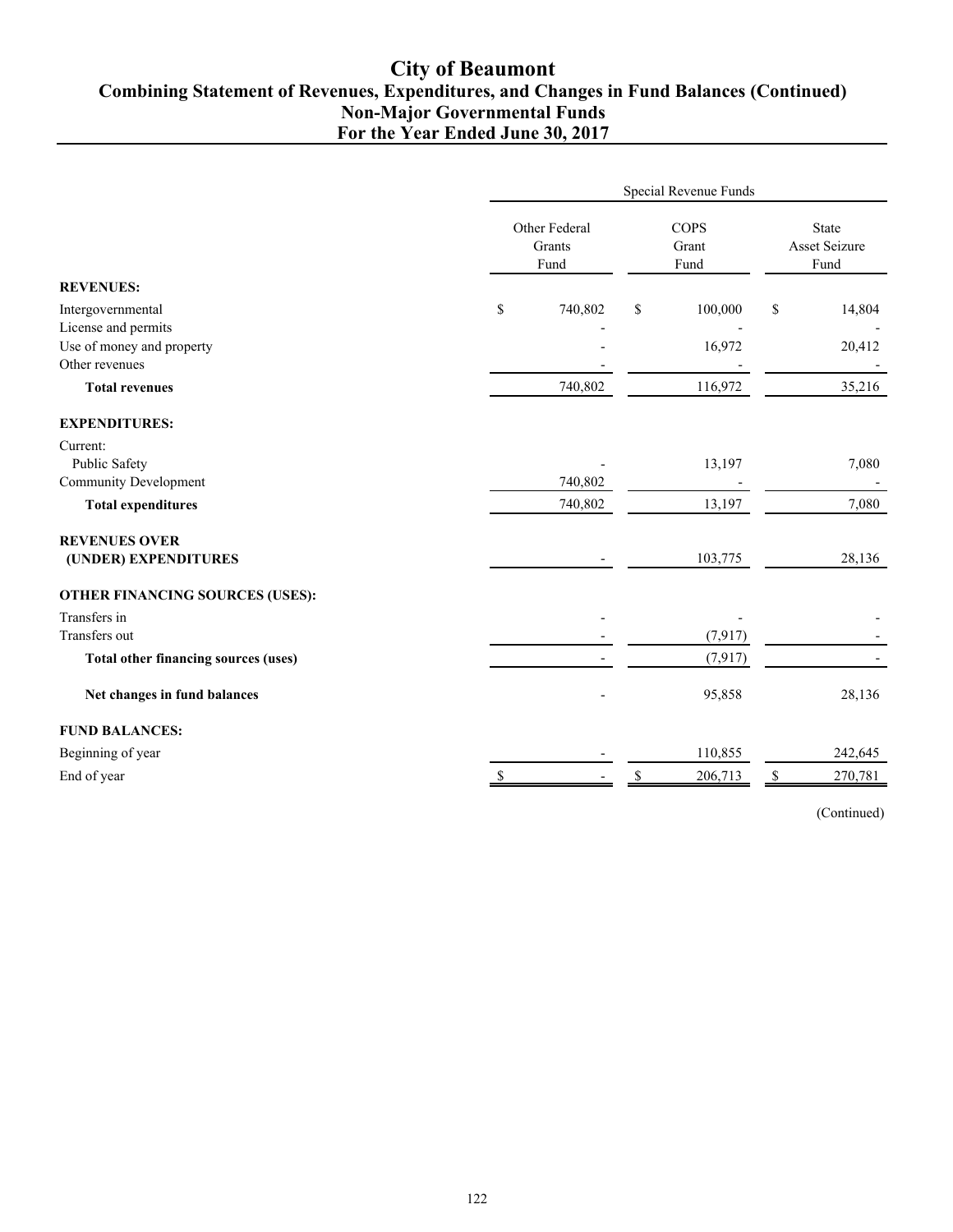# **City of Beaumont Combining Statement of Revenues, Expenditures, and Changes in Fund Balances (Continued) Non-Major Governmental Funds For the Year Ended June 30, 2017**

| Federal<br>Other<br><b>Total Other</b><br><b>Asset Seizure</b><br>Special Revenue<br>Governmental<br>Fund<br>Fund<br>Funds<br><b>REVENUES:</b><br>\$<br>\$<br>248<br>\$<br>1,773,512<br>Intergovernmental<br>License and permits<br>42,907<br>Use of money and property<br>157,412<br>14,416<br>Other revenues<br>733<br>733<br>14,416<br>981<br>1,974,564<br><b>Total revenues</b><br><b>EXPENDITURES:</b><br>Current:<br>Public Safety<br>20,277<br><b>Community Development</b><br>740,802<br><b>Total expenditures</b><br>761,079<br><b>REVENUES OVER</b><br>(UNDER) EXPENDITURES<br>981<br>14,416<br>1,213,485<br>OTHER FINANCING SOURCES (USES):<br>Transfers in<br>900<br>Transfers out<br>Total other financing sources (uses)<br>981<br>14,416<br>Net changes in fund balances<br>175,583<br><b>FUND BALANCES:</b><br>Beginning of year<br>196,910 | Special Revenue Funds |  |  |             |  |
|-------------------------------------------------------------------------------------------------------------------------------------------------------------------------------------------------------------------------------------------------------------------------------------------------------------------------------------------------------------------------------------------------------------------------------------------------------------------------------------------------------------------------------------------------------------------------------------------------------------------------------------------------------------------------------------------------------------------------------------------------------------------------------------------------------------------------------------------------------------|-----------------------|--|--|-------------|--|
|                                                                                                                                                                                                                                                                                                                                                                                                                                                                                                                                                                                                                                                                                                                                                                                                                                                             |                       |  |  |             |  |
|                                                                                                                                                                                                                                                                                                                                                                                                                                                                                                                                                                                                                                                                                                                                                                                                                                                             |                       |  |  |             |  |
|                                                                                                                                                                                                                                                                                                                                                                                                                                                                                                                                                                                                                                                                                                                                                                                                                                                             |                       |  |  |             |  |
|                                                                                                                                                                                                                                                                                                                                                                                                                                                                                                                                                                                                                                                                                                                                                                                                                                                             |                       |  |  |             |  |
|                                                                                                                                                                                                                                                                                                                                                                                                                                                                                                                                                                                                                                                                                                                                                                                                                                                             |                       |  |  |             |  |
|                                                                                                                                                                                                                                                                                                                                                                                                                                                                                                                                                                                                                                                                                                                                                                                                                                                             |                       |  |  |             |  |
|                                                                                                                                                                                                                                                                                                                                                                                                                                                                                                                                                                                                                                                                                                                                                                                                                                                             |                       |  |  |             |  |
|                                                                                                                                                                                                                                                                                                                                                                                                                                                                                                                                                                                                                                                                                                                                                                                                                                                             |                       |  |  |             |  |
|                                                                                                                                                                                                                                                                                                                                                                                                                                                                                                                                                                                                                                                                                                                                                                                                                                                             |                       |  |  |             |  |
|                                                                                                                                                                                                                                                                                                                                                                                                                                                                                                                                                                                                                                                                                                                                                                                                                                                             |                       |  |  |             |  |
|                                                                                                                                                                                                                                                                                                                                                                                                                                                                                                                                                                                                                                                                                                                                                                                                                                                             |                       |  |  |             |  |
|                                                                                                                                                                                                                                                                                                                                                                                                                                                                                                                                                                                                                                                                                                                                                                                                                                                             |                       |  |  |             |  |
|                                                                                                                                                                                                                                                                                                                                                                                                                                                                                                                                                                                                                                                                                                                                                                                                                                                             |                       |  |  |             |  |
|                                                                                                                                                                                                                                                                                                                                                                                                                                                                                                                                                                                                                                                                                                                                                                                                                                                             |                       |  |  |             |  |
|                                                                                                                                                                                                                                                                                                                                                                                                                                                                                                                                                                                                                                                                                                                                                                                                                                                             |                       |  |  |             |  |
|                                                                                                                                                                                                                                                                                                                                                                                                                                                                                                                                                                                                                                                                                                                                                                                                                                                             |                       |  |  |             |  |
|                                                                                                                                                                                                                                                                                                                                                                                                                                                                                                                                                                                                                                                                                                                                                                                                                                                             |                       |  |  | (1,038,802) |  |
|                                                                                                                                                                                                                                                                                                                                                                                                                                                                                                                                                                                                                                                                                                                                                                                                                                                             |                       |  |  | (1,037,902) |  |
|                                                                                                                                                                                                                                                                                                                                                                                                                                                                                                                                                                                                                                                                                                                                                                                                                                                             |                       |  |  |             |  |
|                                                                                                                                                                                                                                                                                                                                                                                                                                                                                                                                                                                                                                                                                                                                                                                                                                                             |                       |  |  |             |  |
|                                                                                                                                                                                                                                                                                                                                                                                                                                                                                                                                                                                                                                                                                                                                                                                                                                                             |                       |  |  | 1,397,484   |  |
| End of year<br><sup>\$</sup><br>981<br>$\mathbb{S}$<br>1,573,067<br>211,326<br>-S                                                                                                                                                                                                                                                                                                                                                                                                                                                                                                                                                                                                                                                                                                                                                                           |                       |  |  |             |  |

(Concluded)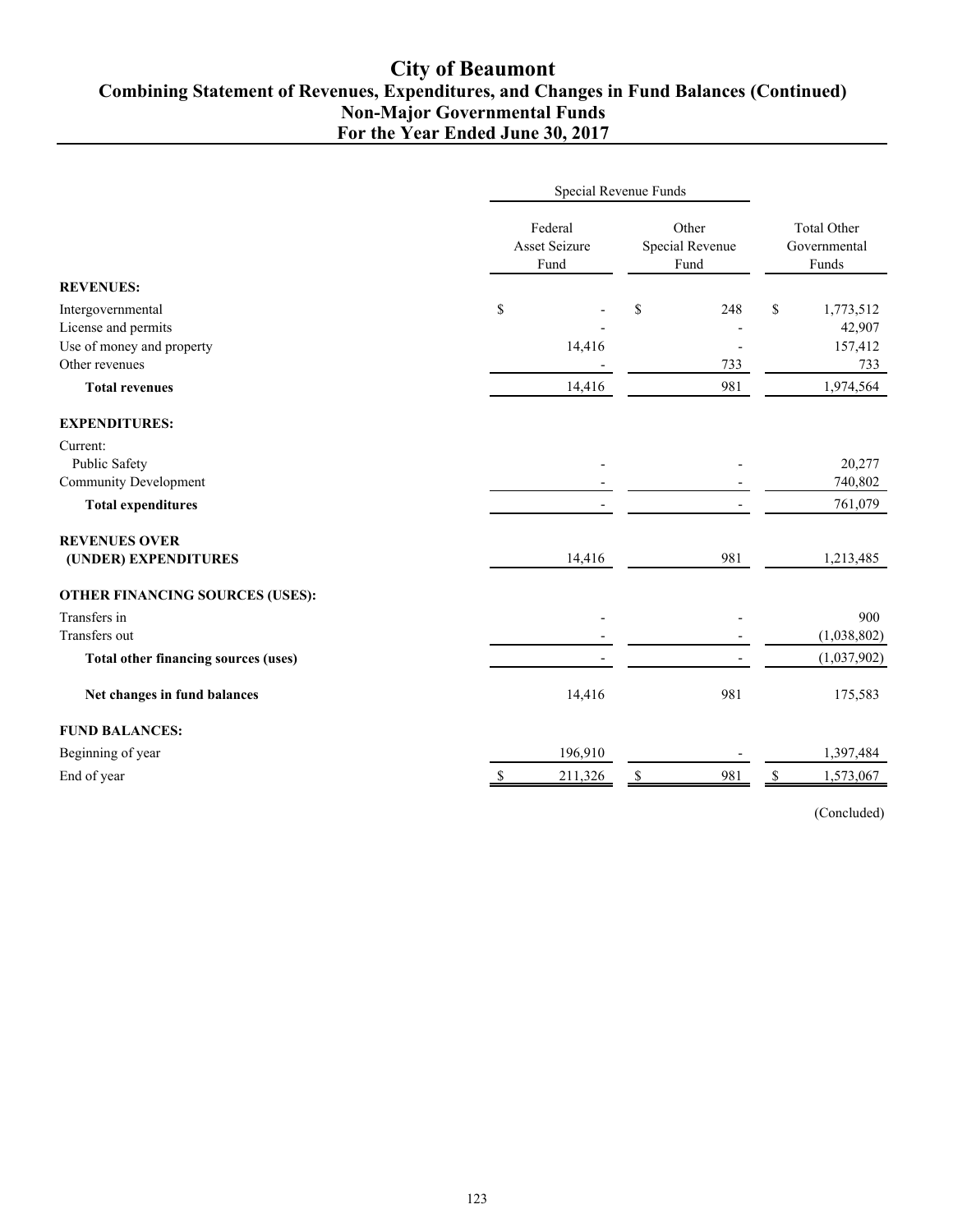# **City of Beaumont Schedule of Revenues, Expenditures, and Changes in Fund Balances - Budget and Actual Community Facilities District (CFD) Capital Projects Fund For the Year Ended June 30, 2017**

|                                      | <b>Budgeted Amounts</b> |            |    | Actual     |    | Variance with  |      |                     |
|--------------------------------------|-------------------------|------------|----|------------|----|----------------|------|---------------------|
|                                      |                         | Original   |    | Final      |    | Amounts        |      | <b>Final Budget</b> |
| <b>REVENUES:</b>                     |                         |            |    |            |    |                |      |                     |
| Assessment levied                    | <sup>\$</sup>           | 24,671,992 | \$ | 24,671,992 | \$ | 4,402,815      | \$   | 20,269,177          |
| Use of money and property            |                         | 15,000     |    | 15,000     |    | 37,023         |      | (22, 023)           |
| <b>Total revenues</b>                |                         | 24,686,992 |    | 24,686,992 |    | 4,439,838      |      | 20,247,154          |
| <b>EXPENDITURES:</b>                 |                         |            |    |            |    |                |      |                     |
| Current:                             |                         |            |    |            |    |                |      |                     |
| Community Development                |                         | 18,313,905 |    | 18,313,905 |    | 698,447        |      | 17,615,458          |
| <b>Total expenditures</b>            |                         | 18,313,905 |    | 18,313,905 |    | 698,447        |      | 17,615,458          |
| <b>REVENUES OVER</b>                 |                         |            |    |            |    |                |      |                     |
| (UNDER) EXPENDITURES                 |                         | 6,373,087  |    | 6,373,087  |    | 3,741,391      |      | 2,631,696           |
| OTHER FINANCING SOURCES (USES):      |                         |            |    |            |    |                |      |                     |
| Transfers In                         |                         | 4,100,500  |    | 4,100,500  |    |                |      | 4,100,500           |
| <b>Transfers Out</b>                 |                         |            |    |            |    | (11, 451, 534) |      | 11,451,534          |
| Total other financing sources (uses) |                         | 4,100,500  |    | 4,100,500  |    | (11, 451, 534) |      | 15,552,034          |
| Net change in fund balance           | -S                      | 10,473,587 | \$ | 10,473,587 |    | (7,710,143)    | - \$ | 18, 183, 730        |
| <b>FUND BALANCE:</b>                 |                         |            |    |            |    |                |      |                     |
| Beginning of year                    |                         |            |    |            |    | 32,867,745     |      |                     |
| End of year                          |                         |            |    |            |    | 25,157,602     |      |                     |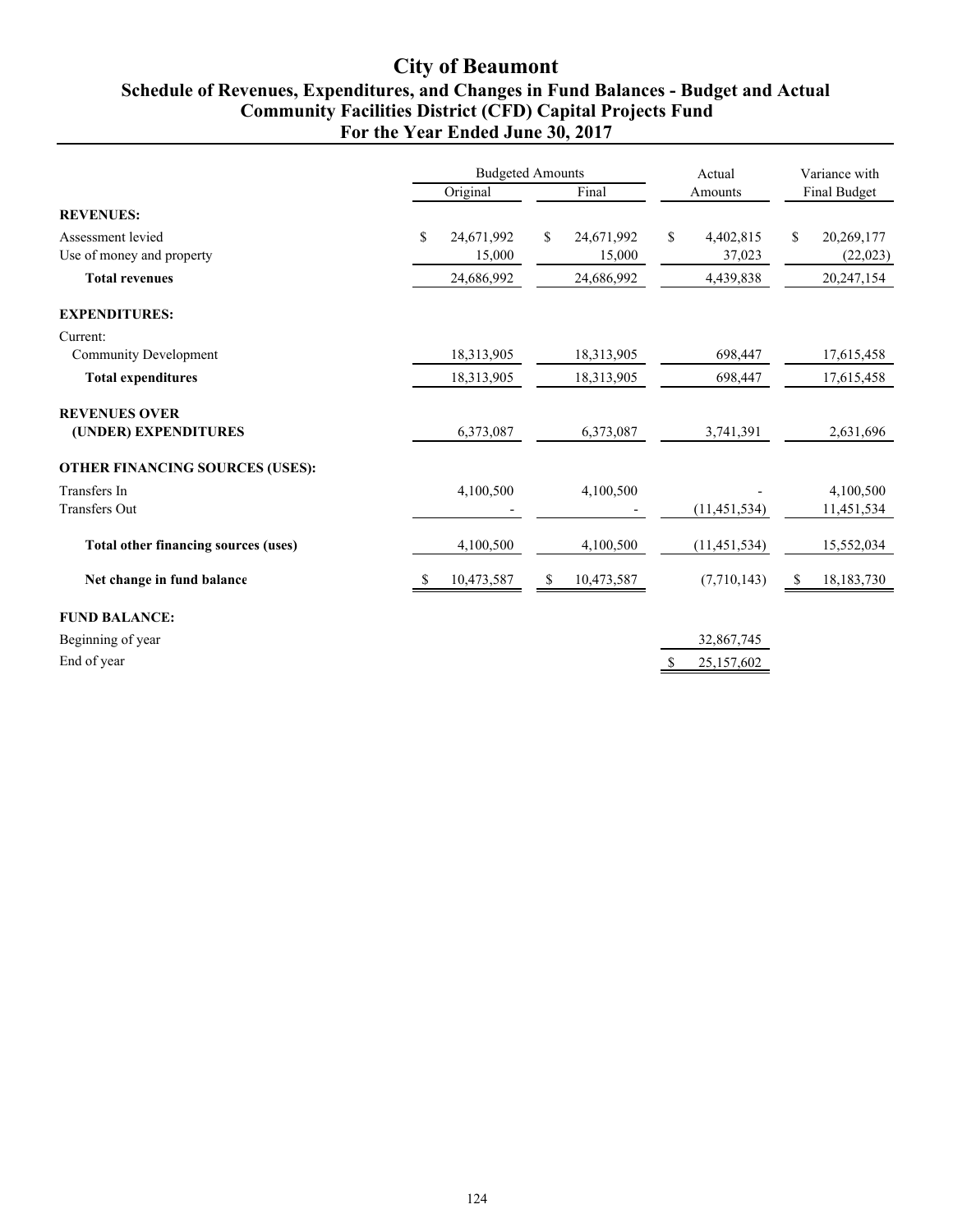# **City of Beaumont Schedule of Revenues, Expenditures, and Changes in Fund Balances - Budget and Actual Development Impact Fee Capital Projects Fund For the Year Ended June 30, 2017**

|                                          |           | <b>Budgeted Amounts</b>    | Actual          | Variance with                |  |  |
|------------------------------------------|-----------|----------------------------|-----------------|------------------------------|--|--|
|                                          | Original  | Final                      | Amounts         | <b>Final Budget</b>          |  |  |
| <b>REVENUES:</b>                         |           |                            |                 |                              |  |  |
| License and permits<br>Assessment levied | \$        | \$<br>4,090,616<br>956,533 | \$<br>7,206,765 | \$<br>(8,294,586)<br>665,605 |  |  |
| Charges for services                     | 5,019,806 | 927,657                    |                 | 927,657                      |  |  |
| <b>Total revenues</b>                    | 5,019,806 | 5,974,806                  | 7,206,765       | (6,701,324)                  |  |  |
| <b>EXPENDITURES:</b>                     |           |                            |                 |                              |  |  |
| Current:                                 |           |                            |                 |                              |  |  |
| Community Development                    | 100,000   | 100,000                    |                 | 100,000                      |  |  |
| <b>Total expenditures</b>                | 100,000   | 100,000                    |                 | 100,000                      |  |  |
| <b>REVENUES OVER</b>                     |           |                            |                 |                              |  |  |
| (UNDER) EXPENDITURES                     | 4,919,806 | 5,874,806                  | 7,206,765       | (6,801,324)                  |  |  |
| OTHER FINANCING SOURCES (USES):          |           |                            |                 |                              |  |  |
| <b>Transfers Out</b>                     |           |                            | (7,206,765)     | 7,206,765                    |  |  |
| Total other financing sources (uses)     |           |                            | (7,206,765)     | 7,206,765                    |  |  |
| Net change in fund balance               | 4,919,806 | S<br>5,874,806             |                 | 405,441<br>S                 |  |  |
| <b>FUND BALANCE:</b>                     |           |                            |                 |                              |  |  |
| Beginning of year, as restated           |           |                            |                 |                              |  |  |
| End of year                              |           |                            |                 |                              |  |  |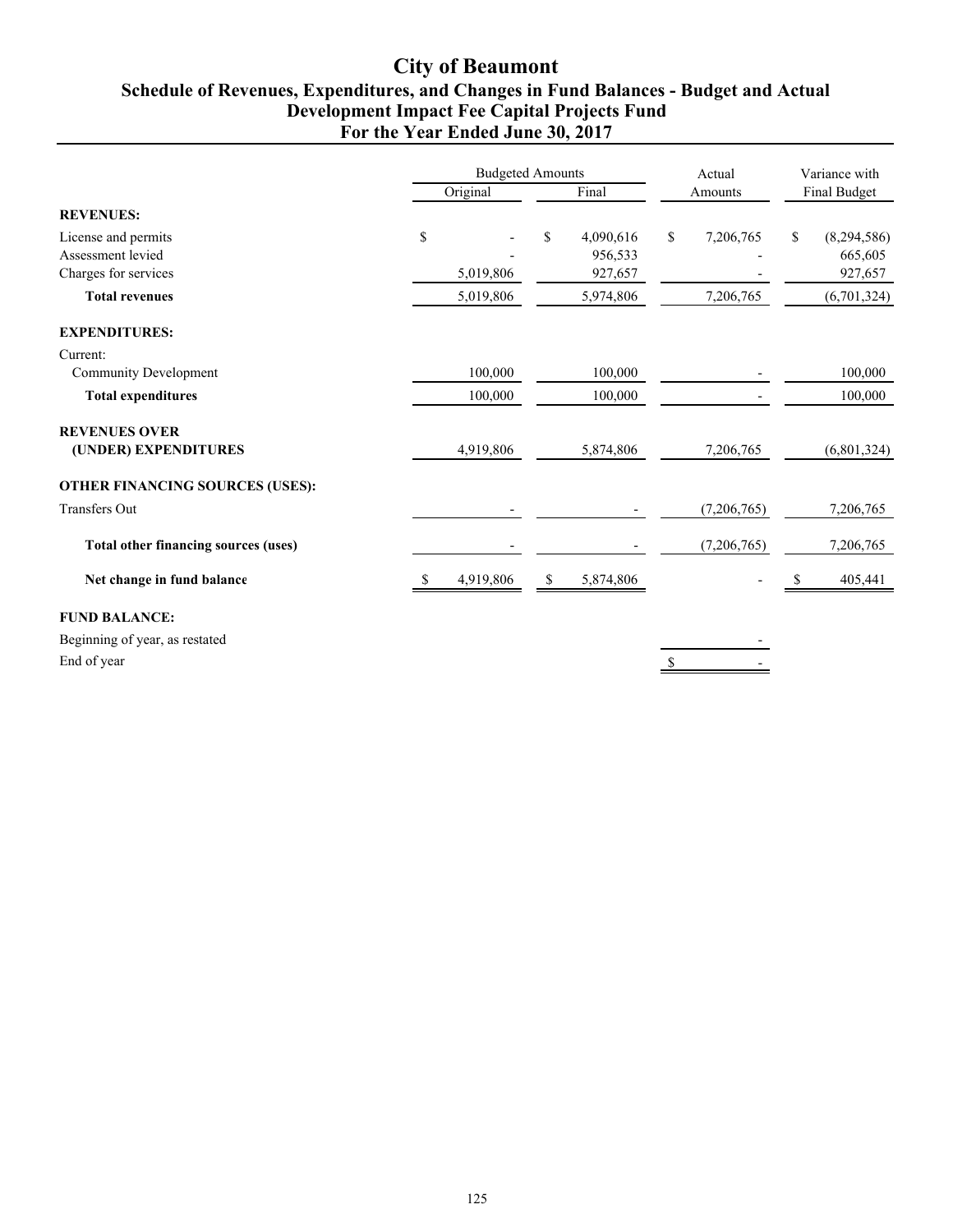# **City of Beaumont Schedule of Revenues, Expenditures, and Changes in Fund Balances - Budget and Actual State Gas Tax Special Revenue Fund For the Year Ended June 30, 2017**

|                                                | <b>Budgeted Amounts</b> |                  |           | Actual                  | Variance with |                    |
|------------------------------------------------|-------------------------|------------------|-----------|-------------------------|---------------|--------------------|
|                                                | Original                | Final<br>Amounts |           | Final Budget            |               |                    |
| <b>REVENUES:</b>                               |                         |                  |           |                         |               |                    |
| Intergovernmental<br>Use of money and property | \$<br>870,000           | \$               | 870,000   | \$<br>860,043<br>72,290 | \$            | 9,957<br>(72, 290) |
| <b>Total revenues</b>                          | 870,000                 |                  | 870,000   | 932,333                 |               | (62, 333)          |
| <b>REVENUES OVER</b><br>(UNDER) EXPENDITURES   | 870,000                 |                  | 870,000   | 932,333                 |               | (62, 333)          |
| OTHER FINANCING SOURCES (USES):                |                         |                  |           |                         |               |                    |
| <b>Transfers Out</b>                           | (870,000)               |                  | (870,000) | (1,030,885)             |               | 160,885            |
| Total other financing sources (uses)           | (870,000)               |                  | (870,000) | (1,030,885)             |               | 160,885            |
| Net change in fund balance                     |                         |                  |           | (98, 552)               | - \$          | 98,552             |
| <b>FUND BALANCE:</b>                           |                         |                  |           |                         |               |                    |
| Beginning of year                              |                         |                  |           | 455,603                 |               |                    |
| End of year                                    |                         |                  |           | 357,051                 |               |                    |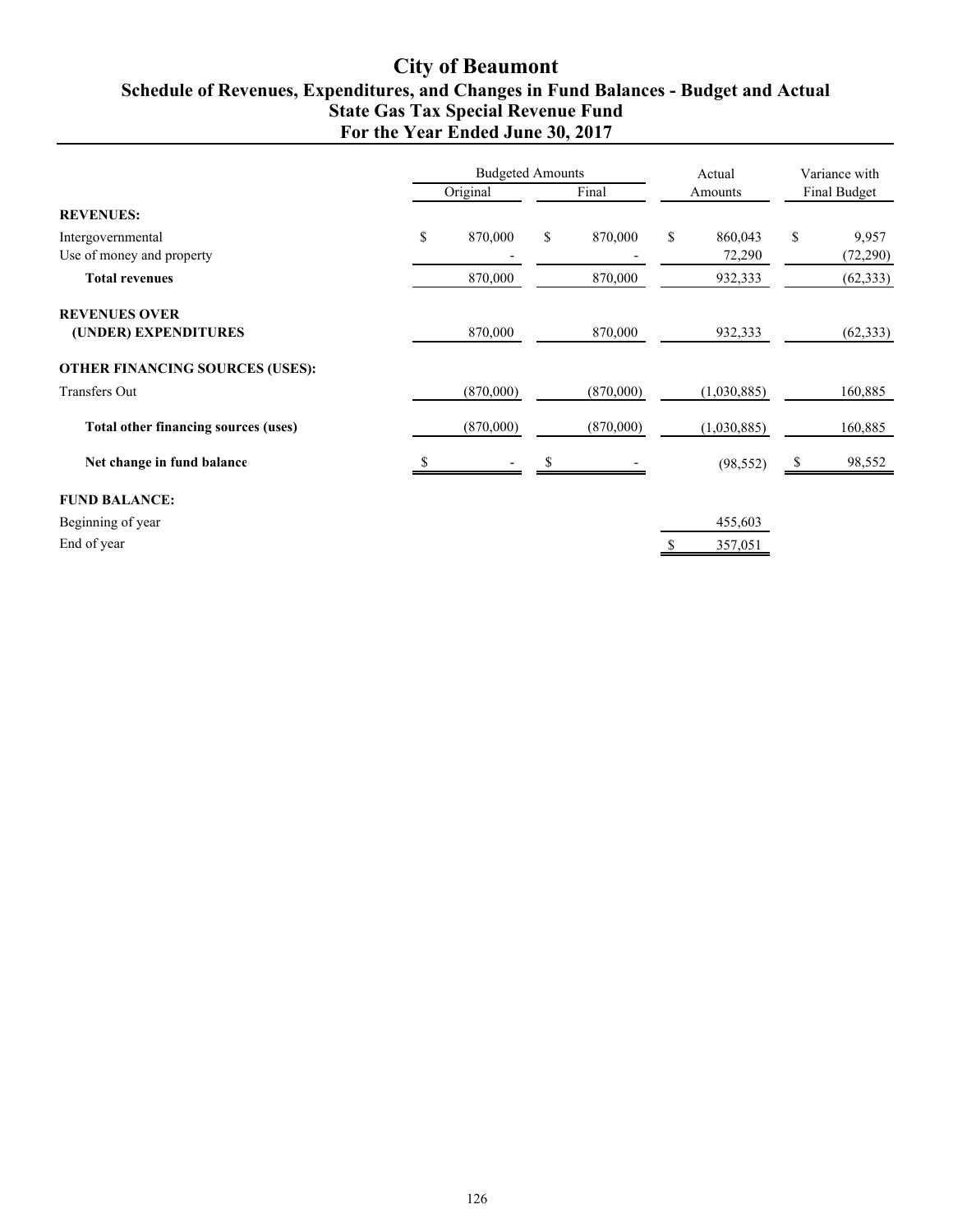# **City of Beaumont Schedule of Revenues, Expenditures, and Changes in Fund Balances - Budget and Actual AB 2766 Special Revenue Fund For the Year Ended June 30, 2017**

|                                      | <b>Budgeted Amounts</b> |              |               | Actual  | Variance with |           |  |
|--------------------------------------|-------------------------|--------------|---------------|---------|---------------|-----------|--|
|                                      | Original                | Final        |               | Amounts | Final Budget  |           |  |
| <b>REVENUES:</b>                     |                         |              |               |         |               |           |  |
| Intergovernmental                    | \$<br>50,000            | \$<br>50,000 | <sup>\$</sup> | 57,615  | \$            | (7,615)   |  |
| Use of money and property            |                         |              |               | 19,489  |               | (19, 489) |  |
| <b>Total revenues</b>                | 50,000                  | 50,000       |               | 77,104  |               | (27, 104) |  |
| <b>REVENUES OVER</b>                 |                         |              |               |         |               |           |  |
| (UNDER) EXPENDITURES                 | 50,000                  | 50,000       |               | 77,104  |               | (27, 104) |  |
| OTHER FINANCING SOURCES (USES):      |                         |              |               |         |               |           |  |
| Transfers In                         | 10,000                  | 10,000       |               | 900     |               | 9,100     |  |
| Total other financing sources (uses) | 10,000                  | 10,000       |               | 900     |               | 9,100     |  |
| Net change in fund balance           | 60,000                  | \$<br>60,000 |               | 78,004  | -S            | (18,004)  |  |
| <b>FUND BALANCE:</b>                 |                         |              |               |         |               |           |  |
| Beginning of year                    |                         |              |               | 228,694 |               |           |  |
| End of year                          |                         |              | \$            | 306,698 |               |           |  |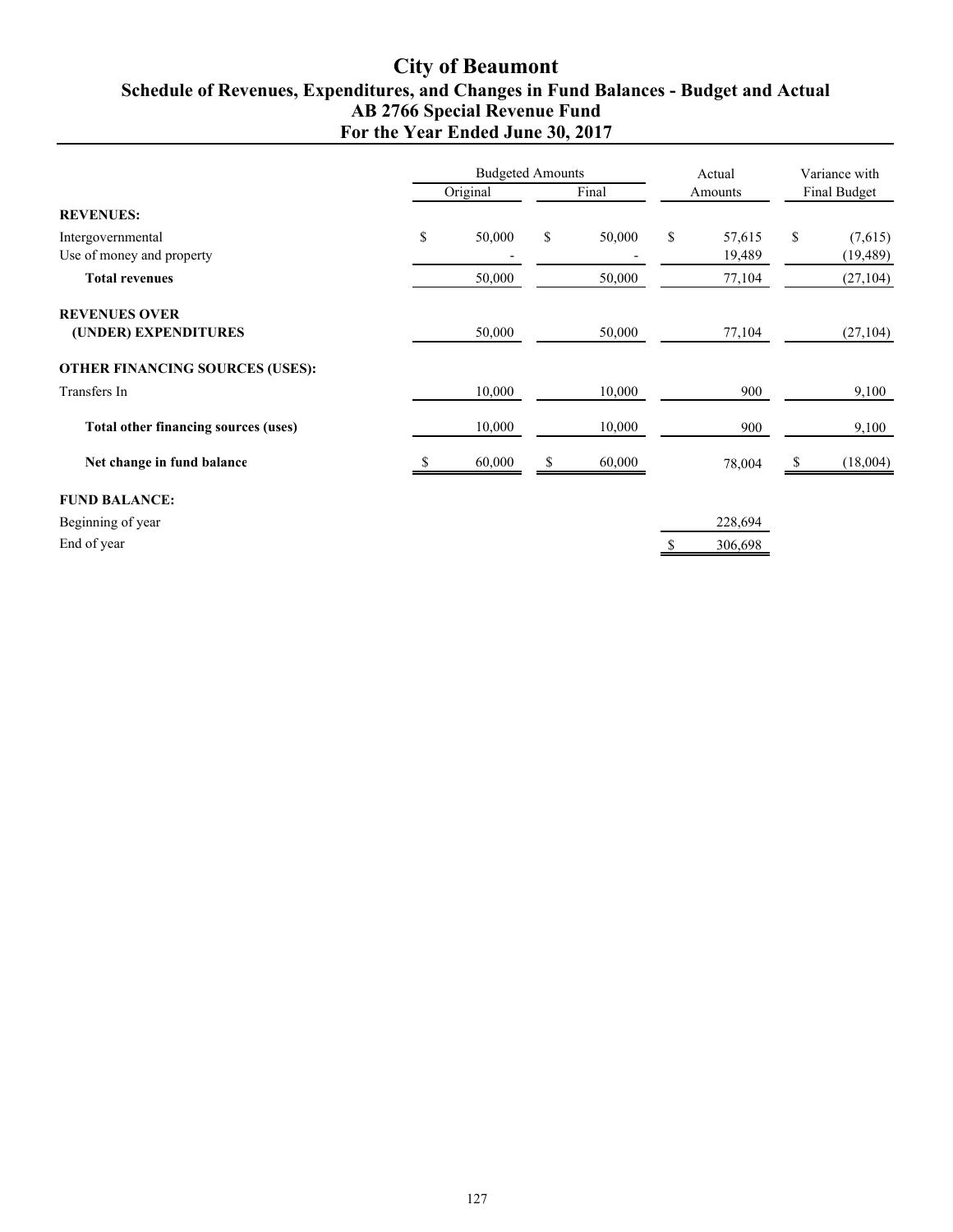# **City of Beaumont Schedule of Revenues, Expenditures, and Changes in Fund Balances - Budget and Actual PEG Fees Special Revenue Fund For the Year Ended June 30, 2017**

|                                      |          | <b>Budgeted Amounts</b> |       | Actual   |         | Variance with |              |           |
|--------------------------------------|----------|-------------------------|-------|----------|---------|---------------|--------------|-----------|
|                                      | Original |                         | Final |          | Amounts |               | Final Budget |           |
| <b>REVENUES:</b>                     |          |                         |       |          |         |               |              |           |
| License and permits                  | \$       | 25,000                  | S.    | 25,000   | \$      | 42,907        | \$           | (17,907)  |
| Use of money and property            |          |                         |       |          |         | 13,833        |              | (13, 833) |
| <b>Total revenues</b>                |          | 25,000                  |       | 25,000   |         | 56,740        |              | (31,740)  |
| <b>REVENUES OVER</b>                 |          |                         |       |          |         |               |              |           |
| (UNDER) EXPENDITURES                 |          | 25,000                  |       | 25,000   |         | 56,740        |              | (31,740)  |
| OTHER FINANCING SOURCES (USES):      |          |                         |       |          |         |               |              |           |
| Transfers In                         |          | (25,000)                |       | (25,000) |         |               |              | (25,000)  |
| Total other financing sources (uses) |          | (25,000)                |       | (25,000) |         |               |              | (25,000)  |
| Net change in fund balance           |          |                         |       |          |         | 56,740        | - \$         | (56,740)  |
| <b>FUND BALANCE:</b>                 |          |                         |       |          |         |               |              |           |
| Beginning of year                    |          |                         |       |          |         | 162,777       |              |           |
| End of year                          |          |                         |       |          |         | 219,517       |              |           |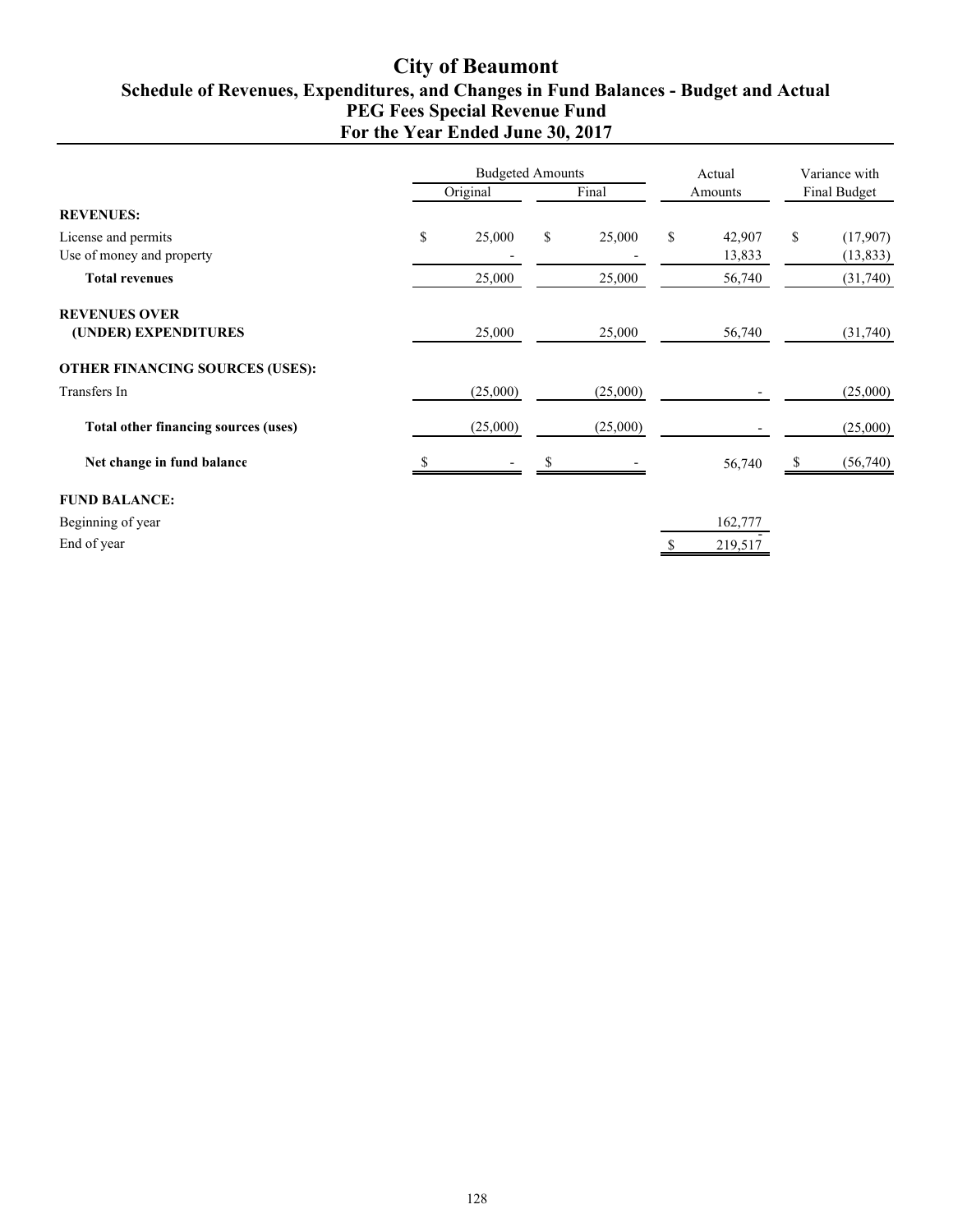# **City of Beaumont Schedule of Revenues, Expenditures, and Changes in Fund Balances - Budget and Actual Other Federal Grants Special Revenue Fund For the Year Ended June 30, 2017**

|                                              |    | <b>Budgeted Amounts</b> |    |         | Actual |         | Variance with |              |  |
|----------------------------------------------|----|-------------------------|----|---------|--------|---------|---------------|--------------|--|
|                                              |    | Original                |    | Final   |        | Amounts |               | Final Budget |  |
| <b>REVENUES:</b>                             |    |                         |    |         |        |         |               |              |  |
| Intergovernmental                            | S. | 425,000                 | \$ | 425,000 | S.     | 740,802 | \$            | (315, 802)   |  |
| <b>Total revenues</b>                        |    | 425,000                 |    | 425,000 |        | 740,802 |               | (315, 802)   |  |
| <b>EXPENDITURES:</b>                         |    |                         |    |         |        |         |               |              |  |
| Current:                                     |    |                         |    |         |        |         |               |              |  |
| Community Development                        |    | 425,000                 |    | 425,000 |        | 740,802 |               | (315, 802)   |  |
| <b>Total expenditures</b>                    |    | 425,000                 |    | 425,000 |        | 740,802 |               | (315, 802)   |  |
| <b>REVENUES OVER</b><br>(UNDER) EXPENDITURES |    |                         |    |         |        |         |               |              |  |
| Net change in fund balance                   |    |                         |    |         |        |         |               |              |  |
| <b>FUND BALANCE:</b>                         |    |                         |    |         |        |         |               |              |  |
| Beginning of year                            |    |                         |    |         |        |         |               |              |  |
| End of year                                  |    |                         |    |         |        |         |               |              |  |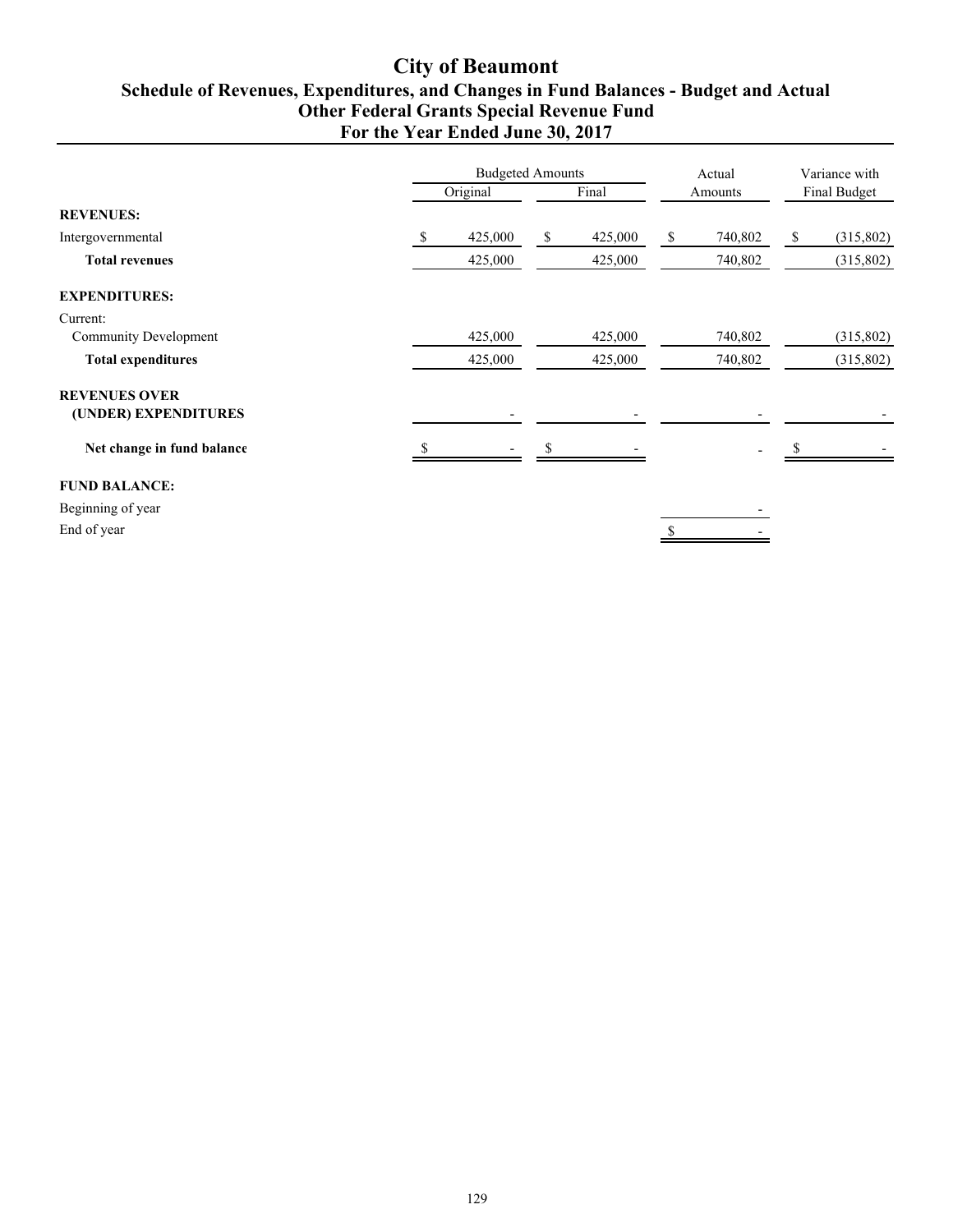# **City of Beaumont Schedule of Revenues, Expenditures, and Changes in Fund Balances - Budget and Actual COPS Grant Special Revenue Fund For the Year Ended June 30, 2017**

|                                      | <b>Budgeted Amounts</b> |          |    |         |    | Actual   |    | Variance with |  |
|--------------------------------------|-------------------------|----------|----|---------|----|----------|----|---------------|--|
|                                      |                         | Original |    | Final   |    | Amounts  |    | Final Budget  |  |
| <b>REVENUES:</b>                     |                         |          |    |         |    |          |    |               |  |
| Intergovernmental                    | \$                      | 100,000  | \$ | 100,000 | \$ | 100,000  | \$ |               |  |
| Use of money and property            |                         |          |    |         |    | 16,972   |    | (16,972)      |  |
| <b>Total revenues</b>                |                         | 100,000  |    | 100,000 |    | 116,972  |    | (16,972)      |  |
| <b>EXPENDITURES:</b>                 |                         |          |    |         |    |          |    |               |  |
| Current:                             |                         |          |    |         |    |          |    |               |  |
| Public Safety                        |                         | 100,000  |    | 100,000 |    | 13,197   |    | 86,803        |  |
| <b>Total expenditures</b>            |                         | 100,000  |    | 100,000 |    | 13,197   |    | 86,803        |  |
| <b>REVENUES OVER</b>                 |                         |          |    |         |    |          |    |               |  |
| (UNDER) EXPENDITURES                 |                         |          |    |         |    | 103,775  |    | (103, 775)    |  |
| OTHER FINANCING SOURCES (USES):      |                         |          |    |         |    |          |    |               |  |
| <b>Transfers Out</b>                 |                         |          |    |         |    | (7, 917) |    | 7,917         |  |
| Total other financing sources (uses) |                         |          |    |         |    | (7, 917) |    | 7,917         |  |
| Net change in fund balance           | -S                      |          |    |         |    | 95,858   | -S | (95, 858)     |  |
| <b>FUND BALANCE:</b>                 |                         |          |    |         |    |          |    |               |  |
| Beginning of year                    |                         |          |    |         |    | 110,855  |    |               |  |
| End of year                          |                         |          |    |         |    | 206,713  |    |               |  |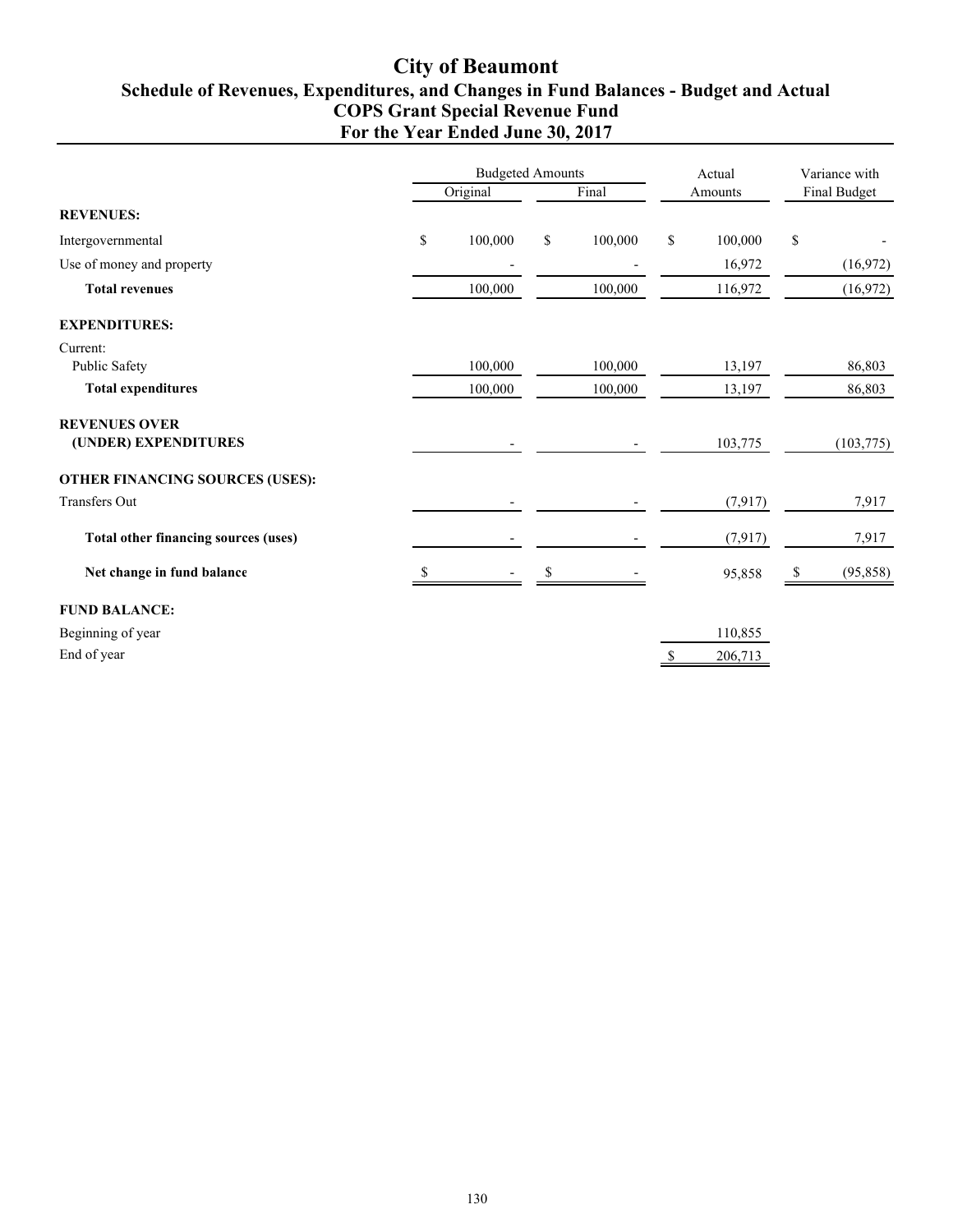# **Non-Major Fiduciary Funds**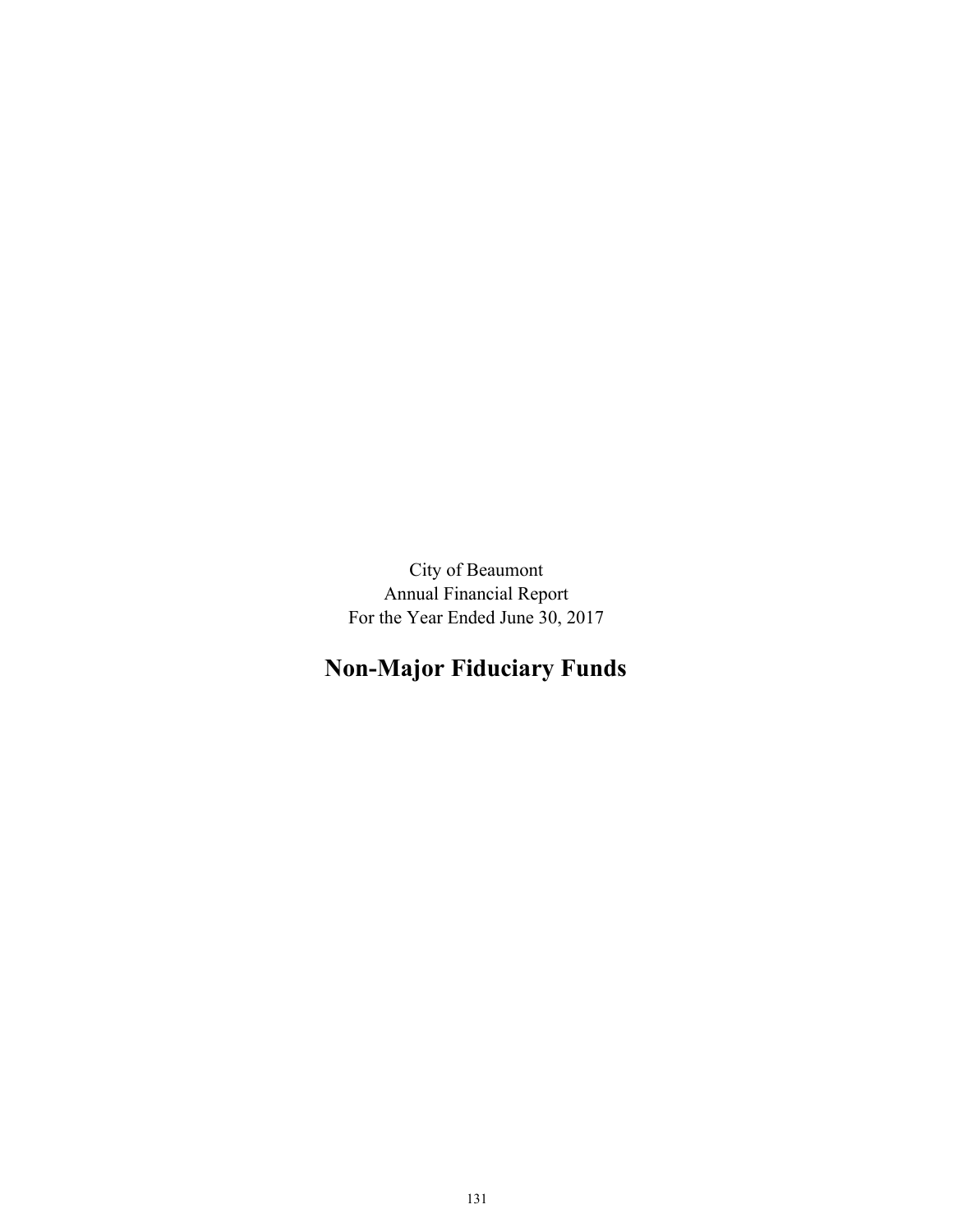# **This Page Intentionally Left Blank.**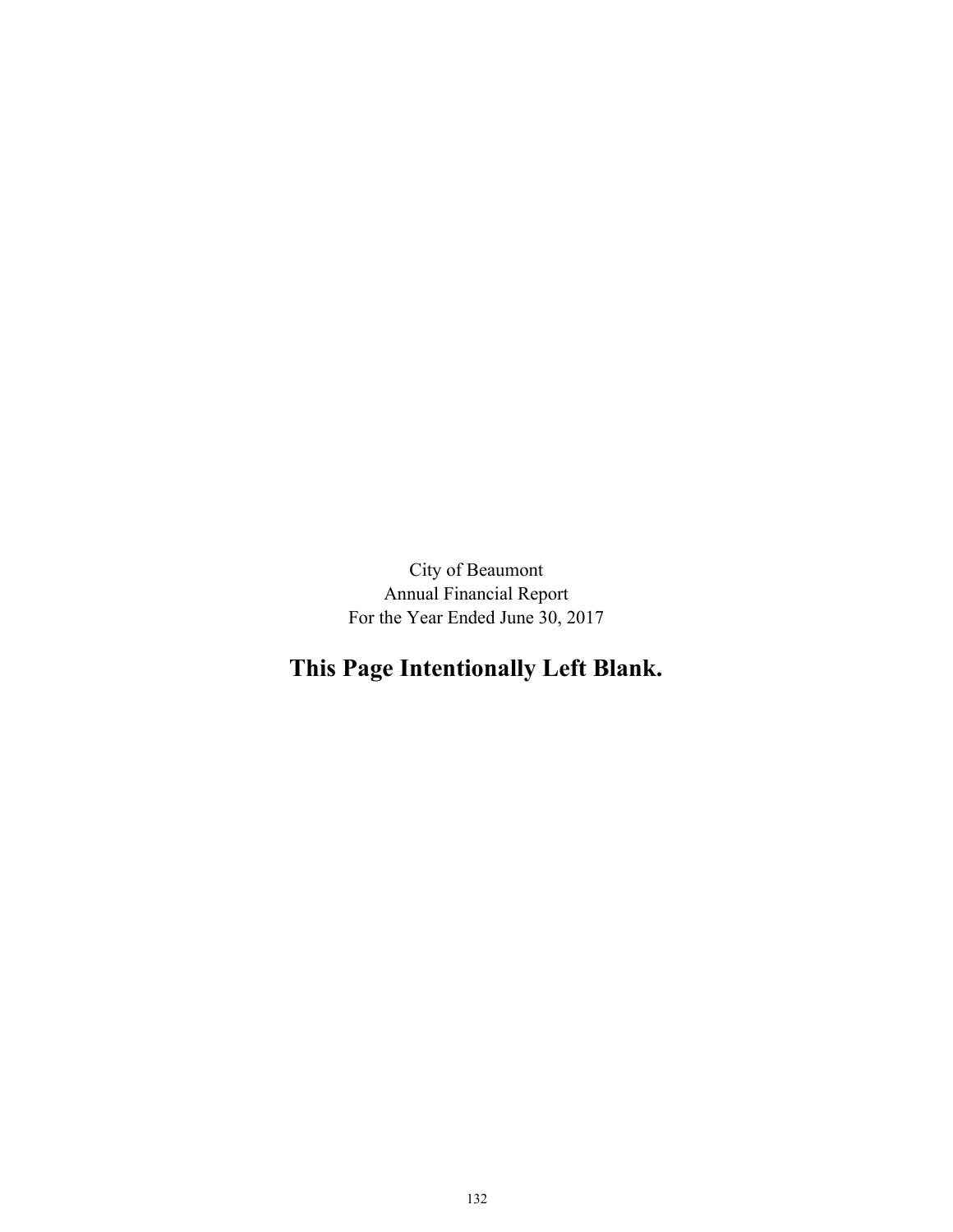## **City of Beaumont Combining Statement of Fiduciary Net Position All Agency Funds June 30, 2017**

|                                        | Community<br>Facilities<br><b>District Collection</b><br>Evidence Fund |            |    | Beaumont<br>Charitable<br>Foundation | Total        |                  |
|----------------------------------------|------------------------------------------------------------------------|------------|----|--------------------------------------|--------------|------------------|
| <b>ASSETS</b>                          |                                                                        |            |    |                                      |              |                  |
| Cash and investments                   | \$                                                                     | 17,592,300 | \$ | 33,768                               | \$           | \$<br>17,626,068 |
| Cash and investments with fiscal agent |                                                                        | 769,500    |    | $\overline{\phantom{a}}$             |              | 769,500          |
| Due from City                          |                                                                        |            |    |                                      | 28,677       | 28,677           |
| <b>Total assets</b>                    |                                                                        | 18,361,800 |    | 33,768                               | 28,677       | 18,424,245       |
| <b>LIABILITIES</b>                     |                                                                        |            |    |                                      |              |                  |
| <b>Liabilities:</b>                    |                                                                        |            |    |                                      |              |                  |
| Due to others                          | \$                                                                     |            | \$ | 33,768                               | \$<br>28,677 | \$<br>62,445     |
| Due to bondholders                     |                                                                        | 18,361,800 |    | $\overline{\phantom{a}}$             |              | 18,361,800       |
| <b>Total liabilities</b>               |                                                                        | 18,361,800 |    | 33,768                               | \$<br>28,677 | 18,424,245       |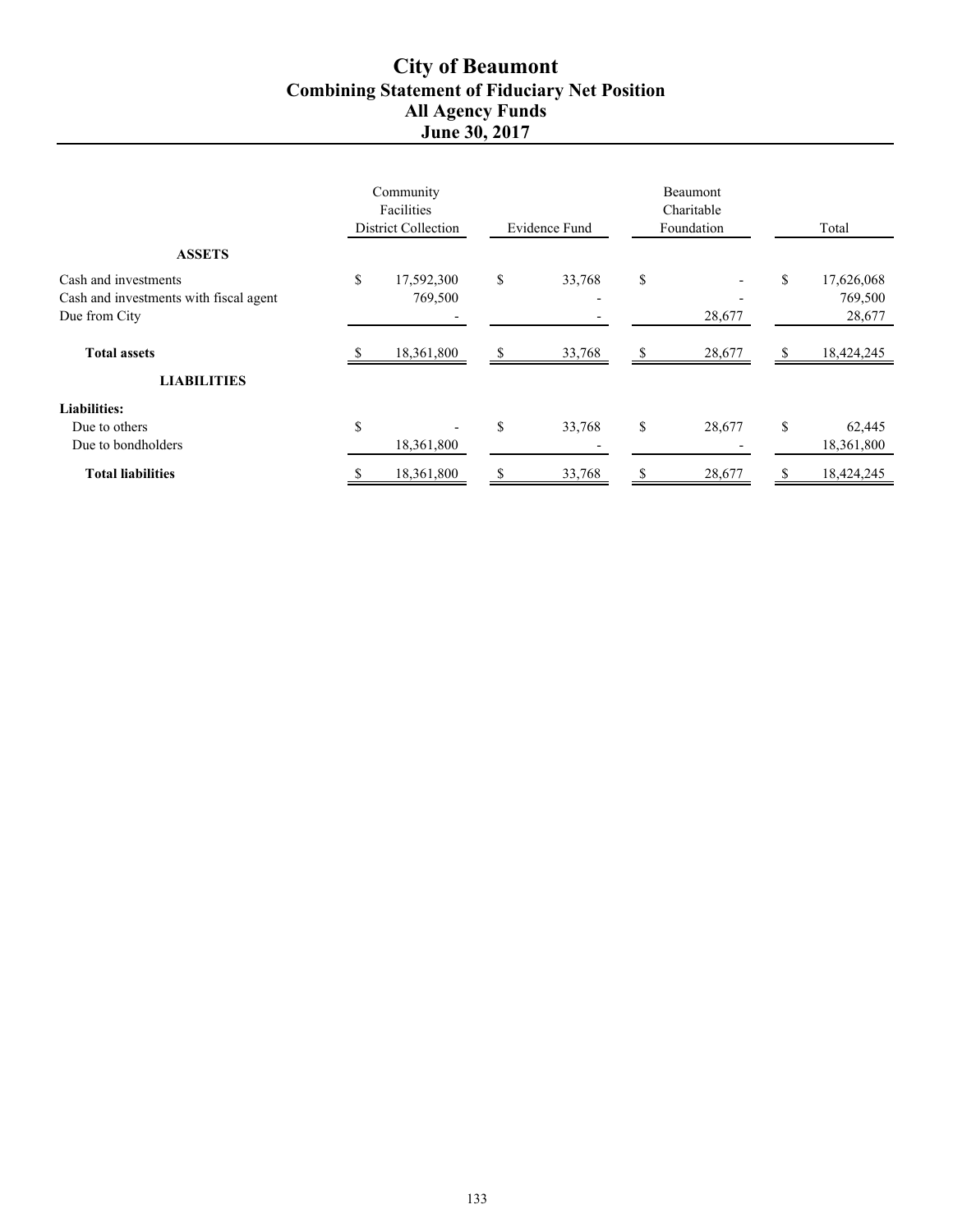# **This Page Intentionally Left Blank.**